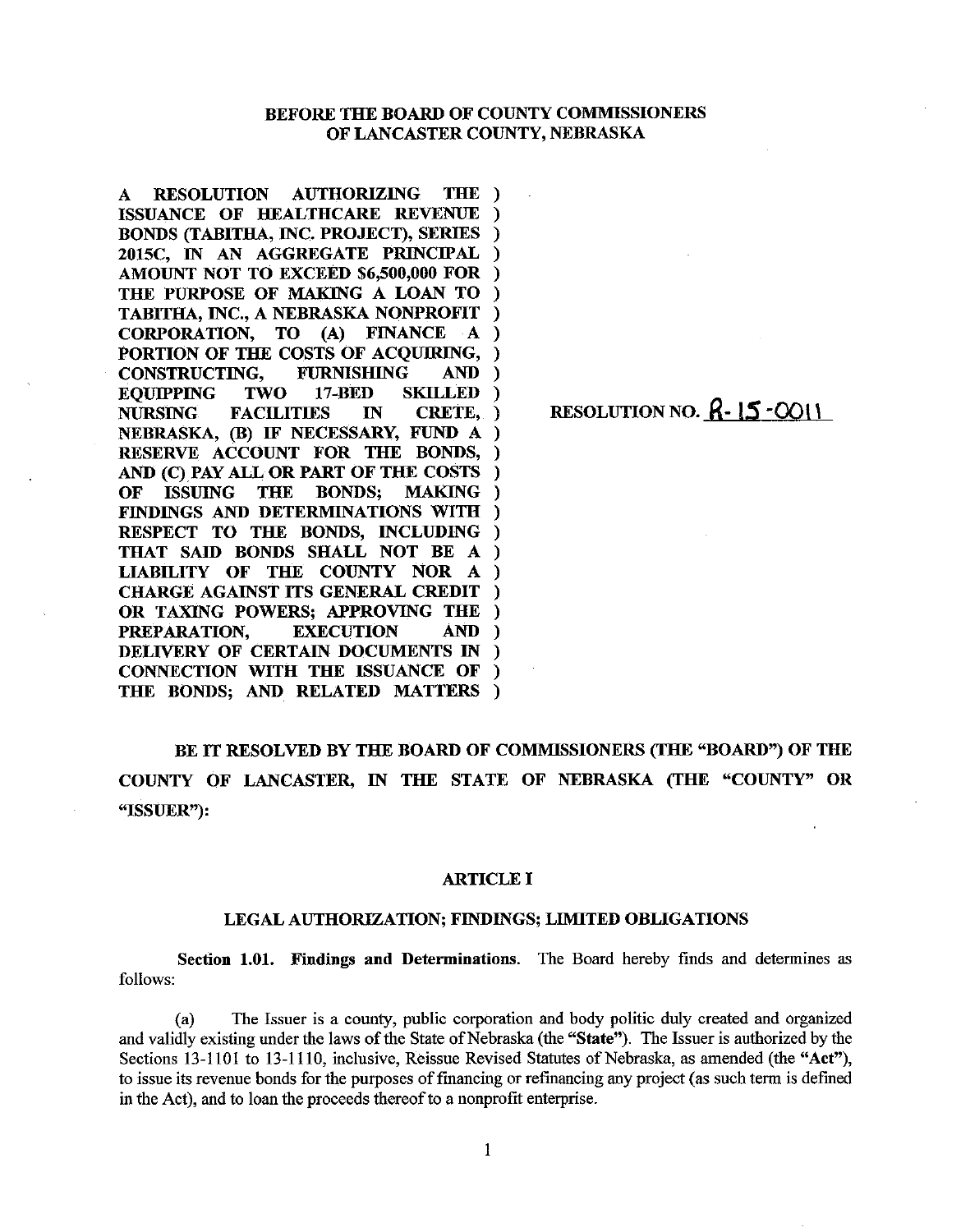Tabitha, Inc. (the "Borrower"), a nonprofit corporation duly organized and validly  $(b)$ existing under the laws of the State, owns and operates healthcare facilities (the "Facilities") located generally at 1405 Hickory Avenue in Crete, Nebraska and 47<sup>th</sup> and Randolph Streets in Lincoln, Nebraska and maintains its corporate headquarters and employs a majority of its employees within the boundaries of the Issuer. The Borrower has requested that the Issuer issue its Healthcare Revenue Bonds (Tabitha, Inc. Project). Series 2015C, dated the date of delivery thereof, in a principal amount not to exceed \$6,500,000 (the "Bonds"), and loan the proceeds thereof to the Borrower for all or some of the following purposes: (a) finance a portion of the costs of acquiring, constructing, furnishing and equipping two new 17-bed skilled nursing facilities to be located at the northeast corner of 13<sup>th</sup> Street and Iris Avenue in Crete, Nebraska (the "Project"), (b) if necessary, establish a debt service reserve fund for the Bonds and (c) pay certain costs of issuance;

Notice of a joint public hearing was published in the Crete News on February 18, 2015  $(c)$ and in the Lincoln Journal-Star on February 23, 2015 concerning the proposal by County to issue the Bonds in accordance with the provisions of the Act, and pursuant to such notice, a joint public hearing on the proposal to issue the Bonds on behalf of the Borrower has been conducted in the jurisdiction where the Project is to be located by the Board of Commissioners of Saline County, Nebraska, (the "Saline" County Board"), on behalf of itself and the County, at the time and place specified in such notice and all persons who appeared were given an opportunity to express their views for or against the proposal to issue the Bonds. The Saline County Board adopted a resolution approving the issuance of the Bonds by the Issuer for the Project after hearing and considering all comments relating to the issuance of the Bonds. A general functional description of the type and use of the Project has been accurately described in such notice of hearing and is hereby approved; (2) the maximum face amount of the Bonds has been accurately described in such notice of hearing and is hereby approved; and (3) the initial owner, operator or manager of such facilities has been accurately described in such notice of hearing and is hereby approved.

A reasonable relationship exists between the County and (a) the Borrower, given the  $(d)$ Borrower's operations within the County, and (b) the Project, given the Borrower's administrative oversight of the Project from its Facilities located within the County.

The Issuer has agreed to (a) issue the Bonds pursuant to a Trust Indenture (the  $(e)$ "Indenture") between the County and BOKF, National Association (the "Trustee"), (b) loan the proceeds thereof to the Borrower pursuant to a Loan Agreement (the "Loan Agreement") between the Issuer and the Borrower, and (c) sell the Bonds to Ameritas Investment Corp. (the "Underwriter") pursuant to a Bond Purchase Agreement (the "Bond Purchase Agreement") among the Issuer, the Borrower and the Underwriter.

The following documents have been prepared in connection with the issuance, sale and  $(f)$ delivery of the Bonds and presented to the Issuer on this date (collectively, the "Financing Documents"), and each are in appropriate form and are appropriate instruments for the purposes intended:

- The form of the Indenture:  $(1)$
- $(2)$ The form of the Loan Agreement;
- The form of the Bond Purchase Agreement;  $(3)$

 $(4)$ The form of the Tax Compliance Agreement with respect to the Bonds (the "Tax" Agreement"), among the Issuer, the Borrower and the Trustee, concerning compliance with the provisions of the Internal Revenue Code of 1986, as amended (the "Code"), and the applicable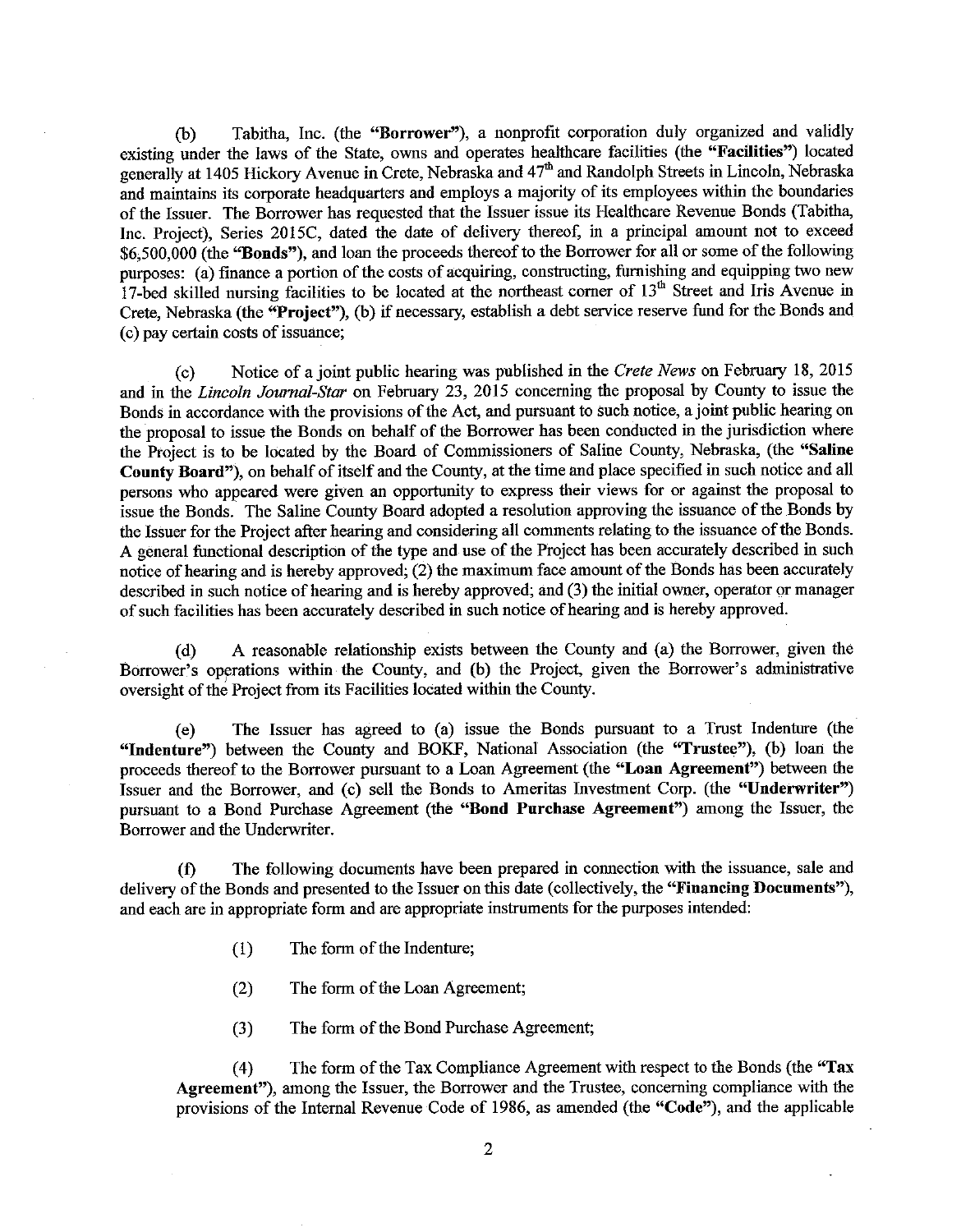regulations thereunder.

The form of the Preliminary Official Statement with respect to the Bonds (the  $(5)$ "Preliminary Official Statement"); and

Based entirely in reliance upon representations made to it by the Borrower in the  $(g)$ Financing Documents to which the Borrower is a party, which representations the Borrower shall be deemed to have affirmed and ratified upon its execution of the Financing Documents to which it is a party, the Issuer hereby finds and determines as follows:

The Project is not and will not be operated for profit, but will be operated as  $(1)$ a nonprofit enterprise to provide healthcare and medical facilities in order to care for and protect the health and public welfare;

Paying the costs of the Project will enhance the ability of the Borrower to  $(2)$ provide healthcare and services, and the Borrower expects to continue to operate the Project as an integral part of its overall operations for the foreseeable future;

The Borrower is a private, nonprofit corporation and is authorized by law to  $(3)$ provide and operate healthcare facilities in the State; and

 $(4)$ The issuance of the Bonds will carry out the purposes of the Act.

The Bonds, when issued, will be special, limited revenue obligations of the County  $(h)$ payable solely from payments made by the Borrower under the Loan Agreement and from certain other revenues pledged under the Indenture, and shall not constitute nor give rise to a pecuniary liability of the County or a charge against its general credit or taxing powers.

The Bonds will not be a debt of any county, city, village or other political subdivision in  $(i)$ the State, and none of the State, the County of Lancaster, Nebraska, or any county, city, village or other political subdivision in the State shall be liable on the Bonds. The Bonds shall not constitute a debt within the meaning of any constitutional or statutory debt limitation of the State.

Pursuant to Section 13-1105 of the Act, the Issuer hereby determines that (1) the amount  $(i)$ necessary to pay the principal of and the interest on the Bonds is not to exceed \$6,500,000;  $(2)$  no reserve fund, except as may be determined by the Borrower pursuant to Section 2.01 hereof, is advisable to be established in connection with the retirement of the Bonds and the maintenance of the Project including taxes.

#### **ARTICLE II**

### **AUTHORIZATION OF BONDS** APPROVAL OF FINANCING DOCUMENTS

#### Section 2.01. Authorization of Bonds.

For the purpose of making a loan to the Borrower to provide for the Project, to pay all or  $(a)$ part of the costs of issuing the Bonds and, if determined necessary by the Borrower, fund a debt service reserve account for the Bonds, there are hereby authorized to be issued healthcare facilities revenue bonds of the Issuer in an aggregate principal amount not to exceed Six Million Five Hundred Thousand Dollars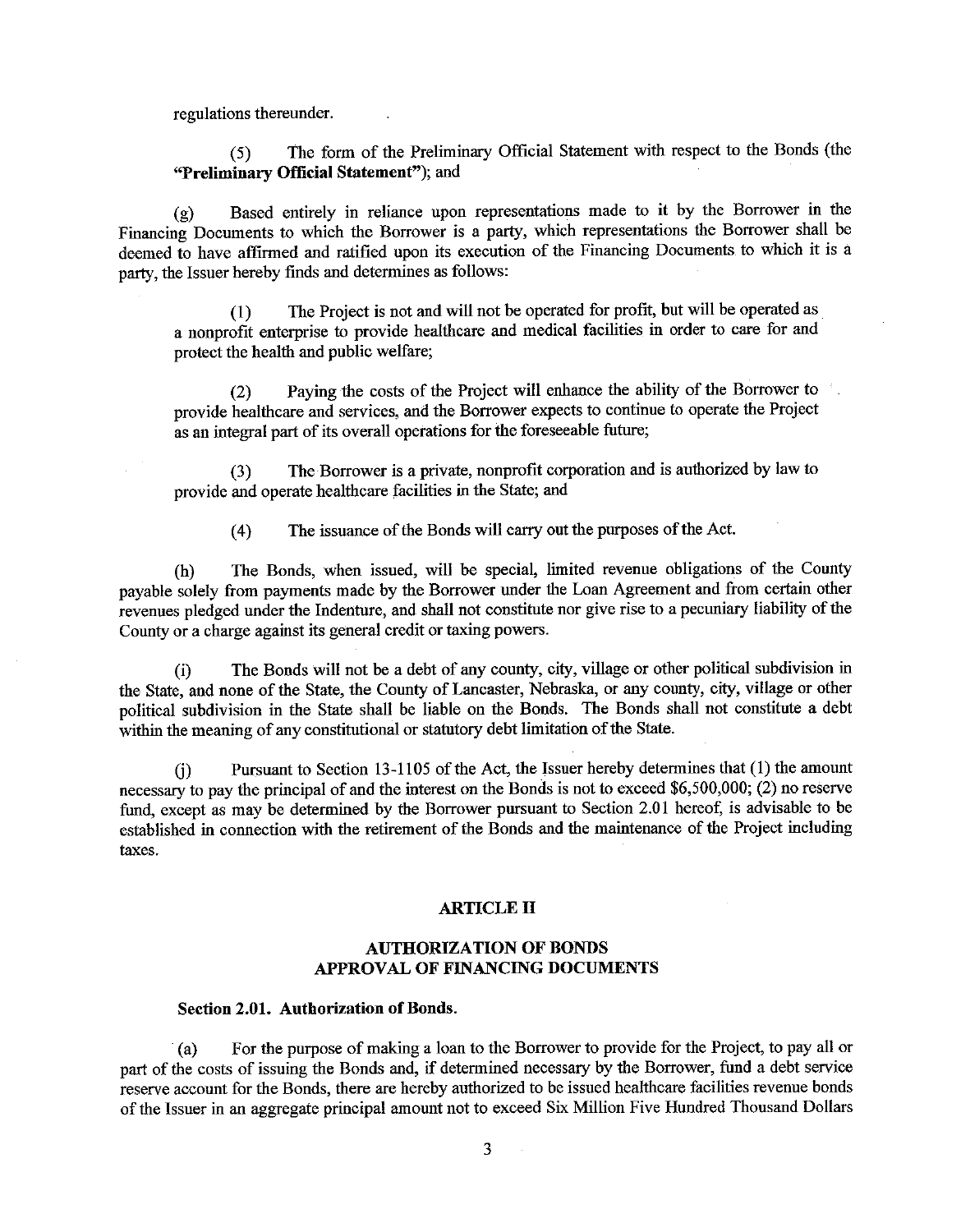(\$6,500,000), to be designated "The County of Lancaster, Nebraska Healthcare Revenue Bonds (Tabitha, Inc. Project), Series 2015C." The Bonds shall (1) be issued in fully registered form in the denominations, (2) bear such dates and interest rates, (3) mature and be payable as to principal or redemption price and interest at such place and in such form,  $(4)$  carry such registration privileges,  $(5)$  be subject to redemption, (6) be executed, (7) be in such form, (8) be issued in one or more series, (9) carry such designation, and (10) contain such other terms, covenants and conditions as shall be set forth in the Indenture. Pursuant to the Bond Purchase Agreement, the Bonds shall be sold to the Underwriter at an underwriting discount not to exceed 1.25% of the principal amount of the Bonds. The Bonds shall not be issued or dated later than December 31, 2015.

The Bonds shall be executed on behalf of the Issuer by the manual or facsimile signature  $(b)$ of the Chair and attested by the manual or facsimile signature of the Secretary, who are authorized to execute, seal, attest and deliver the Bonds on behalf of the Issuer. The Trustee shall manually authenticate each Bond. The following legend shall be plainly stated upon the face of each Bond: "THIS BOND, INCLUDING THE PRINCIPAL OF AND INTEREST THEREON, SHALL NOT CONSTITUTE NOR GIVE RISE TO A PECUNIARY LIABILITY OF THE COUNTY OF LANCASTER, NEBRASKA, OR A CHARGE AGAINST ITS GENERAL CREDIT OR TAXING **POWERS."** 

Section 2.02. Approval of Financing Documents. The form, terms, and provisions of each proposed Financing Document are, in all respects, hereby approved, authorized, ratified, and confirmed, and the Chair, Vice Chair and County Clerk are each separately and individually hereby authorized and directed to execute, acknowledge, and deliver each Financing Document, including counterparts thereof, in the name and on behalf of the Issuer. Each Financing Document shall be in substantially the form now before this meeting and hereby approved, subject to such changes therein as shall be approved by the officers of the Issuer executing the same, such execution thereof to constitute conclusive evidence of the Issuer's approval of any and all changes or revisions therein from the form of the Financing Documents now before this meeting. To the extent the Bonds are issued in multiple series and on multiple dates, each of the Financing Documents may be supplemented or amended as determined appropriate by the Chair, Vice Chair or County Clerk, which supplements or amendments shall contain any additional terms or provisions of the Bonds non inconsistent with the provisions of Section 2.01 herein and shall each be deemed one of the Financing Documents as defined herein. From and after the execution and delivery of the Financing Documents by the Issuer, the officers, agents and employees of the Issuer are hereby authorized, empowered and directed to do all such acts and things and to execute all such documents as may be necessary to carry out and comply with the provisions of the Financing Documents.

Section 2.03. Consent to Use of Preliminary Official Statement and Official Statement. The Issuer hereby consents to the use and distribution of the Preliminary Official Statement and a final Official Statement relating to the Bonds by the Underwriter. Notwithstanding the foregoing, the Issuer has not prepared or assisted in the preparation of the Preliminary Official Statement or the final Official Statement and, except for the information contained under the captions "THE ISSUER" and "LITIGATION - The Issuer," the Issuer disclaims any responsibility for the disclosures set forth in the Preliminary Official Statement or the final Official Statement or otherwise made in connection with the offer, sale and distribution of the Bonds.

Authority To Execute and Deliver Additional Documents; Further Section 2.04. Authorizations. The Chair, Vice Chair or County Clerk are each severally hereby authorized to execute and deliver for and on behalf of the Issuer any and all additional certificates, agreements, documents and other papers and to perform all other acts as the party signing may deem necessary or appropriate to implement and carry out the purposes and intent of this Resolution, including the preamble hereto. The Chair, Vice Chair or County Clerk are each severally hereby authorized to determine, in conjunction with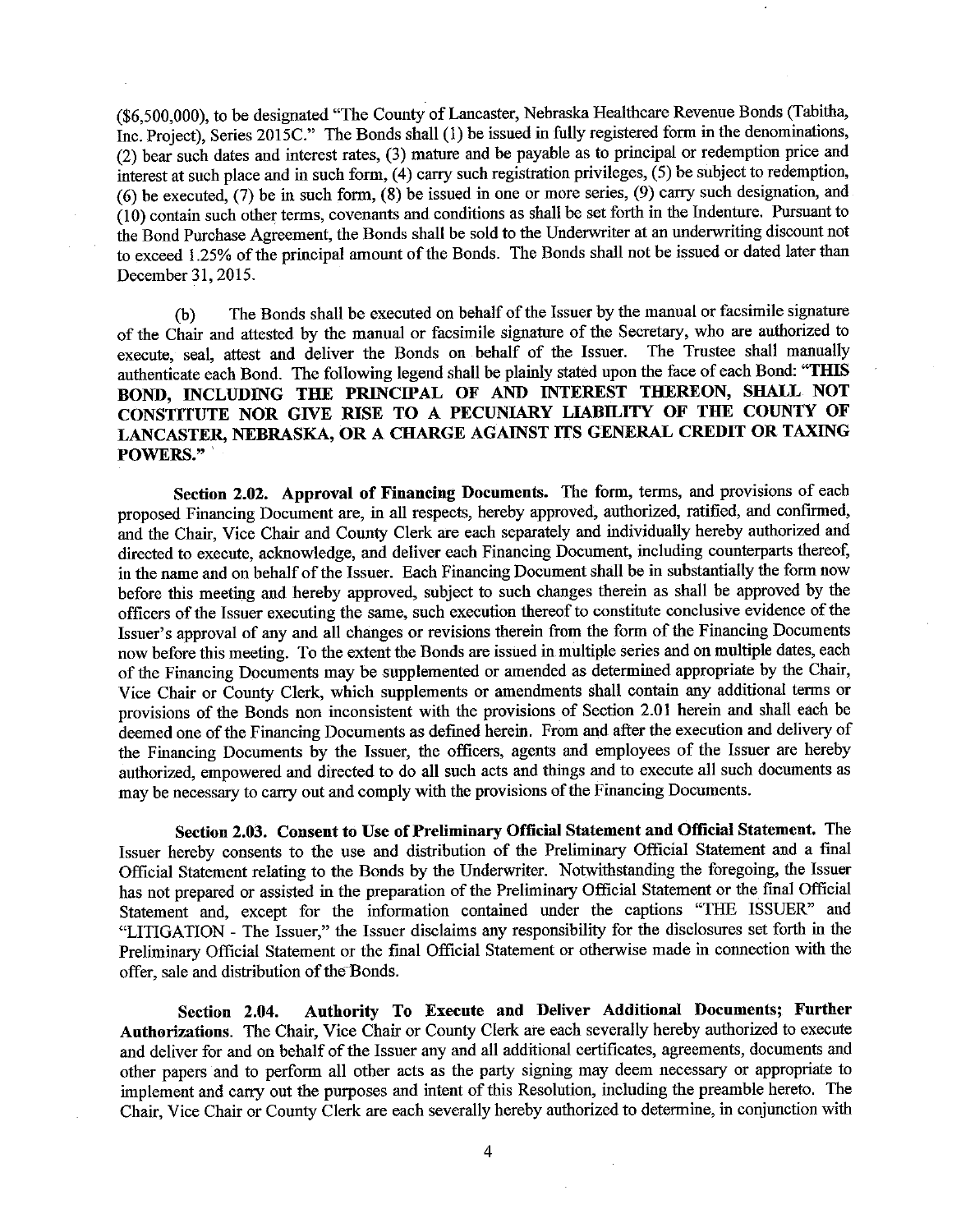authorized representatives of the Borrower: (a) the respective date of each of the Financing Documents and the Bonds, (b) the aggregate principal amount of Bonds to be issued, not to exceed \$6,500,000, and the principal maturities thereof, (c) the interest rates for each maturity of the Bonds, which shall not result in a true interest cost for the Bonds in excess of  $5.0\%$  per annum, (d) the redemption provisions applicable to the Bonds; provided, however, that the Bonds shall be redeemable at a redemption price not to exceed 100% of the principal amount thereof plus accrued interest on such principal amount to the date of redemption, and (e) the purchase price for the Bonds, which may take into account the Underwriter's discount, original issue discount and original issue premium, plus accrued interest.

#### **ARTICLE III**

#### **MISCELLANEOUS**

Section 3.01. Limitation of Rights. With the exception of any rights herein expressly conferred, nothing expressed or mentioned in or to be implied from this Resolution or the Bonds is intended or shall be construed to give to any person, other than the Issuer, the Underwriter and the Trustee, any legal or equitable right, remedy or claim under or with respect to this Resolution or any covenants, conditions and provisions herein contained; this Resolution and all of the covenants, conditions and provisions hereof being intended to be and being for the sole and exclusive benefit of the Issuer, the Borrower, the Underwriter and the Trustee as herein provided.

Section 3.02. Severability. If any provision of this Resolution shall be held or deemed to be or shall, in fact, be illegal, inoperative or unenforceable, the same shall not affect any other provision or provisions herein contained or render the same invalid, inoperative or unenforceable to any extent whatsoever.

Section 3.03. Immunity of Officers. No recourse for the payment of any part of the principal or redemption price of or interest on the Bonds for the satisfaction of any liability arising from, founded upon or existing by reason of the issuance, sale and delivery of the Bonds shall be had against any official, officer, member or agent of the Issuer or the State, all such liability to be expressly released and waived as a condition of and as a part of the consideration for the issuance, sale and delivery of the Bonds.

Section 3.04. Book-Entry Bonds. The Issuer recognizes that the Indenture provides that the Bonds will be held by The Depository Trust Company ("DTC") and that the beneficial owners of the Bonds will have evidence of their ownership interests in book-entry form only. In connection with such arrangement, the Chair, Vice Chair or Secretary are each separately and individually hereby authorized and directed to execute and deliver a Letter of Representations to DTC and to execute and deliver such other documents, certificates and letters as shall be necessary or appropriate in connection with such arrangement.

Section 3.05. Prior Resolutions. To the extent that the provisions of this Resolution conflict with provisions of prior resolutions, or parts thereof, the provisions of this Resolution shall control, to the extent of such conflicts.

Section 3.06. Captions. The captions or headings in this Resolution are for convenience only and in no way define, limit or describe the scope or intent of any provisions or sections of this Resolution.

Section 3.07. Validity of Bonds. Each Bond shall contain a recital that such Bond is issued pursuant to and under the Act, and such recital shall be conclusive evidence of its validity and of the regularity of its issuance.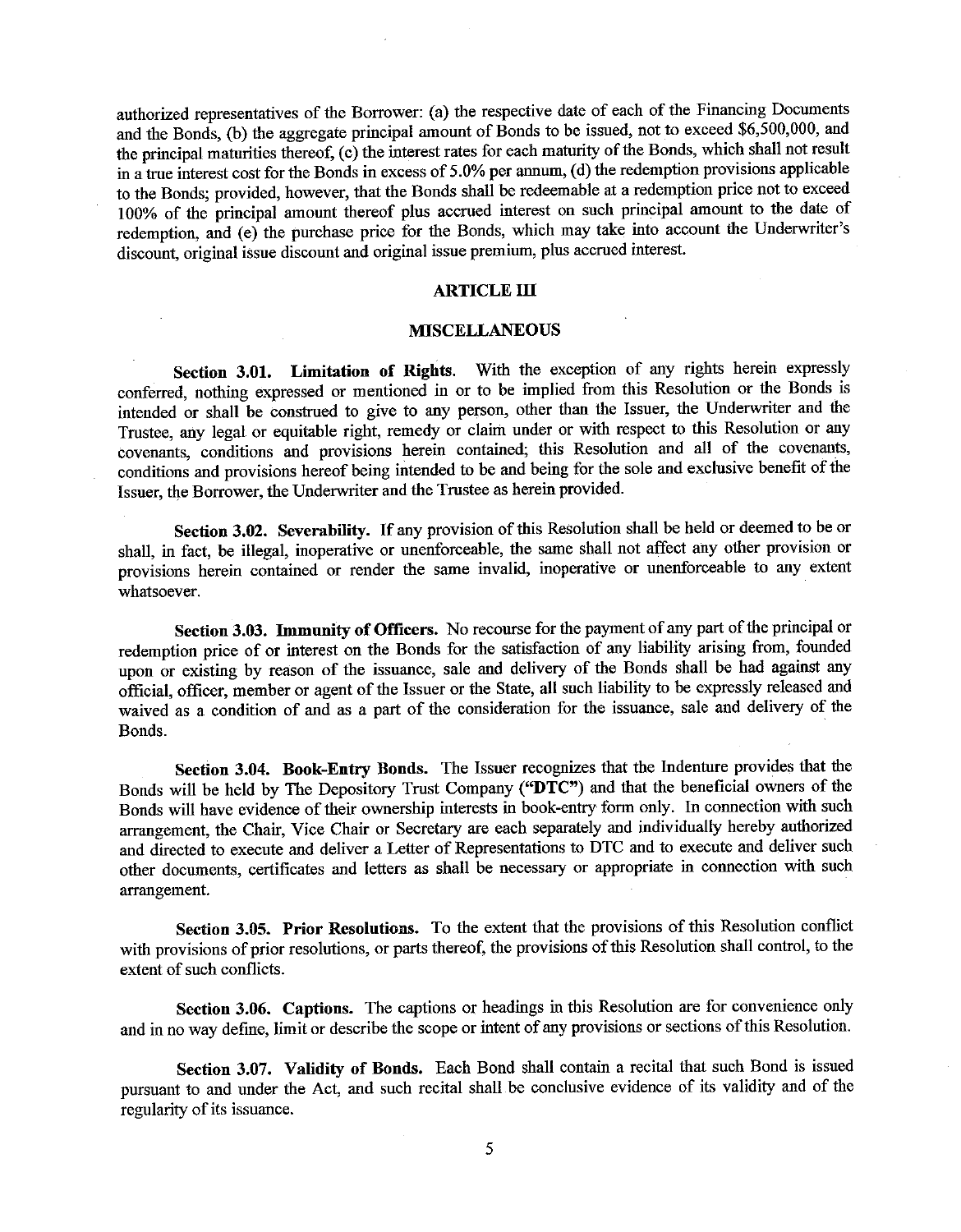Section 3.08. Effective Date. This Resolution shall be in full force and effect immediately upon its passage by the Board of Commissioners of the Issuer.

PASSED AND ADOPTED this 17th of March, 2015 at the County-City Building, in the City of Lincoln, Lancaster County, Nebraska.

> BY THE BOARD OF COUNTY **COMMISSIONERS OF LANCASTER COUNTY, NEBRASKA**

APPROVED AS TO FORM this  $\Box$  day of March, 2015.

(Deputy) County Attorney

ann

[SEAL]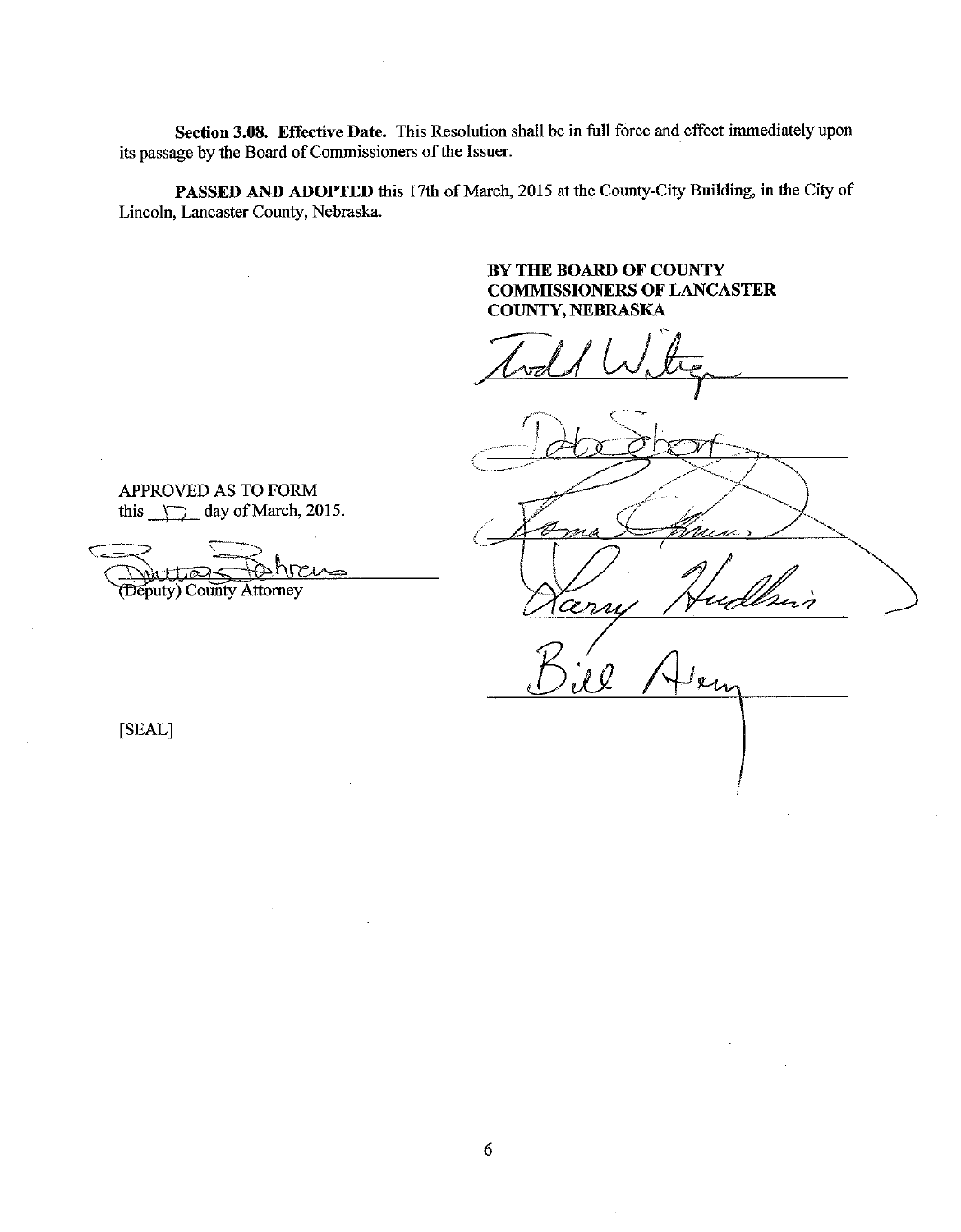## **LOAN AGREEMENT**

**\_\_\_\_\_\_\_\_\_\_\_\_\_\_\_\_\_\_\_\_\_\_\_\_\_\_\_\_\_\_**

**Dated April \_\_\_\_\_, 2015**

**\_\_\_\_\_\_\_\_\_\_\_\_\_\_\_\_\_\_\_\_\_\_\_\_\_\_\_\_\_\_**

**between**

## **THE COUNTY OF LANCASTER, NEBRASKA**

**and**

**TABITHA, INC.**

**\_\_\_\_\_\_\_\_\_\_\_\_\_\_\_\_\_\_\_\_\_\_\_\_\_\_\_\_\_\_\_\_\_**

**Healthcare Revenue Bonds (Tabitha, Inc. Project)** 

> **\$\_\_\_\_\_\_\_\_\_ Series 2015C**

**\_\_\_\_\_\_\_\_\_\_\_\_\_\_\_\_\_\_\_\_\_\_\_\_\_\_\_\_\_\_\_\_\_**

 **The rights, title and interest of The County of Lancaster, Nebraska in this Loan Agreement (with certain exceptions) have been pledged and assigned to BOKF, National Association, as Trustee, under the Trust Indenture, dated April \_\_\_, 2015, between the Issuer and the Trustee.**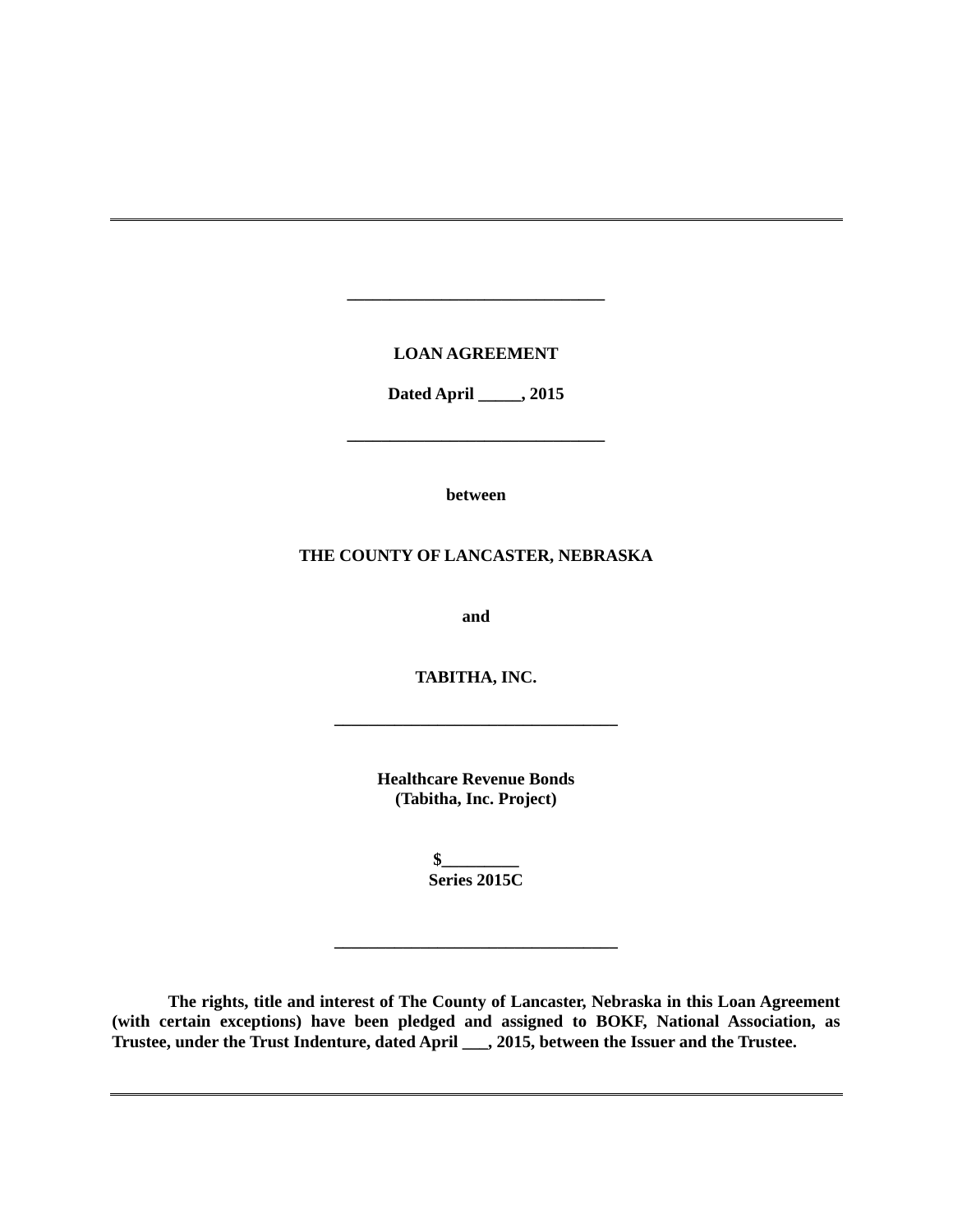## **LOAN AGREEMENT**

## **TABLE OF CONTENTS**

# **ARTICLE I**

# DEFINITIONS AND RULES OF CONSTRUCTION

## **ARTICLE II**

## **REPRESENTATIONS**

# **ARTICLE III**

## **THE LOAN**

## **ARTICLE IV**

# PAYMENT AND SECURITY PROVISIONS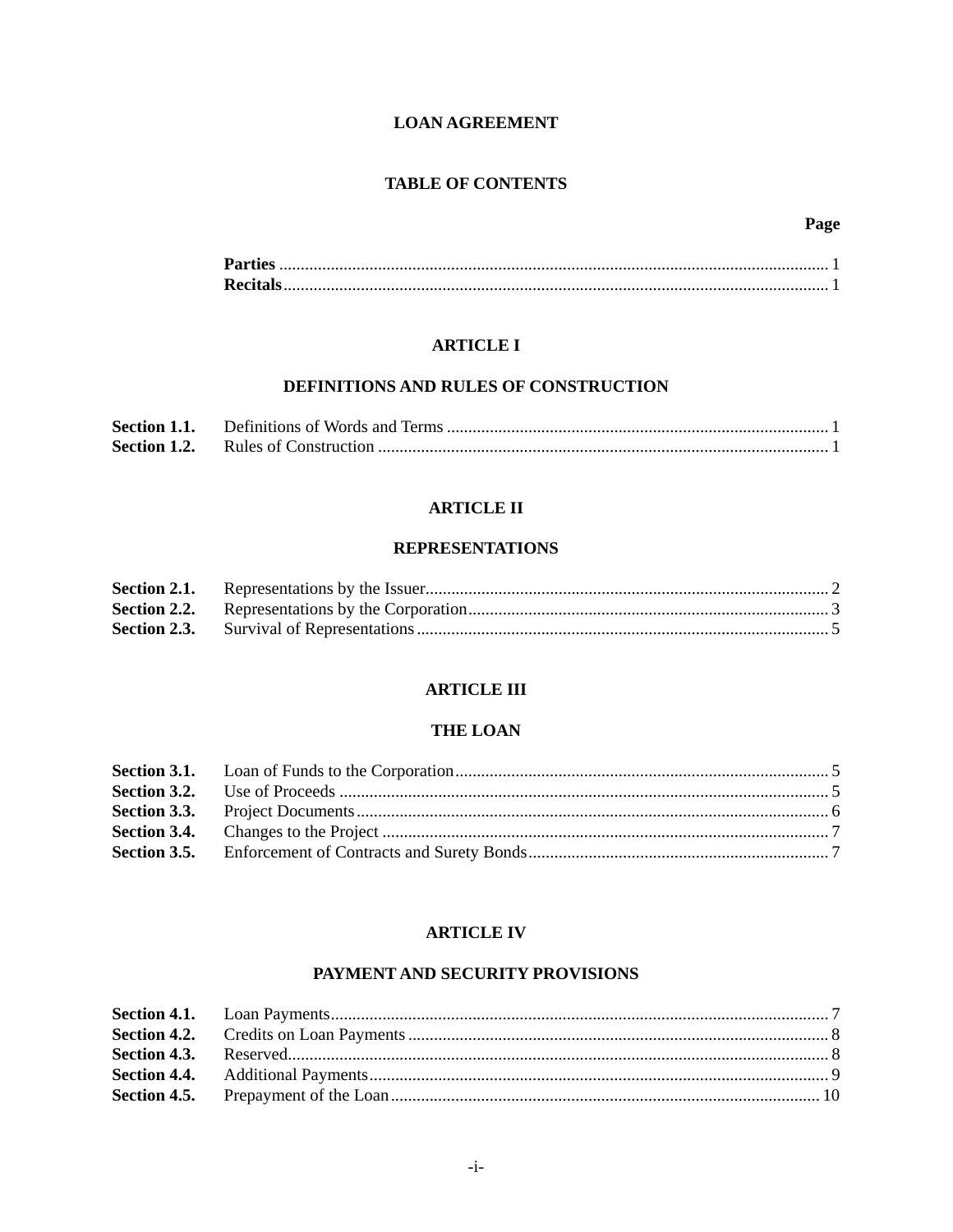| <b>Section 4.7.</b> Deed of Trust, Pledge and Assignment Under the Deed of Trust; Pledge |  |
|------------------------------------------------------------------------------------------|--|
|                                                                                          |  |
|                                                                                          |  |

## **ARTICLE V**

# **GENERAL COVENANTS AND PROVISIONS**

| Section 5.1.         |                                                                                          |  |
|----------------------|------------------------------------------------------------------------------------------|--|
| Section 5.2.         |                                                                                          |  |
| Section 5.2A.        |                                                                                          |  |
| Section 5.3.         |                                                                                          |  |
| Section 5.4.         |                                                                                          |  |
| Section 5.5.         |                                                                                          |  |
| Section 5.6.         |                                                                                          |  |
| Section 5.7.         |                                                                                          |  |
| Section 5.8.         |                                                                                          |  |
| Section 5.9.         |                                                                                          |  |
| Section 5.10.        |                                                                                          |  |
| Section 5.10A.       |                                                                                          |  |
| Section 5.11.        |                                                                                          |  |
| Section 5.12.        |                                                                                          |  |
| Section 5.13.        |                                                                                          |  |
|                      | Section 5.13A. Warranties, Covenants and Indemnities Regarding Environmental Matters  22 |  |
| Section 5.14.        |                                                                                          |  |
| <b>Section 5.15.</b> |                                                                                          |  |
| Section 5.16.        |                                                                                          |  |
| Section 5.17.        |                                                                                          |  |
| Section 5.18.        |                                                                                          |  |
|                      |                                                                                          |  |

# **ARTICLE VI**

# **PERMITTED INDEBTEDNESS**

## **ARTICLE VII**

# **DEFAULT AND REMEDIES**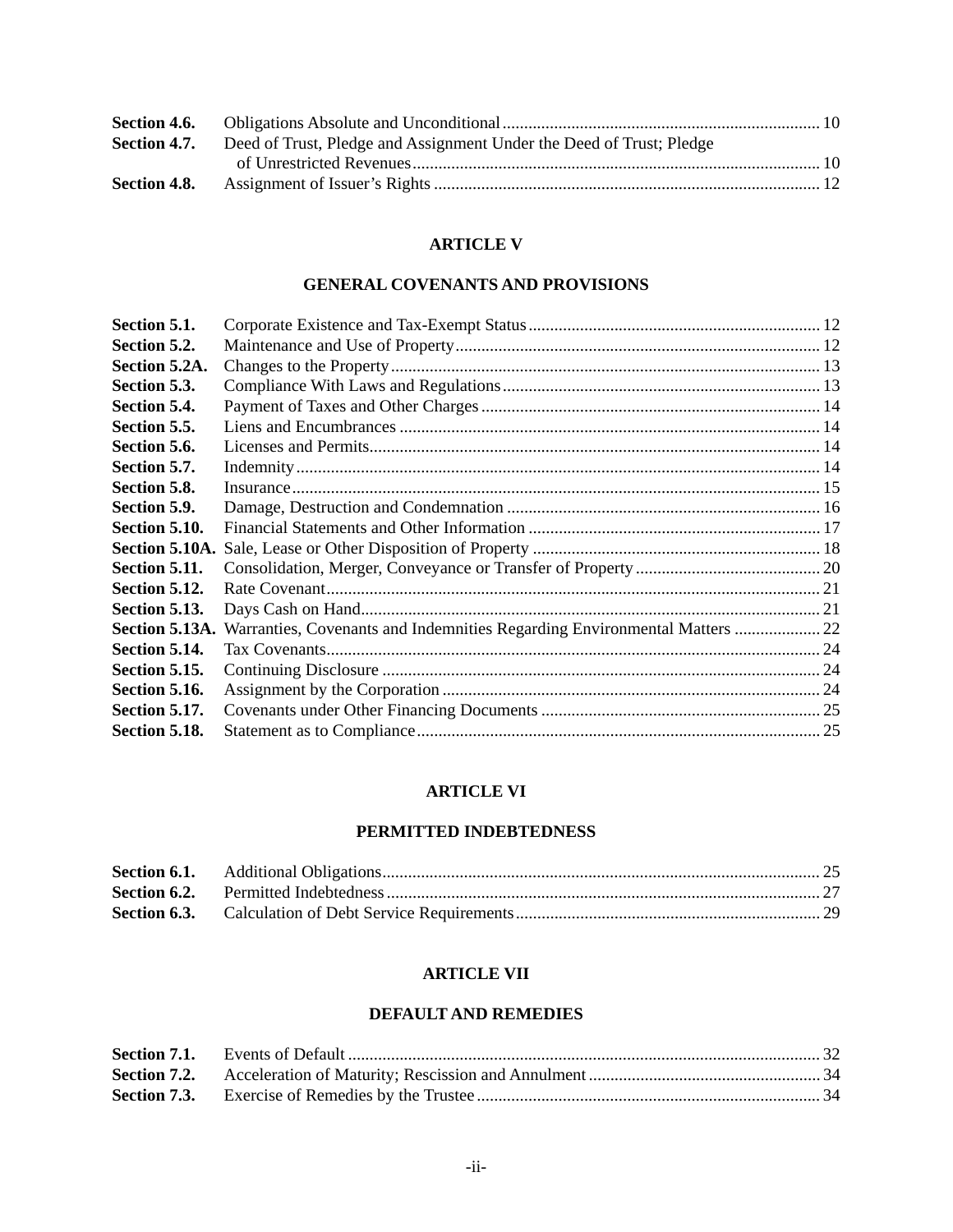### **ARTICLE VIII**

### **SUPPLEMENTAL LOAN AGREEMENTS**

| Section 8.1. |  |
|--------------|--|
| Section 8.2. |  |
| Section 8.3. |  |
| Section 8.4. |  |
| Section 8.5. |  |

# **ARTICLE IX**

# **TERM AND TERMINATION OF LOAN AGREEMENT**

### **ARTICLE X**

## **MISCELLANEOUS PROVISIONS**

| Section 10.3. |                                                                                                        |  |
|---------------|--------------------------------------------------------------------------------------------------------|--|
| Section 10.4. |                                                                                                        |  |
|               |                                                                                                        |  |
|               | <b>Section 10.6.</b> Immunity of Officers, Employees and Members of the Issuer and the Corporation  39 |  |
|               |                                                                                                        |  |
|               |                                                                                                        |  |
|               |                                                                                                        |  |
|               |                                                                                                        |  |
|               |                                                                                                        |  |

**Exhibit A** – The Project **Exhibit B** – Form of Promissory Note, Series 2015C **Exhibit C** – Form of Compliance Certificate **Exhibit D - Real Estate and Other Property Excluded from Definition of "Property"** 

\* \* \*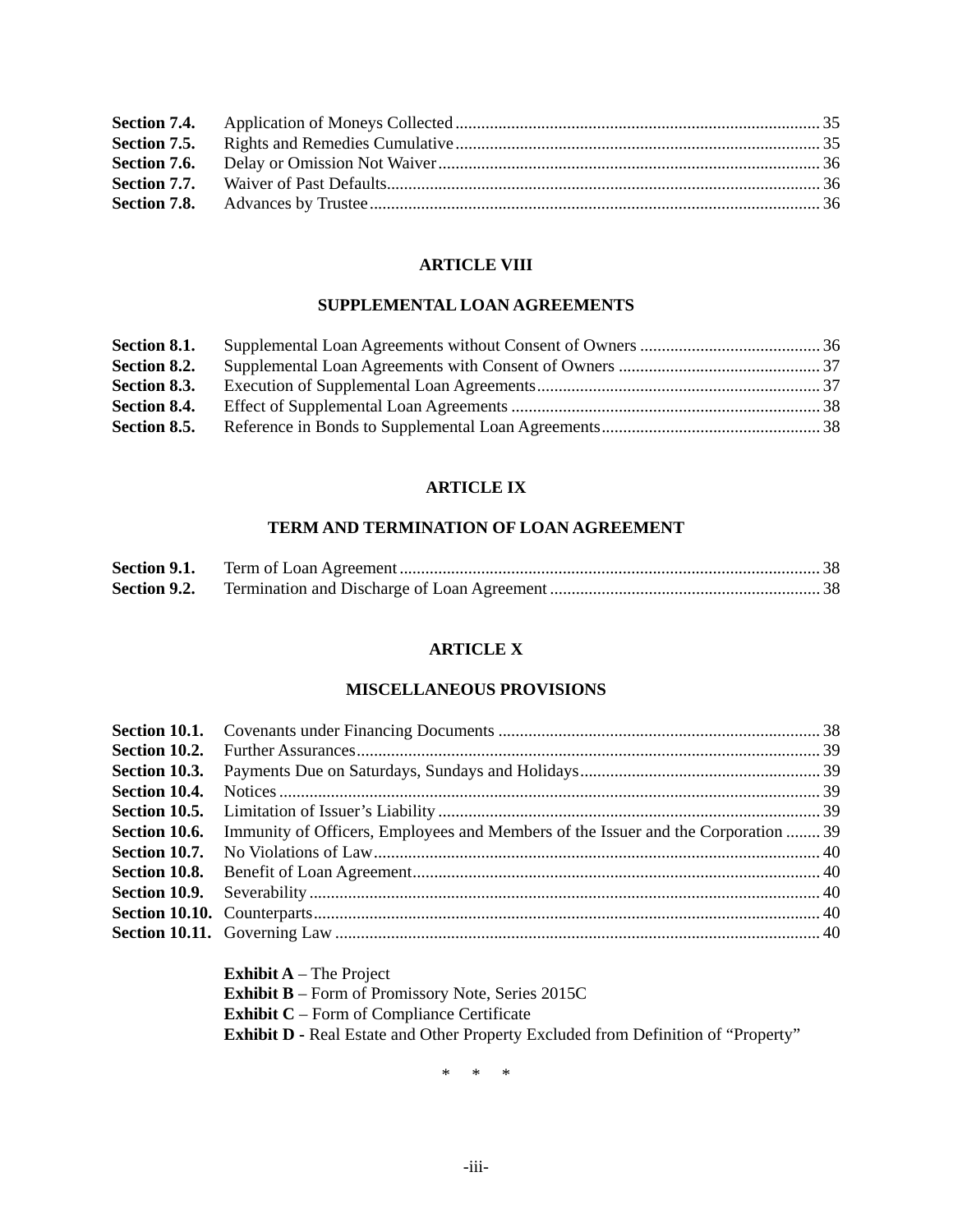#### **LOAN AGREEMENT**

This **LOAN AGREEMENT**, dated **April \_\_\_, 2015** (the **"Loan Agreement"**), is by and between the **COUNTY OF LANCASTER, NEBRASKA**, a county, public corporation and body politic duly organized and existing under the laws of the State of Nebraska (the **"Issuer"**), and **TABITHA, INC.**, a nonprofit corporation organized and existing under the laws of the State of Nebraska (the **"Corporation"**).

### **RECITALS**

 **1.** Pursuant to the Sections 13-1101 to 13-1110, inclusive, Reissue Revised Statutes of Nebraska, as amended (the **"Act"**), and at the request of the Corporation, the Issuer will issue its **Healthcare Revenue Bonds (Tabitha, Inc. Project), Series 2015C** in the aggregate principal amount of \$\_\_\_\_\_\_\_\_\_, (the **"Bonds"**), under a Trust Indenture of even date herewith (the **"Indenture"**) between the Issuer and BOKF, National Association, as Trustee (the **"Trustee"**), for the purpose of making a loan of the proceeds thereof (the **"Loan"**) to the Corporation under this Loan Agreement to provide funds (together with other funds available to the Corporation) to (a) finance a portion of the costs of acquiring, constructing, furnishing and equipping two 17-bed skilled nursing facilities in Crete, Nebraska (the "Project") and (b) provide for the payment of certain costs of issuance of the Bonds.

 **2.** To evidence the Loan, the Corporation will deliver to the Issuer its **Promissory Note, Series 2015C** (the **"Note"**), in the principal amount of **\$\_\_\_\_\_\_\_\_\_**, substantially in the form attached hereto as **Exhibit B** and has entered into a Fourth Amended and Restated Deed of Trust, Security Agreement and Fixture Financing Statement dated April \_\_\_\_, 2015 (the **"Deed of Trust"**), with BOKF, National Association, as deed trustee (the **"Deed Trustee"**) to secure its obligations under the Loan Agreement and the Note.

 **3.** The Issuer and the Corporation are entering into this Loan Agreement to provide for the loan of the proceeds of the Bonds by the Issuer to the Corporation, and the repayment of the Loan by the Corporation.

 **NOW, THEREFORE,** in consideration of the premises and the mutual representations, covenants and agreements set forth in this Loan Agreement, the Issuer and the Corporation covenant and agree as follows:

#### **ARTICLE I**

### **DEFINITIONS AND RULES OF CONSTRUCTION**

**Section 1.1. Definitions of Words and Terms.** For all purposes of this Loan Agreement, except as otherwise provided or unless the context otherwise requires, words and terms used in this Loan Agreement have the same meanings as set forth in **Section 101** of the Indenture.

**Section 1.2. Rules of Construction.** For all purposes of this Loan Agreement, except as otherwise provided or unless the context otherwise requires, the following rules of construction apply in construing the provisions of this Loan Agreement: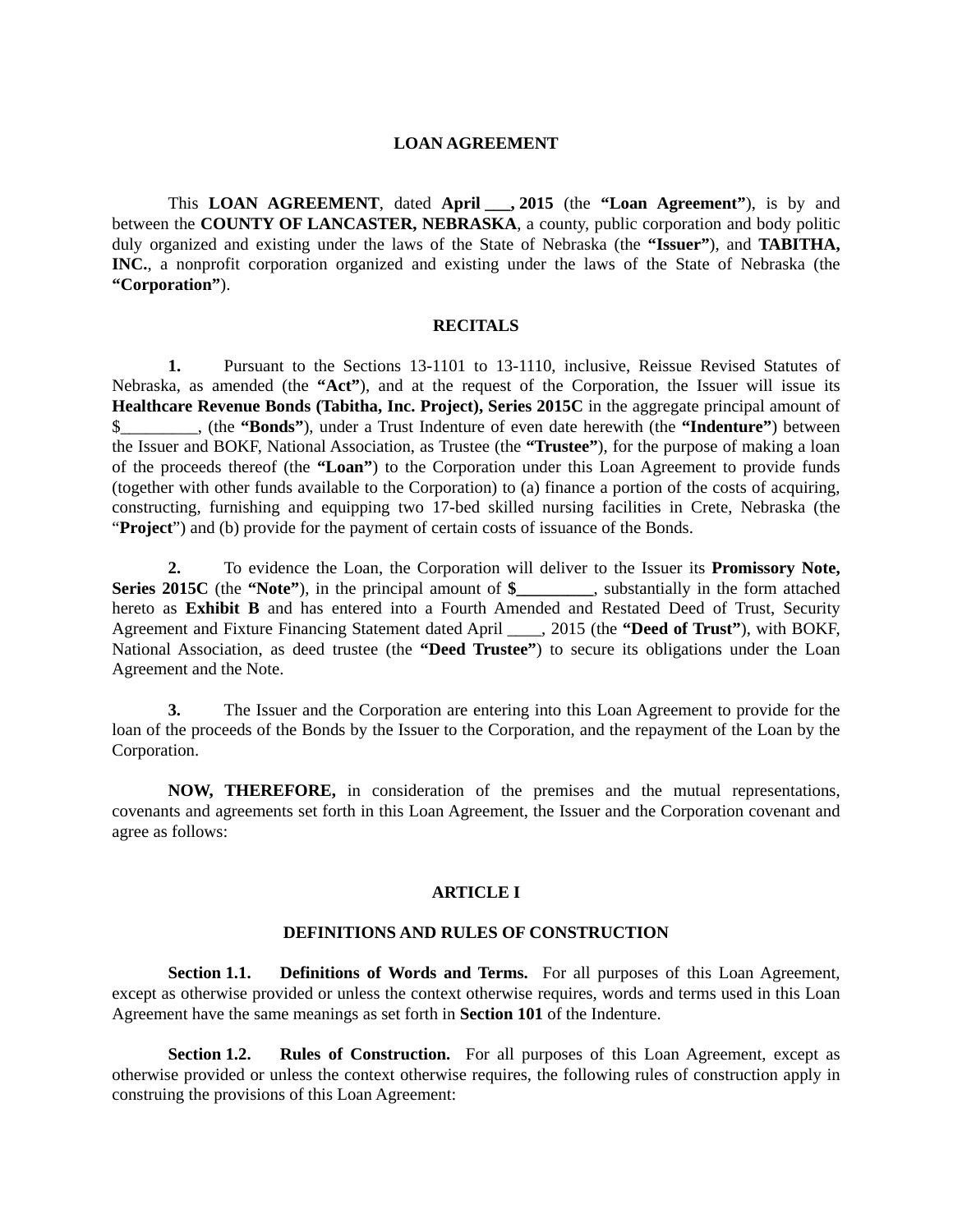(a) The defined terms referred to in this Article include the plural as well as the singular.

(b) All accounting terms not otherwise defined herein or in the Indenture shall have the meanings assigned to them, and all computations herein provided for shall be made, in accordance with generally accepted accounting principles.

(c) All references herein to "generally accepted accounting principles" refer to such principles in effect on the date of the determination, certification, computation or other action to be taken hereunder using or involving such terms.

(d) All references in this instrument to designated "Articles," "Sections" and other subdivisions are to the designated Articles, Sections and other subdivisions of this instrument as originally executed.

(e) The words "herein," "hereof" and "hereunder" and other words of similar import refer to this Loan Agreement as a whole and not to any particular Article, Section or other subdivision.

The Article and Section headings herein and in the Table of Contents are for convenience only and shall not affect the construction hereof.

(g) Whenever an item or items appear after the word "including," such listing is not intended to be a listing that excludes items not listed.

## **ARTICLE II**

### **REPRESENTATIONS**

**Section 2.1.** Representations by the Issuer. The Issuer represents and warrants to the Corporation and the Trustee as follows:

(a) *Organization and Authority.* The Issuer (1) is a county, body politic and corporate duly organized and existing under the laws of the State of Nebraska, (2) has lawful power and authority to issue the Bonds for the purposes set forth in the Indenture, to enter into, execute and deliver the Indenture and this Loan Agreement and to perform its obligations thereunder and hereunder, and (3) by all necessary corporate action has been duly authorized to execute and deliver the Indenture and this Loan Agreement and the other Financing Documents required to be executed and delivered by it in connection with the issuance of the Bonds, acting by and through its duly authorized officers.

(b) *No Defaults or Violations of Law.* The execution and delivery of the Indenture, this Loan Agreement, and any other Financing Documents by the Issuer will not result in a breach of any of the terms of, or constitute a default under, any indenture, mortgage, deed of trust, lease or other agreement or instrument to which the Issuer is a party or by which it or any of its property is bound or its bylaws or any of the constitutional or statutory rules or regulations applicable to the Issuer or its property.

(c) *Absence of Litigation.* No litigation, proceedings or investigations are pending or, to the knowledge of the Issuer, threatened against the Issuer at law or in equity before any court, tribunal, governmental authority or arbitration board seeking to restrain, enjoin or in any way limit the approval or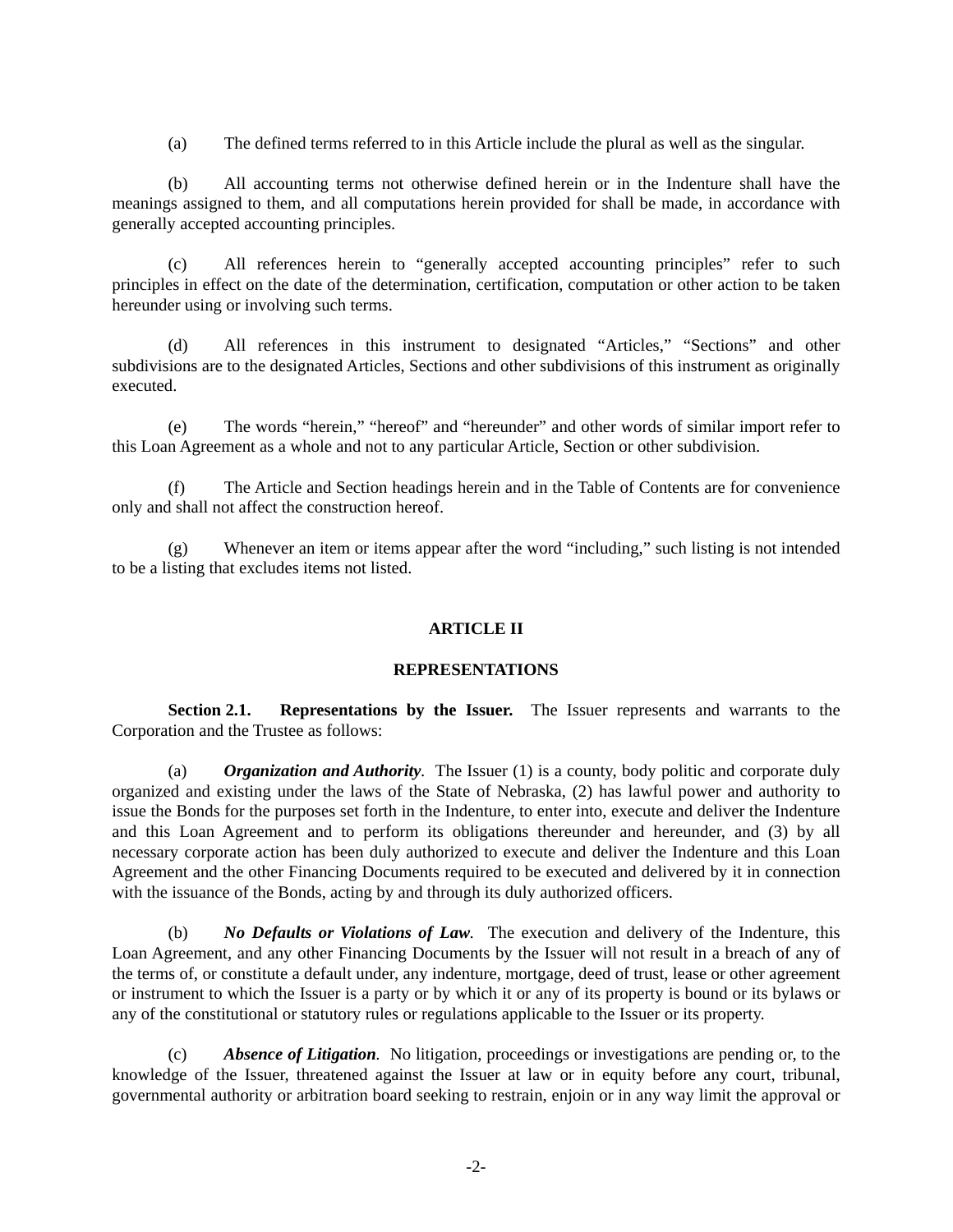issuance and delivery of the Bonds, the Indenture, this Loan Agreement or any other Financing Documents to which the Issuer is a party, or which challenges the existence or powers of the Issuer to enter into and carry out the transactions contemplated by this Loan Agreement or any other Financing Documents to which it is a party, or wherein an unfavorable determination could materially and adversely affect the validity or enforceability of the Bonds, this Loan Agreement, or any other Financing Document to which the Issuer is a party or its ability to perform its obligations thereunder.

**Section 2.2.** Representations by the Corporation. The Corporation represents and warrants to the Issuer and the Trustee as follows:

(a) *Organization, Tax-Exempt Status and Authority.* The Corporation (1) is a private nonprofit corporation duly organized and validly existing under the laws of the State of Nebraska not operated for private or corporate profit, (2) is authorized by law to provide or operate a hospital (as defined in the Act) and related facilities in the State of Nebraska, (3) is a Tax-Exempt Organization, (4) has not declared and has not been determined to have any "unrelated business taxable income" as defined in Section 512 of the Internal Revenue Code which could have a material adverse effect on its status as a Tax-Exempt Organization or which, if such income were subject to federal income taxation, could have a material adverse effect on the condition, financial or otherwise, of the Corporation, (5) has lawful power and authority to enter into, execute and deliver this Loan Agreement, and to execute and deliver the Note and the other Financing Documents required to be executed and delivered by it in connection with the issuance of the Bonds and to perform its obligations hereunder and thereunder, and (6) by all necessary corporate action has been duly authorized to execute and deliver this Loan Agreement, the Note and the other required Financing Documents, acting by and through its duly authorized officers.

(b) *No Defaults or Violations of Law.* The execution and delivery of this Loan Agreement, the Note and the other Financing Documents by the Corporation will not conflict with or result in a breach of any of the terms of, or constitute a default under, any indenture, mortgage, deed of trust, lease or other agreement or instrument to which the Corporation is a party or by which it or any of its property is bound or its articles of incorporation, bylaws, or any of the rules or regulations of any court or other governmental body applicable to the Corporation or its property.

(c) *Absence of Litigation.* No litigation, proceedings or investigations are pending or, to the knowledge of the Corporation, threatened against the Corporation at law or in equity before any court, tribunal, governmental authority or arbitration board seeking to restrain, enjoin or in any way limit the approval or issuance and delivery of the Bonds, the Indenture, this Loan Agreement, the Deed of Trust or any other Financing Documents to which the Corporation is a party, or which challenges the existence or powers of the Corporation to enter into and carry out the transactions contemplated by this Loan Agreement, the Deed of Trust or any other Financing Documents to which it is a party, or wherein an unfavorable determination could materially and adversely affect the validity or enforceability of the Bonds, this Loan Agreement, the Deed of Trust or any other Financing Document to which the Corporation is a party or its ability to perform its obligations thereunder.

 (d) *Licenses, Permits and Approvals.* The Corporation is duly authorized and has all necessary licenses and permits to occupy and operate its Facilities under the laws and regulations of the State of Nebraska and the departments, agencies and political subdivisions thereof, and the Corporation has obtained or will obtain all requisite approvals of federal, state and local governmental bodies necessary for the construction, equipping, furnishing and operation of the Project. The Facilities are in all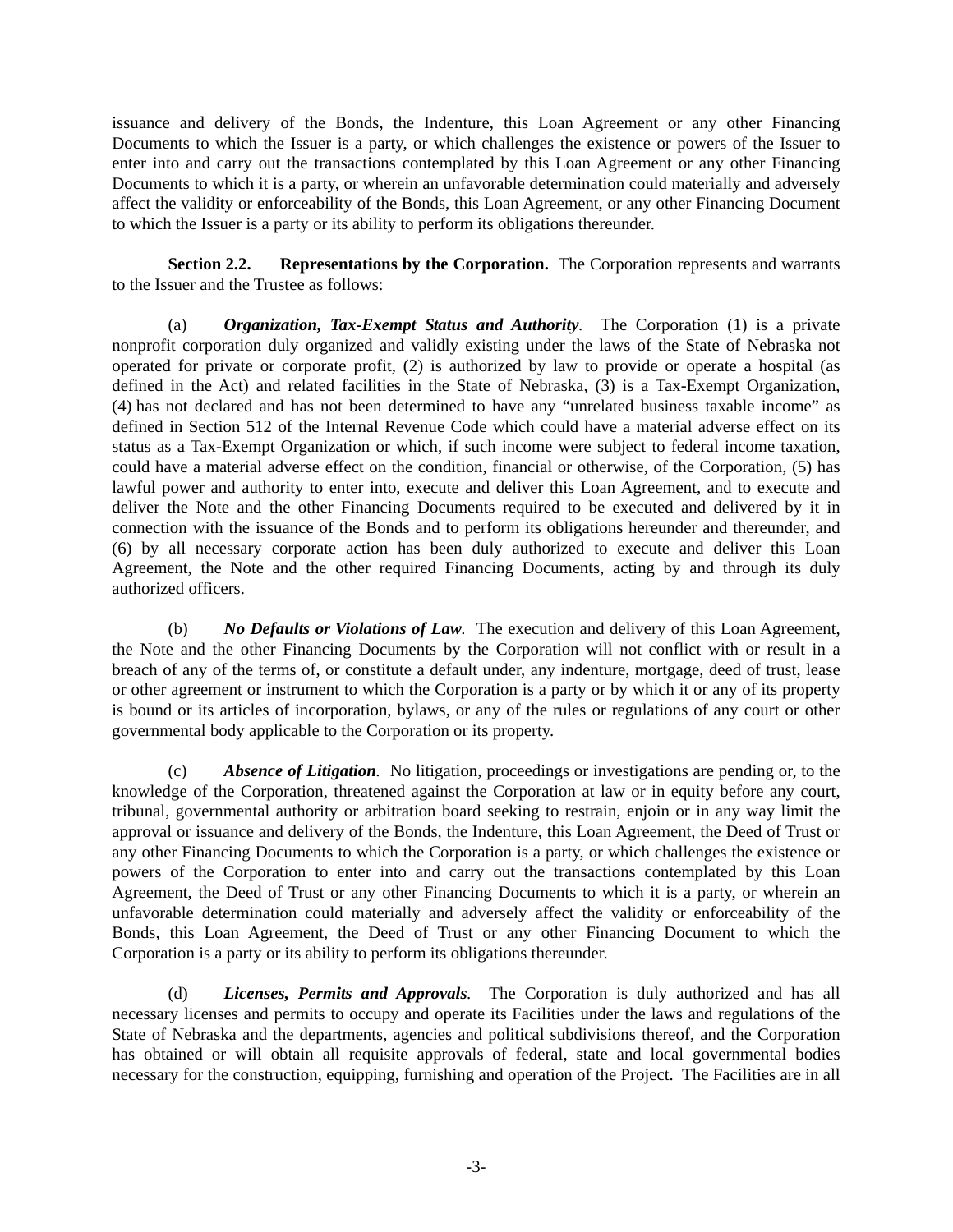material respects in compliance with all applicable federal, state and local zoning, subdivision, environmental, pollution control and other laws and regulations.

(e) *Pending Litigation.* Except as may be described in the Official Statement relating to the Bonds, no litigation, proceedings or investigations are pending or, to the knowledge of the Corporation, threatened against the Corporation, except litigation involving claims, the probable recoveries in which and the estimated costs and expenses of defense of which, based upon the advice of litigation counsel to the Corporation, (1) will be entirely within the Corporation's applicable insurance policy limits (subject to applicable deductibles) or are not in excess of the total of the available reserves held under the Corporation's applicable self-insurance program, or (2) if adversely determined, will not materially and adversely affect the financial condition or operations of the Corporation. In addition, no litigation, proceedings or investigations are pending or, to the knowledge of the Corporation, threatened against the Corporation seeking to restrain, enjoin or in any way limit the approval or issuance and delivery of the Indenture, the Bonds, this Loan Agreement or any other required Financing Documents by the Issuer, or this Loan Agreement or any other required Financing Documents by the Corporation, or which would in any manner challenge or adversely affect the corporate existence or powers of the Corporation to enter into and carry out the transactions described in or contemplated by or the execution, delivery, validity or performance by the Corporation of the terms and provisions of this Loan Agreement or any other Financing Documents to which it is a party.

(f) *Financial Statements and Other Information.* The audited financial statements of the Corporation included in the Official Statement relating to the Bonds correctly and fairly present the financial condition of the Corporation as of the dates and for the periods stated therein, and the results of the operations of the Corporation for each of such periods, respectively, all in accordance with generally accepted accounting principles except as stated in the notes thereto, and there has been no material adverse change in the financial condition of the Corporation from that set forth in said financial statements, except as may be disclosed in the Official Statement. The financial statements and other information of the Corporation included in the Official Statement relating to the Bonds do not, nor do the representations and warranties of the Corporation in this Loan Agreement or in any other Financing Documents to which the Corporation is a party or any written statement (including the Official Statement relating to the Bonds) furnished by the Corporation to the Issuer and the Original Purchaser, contain any untrue statement of a material fact or omit to state a material fact necessary to make the statements contained herein or therein not misleading. There is no fact which the Corporation has not disclosed to the Issuer and the Original Purchaser in writing which materially affects adversely or, so far as the Corporation can now foresee, will materially affect adversely the financial condition or operations of the Corporation, its status as a Tax-Exempt Organization, its ability to own and operate its properties or its ability to make the payments under this Loan Agreement and the Note when and as the same become due and payable.

(g) *Employee Pension Benefit Plans.* The Corporation has not engaged in, and the consummation of the transactions provided for in this Loan Agreement and compliance by the Corporation with the provisions of this Loan Agreement and the Note will not involve, any prohibited transactions within the meaning of the Employee Retirement Income Security Act of 1974, as amended (**"ERISA"**), or Section 4975 of the Internal Revenue Code. No "employee pension benefit plans", as defined in ERISA, maintained by the Corporation, nor any trusts created thereunder, have incurred, at the end of any plan year, an "accumulated funding deficiency" as defined in Section 302 of ERISA nor does the present value of all benefits vested under all such plans exceed the value of the assets of such plans allocable to such vested benefits.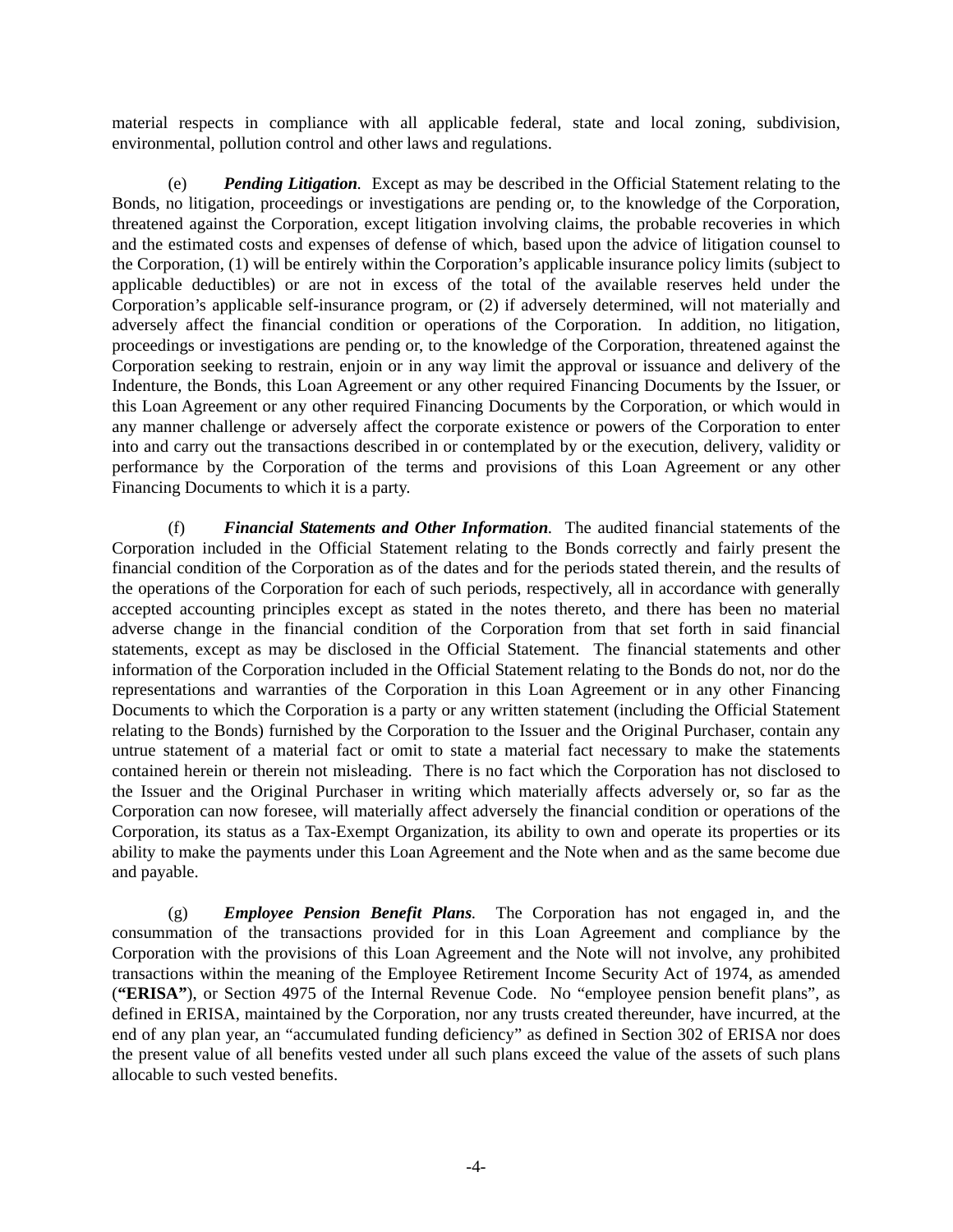(h) *Warranty of Title*. The Corporation has good and marketable title to all of its Property, free and clear of all mortgages, liens, security interests, charges and encumbrances except Permitted Encumbrances, and there exists no mortgage, lien, security interest, charge or encumbrance (including, without limitation, any mechanic's lien or judgment lien) on such Property that has or will have a material adverse effect upon the Corporation's operations or the performance of the Corporation's obligations under this Loan Agreement. Pursuant to the Deed of Trust, the Corporation has conveyed to the Deed Trustee a valid lien on the Real Property and the Personal Property. The Corporation is lawfully possessed of all of such property and is the owner thereof as specified free and clear of all mortgages, liens, security interests, charges or encumbrances whatever except the Permitted Encumbrances and the interest of the Trustee, the Owners and the Issuer under the Indenture. The Corporation has full power and authority to encumber the Real Property and to grant a security interest in the Personal Property to the Issuer.

(i) *Environmental Laws.* The Corporation is, in all material respects, in compliance with all federal, state and local environmental laws, ordinances, regulations and rulings (collectively, **"Environmental Laws"**); the Corporation has received no notice of any alleged violation of any Environmental Laws; and the Corporation will continue to comply, in all material respects, with all Environmental Laws.

(j) *Parking.* The Corporation will at all times have available and maintain accessible and in close proximity to the Facilities for the use and benefit of patients, residents, users and visitors adequate car parking spaces.

 **Section 2.3. Survival of Representations.** All representations of the Issuer and the Corporation contained in this Loan Agreement or in any certificate or other instrument delivered by the Issuer and the Corporation pursuant to this Loan Agreement, the Indenture, or any other Financing Document, or in connection with the transactions contemplated thereby, shall survive the execution and delivery thereof and the issuance, sale and delivery of the Bonds, as representations of facts existing as of the date of execution and delivery of the instruments containing such representations.

### **ARTICLE III**

### **THE LOAN**

 **Section 3.1. Loan of Funds to the Corporation.** The Issuer shall make the Loan to the Corporation, using the proceeds of the sale of the Bonds, and the Corporation shall receive such Loan from the Issuer, for the purposes and upon the terms and conditions provided in this Loan Agreement.

 The Loan shall be evidenced by the Note, which shall be in substantially the form set forth in **Exhibit B** hereto, shall be executed by the Corporation and made payable to the Issuer, and shall be endorsed and assigned by the Issuer, without recourse, to the Trustee.

**Section 3.2. Use of Proceeds.** The proceeds of the Bonds loaned to the Corporation shall be paid to the Trustee for deposit as provided in the Indenture and shall be administered, disbursed and applied for payment of Costs of the Project and Costs of Issuance in the manner provided in the Indenture.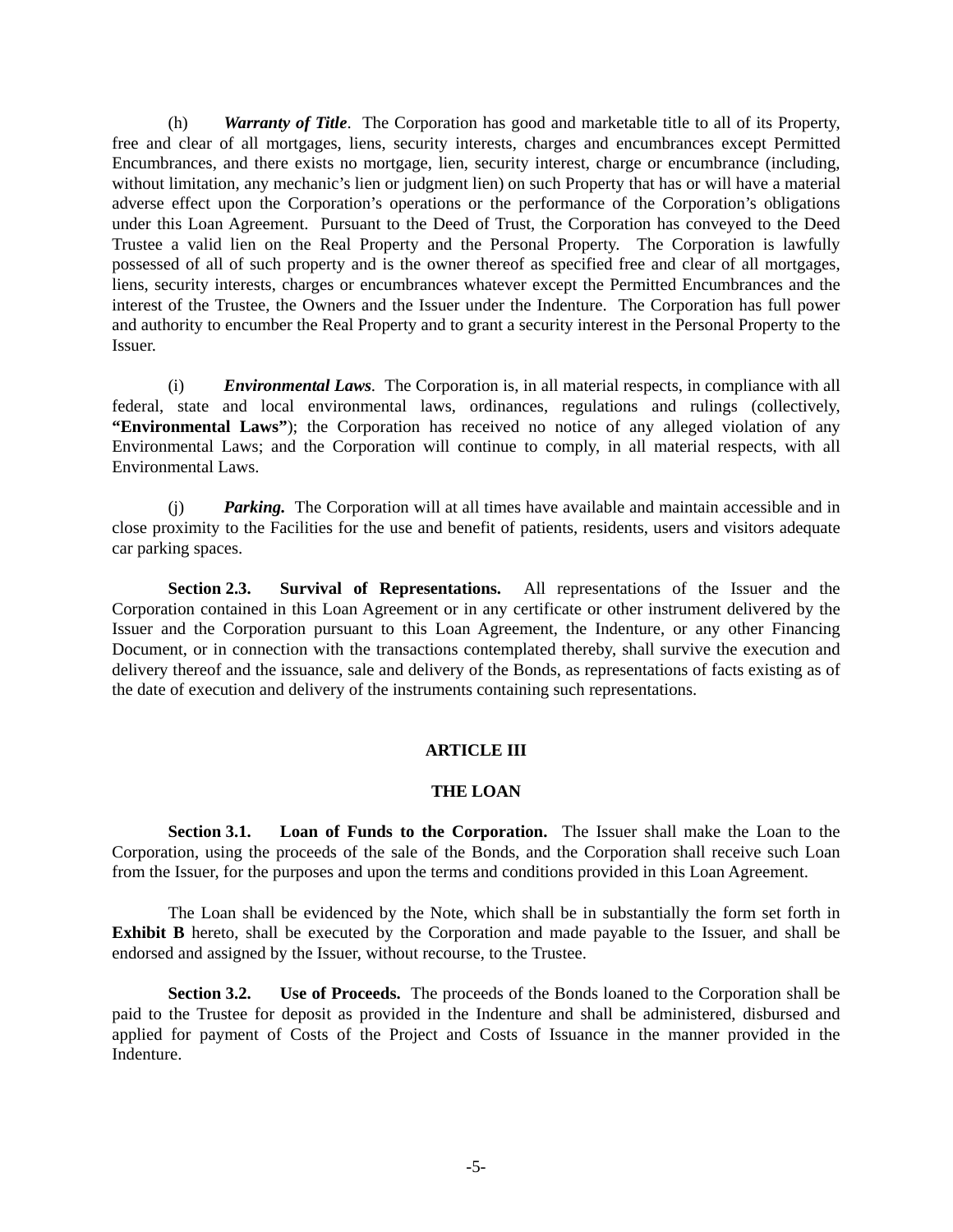The Corporation shall cause the Project as described in **Exhibit A** of the Indenture to be completed with reasonable dispatch, and shall provide (from its own funds if required) all moneys necessary to complete the Project substantially in accordance with the plans and specifications for the Project. The Corporation shall comply with all of the provisions and shall perform all obligations of the Corporation set forth in the Indenture with respect to the completion of the Project.

 If the proceeds derived from the sale of the Bonds issued for such purpose are not sufficient to pay in full the Costs of the Project, the Corporation shall pay so much of the cost thereof as may be in excess of the proceeds of the Bonds and any investment income thereon available therefor. The Corporation agrees that if, after exhaustion of the proceeds of the Bonds and investment income thereon, the Corporation should pay any portion of the Costs of Project pursuant to the provisions of this Section, it shall not be entitled to any reimbursement therefor from the Issuer or the Trustee nor shall it be entitled to any abatement, diminution or postponement of its payments hereunder.

 The completion of the Project shall be evidenced to the Trustee by an Officer's Certificate in the form set forth in the Indenture, delivered to the Trustee within 90 days of the date of completion of the Project pursuant to **Section 404** of the Indenture.

**Section 3.3. Project Documents.** The Corporation shall maintain in its files and available for inspection by the Trustee upon request copies of the following documents at such time as such documents become available and in any event by the time work is commenced on the portion of the Project to which they relate:

(a) *Plans and Specifications*. All available preliminary and final plans and specifications for the Project.

(b) *Construction Contracts*. All architect's and general contractor's contracts for the Project and all prime subcontractor's contracts and purchase orders for any equipment included in the Project, and all other contracts entered into by the Corporation with design professionals, contractors, construction managers, design/builders and/or program managers, and equipment suppliers, for the design, construction and equipping of the Project.

(c) *Payment and Performance Bonds*. Payment and performance bonds insuring the Corporation, the Issuer and the Trustee as their respective interests may appear against delays in completion of all construction contracts, against failure timely to complete the Project in accordance with the plans and specifications therefor, and against claims for payment to cover labor and material used or reasonably required for use in the performance of the construction contracts.

(d) *Licenses and Permits*. All required licenses, permits and approvals required or necessary to construct and occupy the Project and to operate the Facilities of the Corporation, including all certificates of need and other permits, or appropriate letters of nonreviewability, for the acquisition, construction and equipping portions of the Project, if required, from any governmental agency as may be necessary for such work.

(e) *Title Insurance*. A standard ALTA Lender's policy or policies of title insurance, or a commitment therefor, showing the Trustee as the insured party, with respect to the Real Property, together with an endorsement equivalent to ALTA 100 and an appropriate ALTA zoning endorsement, in an aggregate amount not less than \$\_\_\_\_\_\_\_, which policy or policies shall insure that the Corporation holds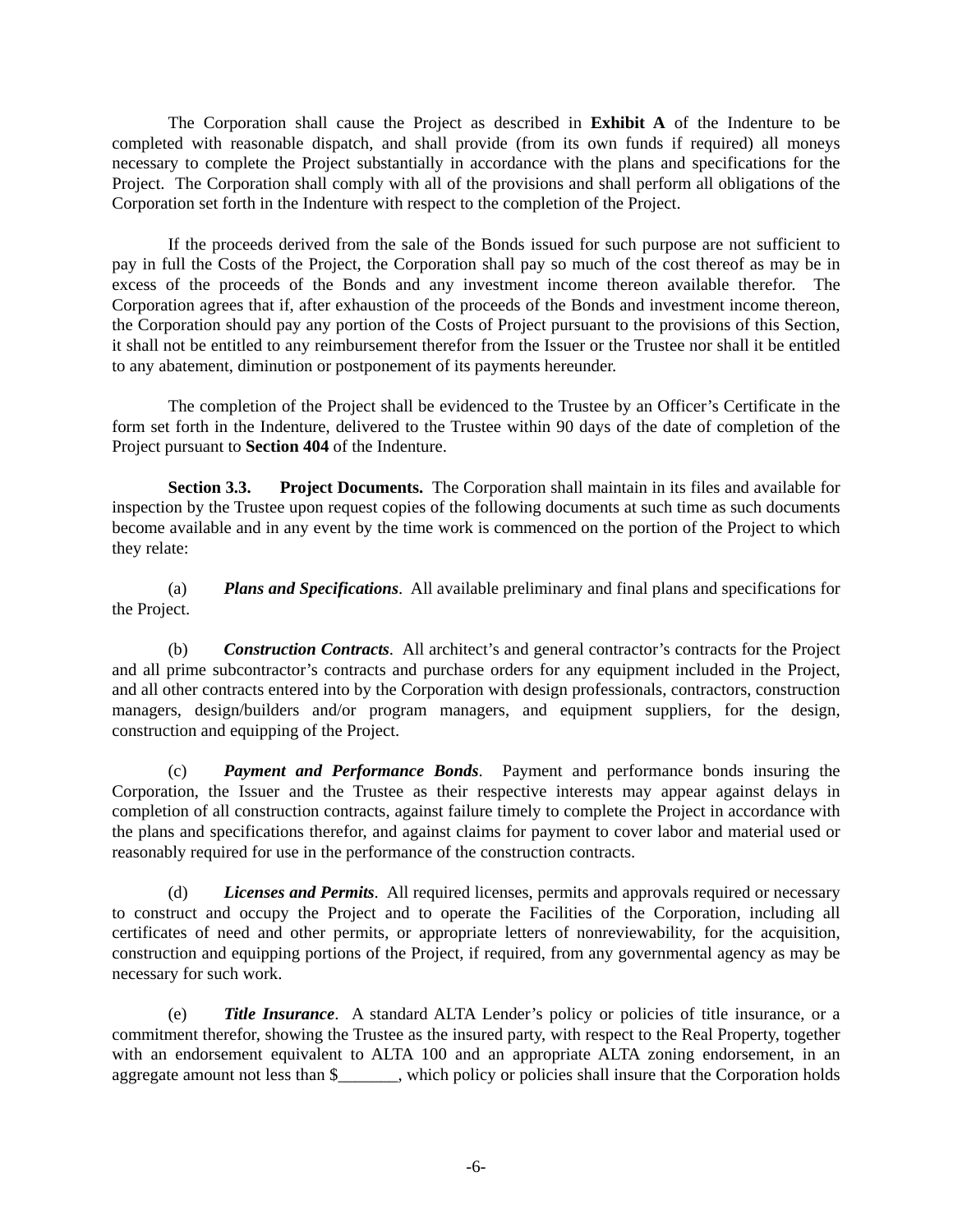good and marketable title to the Real Property and that the Trustee has a lien pursuant to the Deed of Trust on the Real Property, subject only to Permitted Encumbrances.

**Section 3.4. Changes to the Project.** The Corporation may make, authorize or permit changes to the Project as it may reasonably determine to be necessary or desirable; provided, however, that no change shall be made to the Project that would cause a material change in the scope, nature, or function of the Project, unless the Corporation files the following with the Trustee:

 (a) an Officer's Certificate to the effect that the Project will, after such change, continue to constitute facilities authorized and permitted to be financed under the Act, and such change will not result in any property of the Corporation being used for any purpose prohibited by this Loan Agreement or otherwise result in the Corporation failing to comply with any provisions of this Loan Agreement; and

 (b) an Opinion of Bond Counsel addressed to the Trustee and the Issuer to the effect that such change will not adversely affect the exclusion of the interest on the Bonds from gross income for federal income taxation purposes.

 **Section 3.5. Enforcement of Contracts and Surety Bonds.** In the event of a material default of any contractor or subcontractor under any construction contract or any other contract made in connection with the Project, or in the event of a material breach of warranty with respect to any materials, workmanship or performance, the Corporation will promptly proceed, either separately or in conjunction with others, to pursue diligently the remedies of the Corporation against the contractor or subcontractor in default and against any surety on a bond securing the performance of such contract. Any amounts recovered by way of damages, refunds, adjustments or otherwise in connection with the foregoing, after deduction of expenses incurred in such recovery and after reimbursement to the Corporation of any amounts theretofore paid by the Corporation and not previously reimbursed to the Corporation for correcting or remedying of the default which gave rise to the proceedings against the contractor, subcontractor or surety, shall be paid to the Trustee for deposit into the Project Fund if received before the date of completion of the Project, and otherwise for deposit into the Debt Service Fund.

### **ARTICLE IV**

#### **PAYMENT AND SECURITY PROVISIONS**

 **Section 4.1. Loan Payments.** The Corporation shall make the following payments (**"Loan Payments"**) in repayment of the Loan and to provide for payment of the principal or redemption price of and interest on the Bonds, directly to the Trustee, in immediately available funds, for deposit in the Debt Service Fund, on the following dates, and otherwise as set out below:

(a) *Debt Service Fund-Interest:* On or before the \_\_\_ day of \_\_\_\_\_, \_\_\_\_\_, \_\_\_\_\_ and of each year, beginning \_\_\_\_\_\_\_\_, 2015, or any other date that any payment of interest is required to be made in respect of the Bonds pursuant to the Indenture, and continuing until the Bonds are no longer outstanding, for deposit to the Debt Service Fund, an amount equal to one-half of the amount of interest that will become due on the Bonds on the next succeeding Interest Payment Date or other date that interest is due.

(b) *Debt Service Fund-Scheduled Principal*: On or before the day of  $\cdot$ , and of each year, beginning 2015 and continuing until the Bonds are no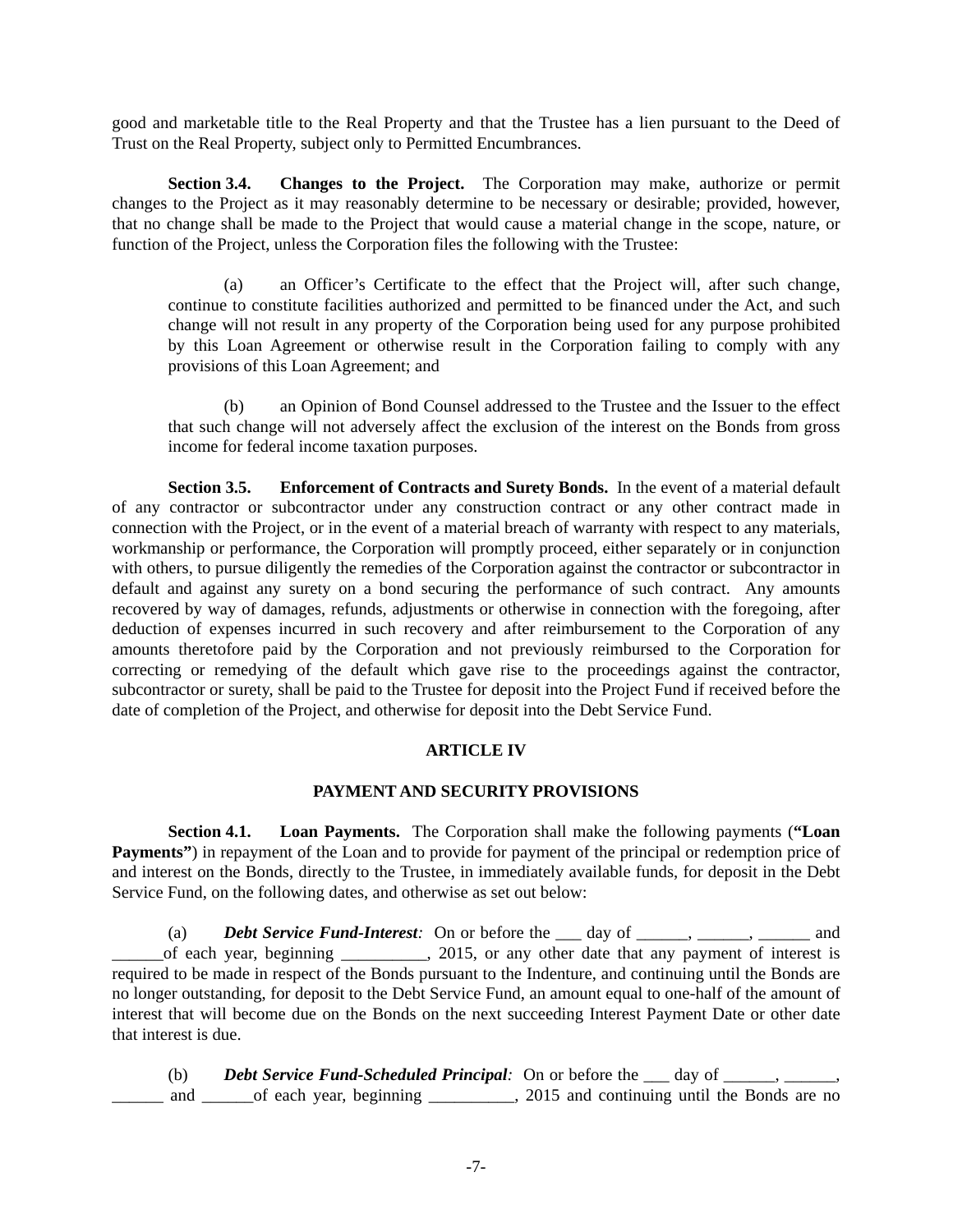longer outstanding, for deposit to the Debt Service Fund, an amount equal to one-fourth of the amount of principal that will become due on the Bonds on the next succeeding maturity date.

(c) *Debt Service Fund-Redemption or Acceleration:* On or before the date required by this Loan Agreement or the Indenture, the amount required to redeem Bonds then Outstanding if (1) the Corporation exercises its right to redeem Bonds under any provision of the Indenture or if any Bonds are required to be redeemed (other than pursuant to mandatory sinking fund redemption provisions) under any provision of the Indenture, or (2) the Bonds are accelerated due to an event of default under the Loan Agreement or the Indenture.

 The Corporation shall receive a credit against its obligations to make the Loan Payments under this Section, and the obligation of the Corporation to make any such payment hereunder shall be deemed satisfied and discharged, as further provided in **Section 4.2** hereof.

 If the Corporation fails to make any of the payments required in this Section, the item or installment so in default shall continue as an obligation of the Corporation until the amount in default shall have been fully paid, and the Corporation agrees to pay the same with interest thereon from the date when such payment was due until paid in full, at the rate of interest borne by the Bonds.

**Section 4.2.** Credits on Loan Payments. Notwithstanding any provision contained in this Loan Agreement or in the Indenture to the contrary, in addition to any credits on the Loan resulting from the payment or prepayment of Loan Payments from other sources:

(a) any moneys deposited by the Trustee or the Corporation in the Debt Service Fund as interest (including moneys received as accrued interest from the sale of Bonds and any initial deposit made from the proceeds of the sale of any Bonds) shall be credited against the obligation of the Corporation to pay interest on the Loan as the same becomes due;

(b) any moneys deposited by the Trustee or the Corporation in the Debt Service Fund as principal shall be credited against the obligation of the Corporation to pay the principal of the Loan as the same becomes due in the order of maturity thereof, except that prepayments for purposes of making an optional deposit into the Debt Service Fund for the redemption of Bonds shall be applied to the principal corresponding to the maturities of the Bonds to be redeemed or purchased, delivered and cancelled from the proceeds of such optional deposit;

(c) the principal amount of any Bonds purchased by the Corporation and delivered to the Trustee, or purchased by the Trustee and cancelled, in accordance with the Indenture shall be credited against the obligation of the Corporation to pay principal on the Loan related to such Bonds so purchased; and

(d) the investment income accruing to the Debt Service Fund and the amount of any moneys transferred by the Trustee from any other fund held under the Indenture and deposited in the Debt Service Fund as interest or principal shall be credited against the obligation of the Corporation to pay interest or principal, as the case may be, as the same become due.

## **Section 4.3. [Reserved.]**

**Section 4.4. Additional Payments.** The Corporation shall make the following additional payments to the following Persons: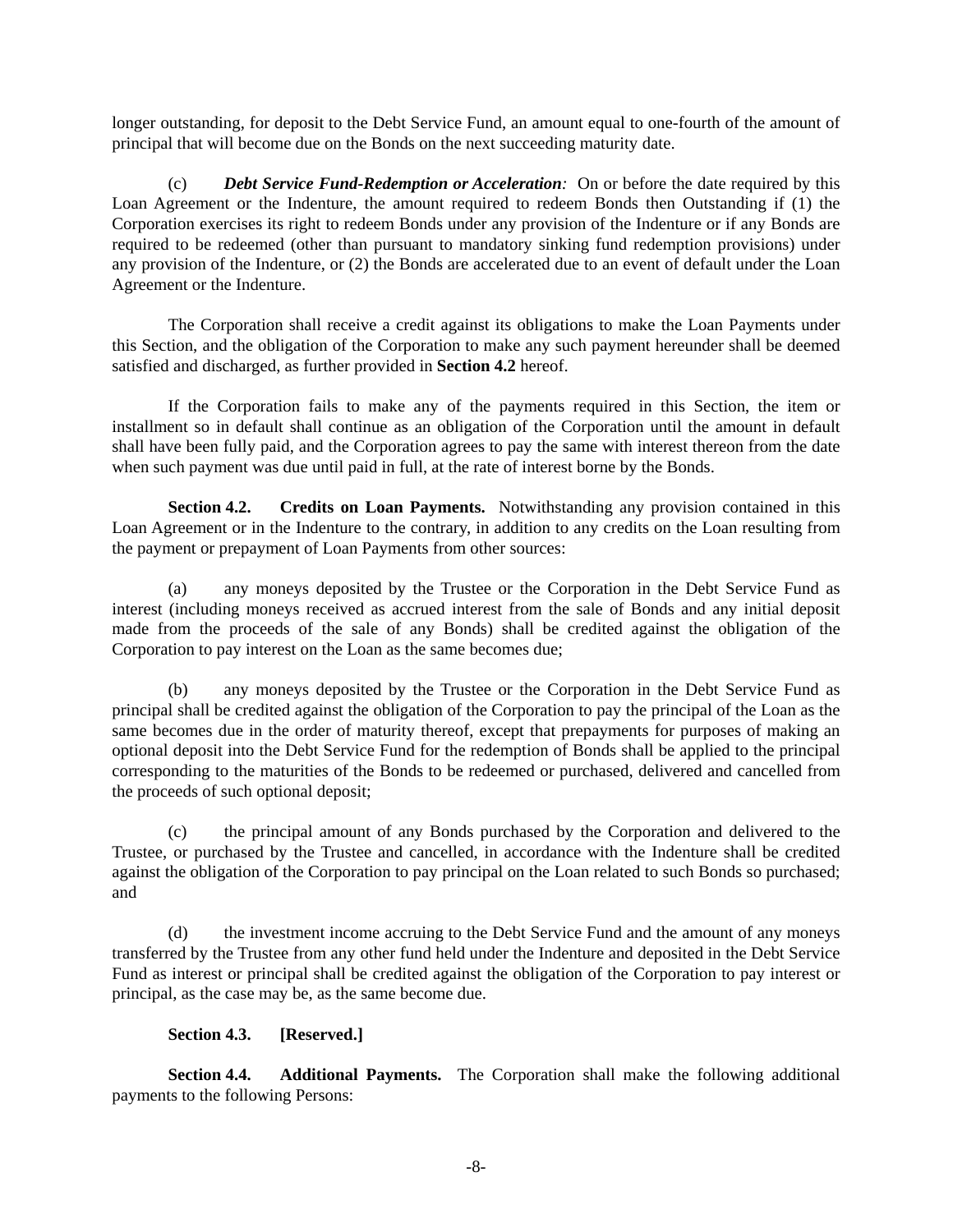(a) *Issuer Fees.* The Corporation shall pay to the Issuer upon demand all reasonable expenses, including attorneys fees, incurred by the Issuer in relation to the Bonds and the transactions contemplated by this Loan Agreement, the Indenture and any of the Financing Documents.

(b) *Trustee Fees and Professional Fees.* The Corporation shall pay to the Trustee, any Dissemination Agent, authenticating agents, paying agents, registrars, counsel, accountants, rebate analysts and other Persons when due, all reasonable fees, charges and expenses of such Persons for services rendered under the Indenture and under any of the Financing Documents and expenses incurred in the performance of such services under the Indenture and any of the Financing Documents for which such Persons are entitled to payment or reimbursement, including expenses of compliance with the Tax Compliance Agreement and the Continuing Disclosure Undertaking.

(c) *Advances By Trustee.* The Corporation shall pay to the Trustee the amount of all advances of funds made by the Trustee under the provisions of this Loan Agreement, the Indenture or the Tax Compliance Agreement, with interest thereon at the Prime Rate announced from time to time by the Trustee.

(d) *Arbitrage Rebate Payments.* The Corporation shall pay to the United States Government or the Trustee for deposit in the Rebate Fund, all rebate payments required under Section 148(f) of the Internal Revenue Code, to the extent such amounts are not available to the Trustee in the Rebate Fund held under the Indenture.

(e) *Costs of Enforcement.* In the event the Trustee employs attorneys or incurs other fees, charges and expenses for the collection of required payments or the enforcement of performance or observance of any obligation or agreement on the part of the Corporation contained in this Loan Agreement or the Indenture, the Corporation on demand therefor shall pay to the Trustee the reasonable fees and expenses of such attorneys and such other expenses so incurred by the Trustee. The Corporation also shall pay, and shall indemnify the Issuer and the Trustee and their respective members, directors, officers, employees and agents from and against, all costs, expenses and charges, including reasonable counsel fees and expenses, incurred for the collection of payments due or for the enforcement or performance or observance of any covenant or agreement of the Corporation under this Loan Agreement or under the Indenture or any other Financing Document.

(f) *Taxes and Assessments.* The Corporation shall pay all taxes and assessments of any type or character charged to the Issuer or to the Trustee affecting the amount available to the Issuer or the Trustee from payments to be received hereunder or in any way arising due to the transactions contemplated hereby (including property and other taxes and assessments assessed or levied by any public agency or governmental authority of whatsoever character having power to levy taxes or assessments) but excluding any taxes based upon the capital and/or income of the Trustee or any other Person other than the Corporation; provided, however, that the Corporation shall have the right to protest any such taxes or assessments and to require the Issuer or the Trustee, as the case may be, at the Corporation's expense, to protest and contest any such taxes or assessments assessed or levied upon them and that the Corporation shall have the right to withhold payment of any such taxes or assessments pending disposition of any such protest or contest unless such withholding, protest, or contest would materially adversely affect the rights or interests of the Issuer or the Trustee.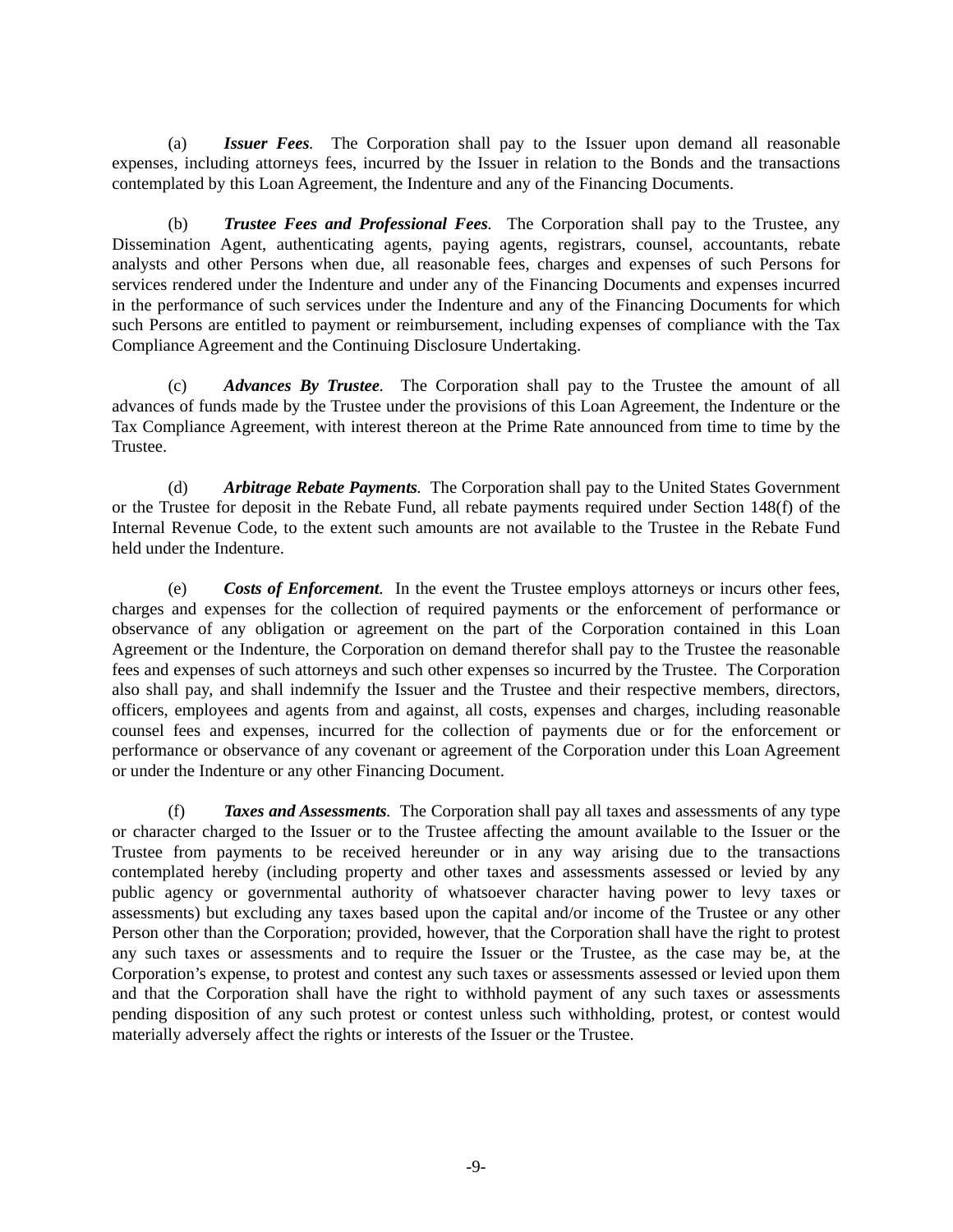(g) *Other Amounts Payable.* The Corporation shall pay to the Person or Persons entitled thereto, any other amounts which the Corporation has agreed to pay under this Loan Agreement or which the Corporation is required to pay under the Indenture.

 **Section 4.5. Prepayment of the Loan.** The Corporation may prepay from time to time the amounts payable under this Loan Agreement in sums sufficient to redeem or to pay or cause to be paid all or part of the Bonds in accordance with the provisions of the Indenture. Upon written notice and direction by the Corporation to the Issuer to redeem Bonds subject to optional redemption under the Indenture, the Issuer shall forthwith take all steps (other than the payment of the money required for such redemption) necessary under the applicable redemption provisions of the Indenture to effect redemption of all or part of the then Outstanding Bonds, as may be specified by the Corporation, on the date established for such redemption. Whenever any Bonds shall have been called for optional redemption under any provision of the Indenture, the Corporation shall deposit with the Trustee moneys in such amounts and at such times required to redeem such Bonds, including the principal, redemption premium, if any, and accrued interest thereon to the redemption date. The Corporation further agrees that in the event the payment of principal of and interest on the Loan is accelerated upon the occurrence of an event of default under this Loan Agreement, all Loan Payments payable for the remainder of the term of this Loan Agreement shall be accelerated and prepayment shall be made on the Loan in such amounts. Any such prepayments shall be deposited in the Debt Service Fund, and applied by the Trustee in accordance with the provisions of the Indenture.

 **Section 4.6. Obligations Absolute and Unconditional.** The obligations of the Corporation under this Loan Agreement are general obligations of the Corporation, and the full faith and credit of the Corporation is pledged to the payment of all amounts due and payable by the Corporation under this Loan Agreement. The Corporation shall pay all such amounts due and payable under this Loan Agreement using any and all available resources of the Corporation, as necessary. The Corporation shall pay all Loan Payments and other payments due under this Loan Agreement and perform its obligations, covenants and agreements under this Loan Agreement, without notice or demand, and without abatement, deduction, setoff, counterclaim, recoupment, discrimination or defense or any right of termination or cancellation arising from any circumstances whatsoever, and regardless of the invalidity of any portion of this Loan Agreement, and, to the extent permitted by law, the Corporation waives the provisions of any statute or other law now or hereafter in effect contrary to any of its obligations, covenants or agreements under this Loan Agreement or which releases or purports to release the Corporation therefrom. Nothing in this Loan Agreement shall be construed as a waiver by the Corporation of any rights or claims the Corporation may have against the Issuer under this Loan Agreement or otherwise, but any recovery upon such rights or claims shall be had from the Issuer separately, it being the intent of this Loan Agreement that the Corporation shall be unconditionally and absolutely obligated to perform fully all of its obligations, agreements and covenants under this Loan Agreement for the benefit of the owners of the Bonds.

 **Section 4.7. Deed of Trust, Pledge and Assignment Under the Deed of Trust; Pledge of Unrestricted Revenues.** To secure the payment of the Note and the performance of the duties and obligations of the Corporation under the Note and this Loan Agreement, the Corporation (a) pursuant to the Deed of Trust has encumbered, pledged and assigned to the Issuer and its successors and assigns, and has granted a security interest in, the Encumbered Property and (b) hereby pledges and assigns to the Issuer and its successors and assigns and grants a security interest in all Unrestricted Revenues of the Corporation.

 The Corporation shall take all necessary action to maintain and preserve (1) the lien and security interest in the Encumbered Property granted by the Deed of Trust and (2) the security interest in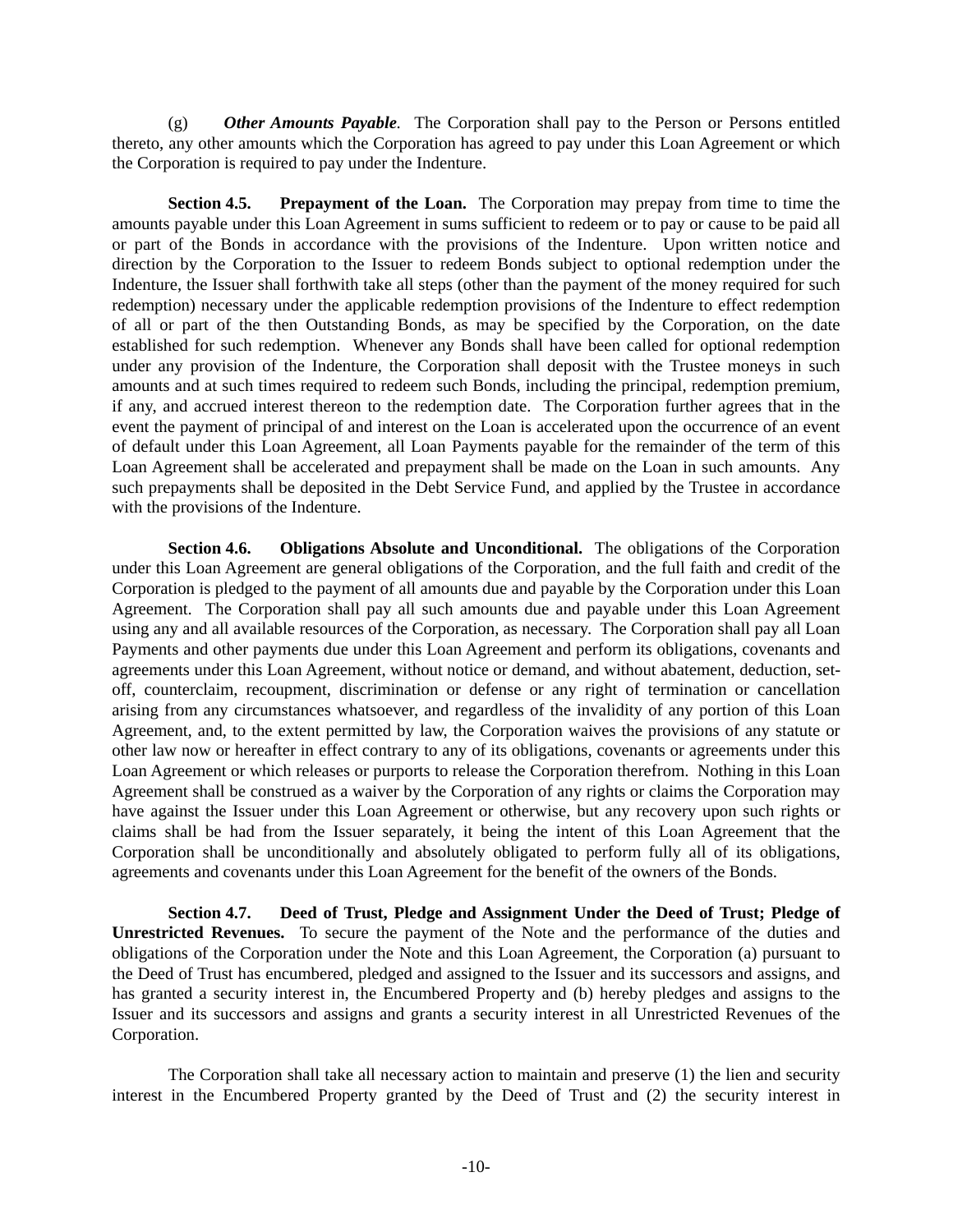Unrestricted Revenues so long as any Bonds or the Note are Outstanding. The Corporation shall cause the Deed of Trust, this Loan Agreement and any financing statements in respect thereof to be promptly filed, registered and recorded in such manner and in such places as may be required by law in order to fully perfect and protect such lien and security interest and to preserve and protect the rights of the holders of the Bonds and the Trustee, and from time to time will perform or cause to be performed any other act as provided by law and will execute or cause to be executed any and all continuation statements and further instruments that may be requested by the Trustee for such perfection and protection.

 To the extent any of the property pledged and assigned under this Loan Agreement consists of property, rights or interests covered by the Uniform Commercial Code in each applicable jurisdiction, this Loan Agreement shall constitute a security agreement and is intended to create a security interest in such property in favor of the Trustee. During the continuance of any event of default under this Loan Agreement or any other document or instrument evidencing, securing or otherwise relating to the Indebtedness hereby secured, the Trustee shall have all the rights of and remedies with regard to such property available to a secured creditor under the Uniform Commercial Code in each applicable jurisdiction. This Loan Agreement shall be self-operative with respect to such property, but the Corporation agrees to execute and deliver on demand such security agreements, financing statements, continuation statements and other documents necessary to perfect a security interest in such property as the Trustee may request in order to impose or continue the lien and security interest hereof more specifically in any such property.

 Except to the extent it is exempt therefrom, the Corporation shall pay or cause to be paid all filing, registration and recording fees and all expenses incident to the preparation, execution and acknowledgment of such instruments of perfection, and all federal or state fees and other similar fees, duties, imposts, assessments and charges arising out of or in connection with the execution and delivery of the Deed of Trust or this Loan Agreement and such instruments of perfection. In the event that the Corporation fails to execute any of such instruments within **10** days after demand to do so, the Corporation hereby makes, constitutes and irrevocably appoints the Trustee as its attorney-in-fact and in its name, place and stead so to do.

 Notwithstanding the lien and security interest granted in the Encumbered Property pursuant to the Deed of Trust and the Unrestricted Revenues under this Loan Agreement, it is understood and agreed that so long as the Corporation makes when due and payable all Loan Payments, all payments of principal of and interest on Additional Obligations and all Additional Payments required by the Loan Agreement, including without limitation the payments described in **Sections 4.1** and **4.2** of this Loan Agreement, the Corporation shall be entitled to utilize the Encumbered Property and the Unrestricted Revenues for its proper corporate purposes.

 So long as no default shall have occurred and be continuing under this Loan Agreement, the Issuer and the Trustee shall release, without the consent of any of the owners of the Bonds, any of the property subject to the lien and security interest of the Deed of Trust upon compliance with the requirements for such release contained in the Deed of Trust.

 Upon the occurrence of an event of default under this Loan Agreement, all revenues pledged as security for the obligations of the Corporation under this Loan Agreement then on hand shall be transferred immediately to the Trustee, and all such revenues received thereafter shall immediately upon receipt, be transferred to the Trustee, and held for application pursuant to this Loan Agreement and the Indenture.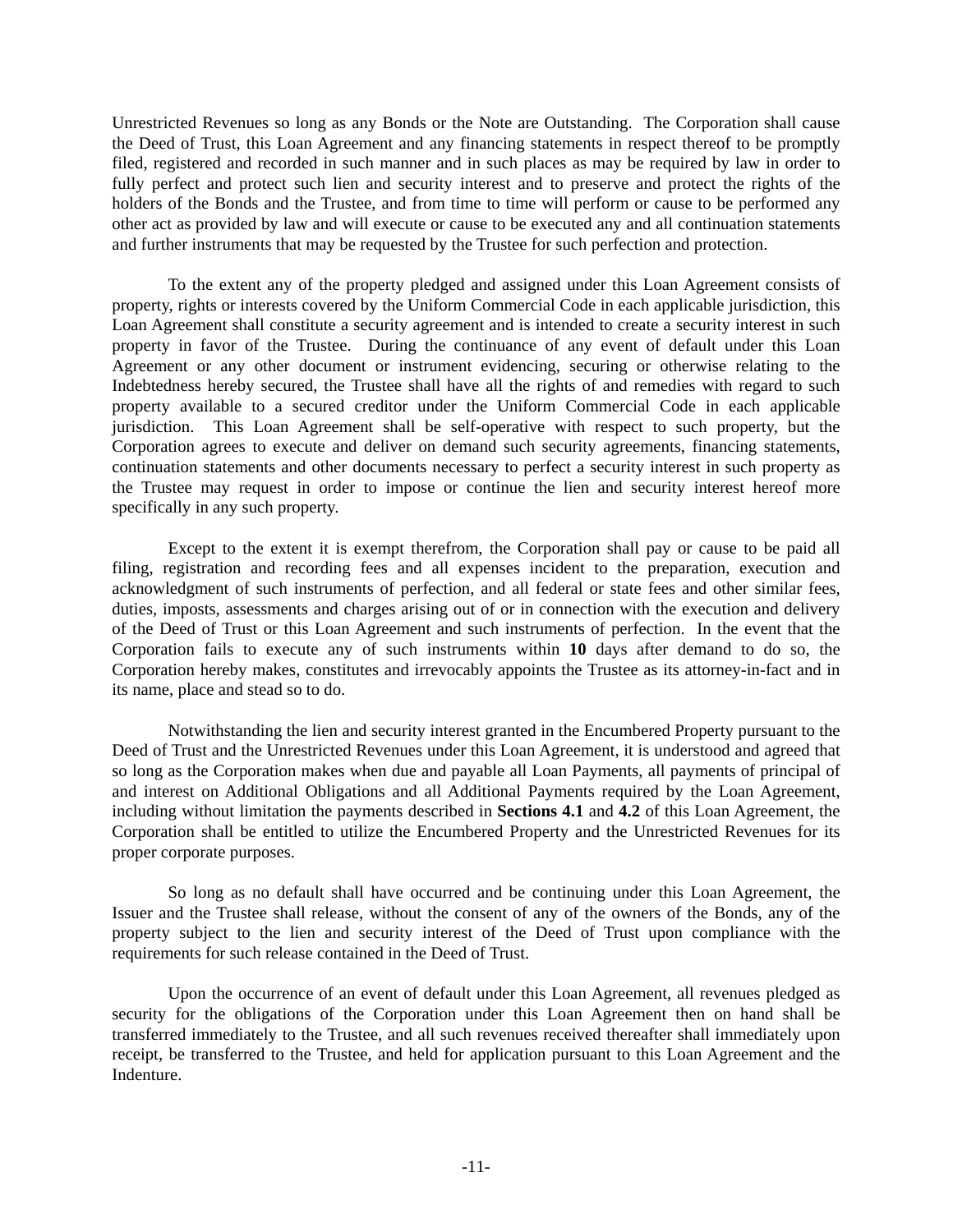Unrestricted Revenues that consist of all accounts (as defined in the Uniform Commercial Code in effect in the applicable jurisdiction), all moneys due or to become due with respect thereto and all proceeds thereof (as defined in the Uniform Commercial Code in effect in the applicable jurisdiction) that have been or will be subjected to a Permitted Encumbrance described in clause (u) of the definition of Permitted Encumbrances in **Section 101** of the Indenture or that have been or will be sold or assigned by the Corporation to another Person, in accordance with the provisions of this Loan Agreement shall be excluded from, and not constitute a part of, the Trust Estate, and thus shall not be subject to the lien created by this Loan Agreement. All documents that may be filed or recorded to reflect or perfect the lien created by this Loan Agreement shall reflect the exclusion of such property from the Trust Estate. In addition, the Trustee shall execute and deliver any documents that the Corporation may reasonably request to reflect and evidence the exclusion of such property, in accordance with this Section, from the lien created by this Loan Agreement.

 **Section 4.8. Assignment of Issuer's Rights.** Under the Indenture, the Issuer has pledged, assigned, transferred in trust and granted a security interest to the Trustee in all of the Issuer's rights, title and interest under this Loan Agreement (except for the Issuer's rights to payment of its fees and expenses and the Issuer's right to indemnification in certain circumstances and as otherwise expressly set forth in this Loan Agreement) as security for the Bonds, and such rights, title and interest may be exercised, protected and enforced for or on behalf of the owners of the Bonds in conformity with this Loan Agreement and the Indenture. The Trustee is hereby given the right to enforce, as assignee of the Issuer, the performance of the obligations of the Corporation under this Loan Agreement, and the Corporation hereby consents to the same and agrees that the Trustee may enforce such rights as provided in this Loan Agreement and in the Indenture. The Issuer and the Corporation recognize that the Trustee is a third party creditor-beneficiary of this Loan Agreement.

## **ARTICLE V**

## **GENERAL COVENANTS AND PROVISIONS**

**Section 5.1.** Corporate Existence and Tax-Exempt Status. Except as otherwise expressly provided in this Loan Agreement, the Corporation shall (a) preserve and keep in full force and effect its corporate or other separate legal existence, (b) remain qualified to do business and conduct its affairs in each jurisdiction where ownership of its Property or the conduct of its business or affairs requires such qualification, and (c) maintain its status as a Tax-Exempt Organization.

**Section 5.2.** Maintenance and Use of Property. The Corporation shall cause all of its Property used or useful in the conduct of its business and operations to be maintained, preserved and kept in good repair and working order and condition and in as safe condition as its operations will permit and shall make all repairs, renewals, replacements and improvements thereof necessary for the efficient conduct of its business and operations, and shall, during the term of the Bonds, operate the Facilities as a "hospital." Nothing in this Section shall obligate the Corporation to preserve, repair, renew or replace any Property no longer used or no longer useful in the conduct of its business, or prevent the Corporation from discontinuing the operation of any of its Property or from removing or demolishing any building or buildings, if in its judgment (evidenced, in the case of such a cessation other than in the ordinary course of business, by a determination by its governing board) such discontinuance is desirable in the conduct of its business. The Corporation may make additions, alterations and changes to its Property so long as such additions, alterations and changes are made in compliance with the provisions of this Loan Agreement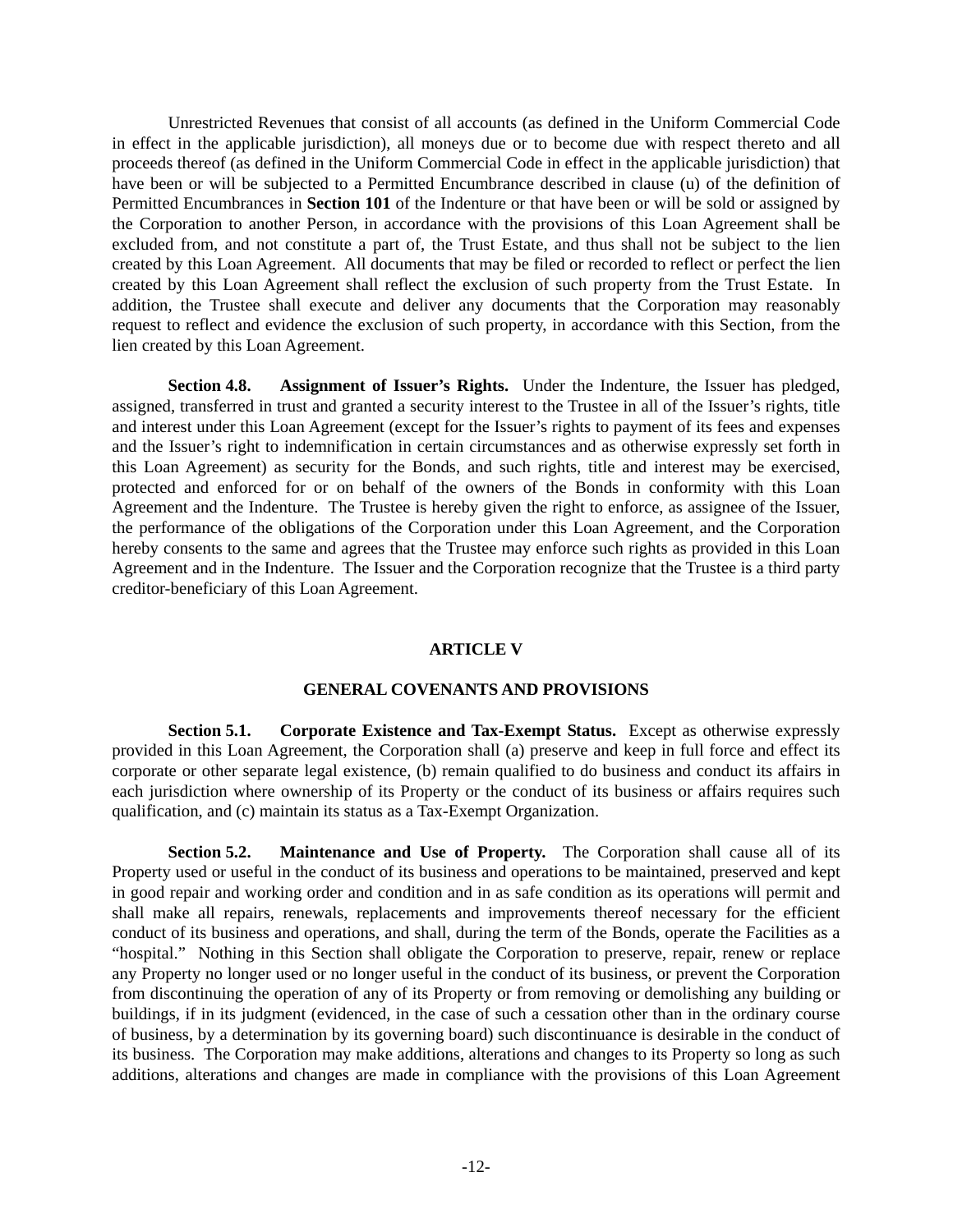and will not result in a violation of the provisions of this Loan Agreement, and the Corporation may dispose of any Property as permitted by this Loan Agreement.

 Subject to the provisions of this Article, the Corporation shall have the right to use its Property for any purpose allowed by law and contemplated by the Act. Except as provided in this Loan Agreement, the Issuer reserves no power or authority with respect to the operation of the Property by the Corporation and activities incident thereto, it being the intention of the parties to this Loan Agreement that so long as the Corporation shall duly and faithfully observe and perform all of the terms, covenants, provisions and agreements of this Loan Agreement, the Corporation shall manage, administer and govern the Property of the Corporation in its activities and affairs on a continuing day-to-day basis.

 The Corporation agrees that it will not use or permit the use of any of the properties financed or refinanced, or for which it is reimbursed, in whole or in part, out of the proceeds of the Bonds (a) for sectarian instruction or study or as a place of religious worship or in connection with any part of a program of a school or department of divinity of or for any religious denomination or for the training of ministers, priests, rabbis or other similar persons in the field of religion, or (b) in a manner which is prohibited by the Establishment of Religion Clause of the First Amendment to the Constitution of the United States of America and the decisions of the United States Supreme Court interpreting the same or by any comparable provisions of the Constitution of the State of Nebraska and the decisions of the Nebraska Supreme Court interpreting the same.

**Section 5.2A. Changes to the Property.** The Corporation may make, authorize or permit such changes to the Property as it may reasonably determine to be necessary or desirable; provided, however, that no such change shall be made to the Property that would cause a material change in the scope, nature, or function of the Facilities, unless the Corporation files the following with the Trustee:

(a) an Officer's Certificate to the effect that the Property will, after such change, continue to constitute facilities authorized and permitted to be financed under the Act, and such change will not result in any property of the Corporation being used for any purpose prohibited by this Loan Agreement or otherwise result in the Corporation failing to comply with any provisions of this Loan Agreement; and

(b) an Opinion of Bond Counsel addressed to the Trustee and the Issuer to the effect that such change or amendment will not adversely affect the exclusion of the interest on the Bonds from gross income for federal income taxation purposes.

**Section 5.3.** Compliance With Laws and Regulations. The Corporation shall conduct its affairs and carry on its business and operations in such manner as to comply with any and all applicable laws of the United States of America and the several states thereof and observe and conform to all valid orders, regulations or requirements of any governmental authority applicable to the conduct of its business and operations and the ownership of its Property, including without limitation environmental laws, orders or regulations; provided, however, that nothing contained in this Loan Agreement shall require the Corporation to comply with, observe and conform to any such law, order, regulation or requirement of any governmental authority so long as the validity thereof shall be contested by the Corporation in good faith by appropriate proceedings, provided that the Corporation shall have set aside on its books adequate reserves with respect to such contest and such contest shall not materially impair the ability of the Corporation to meet its obligations under this Loan Agreement.

 **Section 5.4. Payment of Taxes and Other Charges.** The Corporation shall pay or cause to be paid as they become due and payable all taxes, assessments and other governmental charges lawfully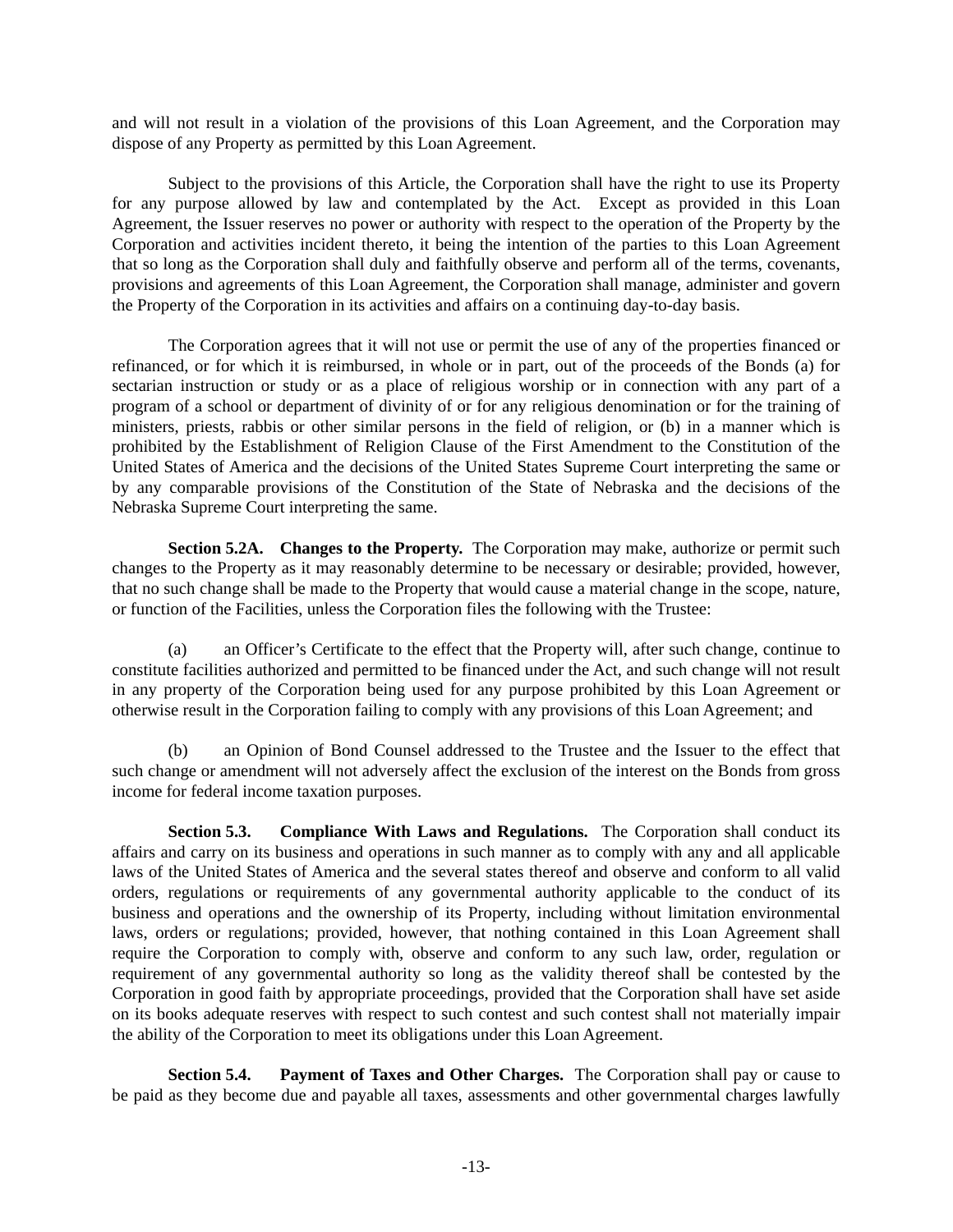levied or assessed or imposed upon the Corporation or its Property or any part thereof or upon any income therefrom; provided, however, that the Corporation shall not be required to pay and discharge or cause to be paid and discharged any such tax, assessment or governmental charge to the extent that the amount, applicability or validity thereof shall currently be contested in good faith by appropriate proceedings and the Corporation shall have established and shall maintain adequate reserves on its books for the payment of the same.

 **Section 5.5. Liens and Encumbrances.** The Corporation shall not create or incur or permit to be created or incurred or to exist any mortgage, lien, security interest, charge or encumbrance upon the Encumbered Property except Permitted Encumbrances, and shall promptly discharge or terminate all mortgages, liens, security interests, charges and encumbrances on the Encumbered Property that are not Permitted Encumbrances. The Corporation shall comply with all terms, covenants and provisions contained in any lien or security interest existing upon its Property or any part thereof or securing any of its Indebtedness unless the validity, amount or collectability thereof is being contested in good faith or the failure to comply or contest would not materially impair its ability to pay its Indebtedness when due nor subject a material amount of the Property of the Corporation to loss or forfeiture.

 **Section 5.6. Licenses and Permits.** The Corporation shall procure and maintain all licenses, permits and accreditations necessary or desirable in the operation of its business, programs and facilities and will use its best efforts to maintain the status of its Facilities (other than those not currently having such status) as a provider of services eligible for payment or reimbursement under those third-party payment programs which the governing board of the Corporation determines are appropriate; provided, however, that the Corporation shall not be required to procure or maintain in effect any permit, license or accreditation that the governing board of the Corporation determines in good faith, is not in the best interests of the Corporation, is no longer necessary or desirable in the conduct of its business and the lack of which will not materially impair the ability of the Corporation to perform its obligations under this Loan Agreement.

**Section 5.7.** Indemnity. The Corporation shall pay and indemnity and save the Issuer and the Trustee and their respective members, directors, officers, employees and agents harmless from and against all loss, liability, damage or expense (including, without limitation, reasonable attorneys fees and expenses) arising out of the issuance of the Bonds and the execution of this Loan Agreement and the other Financing Documents, including, but not limited to, claims for loss or damage to any property or injury to or death of any person, asserted by or on behalf of any person, firm, corporation or governmental authority arising out of or in any way connected with any Property of the Corporation, or the conditions, occupancy, use, possession, conduct or management of, or any work done in or about such Property. The Corporation shall also pay and indemnify and save the Issuer and the Trustee and their respective members, directors, officers, employees and agents harmless of, from and against, all costs, reasonable counsel fees, expenses and liabilities incurred by them in any action or proceeding brought by reason of any such claim, demand, expense, penalty, fine or tax. If any action or proceeding is brought against the Issuer or the Trustee or their respective members, directors, officers, employees or agents by reason of any such claim or demand, the Corporation, upon notice from the Issuer or the Trustee, covenants to resist and defend such action or proceeding on demand of the Issuer or the Trustee or their respective members, directors, officers, employees or agents. If the Corporation fails to employ counsel or such counsel shall fail to actively defend such actions or protect the Issuer or the Trustee, or both, the Issuer and the Trustee may employ counsel at the expense of the Corporation to defend such action. Notwithstanding the foregoing, neither the Issuer nor the Trustee nor their respective members, directors, officers, employees and agents shall be indemnified against liability for damage arising out of bodily injury to persons or damage to property caused by their own negligent, willful and malicious acts or omissions or negligent,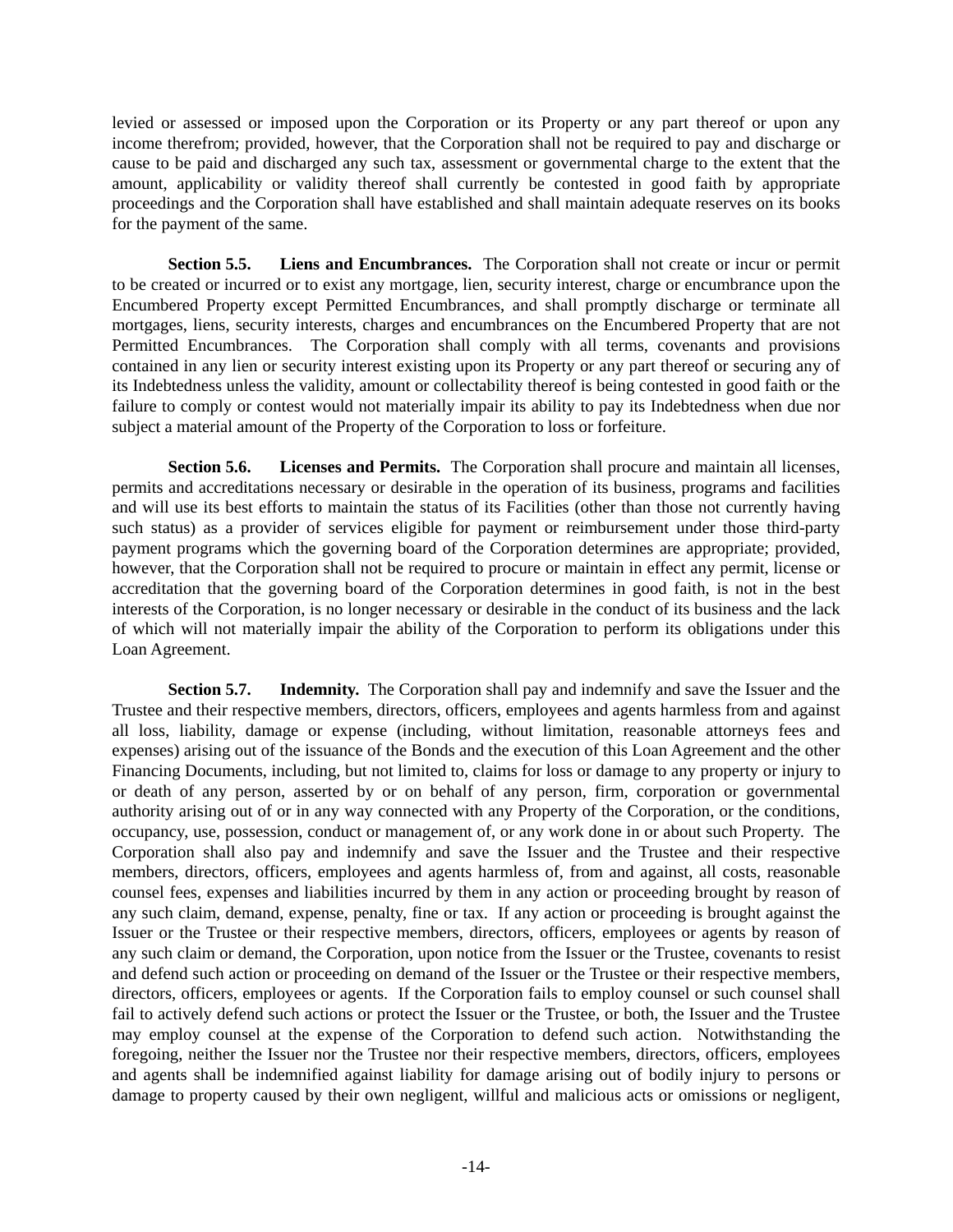willful and malicious acts or omissions of their own members, directors, officers, employees or agents. The Corporation shall also pay and indemnify the Issuer and the Trustee from and against, all fees, costs, expenses and charges, including reasonable counsel fees and expenses, incurred after default of the Corporation in enforcing any covenant or agreement of the Corporation contained in this Loan Agreement, the Indenture or the other Financing Documents.

**Section 5.8.** Insurance. The Corporation agrees to keep, or cause to be kept, the Facilities and the Corporation insured with responsible insurers authorized to do business in the State of Nebraska against such risks of physical loss, damage or destruction as are customarily insured against by persons owning or operating similar properties and engaged in similar enterprises and at least in the following amounts:

(a) Insurance against fire, theft and extended coverage risks with vandalism and malicious mischief endorsements in an amount not less than the full insurable value thereof (i.e., the actual replacement cost, without allowance for depreciation, excluding foundation and excavation costs and costs of underground flues, pipes, drains and other uninsurable items and excluding the value of the Real Property), as determined from time to time but not less often than once every three years by a qualified independent architect, engineer, appraisal company or insurance company selected by the Corporation, subject to deductible amounts not in excess of \$5,000, provided that in no event shall the amount of such coverage as maintained with respect to the Facilities be less than the amount which would be required to pay or redeem all Bonds outstanding under the Indenture;

(b) Builders' risk or other equivalent insurance during construction of any additions or improvements to the Facilities, for which such coverage is customarily carried, equal to the completed value on an all-risk basis subject to a deductible amount not in excess of \$2,500;

(c) General public liability insurance against claims for bodily injury, death or property damage occurring on, in or about the Facilities (or any other property owned or operated by the Corporation) with limits of not less than \$1,000,000 for bodily injury or death and \$100,000 for damage to property with respect to injuries, death or damage rising out of a single occurrence, not less than \$1,000,000 for bodily injury or death and \$100,000 for damage to property in the aggregate for all claims made against the Corporation in any policy year and excess insurance with limits of not less than \$1,000,000 for claims exceeding limits of primary coverage in any policy year; such general public liability insurance may be subject to a deductible amount not in excess of \$100,000;

(d) Worker's compensation coverage as required by the laws of the State of Nebraska; and

(e) Liability insurance (which may be either primary coverage or excess coverage applicable to general public liability and professional liability as described in this subsection (e)) covering the operation of the Facilities (and any other health care facility or service owned, operated or managed by the Corporation), including malpractice, against claims arising from professional or other health care services performed in the Facilities or by the Corporation, including claims arising out of or occurring during examination, diagnosis, treatment or care of any patient with limits of not less than \$1,000,000 with respect to injuries or death arising out of a single occurrence and not less than \$1,000,000 in the aggregate for all claims made against the Corporation in any policy year.

 Any insurance required above may be combined and carried under a blanket policy or combined with any other insurance carried by the Corporation. The Corporation shall not be in default under the requirements of this **Section 5.8** in the event that it is unable to obtain insurance coverage as required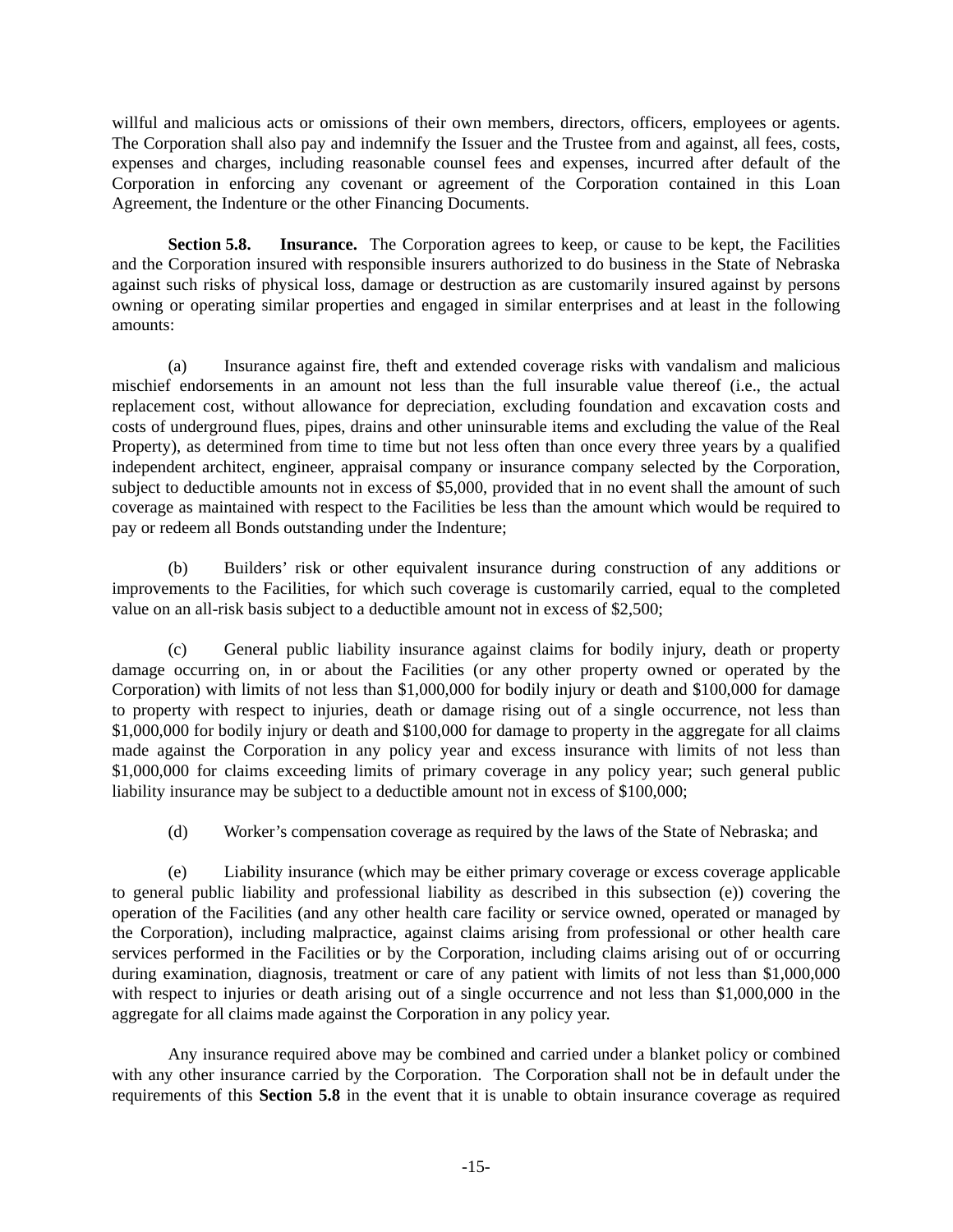under **Section 5.8(c)** and **(e)**, so long as Corporation furnishes to the Trustee a report of a recognized insurance consultant, acceptable to Trustee, stating that such insurance in the minimum amounts required is not generally available to health care facilities similar to those operated by Corporation and setting forth the recommendations of such consultant as to such lesser amount of insurance coverage as may be obtainable or such program of self-insurance, including funding of appropriate reserves, as such consultant deems advisable and the Corporation demonstrates to the satisfaction of the Trustee that the Corporation is proceeding in accordance with the recommendations of such insurance consultant.

 The Corporation shall furnish or cause to be furnished to the Trustee (1) certificates of the insurer or its agent showing the amount and type of insurance then in effect that is required to be carried under this **Section 5.8** and (2) as to any renewal, replacement or extensions of any such insurance, certificates or renewal, replacement or extension not less than 30 days prior to the expiration of any policy of insurance renewed, replaced or extended. Each policy of insurance required by this Section shall provide for not less than 30 days notice to the Corporation and the Trustee before such policy may be cancelled.

 **Section 5.9. Damage, Destruction and Condemnation.** In the event of damage to or destruction of any Encumbered Property resulting from fire or other casualty, or in the event any of the Real Property or Personal Property is condemned or taken for any public or quasi-public use or title thereto is found to be deficient, the Net Proceeds of such damage, destruction or condemnation, if such Net Proceeds do not exceed \$250,000, shall be paid directly to the Corporation, and the Corporation agrees that, to the extent permitted by law, it will forthwith replace, repair, reconstruct or restore such property to substantially the same or an improved condition or utility value as existed prior to the event affecting such property and will to the extent necessary apply such Net Proceeds received by the Corporation to the payment or reimbursement of the costs of such replacement, repair, reconstruction or restoration. Any remaining balance not required for said purpose shall be paid to the Trustee for deposit in the Debt Service Fund to be used to pay the next successive principal payments on the Bonds or Additional Obligations as they become due or to redeem Bonds or Additional Obligations on the earliest permissible date.

 In the event such Net Proceeds related to the Encumbered Property exceed \$250,000, the Corporation agrees to promptly notify the Issuer and the Trustee of such event. The Corporation agrees that if the Net Proceeds exceeds \$250,000, such Net Proceeds shall be paid directly to the Trustee and the Corporation shall, within 90 days after such Net Proceeds are deposited with the Trustee, elect in an Officer's Certificate delivered to the Trustee one of the following two options:

 (a) *Option A-Replacement, Repair, Reconstruction or Restoration.* The Corporation may elect to use all or part of such Net Proceeds to replace, repair, reconstruct or restore the affected Encumbered Property. In such event the Corporation shall proceed forthwith to replace, repair, reconstruct or restore the affected Encumbered Property to substantially the same condition or utility value as existed prior to the event affecting such Encumbered Property and will apply the Net Proceeds received by the Corporation from the Trustee to the payment or reimbursement of the costs of such replacement, repair, reconstruction or restoration. So long as the Corporation is not in default under this Loan Agreement, any such Net Proceeds received by the Trustee with respect to the Encumbered Property shall be deposited in a separate account to be established in the Project Fund and so long as the Corporation is not in default under this Loan Agreement, the Corporation shall have the right to receive such Net Proceeds from the Trustee from time to time upon the receipt by the Trustee of written requests of the Corporation Representative specifying the expenditures made or to be made or the indebtedness incurred in connection with such repair, reconstruction or restoration and stating that such Net Proceeds,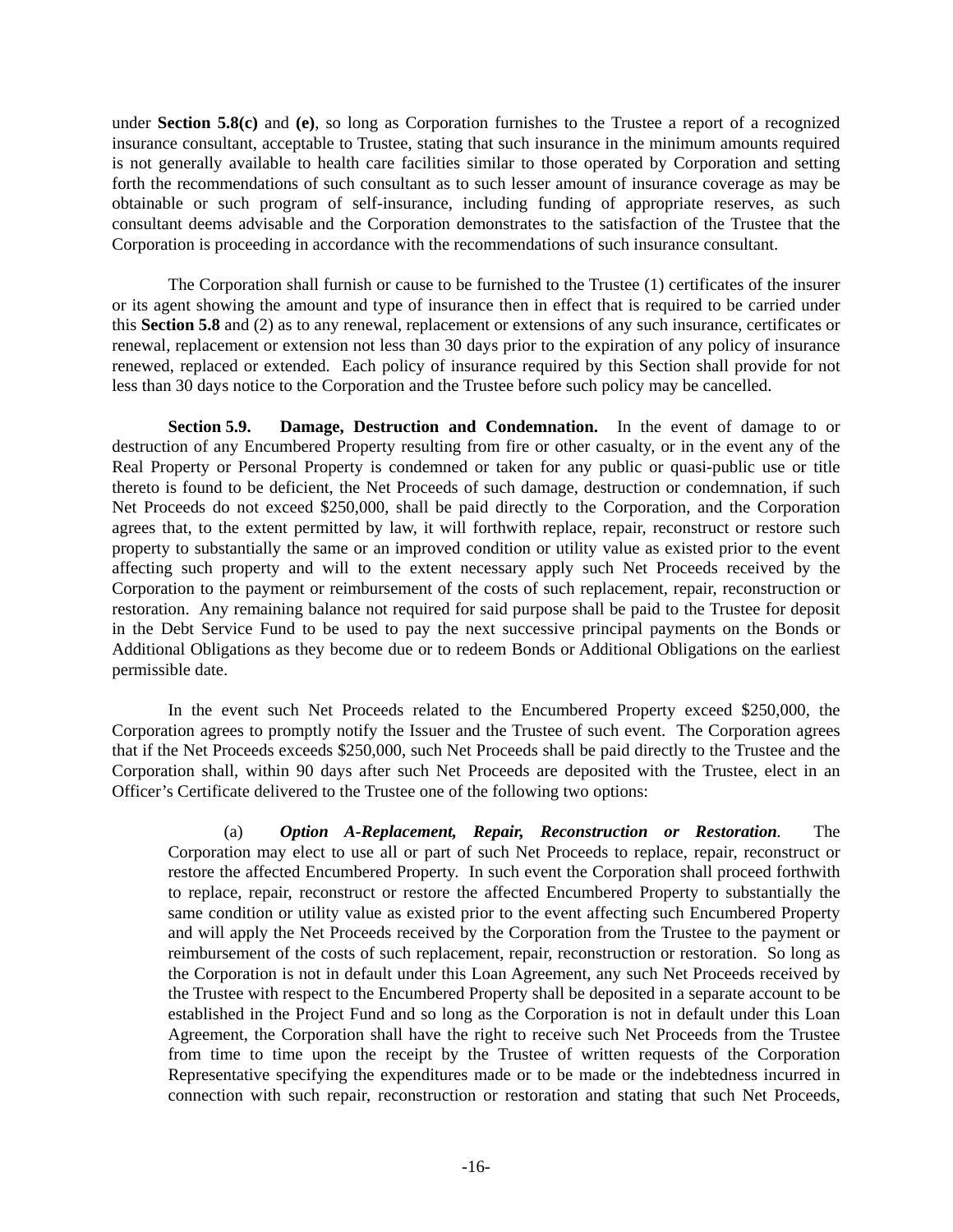together with any other moneys legally available for such purposes, will be sufficient to complete such replacement, repair, reconstruction or restoration. In the event the Corporation shall elect this Option A, the Corporation shall complete the replacement, repair, reconstruction or restoration of such Encumbered Property, whether or not such Net Proceeds received by the Corporation for such purposes are sufficient to pay for the same. Upon completion of such replacement, repair, reconstruction or restoration the Corporation shall provide an Officer's Certificate to that effect to the Trustee and thereupon any excess moneys from the Net Proceeds of such insurance over and above the costs of such replacement, repair, reconstruction or restoration shall be applied by the Trustee to pay the next successive principal payments on the Bonds or Additional Obligations as they become due or to redeem Bonds or Additional Obligations on the earliest permissible date as directed by the Corporation. If the Corporation elects to use only part of such Net Proceeds for replacements, repairs, reconstruction or restoration of such Encumbered Property, then the remaining part of such Net Proceeds shall be applied to the prepayment of the Bonds or Additional Obligations and in such event the Officer's Certificate delivered to the Trustee shall direct the Trustee to apply such moneys when and if received to pay the next successive principal payments on the Bonds or Additional Obligations as they become due or to redeem Bonds or Additional Obligations on the earliest permissible date as directed by the Corporation.

 (b) *Option B-Prepayment of Bonds or Additional Obligations.* The Corporation may elect to have all or part of such Net Proceeds applied to the prepayment of the Bonds or Additional Obligations; provided that the Corporation includes in an Officer's Certificate delivered to the Trustee a statement that the property damaged or destroyed or the property condemned or the property interest lost because of a title defect, as the case may be, was not essential to the use of the Encumbered Property as a complete and operational facility. In such event the Officer's Certificate delivered to the Trustee shall direct the Trustee to apply such Net Proceeds or a specified portion thereof, when and as received, to pay the next successive principal payments on the Bonds or Additional Obligations as they become due or to redeem Bonds or Additional Obligations on the earliest permissible date as directed by the Corporation. If only part of such Net Proceeds is applied to the prepayment of the Bonds or Additional Obligations, then the remaining part of such Net Proceeds shall be applied as provided under Option A above.

**Section 5.10. Financial Statements and Other Information.** The Corporation shall keep proper books of record and account, in which full and correct entries shall be made of all dealings or transactions of or in relation to the properties, business and affairs of the Corporation in accordance with generally accepted accounting principles. The Corporation shall furnish to the Trustee and the Original Purchaser, the following:

(a) *Annual Financial Statements.* As soon as practicable after they are available but in no event more than 120 days after the last day of each fiscal year, the audit report and audited financial statements of the Corporation for such fiscal year certified by the Corporation's independent certified public accountants, covering the operations of the Corporation for such fiscal year and containing a statement of financial position as of the end of such fiscal year, a statement of operations and changes in net assets, and a statement of cash flows for such fiscal year, showing in each case in comparative form the financial figures for the preceding fiscal year.

(b) *Auditor's Compliance Certificate.* At the time of delivery of the audit report referred to in subsection (a) above, a separate written certificate of the accountants preparing such report (1) stating that such accountants have, during the course of the audit, obtained no knowledge of any default by the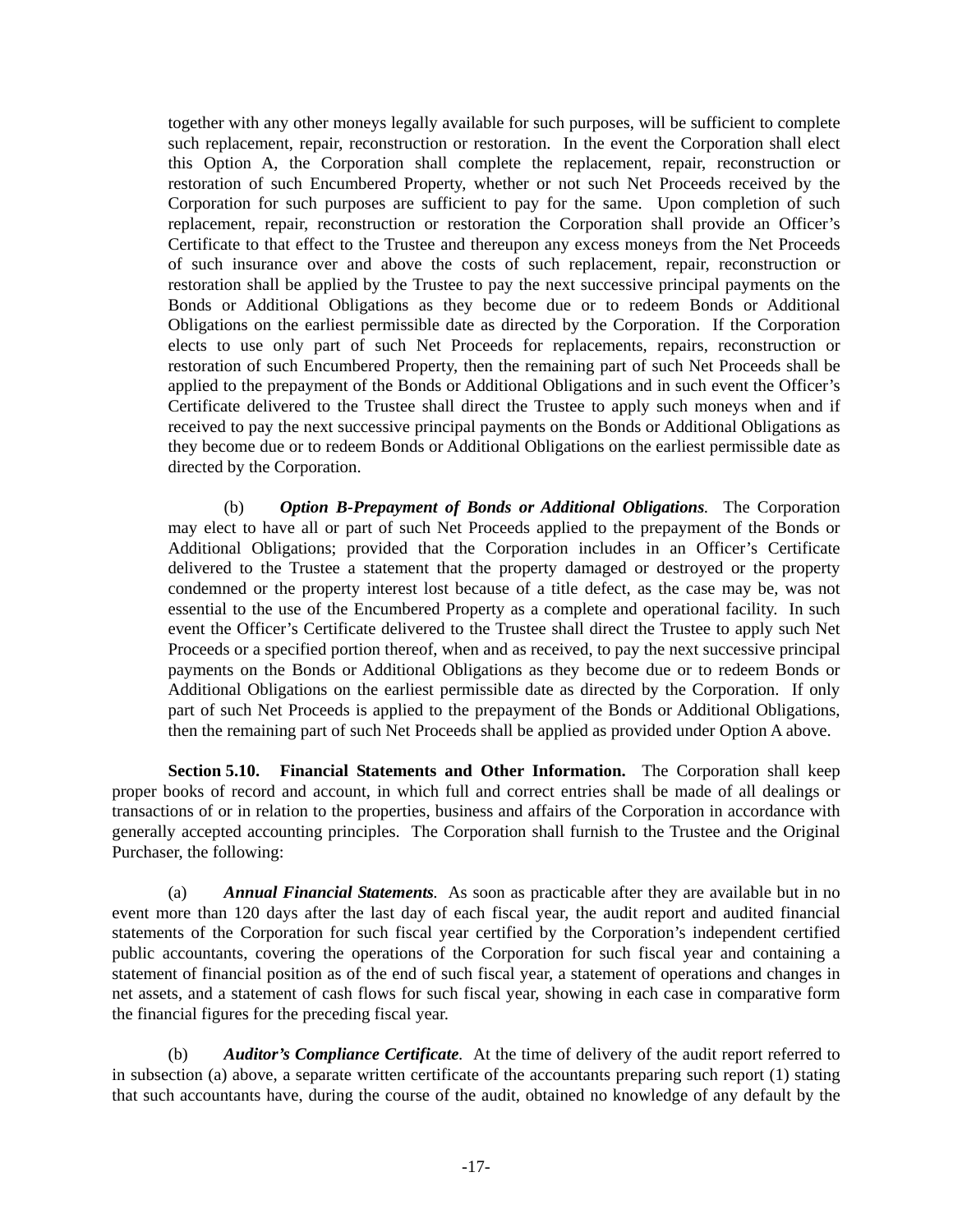Corporation in the fulfillment of any of the covenants, provisions or conditions of this Loan Agreement, or if such accountants shall have obtained knowledge of any such default or defaults, they shall disclose in such statement the default or defaults and the nature thereof, and (2) setting forth the Corporation's Historical Debt Service Coverage Ratio for the preceding fiscal year calculated on the basis of said audited financial statements.

 The Corporation shall at any and all reasonable times, upon the written request of the Issuer, the Trustee or the Original Purchaser and at the expense of the Corporation, permit the Issuer, the Trustee or the Original Purchaser by their representatives to enter and inspect the properties, books of account, records, reports and other papers of the Corporation, except donor records, patient records, personnel records and any other confidential records, and to take copies and extracts therefrom, and will afford and procure a reasonable opportunity to make any such inspection, and the Corporation shall furnish to the Issuer, the Trustee or the Original Purchaser any and all information concerning the Corporation as the Issuer, the Trustee or the Original Purchaser may reasonably request, at the expense of the requesting party, including statistical and other operating information requested on a periodic basis, in order to enable the requesting party to make any reports required by law, governmental regulations or the Indenture in connection with any Bonds and to determine whether the covenants, terms and provisions of this Loan Agreement have been complied with by the Corporation.

Nothing in this Loan Agreement shall require the Corporation to permit access to or make information available concerning any individual patient or other person served by the Corporation and its Facilities and the obligation to provide information to the Trustee or the Issuer shall be subject to the obligations of the Corporation to safeguard the privacy of individually identifiable health information under the privacy requirements of the Administrative Simplification provisions of the Health Insurance Portability and Accountability Act of 1996, 42 U.S.C. §§ 1320d et seq. and other applicable State and federal laws.

 **Section 5.10A. Sale, Lease or Other Disposition of Property.** The Corporation shall not in any fiscal year, sell, lease or otherwise transfer or dispose of its Property in an amount which aggregates in excess of 10% of the total value of the Property of the Corporation (calculated on the basis of the Book Value or, if the Corporation so elects, on the basis of Current Value as stated in the most recent audited financial statements of the Corporation), except for transfers of Property as follows, subject, however, to the provisions of the Deed of Trust as applicable:

(a) The Corporation may transfer Property to any Person in the ordinary course of business.

(b) The Corporation may transfer Property to any Person for fair and adequate consideration on terms no less favorable to the Corporation than would be obtained in a comparable arm's-length transaction.

(c) The Corporation may transfer Property to any Person, if in the reasonable judgment of the Corporation, such Property has, or within the next succeeding 24 calendar months is reasonably expected to, become inadequate, obsolete or worn out, or otherwise unsuitable, unprofitable, undesirable or unnecessary for the operation of the Corporation's primary business.

(d) The Corporation may transfer Property to any Person, if such Property consists solely of assets which are specifically restricted by the donor or grantor to a particular purpose which is inconsistent with their use for payment on Long-Term Indebtedness of the Corporation.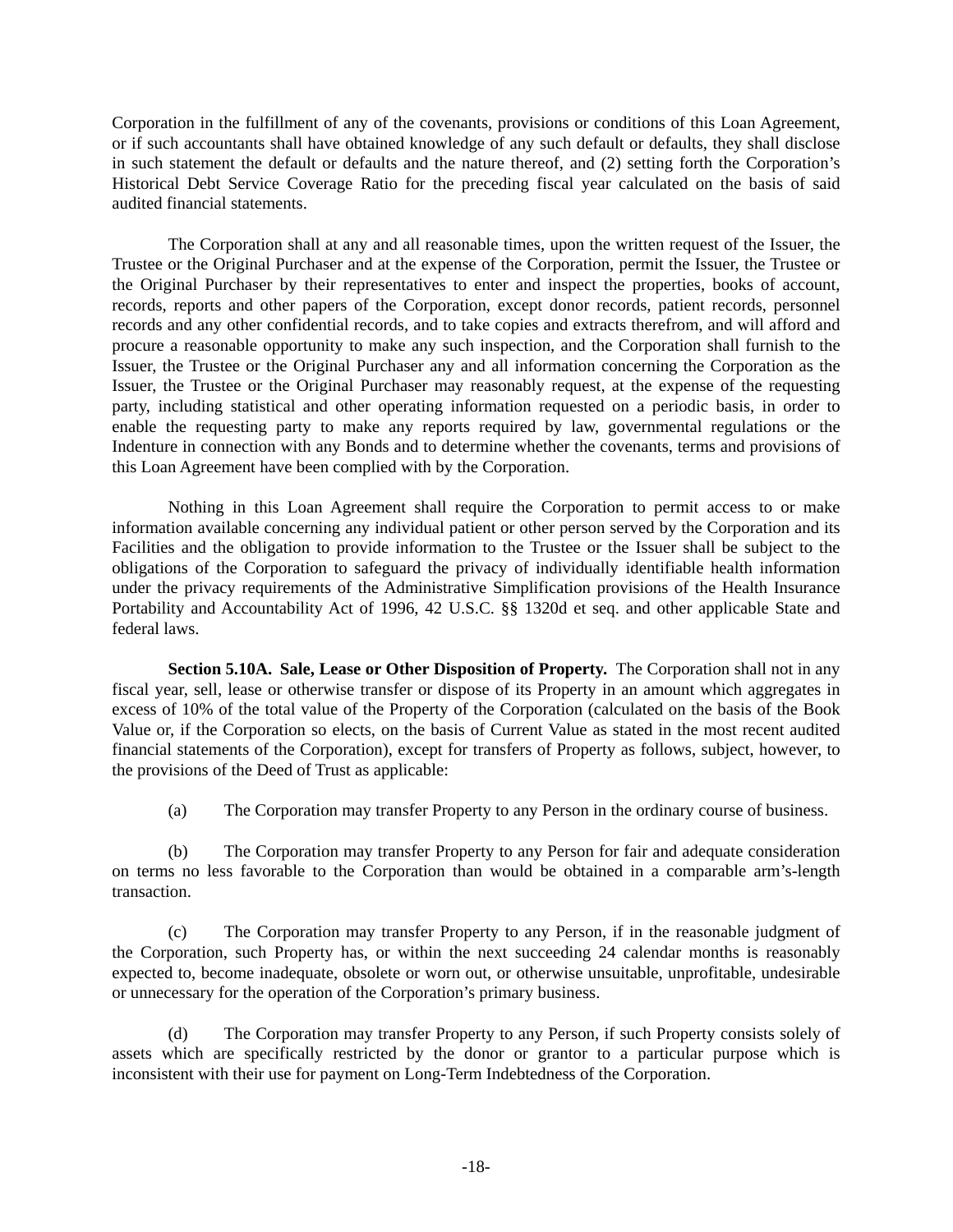(e) The Corporation may transfer Property to any Person if the Property to be transferred is not essential to the Corporation's primary business operation, and the proceeds of such transfer are used to acquire additional facilities, to repay the principal of Long-Term Indebtedness of the Corporation, or otherwise used in a productive manner to the benefit of the Corporation's operations.

(f) The Corporation may transfer Property as part of a consolidation, merger, conveyance or transfer permitted by **Section 5.11** of this Loan Agreement.

(g) The Corporation may transfer Property as a loan to any Person provided that such loan is evidenced in writing, such loan bears interest at a reasonable interest rate, and the Trustee receives an Officer's Certificate stating that there is a reasonable expectation that such loan will be repaid in accordance with its terms and that such would not result in a reduction of the level of unrestricted cash and liquid investments of the Corporation below 30 day's operating expenses.

(h) The Corporation may transfer Property to any Person, provided that prior to such transfer there is delivered to the Trustee any one of the following:

(1) an Officer's Certificate stating that, immediately after the proposed disposition (A) the Corporation could meet the conditions described in **Section 6.3(a)** of this Loan Agreement for the incurrence of one dollar of additional Long-Term Indebtedness, and (B) the Unrestricted Net Assets of the Corporation will be equal to at least 90% of the Unrestricted Net Assets of the Corporation immediately prior to the disposition; or

(2) an Officer's Certificate stating that, the Historical Debt Service Coverage Ratio for the most recent fiscal year for which audited financial statements of the Corporation are available, after taking into account the effect of such disposition, would not be less than 2.00:1.00; or

(3) an Officer's Certificate stating that the Historical Debt Service Coverage Ratio for the most recent fiscal year for which financial statements of the Corporation are available, after taking into account the effect of such disposition, (A) would not be reduced by more than 20%, and (B) would not be less than 1.50:1.00; or

(4) a Consultant's Report stating that the Projected Debt Service Coverage Ratio for each of the two fiscal years immediately following the date of such report, after taking into account such disposition, (A) would not be reduced by more than 20% from the Projected Debt Service Coverage Ratio which would have been estimated or forecasted if it were assumed such disposition did not occur, and (B) would not be less than 1.50:1.00.

(i) Notwithstanding any other provision of this Loan Agreement, the Corporation may transfer an amount not to exceed \$2,500,000 to an affiliate of the Corporation to pay a portion of the costs of constructing an assisted living and memory care facility.

 Any such transferred Property that is subject to the lien or security interest of the Deed of Trust shall remain subject to such lien or security interest unless released pursuant to the provisions of the Deed of Trust. The provisions of this Section need not be met if the transfer is otherwise permitted by the Deed of Trust or the Loan Agreement.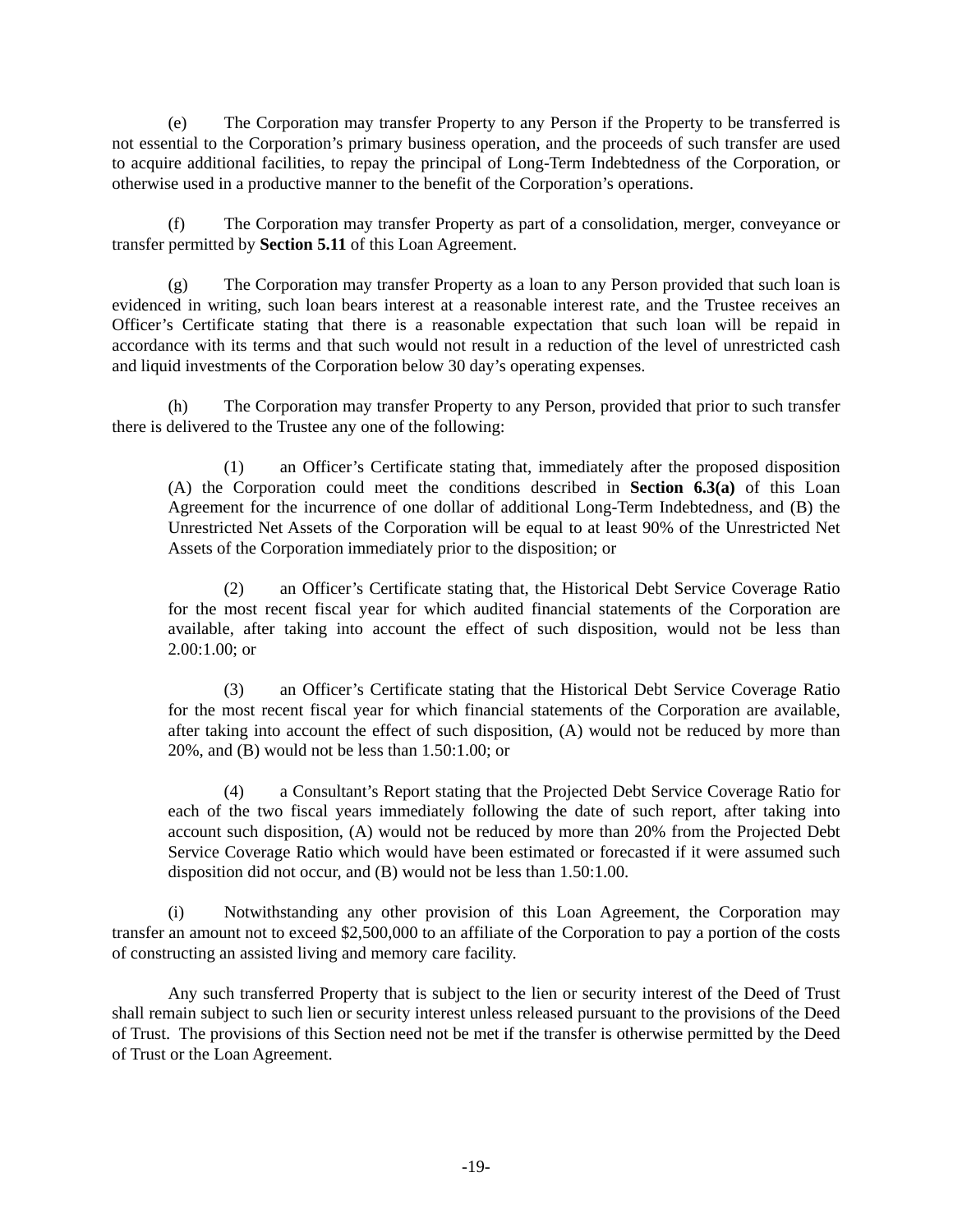**Section 5.11. Consolidation, Merger, Conveyance or Transfer of Property.** The Corporation shall not consolidate with or merge into any other Person or convey or transfer its Property substantially as an entirety to any Person, unless the following conditions are met:

(a) such merger, consolidation, conveyance or transfer is on such terms as shall fully preserve the lien and security of the Indenture and this Loan Agreement and the rights and powers of the Trustee and the owners of the Bonds under the Indenture and this Loan Agreement;

(b) the Person formed by such consolidation or into which the Corporation is merged or the Person which acquires by conveyance or transfer the Corporation's Property substantially as an entirety is a corporation or other legal entity organized and existing under the laws of the United States of America or any state thereof, is a "hospital" within the meaning of the Act authorized to conduct business in the State of Nebraska, is a Tax-Exempt Organization, and shall execute and deliver to the Trustee a written instrument in form satisfactory to the Trustee, containing an assumption by such successor of the due and punctual payment of the principal of (and premium, if any) and interest on the Loan and the performance and observance of every covenant and condition of this Loan Agreement to be performed or observed by the Corporation;

(c) the Trustee receives an Officer's Certificate stating that, immediately after giving effect to such transaction, (1) no event of default hereunder shall have occurred and be continuing, (2) the successor or transferee shall possess such permits, licenses and accreditations to operate such Property as may be required if it is to operate such Property, (3) the Corporation could meet the conditions described in **Section 6.2(a)** of this Loan Agreement for the incurrence of one dollar of additional Long-Term Indebtedness, and (4) the Unrestricted Net Assets of the successor or transferee will be equal to at least 90% of the Unrestricted Net Assets of the Corporation immediately prior to such transaction;

(d) the Trustee and the Issuer receive an Opinion of Counsel to the effect that (1) such consolidation, merger, conveyance or transfer complies with this Section and all conditions precedent herein provided for relating to such transaction have been complied with, (2) such transaction will not adversely affect the status of the successor or transferee as a Tax-Exempt Organization, and (3) the successor or transferee is liable on the Loan, as if such Loan were originally made to such Person; and

(e) the Trustee and the Issuer receive an Opinion of Bond Counsel to the effect that under then existing law the consummation of such consolidation, merger, conveyance, or transfer would not adversely affect the exclusion of the interest payable on such Bonds from gross income under the Internal Revenue Code.

 Upon any consolidation or merger or any conveyance or transfer of the Corporation's Property substantially as an entirety in accordance with this Section, the successor corporation or other entity formed by such consolidation or into which the Corporation is merged or to which such conveyance or transfer is made shall succeed to, and be substituted for, and may exercise every right and power of, the Corporation under this Loan Agreement with the same effect as if such successor corporation or other entity had been named as the Corporation herein.

**Section 5.12. Rate Covenant.** The Corporation shall set and maintain rates, fees and charges for its Facilities and services such that the Historical Debt Service Coverage Ratio in each fiscal year will not be less than 1.25. If the Historical Debt Service Coverage Ratio, as calculated at the end of any fiscal year and stated in the accountant's certificate delivered pursuant to **Section 5.10** of this Loan Agreement, is less than 1.25, the Corporation covenants and agrees that within 60 days of such determination it will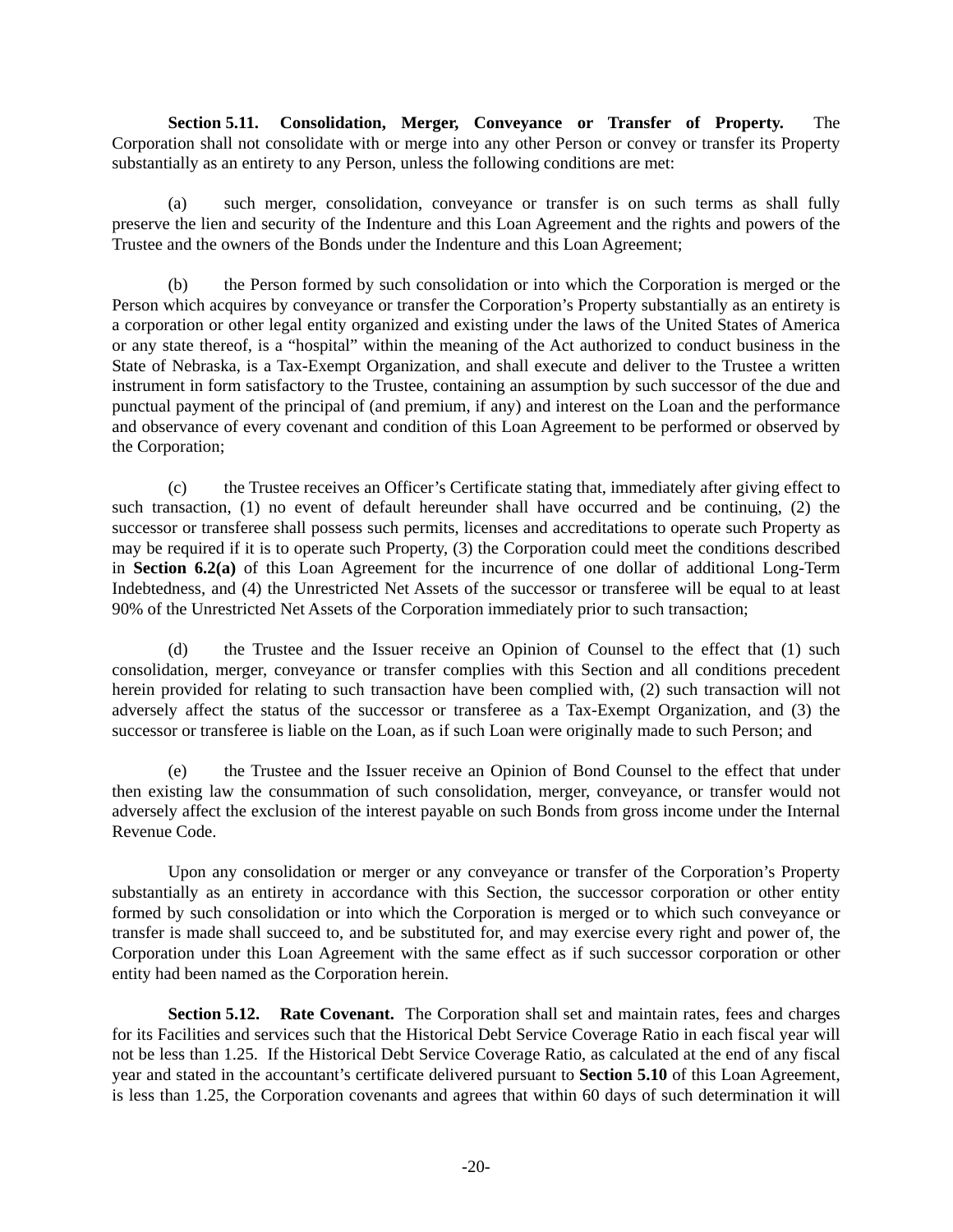deliver a Consultant's Report to the Bond Trustee setting forth recommendations for increasing the Historical Debt Service Coverage Ratio for subsequent fiscal years to at least 1.25; provided, however, that in the event that such Consultant's Report shall state that federal, state or other applicable governmental laws or regulations (or interpretations thereof) placing restrictions and limitations on the rates, fees and charges to be fixed, charged and collected by the Corporation for the use of or the services furnished by the Corporation then in existence do not permit or by their application make it impracticable for the Corporation to produce the required Historical Debt Service Coverage Ratio of 1.25, then the required Historical Debt Service Coverage Ratio shall be reduced to the highest practicable ratio permitted, as set forth in such Consultant's Report, by such laws and regulations then in effect, but in no event less than 1.00. The Corporation agrees that it will, to the extent feasible, follow the recommendations of the Consultant's Report. So long as the Corporation shall follow the recommendations of such Consultant's Report to the extent feasible, and so long as the Historical Debt Service Coverage Ratio for each fiscal year is in no event less than 1.00, this Section shall be deemed to have been complied with for such fiscal year even if the Historical Debt Service Coverage Ratio is below 1.25 and will not constitute an event of default under this Loan Agreement.

**Section 5.13. Days Cash on Hand.** The Corporation and its affiliates (excluding Tabitha ALF Real Estate Holding, Inc.) shall maintain 30 Days' Cash on Hand (herein defined) as reported in the Corporation's audited consolidated financial statements provided to the Trustee in connection with the delivery of the Annual Report pursuant to the Continuing Disclosure Undertaking. "**Days Cash on Hand**" shall mean (a) cash and unrestricted investments, as shown on the financial statements at fiscal year end, divided by (b) the quotient of total operating expenses (excluding depreciation and amortization), as shown on the financial statements for such fiscal year, divided by 365.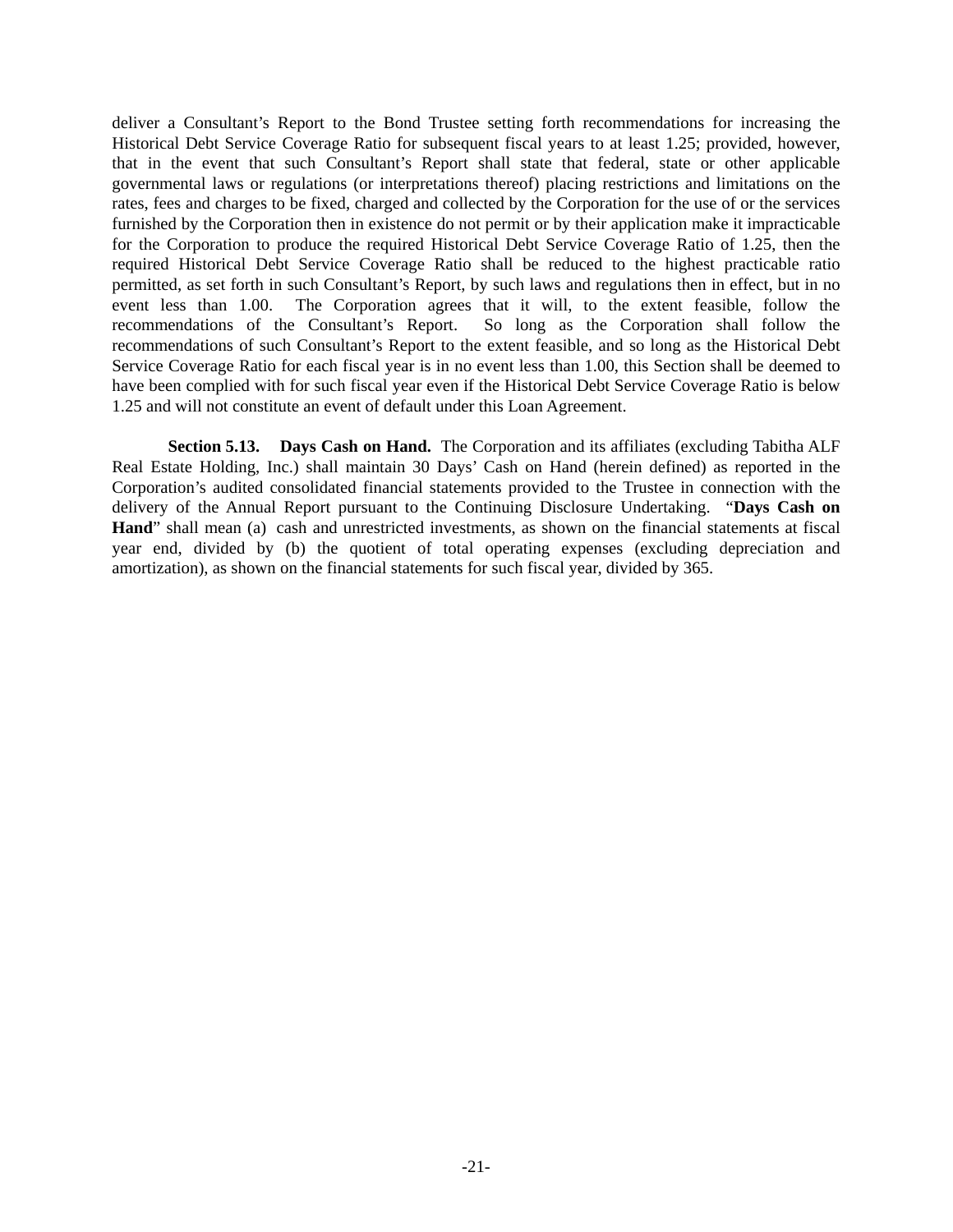#### **Section 5.13A. Warranties, Covenants and Indemnities Regarding Environmental Matters.**

 (a) Except as otherwise disclosed in writing to the Original Purchaser, there has not, at any time during the Corporation's ownership of the Encumbered Property, nor at any time prior to the Corporation's ownership of the Encumbered Property, been any "release" (as defined in 42 U.S.C. Section 9601(22)) or threat of a "release" by the Corporation or any third party of any Hazardous Substances on, about or near the Encumbered Property (including adjacent or nearby properties) which to the Corporation's knowledge could have come to be located upon the Encumbered Property or in the water or the groundwater thereon or thereunder, (1) except in the ordinary course of the operation of the Corporation's business and in compliance with all Environmental Laws, no part of the Encumbered Property is or has been used at any time during the Corporation's ownership of the Encumbered Property nor at any time prior to the Corporation's ownership of the Encumbered Property for any handling, treatment, storage, refining or disposal of any Hazardous Substances, (2) no part of the Encumbered Property is or has been at any time during the Corporation's ownership of the Encumbered Property, nor at any time prior to the Corporation's ownership of the Encumbered Property, a "facility" (as defined in 42 U.S.C. Section 9601(9)(B)), (3) there are not now, nor has there been during the Corporation's ownership of the Encumbered Property, nor at any time prior to the Corporation's ownership of the Encumbered Property, any underground storage tanks located in or on any of the Encumbered Property which are not in compliance with all Environmental Laws, (4) no asbestos or asbestos-containing materials are located in or have been installed, used, incorporated into or disposed of on or about the Encumbered Property except to the extent conforming with all Environmental Laws, (5) there are no conditions on or about the Encumbered Property which are violative of any Environmental Laws, and (6) no claims or demands have been asserted or made by any third parties arising out of, relating to or in connection with any Hazardous Substances on or about or allegedly on or about the Encumbered Property for any injuries suffered or incurred or allegedly suffered or incurred by reason of any of the foregoing.

 (b) The Corporation will provide the Issuer, the Trustee and the Original Purchaser with copies of any notifications of releases of Hazardous Substances or of any environmental hazards or potential hazards which are given by or on behalf of the Corporation to any federal, state or local or other agencies or authorities or which are received by the Corporation from any federal, state or local or other agencies or authorities with respect to the Encumbered Property. Such copies shall be sent to the Issuer, the Trustee and the Original Purchaser concurrently with their being mailed or delivered to the governmental agencies or authorities or within ten days after they are received by the Corporation.

 (c) The Corporation warrants and represents that no emergency and hazardous chemical inventory forms (hereinafter **"Environmental Notices"**) that relate to the Encumbered Property have been previously given by the Corporation to any federal, state or local governmental authority or agency as required pursuant to the Emergency Planning and Community Right-to-Know Act of 1986, 42 U.S.C. Section 11001 *et seq.*, or any other Environmental Laws. The Corporation will provide the Issuer, the Trustee and the Original Purchaser with copies of all Environmental Notices that relate to the Encumbered Property subsequently sent to any such governmental authority or agency as required pursuant to the Emergency Planning and Community Right-to-Know Act of 1986 or any other Environmental Laws. Such copies of subsequent Environmental Notices shall be sent to the Issuer, the Trustee and the Original Purchaser concurrently with their being mailed to any such governmental authority or agency.

 (d) The Corporation will comply with and operate and at all times use, keep and maintain the Encumbered Property and every part thereof (whether or not such property constitutes a facility, as defined in CERCLA) in conformance with all Environmental Laws. Without limiting the generality of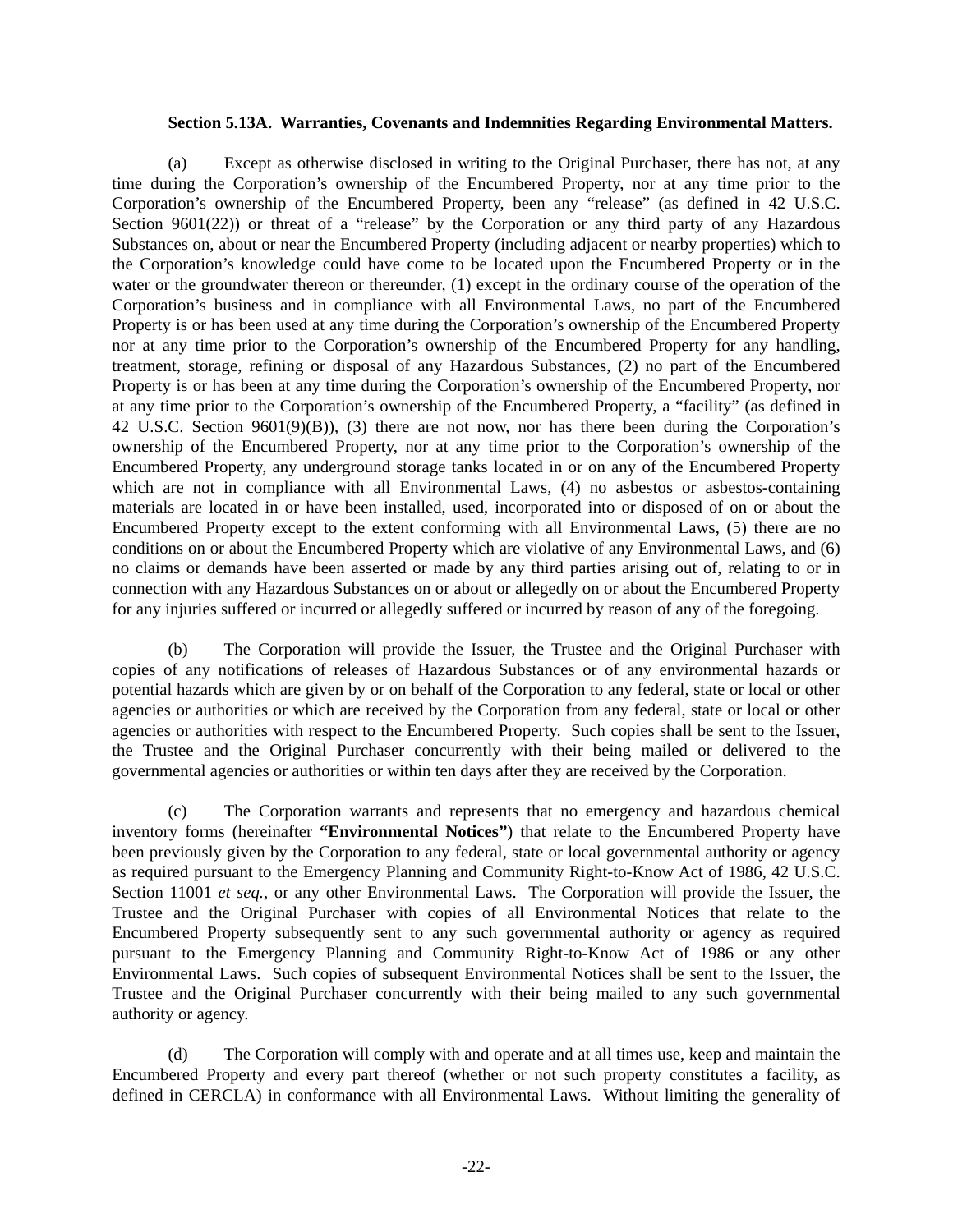the foregoing, the Corporation will not use, generate, treat, store, dispose of or otherwise introduce any Hazardous Substance into or on the Encumbered Property or any part thereof nor cause, suffer, allow or permit anyone else to do so except in the ordinary course of the operation of the Corporation's business and in compliance with all Environmental Laws.

 (e) The Corporation agrees to indemnify, protect and hold harmless the Issuer and the Trustee from and against any and all claims, demands, costs, liabilities, damages or expenses, including attorneys' fees, arising from (1) any release (as defined above) or threat of a release, actual or alleged, of any Hazardous Substances, upon or about the Encumbered Property or respecting any products or materials previously, now or thereafter located upon, delivered to or in transit to or from the Encumbered Property, regardless of whether such release or threat of release or alleged release or threat of release has occurred prior to the date hereof or hereafter occurs and regardless of whether such release occurs as the result of any act, omission, negligence or misconduct of the Corporation or any third party or otherwise, (2)(A) any violation (actual or alleged) now existing of, or any other liability under or in connection with, any Environmental Laws relating to affecting the Encumbered Property, or (B) any now-existing or hereafter arising violation, actual or alleged, or any other liability, under or in connection with, any Environmental Laws relating to any products or materials previously, now or hereafter located upon, delivered to or in transit to or from the Encumbered Property, regardless of whether such violation or alleged violation or other liability is asserted or has occurred or arisen prior to the date hereof or is asserted or occurs or arises hereafter and regardless of whether such violation or alleged violation or other liability occurs or arises, as the result of any act, omission, negligence or misconduct of the Corporation or any third party or otherwise, (3) any assertion by any third party of any claims or demands for any loss or injury arising out of, relating to or in connection with any Hazardous Substances now or hereafter on or about or allegedly on or about the Encumbered Property, or (4) any breach, falsity or failure of any of the representations, warranties, covenants and agreements contained in this Section. This subsection shall survive any termination of the Deed of Trust.

 (f) If an Event of Default has occurred or an event has occurred which, with the passage of time, could become an Event of Default if left uncured, the Trustee and its agents and independent contractors shall thereupon and thereafter have complete and unlimited access to the Corporation's property and may conduct, or have conducted, such environmental investigation and/or remediation (including but not limited to the taking of soil borings and establishment of groundwater sampling and monitoring wells, and laboratory and field analysis) with respect to such property as the Trustee in its sole and absolute discretion deems warranted, all at the Corporation's expense. The grant of access contained in this paragraph is in addition to and shall not be construed to limit any other rights of access granted in the Loan Agreement. The right granted in this paragraph to conduct environmental investigation and/or remediation is not and shall not be construed as an obligation on the part of the Trustee to perform or cause any environmental investigation or remediation whatsoever.

(g) As used in this Section, the following terms have the following meanings:

**"Environmental Laws"** means any now-existing or hereafter enacted or promulgated federal, state, local, or other law, statute, ordinance, rule, regulation or court order pertaining to (a) environmental protection, regulation, contamination or clean-up, (b) toxic waste, (c) underground storage tanks, (d) asbestos or asbestos-containing materials, or (e) the handling, treatment, storage, use or disposal of Hazardous Substances, including without limitation the Comprehensive Environmental Response, Compensation and Liability Act and The Resources Conservation and Recovery Act, all as exist from time to time.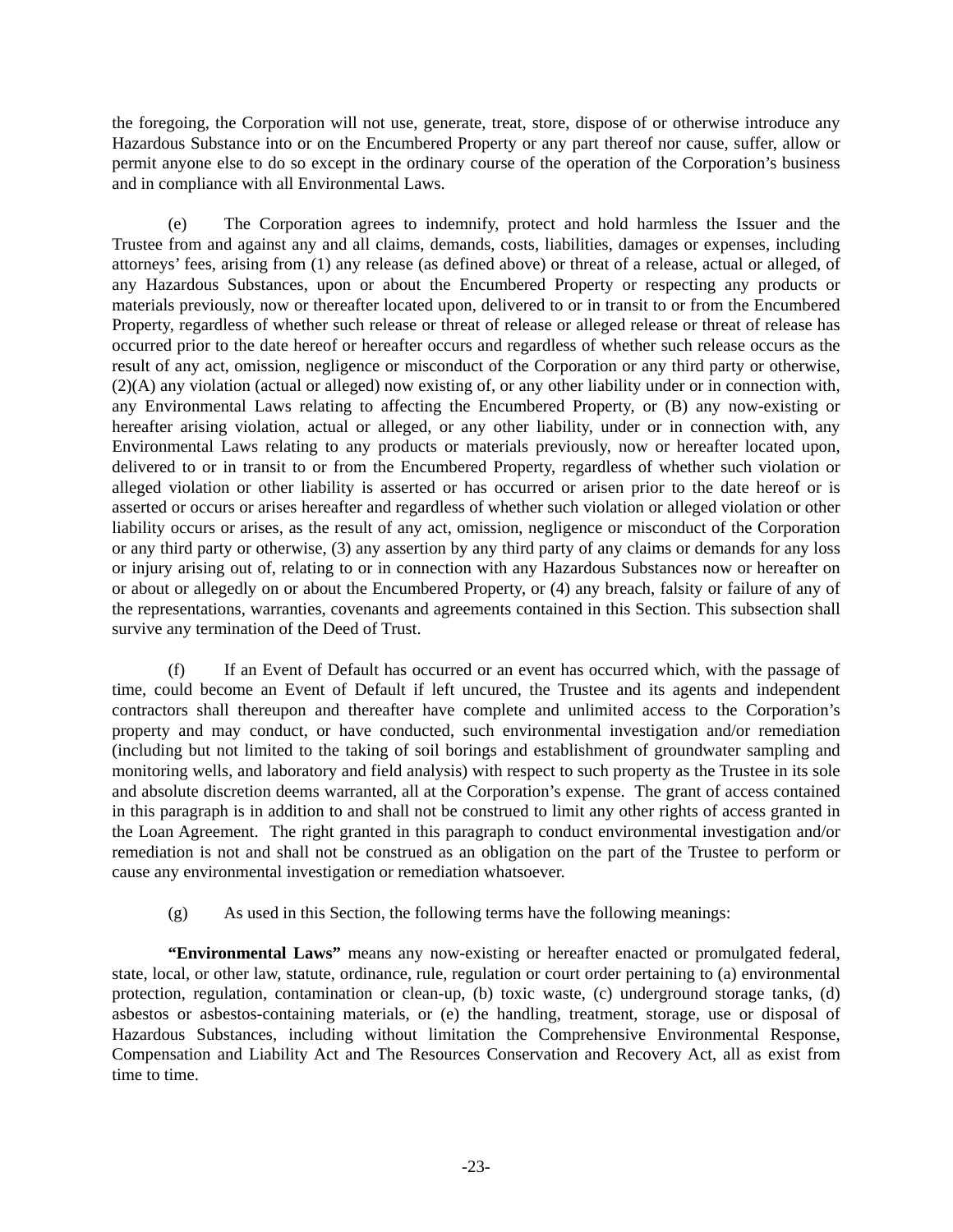**"Hazardous Substances"** means all (a) hazardous substances (as defined in 42 U.S.C. Section 9601(14)), (b) chemicals subject to regulation under Title III of the Superfund Amendments and Reauthorization Act of 1986, as amended from time to time, (c) natural gas liquids, liquefied natural gas or synthetic gas, (d) any petroleum, petroleum-based products or crude oil or any fraction, or (e) any other hazardous or toxic substances, wastes or materials, pollutants, contaminants or any other substances or materials which are included under or regulated by any Environmental Law.

**Section 5.14. Tax Covenants.** The Corporation covenants and agrees that it will not take any action or permit any action to be taken that would adversely affect the exclusion from gross income for federal income tax purposes of the interest on the Bonds and will take whatever action, or refrain from whatever action, necessary to comply with the requirements of the Internal Revenue Code to maintain the exclusion from gross income for federal income tax purposes of the interest on the Bonds. The Corporation covenants that it shall comply with the Tax Compliance Agreement and shall pay or provide for payment to the United States Government or the Trustee, all rebate payments required under Section 148(f) of the Internal Revenue Code and the Tax Compliance Agreement, to the extent such amounts are not available to the Trustee in the Rebate Fund held under the Indenture. This covenant shall survive payment in full or defeasance of the Bonds.

 **Section 5.15. Continuing Disclosure.** The Corporation hereby covenants and agrees that it will comply with and carry out all of the provisions of the Continuing Disclosure Undertaking. The Corporation acknowledges that the Corporation is the only "obligated person" with responsibility for continuing disclosure under the Continuing Disclosure Undertaking, and the Issuer has undertaken no responsibility with respect to any reports, notices or disclosures provided or required under this Section, and has no liability to any person, including any Beneficial Owner of the Bonds, with respect to SEC Rule 15c2-12. Notwithstanding any other provision of this Loan Agreement, failure of the Corporation to comply with the Continuing Disclosure Undertaking shall not be considered an event of default under this Loan Agreement; however, the Dissemination Agent may (and, at the request of any Participating Underwriter or the owners of at least 25% aggregate principal amount in Outstanding Bonds, shall) or any Owner or Beneficial Owner may take such actions as may be necessary and appropriate, including seeking specific performance by court order, to cause the Corporation to comply with its obligations under this Section. For purposes of this Section, "Beneficial Owner" means any person which (a) has the power, directly or indirectly, to vote or consent with respect to, or to dispose of ownership of, any Bonds (including persons holding Bonds through nominees, depositories or other intermediaries), or (b) is treated as the owner of any Bonds for federal income tax purposes and "Dissemination Agent" and "Participating Underwriter" shall have the meaning ascribed thereto in the Continuing Disclosure Undertaking.

 **Section 5.16. Assignment by the Corporation.** The Corporation shall not assign this Loan Agreement, as a whole or in part, without the prior written consent of the Issuer and the Trustee unless such assignment is pursuant to a merger, consolidation or transfer of the Corporation's property substantially as an entirety permitted under this Loan Agreement, or unless the following conditions are met:

(a) No assignment shall relieve the Corporation from primary liability for any of its obligations under this Loan Agreement, and in the event of any such assignment, the Corporation shall continue to remain primarily liable for payment of the amounts specified in this Loan Agreement and the performance and observance of the other agreements to be performed and observed by the Corporation under this Loan Agreement to the same extent as though no assignment had been made.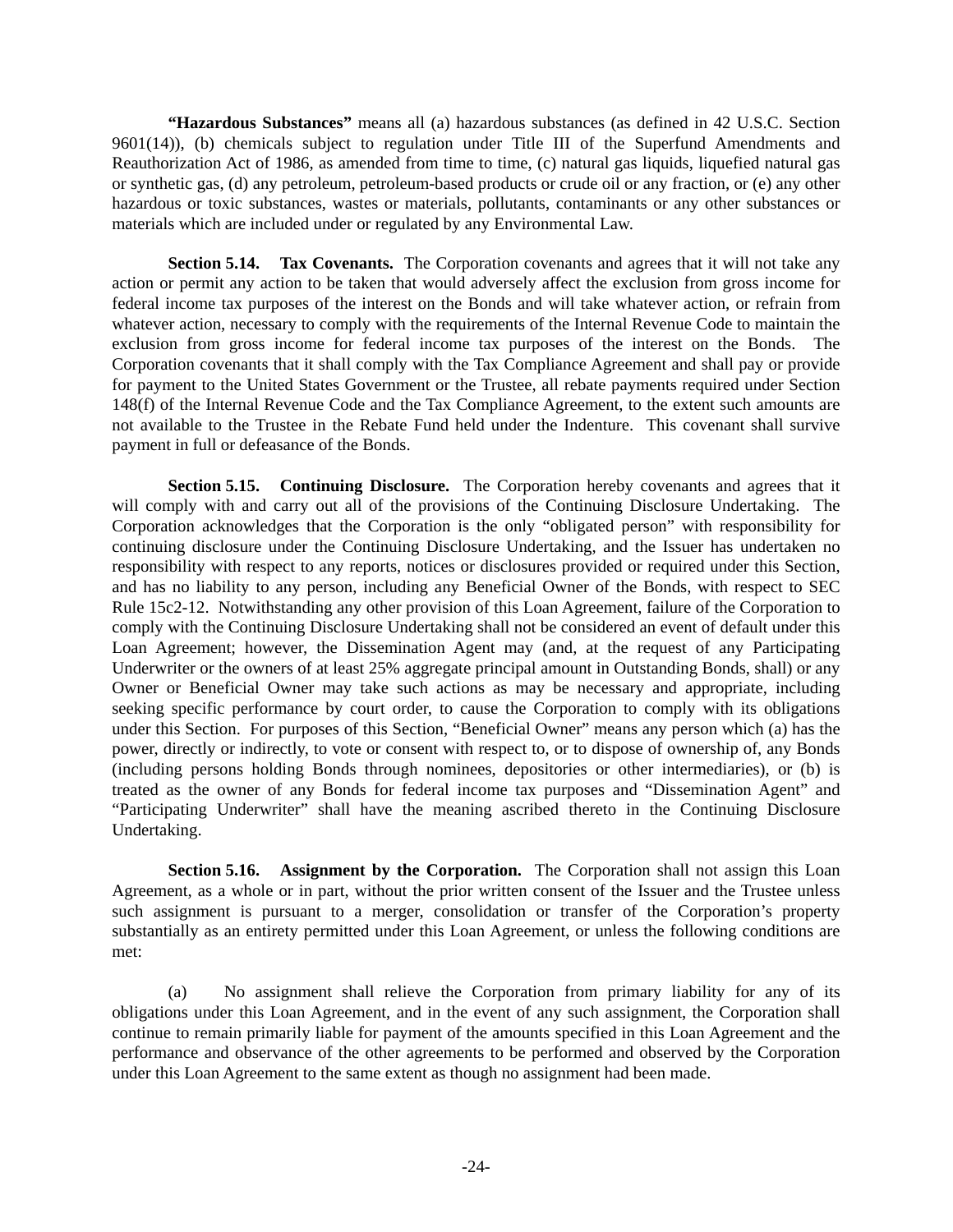(b) The assignee shall assume the obligations of the Corporation under this Loan Agreement to the extent of the interest assigned.

(c) The Trustee and the Issuer shall have received an Opinion of Bond Counsel, in form and substance satisfactory to the Trustee and the Issuer, to the effect that under then existing law the consummation of such assignment would not adversely affect the exclusion of the interest payable on the Bonds from gross income under the Internal Revenue Code.

(d) The Corporation shall give prior written notice of such assignment to the Issuer and the Trustee, and, within 30 days after the delivery thereof, shall furnish or cause to be furnished to the Issuer and the Trustee a true and complete copy of each assignment and assumption of obligations and an Opinion of Counsel that such assignment is permitted by and in compliance with the provisions of this Loan Agreement.

**Section 5.17. Covenants under Other Financing Documents.** During the term of this Loan Agreement, the Corporation covenants and agrees that it shall perform or cause to be performed all covenants and agreements required on the part of the Corporation under the Indenture and any other Financing Documents, and shall deliver to the Trustee all reports, opinions and other documents required by the Indenture and all other Financing Documents to be submitted to the Trustee at the times required by the Indenture and all other Financing Documents.

**Section 5.18. Statement as to Compliance.** The Corporation shall deliver to the Issuer and the Trustee, within 120 days after the end of each fiscal year, an Officer's Certificate in substantially the form attached hereto as **Exhibit C**.

## **ARTICLE VI**

### **PERMITTED INDEBTEDNESS**

 **Section 6.1. Additional Obligations.** The Corporation may issue or incur Additional Obligations for any proper corporate purpose if prior to the issuance and delivery of any Additional Obligations, and as a condition precedent thereto, the following documents and showings shall be executed and delivered to the Trustee:

(a) A loan agreement or other debt instrument, executed by the Corporation and the lender, specifying, among other things, the principal amount, rate of interest, maturity, terms of optional prepayment, if any, and form of any Additional Obligations.

(b) An Officer's Certificate (1) stating that no event of default under this Loan Agreement has occurred and is continuing and that no event has occurred and is continuing which with the lapse of time or giving of notice, or both, would constitute such an event of default, and (2) stating the purpose or purposes for which such Additional Obligations are being issued and the classification of the Indebtedness under **Section 6.2** of this Loan Agreement and accompanied by the certificates, reports or opinions demonstrating compliance with the applicable tests set forth in **Section 6.2** of this Loan Agreement.

(c) At the option of the Corporation, a supplement to the Deed of Trust extending the lien thereof to any new property and/or any Additional Project being financed by such Additional Obligations,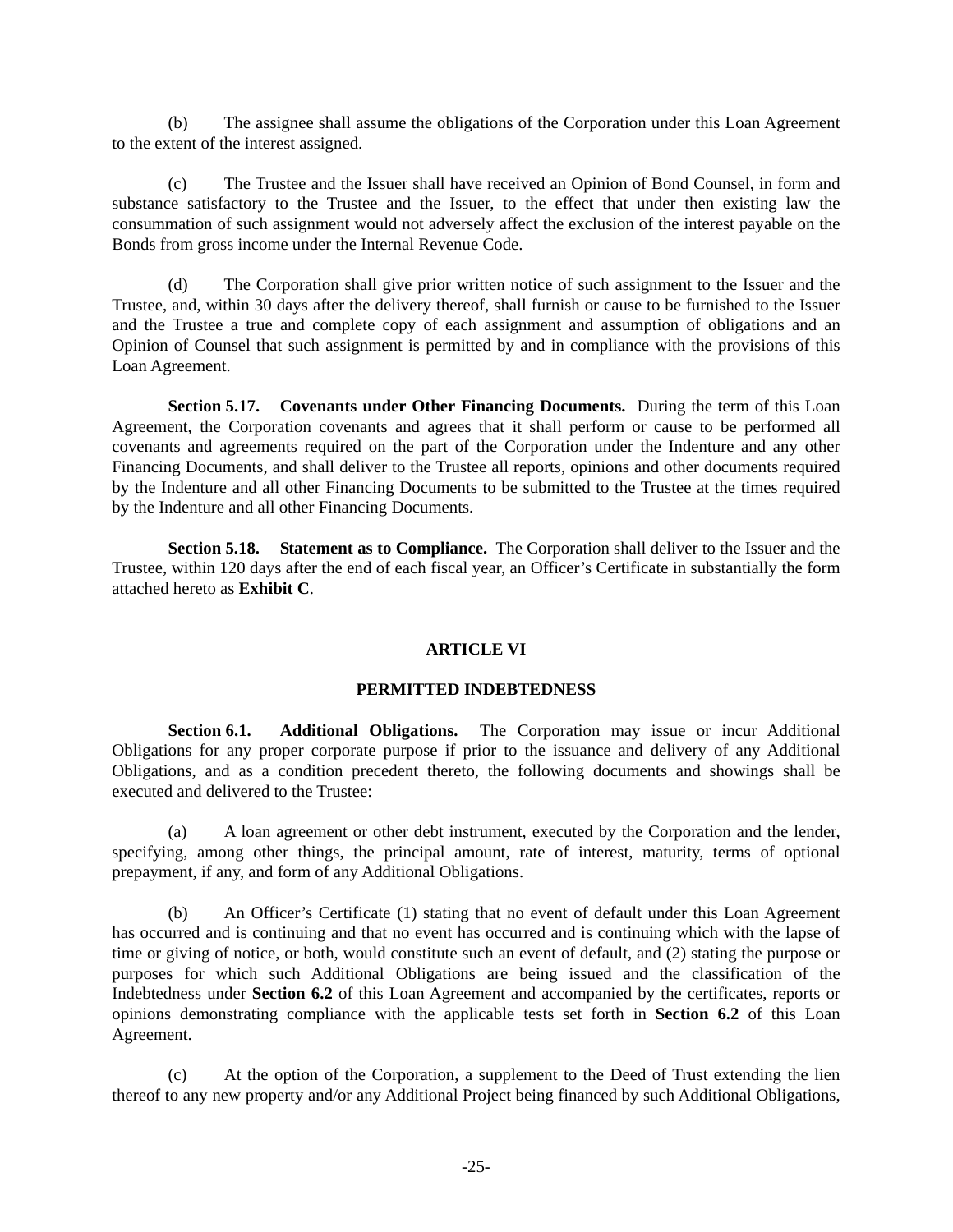which supplement to the Deed of Trust shall provide that the Additional Obligations to be issued shall be secured by the Deed of Trust as so supplemented equally and ratably with the Note and any Additional Obligations then outstanding and shall contain such other provisions as the Trustee deems necessary.

(d) Such other certificates, title insurance policies, endorsements or reports, financing statements, financial statements and opinions as the Trustee may reasonably request.

 Such Additional Obligations shall, at the option of the Corporation, have a lien on and security interest in the Encumbered Property under the Deed of Trust standing on a parity with the security interest granted to the Issuer by this Loan Agreement and lien and security interest granted by the Deed of Trust, provided that (1) any property for which any lien or security interest therein is granted by the Corporation to secure the Additional Obligation shall also be made a part of the Encumbered Property under the Deed of Trust securing this Loan Agreement and the Note, and (2) any lien or security interest under the Deed of Trust granted to secure such Additional Obligations provides that all amounts realized from such security interest or lien and security shall be paid to the Trustee for disposition in accordance with **Section 706** of the Indenture. The owners of the Bonds shall not have a security interest in or other rights to or be entitled to share on a parity with the owners of the Additional Obligations in any Debt Service Reserve Fund established therefor. Such Additional Obligations may be further secured in any manner not inconsistent with the provisions and intent of the Indenture or this Loan Agreement.

 In the event that the Corporation shall propose to secure any such Additional Obligation by a pledge, lien, mortgage or other security interest as described above, the Issuer, the Trustee and the Corporation shall take, or shall cause to be taken, such actions (including entering into a Supplemental Loan Agreement or Supplemental Indenture or an amendment or supplement to the Deed of Trust) and execute, deliver, file and record such instruments of security as their respective counsel agree to be necessary or appropriate to grant to and/or otherwise secure for the owner or owners of the Additional Obligation a lien and security interest in the Encumbered Property under the Deed of Trust, equivalent to that of the Trustee, and the Corporation shall as a condition of securing such Additional Obligation execute, deliver, file and record, and cause to be executed, delivered, filed and recorded by such owner or owners, such documents as counsel for the Trustee and the Corporation agree to be necessary or appropriate to grant to and/or otherwise secure for the Trustee a pledge of and a security interest in any security granted to the owner or owners of the Additional Obligation and not theretofore granted to the Trustee equivalent to the interest granted to such owner or owners of such Additional Obligation, to the end that all such outstanding secured Additional Obligations and all outstanding Notes shall be of equal rank and be entitled to share pari passu in such security.

 Any default under any instrument or agreement providing for repayment of any Additional Obligation secured on a parity with the Note as provided in this Section shall be a default under this Loan Agreement and there shall be included in any instrument or agreement providing for repayment of such Additional Obligation a provision that any default under this Loan Agreement shall be a default under such instrument or agreement. Any action which cures a default under any such instrument or agreement shall also cure such default under this Loan Agreement. Unless otherwise agreed to by the Trustee, the Trustee shall act as trustee under any instrument securing any such Additional Obligation. Any instrument or agreement providing for repayment of such Additional Obligation shall include a provision that, prior to exercising any remedies upon a default by the Corporation under such instrument or agreement, the Trustee (or the owners thereof, if the Trustee otherwise consents) shall consider the interests of the owners of the Additional Obligations and the Bonds and shall proceed such that the interests of such owner or owners of the Additional Obligations and the Owners shall be equally protected.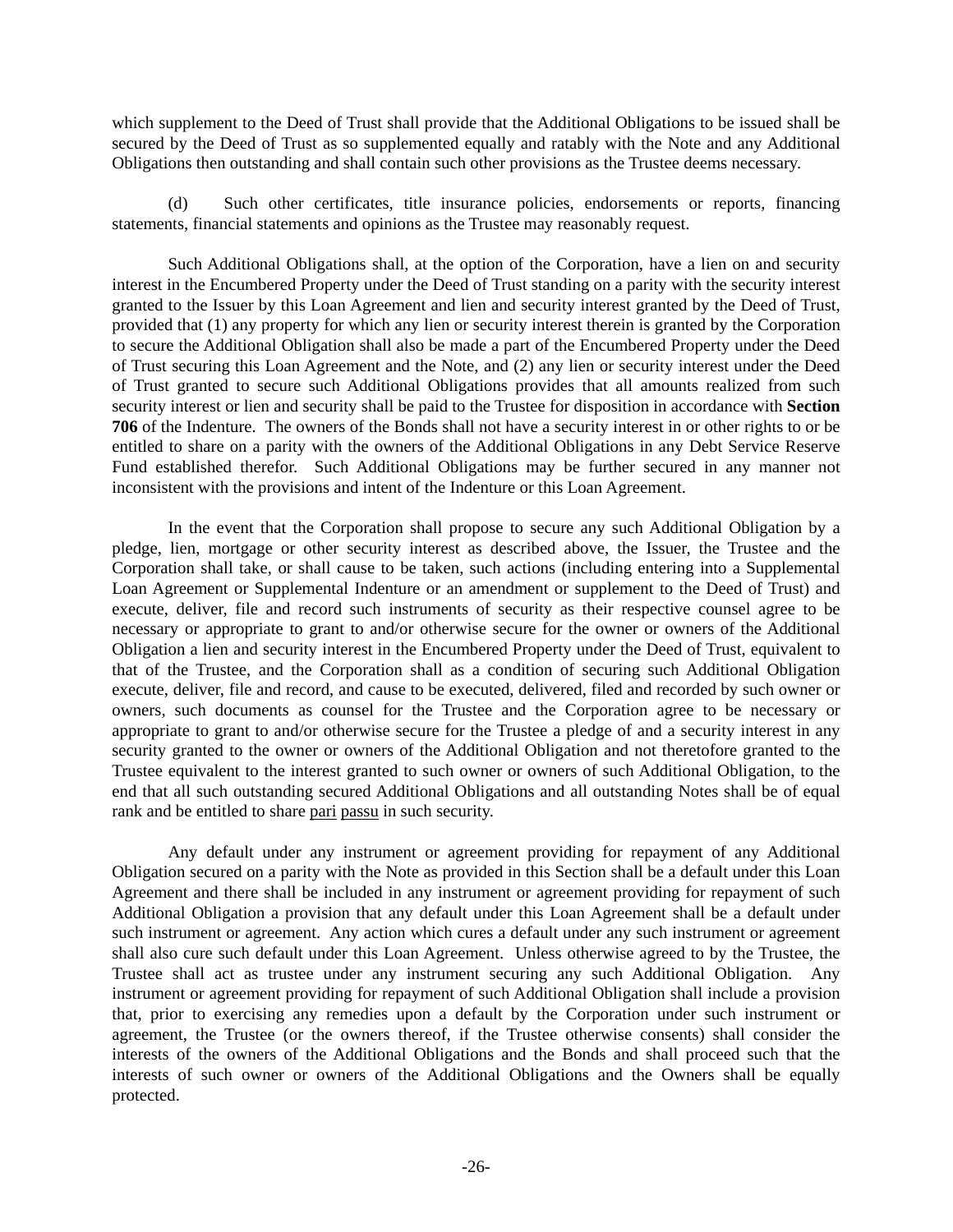**Section 6.2. Permitted Indebtedness.** The Corporation shall not incur any Indebtedness (whether or not incurred or evidenced through the issuance of Notes under this Loan Agreement) other than Existing Indebtedness and the following Indebtedness:

(a) *Long-Term Indebtedness.* The Corporation may incur Long-Term Indebtedness if prior to incurrence thereof or, if such Long-Term Indebtedness was incurred in accordance with another subsection of this Section and the Corporation wishes to have such Indebtedness reclassified as having been issued under this **Section 6.2(a)**, prior to such reclassification, there is delivered to the Trustee the following:

(1) *Historical Pro Forma Debt Service Coverage Test:* An Officer's Certificate demonstrating that the Historical Pro Forma Debt Service Coverage Ratio, after giving effect to the incurrence of such Indebtedness, for any two of the three immediately preceding fiscal years for which audited financial statements are available was not less than 1.25; or

(2) *Historical and Projected Debt Service Coverage Test:* (A) An Officer's Certificate demonstrating that the Historical Debt Service Coverage Ratio for the most recent fiscal year for which audited financial statements are available was not less than 1.25; and (B) a Consultant's Report to the effect that the Projected Debt Service Coverage Ratio for each of the next two succeeding fiscal years is not less than 1.25, provided that such report shall include forecast balance sheets, statements of operations and changes in net assets and statements of cash flow for each of such two fiscal years and a statement of the relevant assumptions upon which such forecasted statements are based.

(b) *Commitment Indebtedness.* The Corporation may incur Commitment Indebtedness without limit, if the Indebtedness supported by such Commitment Indebtedness was incurred in accordance with one of the provisions of this Section.

(c) *Completion Indebtedness.* The Corporation may incur Completion Indebtedness in a principal amount not in excess of the amount required to provide completed and equipped facilities of substantially the same type and scope contemplated at the time such prior Long-Term Indebtedness was originally incurred, to provide for capitalized interest during the period of construction, to provide any reserve fund relating to such Completion Indebtedness and to pay the costs and expenses of issuing or incurring such Completion Indebtedness, if prior to the incurrence thereof there is delivered to the Trustee an Officer's Certificate stating (1) that at the time the original Long-Term Indebtedness for the facilities to be completed was incurred, the Corporation had reason to believe that the proceeds of such Indebtedness together with other moneys then expected to be available would provide sufficient moneys for the completion of such facilities, (2) the amount estimated to be needed to so complete the facilities, and (3) that the proceeds of such Completion Indebtedness to be applied to the completion of the facilities, together with a reasonable estimate of investment income to be earned on such proceeds and available to pay such costs, the amount of moneys, if any, committed to such completion from available cash or marketable securities and reasonably estimated earnings thereon, enumerated bank loans (including letters or lines of credit) and any other moneys reasonably expected to be available, will be in an amount not less than the estimated amount needed to complete the facilities set forth in such Officer's Certificate.

(d) *Guaranties.* The Corporation may execute a Guaranty, if the conditions for the incurrence of Indebtedness set forth in this Section are satisfied where it is assumed that the obligation guaranteed by the Corporation is Indebtedness of the Corporation, and any calculation required by the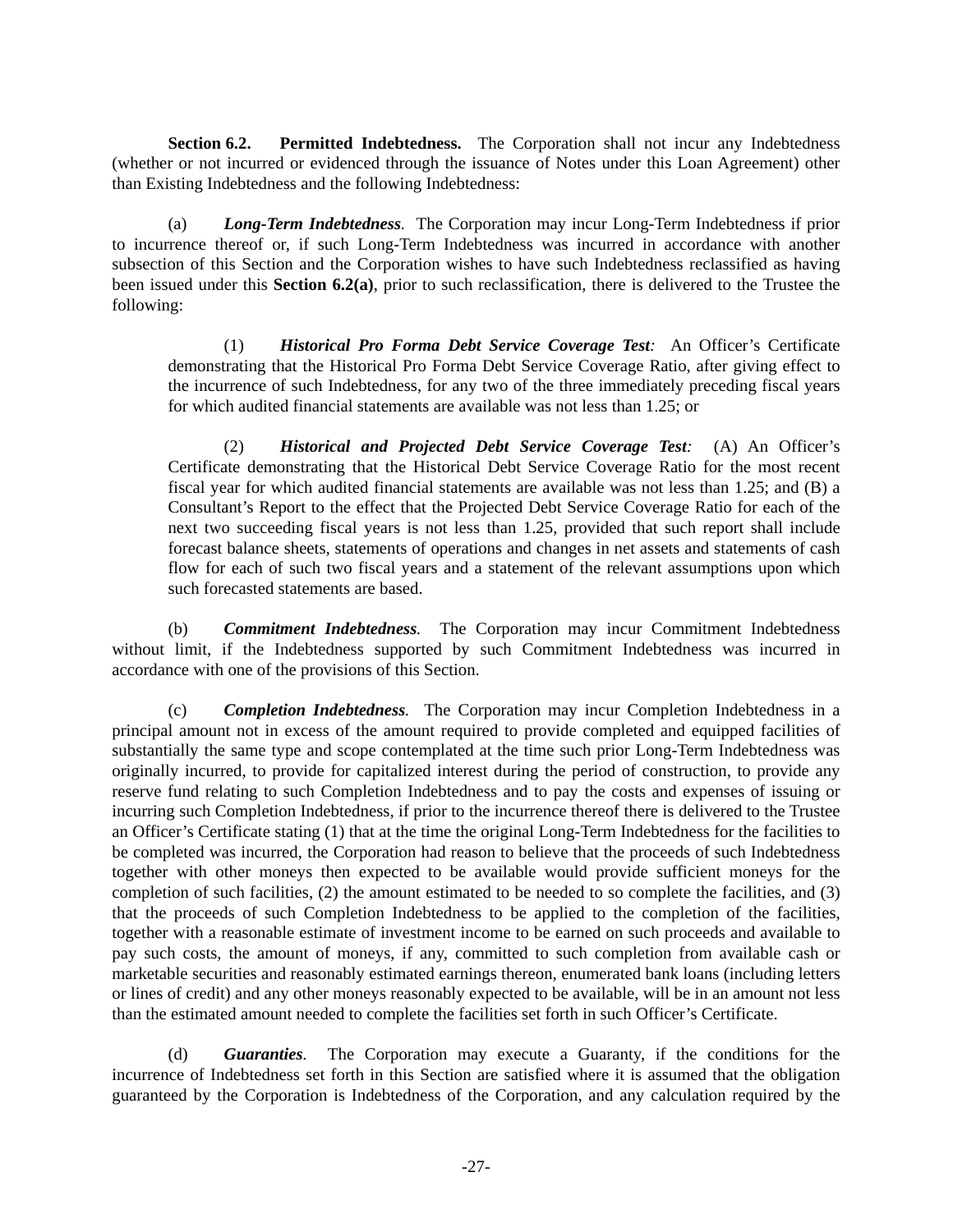applicable subsection of this Section is made in accordance with the requirements and assumptions contained in **Section 6.3** hereof.

(e) *Non-Recourse Indebtedness.* The Corporation may incur Non-Recourse Indebtedness unlimited as to amount.

(f) *Purchase Money Indebtedness.* The Corporation may incur Purchase Money Indebtedness if, immediately after entering into such Purchase Money Indebtedness, the aggregate principal amount due on all Purchase Money Indebtedness then Outstanding will not be greater than 15% of the Unrestricted Net Assets of the Corporation as shown on the audited financial statements of the Corporation for the most recent fiscal year for which audited financial statements are available.

(g) *Refunding Indebtedness.* The Corporation may incur Refunding Indebtedness for the purpose of refunding (whether in advance of maturity or otherwise) any Outstanding Long-Term Indebtedness, if the Corporation determines that such refunding is in the best interest of the Corporation and that, taking into account the issuance of the proposed Refunding Indebtedness and the application of the proceeds thereof and any other funds available to be applied to such refunding, the Maximum Annual Debt Service of the Corporation will not be increased by more than 10%.

(h) *Short-Term Indebtedness.* The Corporation may incur Short-Term Indebtedness if, immediately after the incurrence of such Short-Term Indebtedness, the total principal amount of Outstanding Short-Term Indebtedness of the Corporation incurred under this subsection does not exceed 15% of the Unrestricted Net Assets of the Corporation as shown on the audited financial statements of the Corporation for the most recent fiscal year for which audited financial statements are available; provided, however, that for a period of at least 30 consecutive calendar days in each fiscal year the total amount of such Short-Term Indebtedness of the Corporation Outstanding under this subsection shall be not more than 8% of the Unrestricted Net Assets of the Corporation for the preceding fiscal year plus such additional amount as the Corporation certifies in an Officer's Certificate is (1) attributable to Short-Term Indebtedness incurred to offset a temporary delay in the receipt of funds due from third party payors, and (2) in the minimum amount reasonably practicable taking into account such delay.

(i) *Subordinated Indebtedness.* The Corporation may incur Subordinated Indebtedness without limit as to principal amount, provided such Indebtedness is evidenced by an instrument containing provisions for the subordination of such Indebtedness (to which appropriate reference shall be made in the instrument evidencing such Indebtedness) to the Bonds, the Note and any Additional Obligations with respect to payment out of the Trust Estate, so that if at any time the Corporation shall be in default in paying either interest on or principal of the Bonds, the Note and Additional Obligations or if the Corporation shall be in default in making any payments required to be made under the provisions of **Section 4.1** of this Loan Agreement, the Corporation shall make no payments of either principal of or interest on said Subordinated Indebtedness until said default or defaults be cured.

 Indebtedness may be classified and incurred under any of the above-referenced subsections with respect to which the tests set forth in such subsections are met. The Corporation may elect to have Indebtedness that was classified and issued pursuant to one provision of this Section, reclassified as having been incurred under another provision of this Section, by demonstrating compliance with such other provision on the assumption that such Indebtedness is being reissued on the date of delivery of the materials required to be delivered under such other provision. From and after such demonstration, such Indebtedness shall be deemed to have been incurred under the provision with respect to which such compliance has been demonstrated until any subsequent reclassification of such Indebtedness.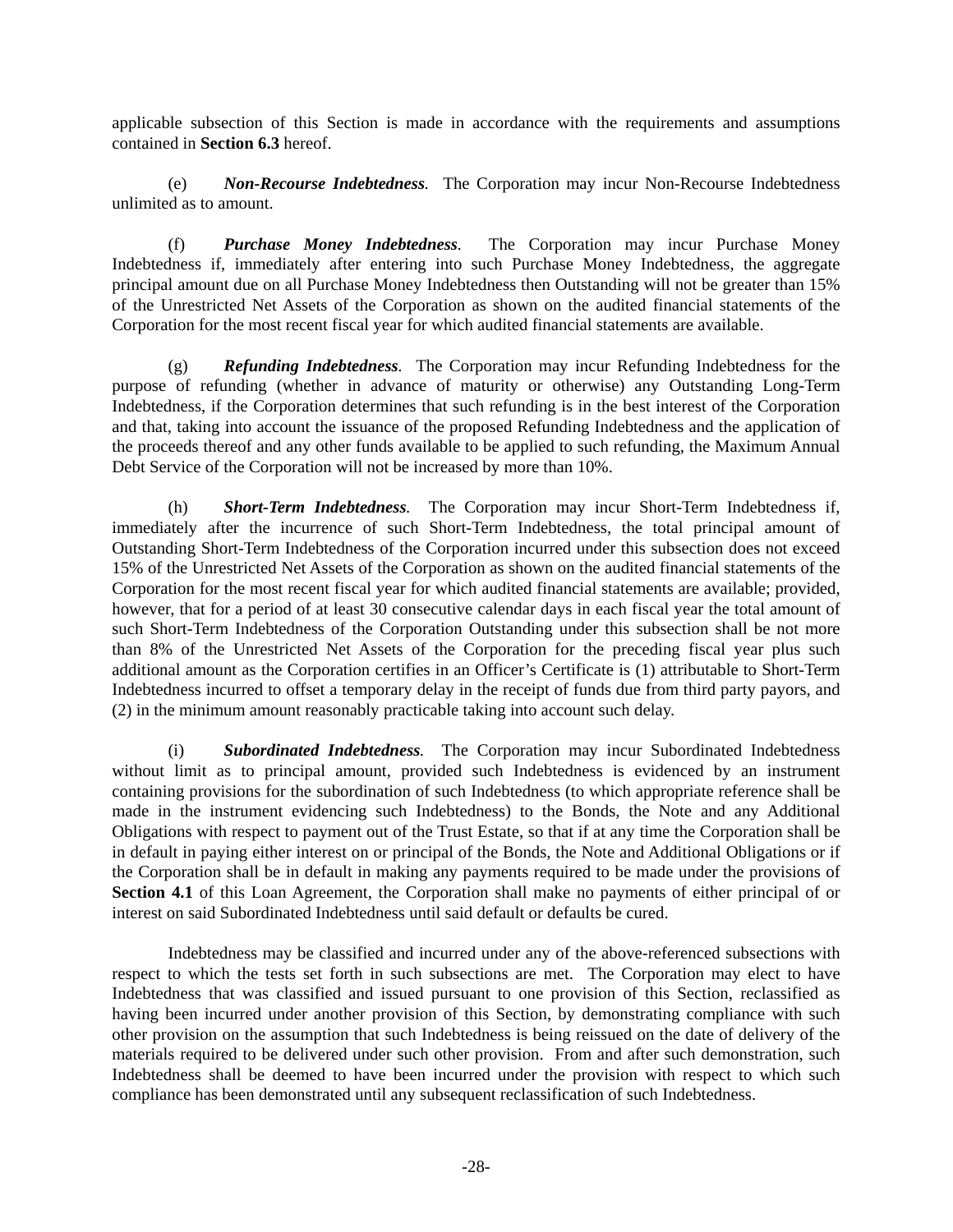The Corporation shall, prior to the incurrence of any Indebtedness by the Corporation, deliver to the Trustee an Officer's Certificate which identifies the Indebtedness incurred, identifies the subsection of this Section pursuant to which such Indebtedness is to be incurred, demonstrates compliance with the provisions of such subsection and the other requirements of this Article and attaches a copy of the instrument evidencing such Indebtedness; provided, that (1) the requirement for an Officer's Certificate prior to incurrence of Indebtedness shall not apply to amounts of Indebtedness incurred in any fiscal year not exceeding \$1,000,000 for Purchase Money Indebtedness, so long as such Indebtedness is reported on the audited financial statements of the Corporation furnished to the Trustee pursuant to **Section 5.10** hereof and (2) the incurring of Short-Term Indebtedness under a line of credit or other similar arrangement shall only be required to be certified to the Trustee at the time such arrangement is entered into by the Corporation.

**Section 6.3.** Calculation of Debt Service Requirements. For purposes of the various calculations under this Loan Agreement, the amount of Long-Term Indebtedness of the Corporation, the amortization schedule of such Indebtedness and the Debt Service Requirements with respect to such Indebtedness shall be calculated in accordance with the actual amortization schedule for such Indebtedness, except as follows:

(a) *Balloon Indebtedness.* The Debt Service Requirements on Balloon Indebtedness may be deemed to be payable as follows:

(1) If the Corporation has incurred and there is in effect at the time any such Indebtedness is incurred Commitment Indebtedness to provide refinancing sufficient to pay the principal amount of any such Balloon Indebtedness becoming due in each fiscal year in which 25% or more of the original principal amount of such Balloon Indebtedness comes due, such Indebtedness may be deemed to be payable in accordance with the terms of such Commitment Indebtedness;

(2) If the Corporation delivers an Officer's Certificate to the Trustee that establishes an amortization schedule for any such Indebtedness, which provides for payments of principal and interest for each fiscal year that are sufficient to make any actual payments required to be made in such fiscal year by the terms of such Indebtedness; and the Corporation agrees in such Officer's Certificate that the Corporation will deposit for each fiscal year with a bank or trust company (pursuant to an agreement between the Corporation and such bank or trust company, which agreement shall be satisfactory in form and substance to the Trustee) the amount of principal shown on such amortization schedule net of any amount of principal actually paid on such Indebtedness during such fiscal year (other than from amounts on deposit with such bank or trust company), which deposit shall be made prior to any such required actual payment during such fiscal year if the amounts so on deposit are intended to be the source of such actual payments, then such Indebtedness may be deemed to be payable in accordance with the terms of such amortization schedule and agreement; or

(3) Such Indebtedness, in a principal amount not in excess of 15% of Unrestricted Net Assets of the Corporation, may be deemed to be Long-Term Indebtedness payable on a level annual debt service basis over 25 years (or such other period as set forth and deemed reasonable in a written report of a Consultant) from the date of issuance or incurrence of such Indebtedness, bearing interest on the unpaid principal balance at the rate equal to the rate set forth in the 25-year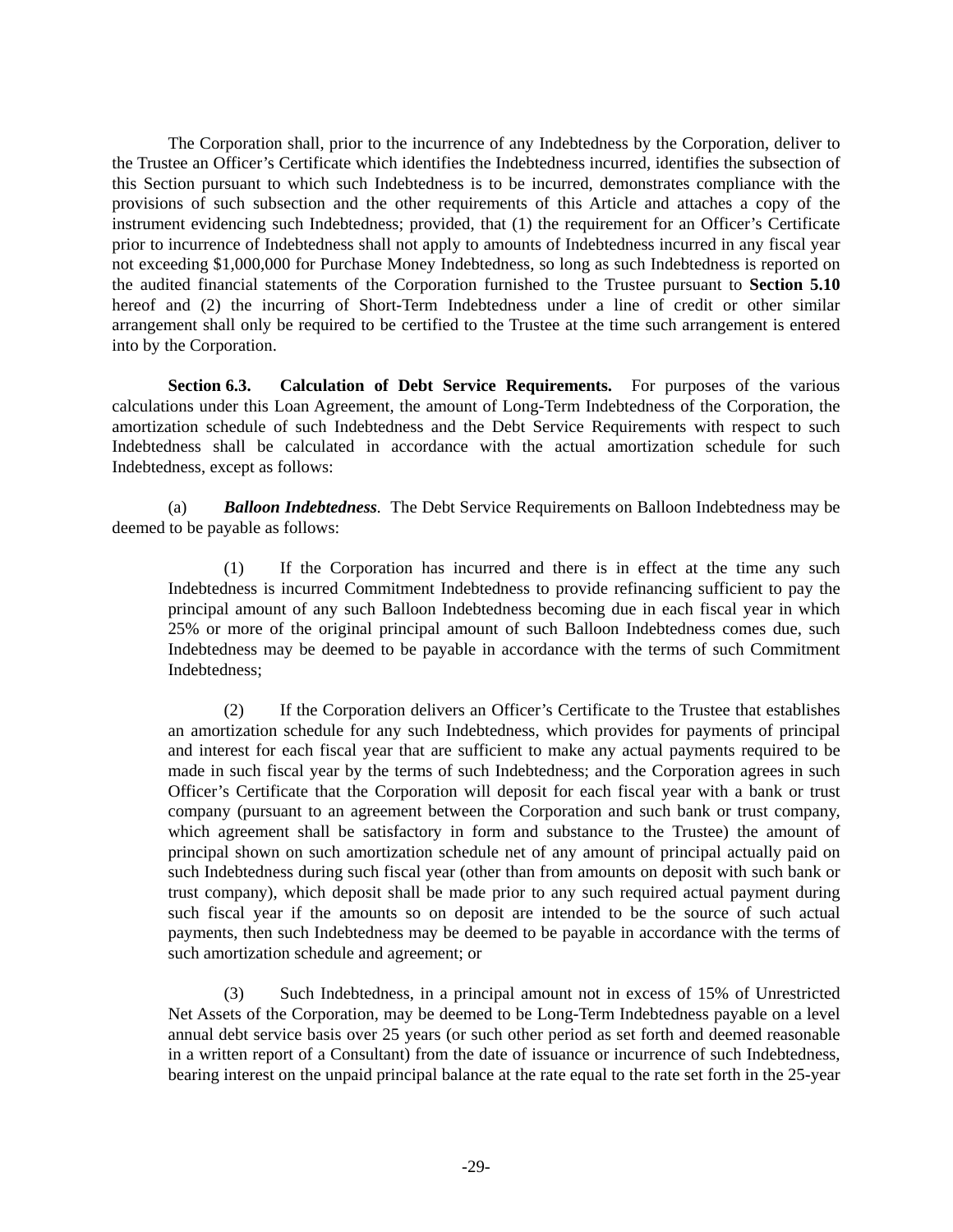Bond Buyer Revenue Bond Index most recently published in *The Bond Buyer* (or such other index as set forth and deemed reasonable in a report of a Consultant).

(b) *Capital Appreciation Indebtedness.* The principal amount of Indebtedness that constitutes **"capital appreciation indebtedness"** (defined below) shall be deemed to be the **"accreted value"** (defined below) thereof as of the relevant date. **"Capital appreciation indebtedness"** means any Long-Term Indebtedness for which interest is payable only at the maturity of such Indebtedness, upon the redemption of such Indebtedness before maturity, or upon the conversion of such Indebtedness to Indebtedness with interest payable periodically in installments prior to maturity or prior to redemption before maturity. **"Accreted value"** means with respect to any capital appreciation indebtedness (1) as of any **"valuation date"** (defined below), the amount set forth in the loan agreement related to such Indebtedness or in the related indenture as the value of such Indebtedness on such valuation date, and (2) as of any date other than a valuation date the sum of (A) the accreted value on the next preceding valuation date, and (B) the product of (i) a fraction, the numerator of which is the number of days having elapsed from the preceding valuation date and the denominator of which is the number of days from such preceding valuation date to the next succeeding valuation date, and (ii) the difference between the accreted values for such valuation dates. **"Valuation date"** means with respect to any capital appreciation indebtedness the date or dates set forth in the loan agreement relating to such Indebtedness or the related indenture on which specific accreted values are assigned to the capital appreciation indebtedness.

(c) *Capital Leases.* The principal amount of Indebtedness in the form of a **"capital lease"** (defined below) shall be deemed to be the amount, as of the date of determination, at which the aggregate **"net rentals"** (defined below) due and to become due under such capital lease would be reflected as a liability on the balance sheet of the lessee, and the Debt Service Requirements on a capital lease for the period of time for which calculated shall be deemed to be the aggregate amount of net rentals to be payable under such Capitalized Lease during such period. **"Capital lease"** means any lease of real or personal property that is capitalized on the balance sheet of the lessee under generally accepted accounting principles. **"Net rentals"** means all fixed rents (including as such all payments which the lessee is obligated to make to the lessor on termination of the lease or surrender of the Property other than upon termination of the lease for a default thereunder) payable under such lease excluding any amounts required to be paid by the lessee (whether or not designated as rents or additional rents) on account of maintenance, repairs, insurance, taxes and similar charges. Net rentals for any future period under any socalled "percentage lease" shall be computed on the basis of the amount reasonably estimated to be payable thereunder for such period, but in any event not less than the amount paid or payable thereunder during the immediately preceding period of the same duration as such future period; provided that the amount estimated to be payable under any such percentage lease shall in all cases recognize any change in the applicable percentage called for by the terms of such lease.

(d) *Commitment Indebtedness.* No debt service shall be deemed payable with respect to Commitment Indebtedness until such time as the obligation to make payments under the commitment actually rises (and only to the extent of advances actually made under such Commitment Indebtedness) except as provided in **Section 6.2(a)** or **(f)** hereof. From and after such funding, the amount of such debt service shall be calculated in accordance with the actual amount required to be repaid on such Commitment Indebtedness and the actual interest rate and amortization schedule applicable thereto. No Indebtedness shall be deemed to arise when any funding occurs under any such commitment if such funding is immediately repaid and such commitment is reinstated in accordance with its terms, or when any such commitment is renewed upon terms which provide for substantially the same terms of repayment of amounts disbursed pursuant to such commitment as existed prior to such renewal.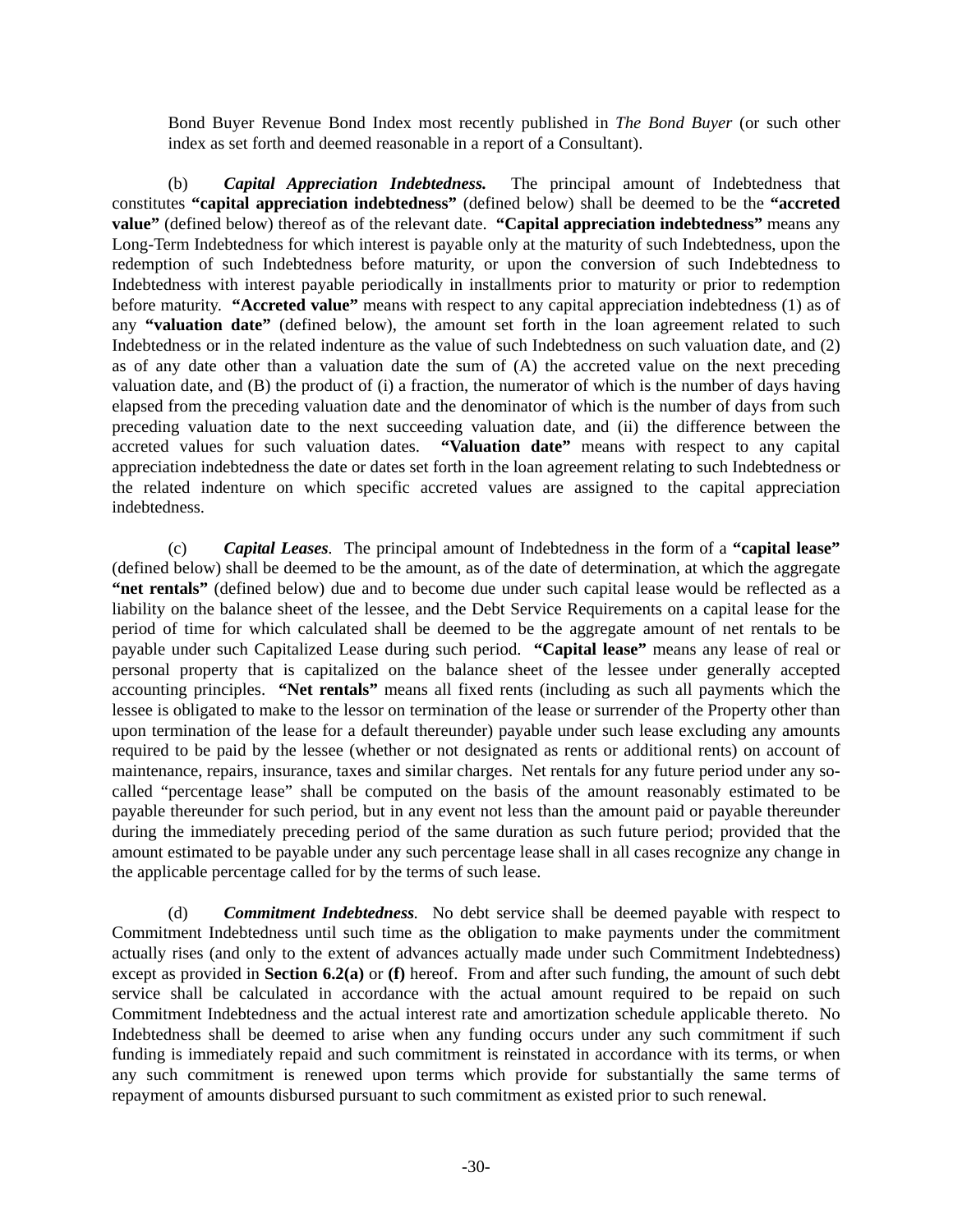(e) *Guaranties.* When calculating the principal and the Debt Service Requirements attributable to a Guaranty that is deemed to be Indebtedness of the Corporation:

(1) The principal amount of such Indebtedness shall be deemed to equal the principal amount of the obligation guaranteed by the Corporation.

(2) The Debt Service Requirements on such Indebtedness shall be deemed to be:

(A) 0% of the debt service requirements (calculated in the same manner as Debt Service Requirements of the Corporation) on the guaranteed obligation, if the Corporation has not been called upon to make a payment under Guaranty within the 12 months immediately preceding the date of the calculation and the primary obligor's income available for debt service (calculated in the same manner as Net Revenues Available for Debt Service of the Corporation) for the period of calculation was or is projected or forecasted to be at least equal to 200% of the maximum annual debt service requirements of the primary obligor (calculated in the same manner as Maximum Annual Debt Service of the Corporation).

(B) 20% of the debt service requirements (calculated in the same manner as Debt Service Requirements of the Corporation) on the guaranteed obligation, if the Corporation has not been called upon to make a payment under Guaranty within the 12 months immediately preceding the date of the calculation, and the primary obligor's income available for debt service (calculated in the same manner as Net Revenues Available for Debt Service of the Corporation) for the period of calculation was or is projected or forecasted to be at least equal to 100% (but less than 200%) of the maximum annual debt service requirements of the primary obligor (calculated in the same manner as Maximum Annual Debt Service of the Corporation); or

(C) 100% of the debt service requirements (calculated in the same manner as Debt Service Requirements of the Corporation) on the guaranteed obligation, if either (i) the Corporation has made any payment in respect of the debt service requirements on the guaranteed obligation within the 12 months immediately preceding the date of the calculation, or (ii) the income available for debt service (calculated in the same manner as Net Revenues Available for Debt Service of the Corporation) of the primary obligor for the period of calculation was or is projected or forecasted to be less than 100% of the maximum annual debt service requirements of the primary obligor (calculated in the same manner as Maximum Annual Debt Service of the Corporation);

(f) *Long-Term Indebtedness Supported By Commitment Indebtedness.* The Debt Service Requirements on Long-Term Indebtedness with respect to which the Corporation has incurred Commitment Indebtedness that would refinance such Indebtedness for a period extending beyond its original maturity date, may at the discretion of the Corporation be deemed to be payable in accordance with the terms of such Commitment Indebtedness.

(g) *Variable Rate Indebtedness.* In determining the Debt Service Requirements on any Indebtedness which provides for interest to be payable thereon at a rate per annum that may vary from time to time over the term thereof in accordance with procedures provided in the instrument creating such Indebtedness and which for any future period of time is not susceptible of precise determination, the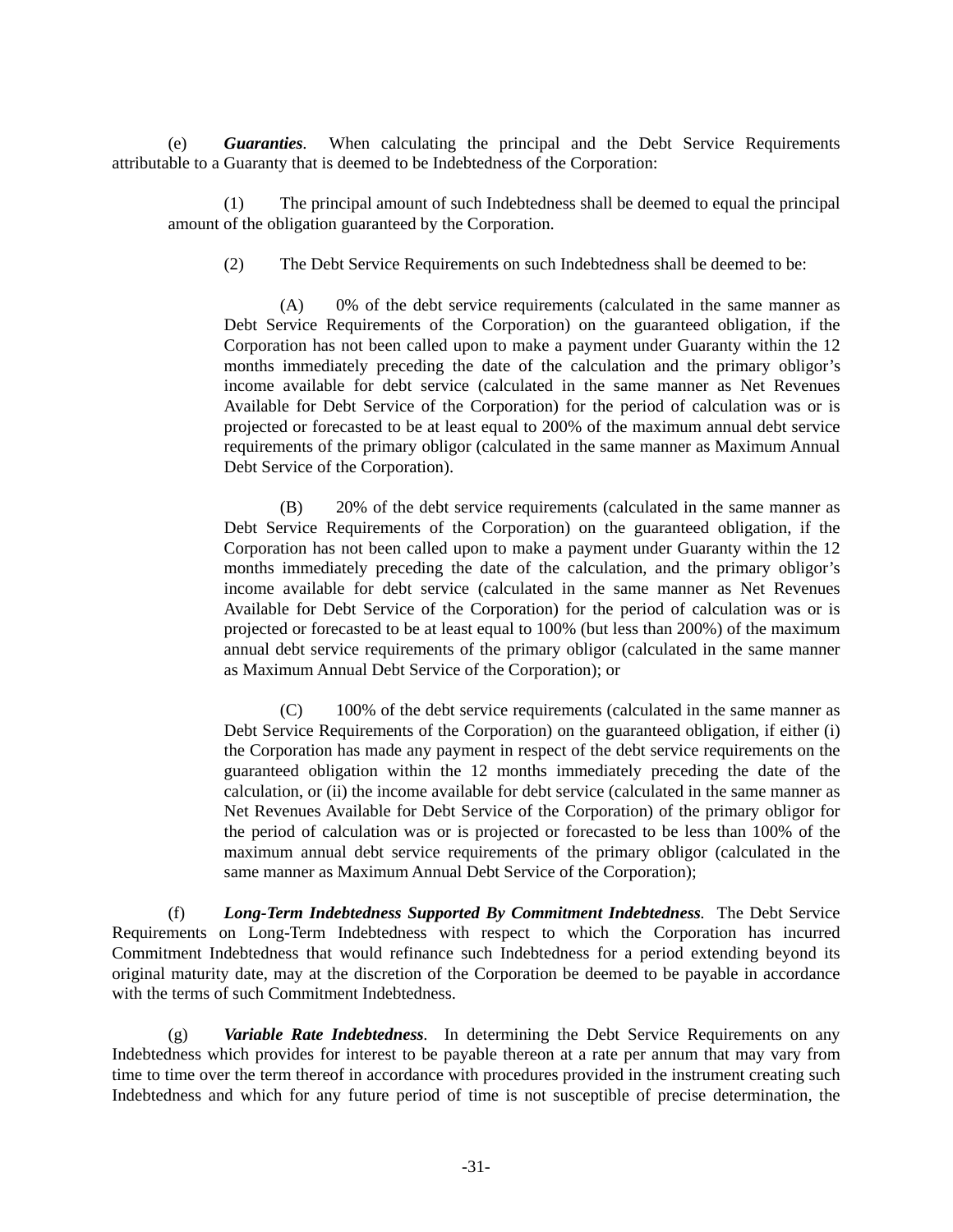interest rate on such Indebtedness for any period prior to the date of calculation or for which the interest rate has been determined shall be the actual interest rate payable during such period, and for each year in which such Indebtedness is Outstanding and for which the actual interest rate cannot be determined, the interest rate on such Indebtedness for the period of determination shall be deemed to be the higher of the average annual rate of interest payable on such Indebtedness during the 12 months immediately preceding the date of calculation or the current rate, or if such Indebtedness is to be incurred (or was incurred less than 12 months preceding such date), the higher of the initial rate or the average annual rate of interest payable on such Indebtedness during such period immediately preceding the date of calculation.

(h) *Interest Rate Exchange Agreements.* In the case of any interest rate exchange agreements or comparable agreements entered into by the Corporation for a term exceeding one year, pursuant to which the Corporation is obligated to make interest-like payments to or on behalf of another Person and that Person in obligated to make similar interest-like payments to or on behalf of the Corporation (based on a different rate of, or formula for, interest), with neither party obligated to repay any principal, the net amount to be paid by the Corporation (computed in accordance with this sentence) shall be taken into account in calculating Debt Service Requirements; if such net amount is less than zero, such net amount may be credited against other interest coming due in so calculating Debt Service Requirements so long as the swap counterparty (or any guarantor thereof) is rated at least as high as the current rating on the Outstanding Bonds.

## **ARTICLE VII**

#### **DEFAULT AND REMEDIES**

**Section 7.1.** Events of Default. The term "event of default," wherever used in this Loan Agreement, means any one of the following events (whatever the reason for such event and whether it shall be voluntary or involuntary or be effected by operation of law or pursuant to any judgment, decree or order of any court or any order, rule or regulation of any administrative or governmental body):

(a) default in the payment of any interest on the Loan when such interest becomes due and payable;

(b) default in the payment of the principal of (or premium, if any, on) the Loan when the same becomes due and payable (whether at maturity, upon proceedings for redemption, by acceleration or otherwise);

(c) default in the performance, or breach, of any covenant or agreement of the Corporation in this Loan Agreement (other than a covenant or agreement a default in the performance or breach of which is specifically dealt with elsewhere in this Section), and continuance of such default or breach for a period of 30 days after there has been given to the Corporation by the Issuer or the Trustee or to the Corporation and the Trustee by the owners of at least 25% in principal amount of the Bonds Outstanding, a written notice specifying such default or breach and requiring it to be remedied; provided, that if such default cannot be fully remedied within such 30-day period, but can reasonably be expected to be fully remedied, such default shall not constitute an event of default if the Corporation shall promptly upon receipt of such notice commence the curing of such default and shall thereafter prosecute and complete the same with due diligence and dispatch;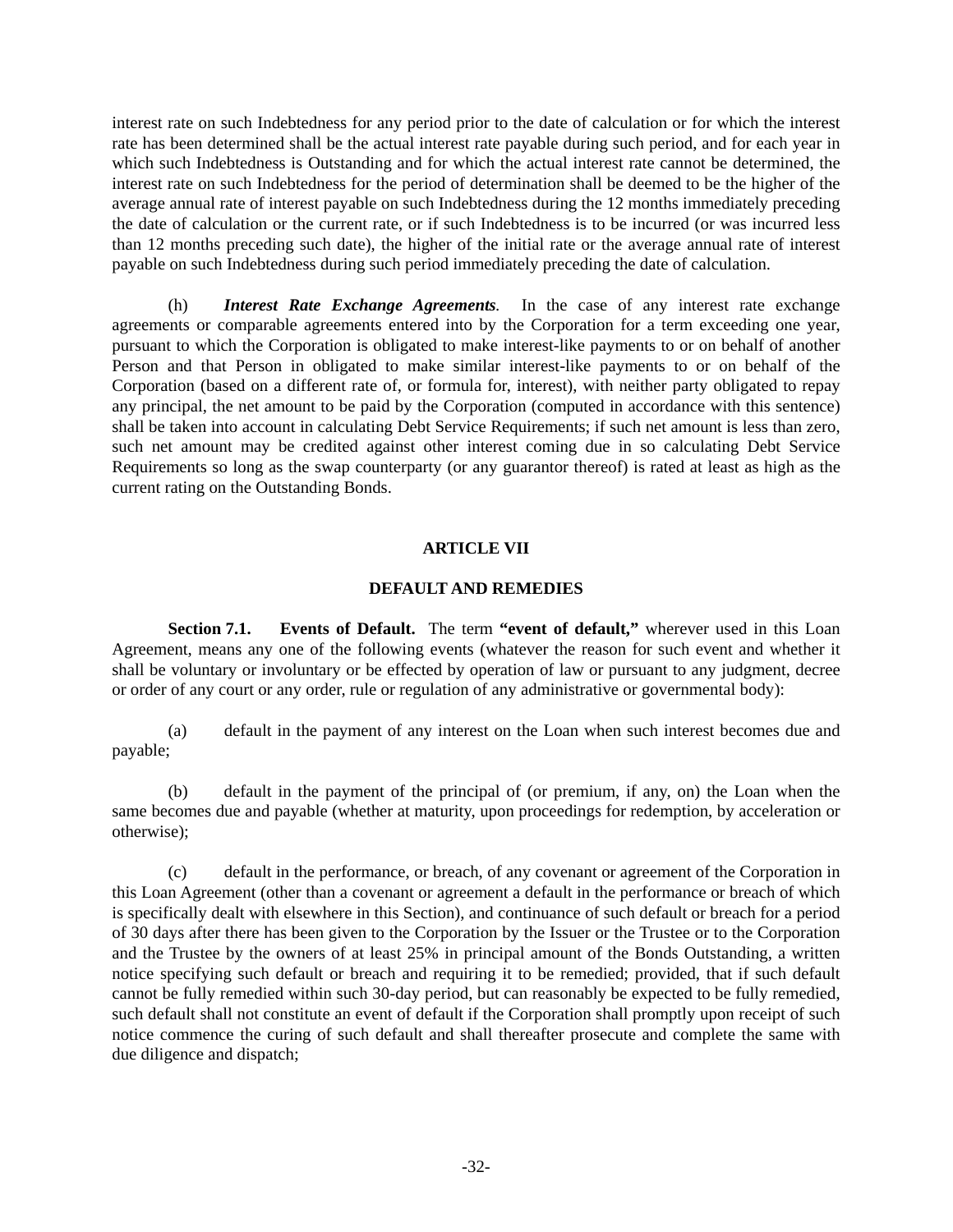(d) any representation or warranty made by the Corporation in this Loan Agreement or in any written statement or certificate furnished to the Issuer or the Trustee or the purchaser of any Bond in connection with the sale of any Bond or furnished by the Corporation pursuant to this Loan Agreement proves untrue in any material respect as of the date of the issuance or making thereof and shall not be corrected or brought into compliance within 30 days after there has been given to the Corporation by the Issuer or the Trustee or to the Corporation and the Trustee by the owners of at least 25% in principal amount of the Bonds Outstanding, a written notice specifying such default or breach and requiring it to be remedied; provided, that if such default cannot be fully remedied within such 30-day period, but can reasonably be expected to be fully remedied, such default shall not constitute an event of default if the Corporation shall promptly upon receipt of such notice commence the curing of such default and shall thereafter prosecute and complete the same with due diligence and dispatch;

(e) default in the payment of the principal of, premium, if any, or interest on any Indebtedness other than the Loan when the same becomes due and payable, and any applicable grace period shall have expired, or an event of default as defined in any mortgage, indenture or other instrument under or pursuant to which there was issued or incurred, or by which there is secured, any such Indebtedness; provided, however, that such default shall not constitute an event of default if payment of such Indebtedness has not been accelerated under the terms of payment of such Indebtedness or if within 30 days, or within the time allowed for service of a responsive pleading in any proceeding to enforce payment of the Indebtedness, the Corporation in good faith commences proceedings to contest the obligation to pay or the existence or payment of such Indebtedness;

(f) any judgment which is final, writ or warrant of attachment or of any similar process shall be entered or filed against the Corporation or against any Property of the Corporation and remains unvacated, unpaid, unbonded, unstayed or uncontested in good faith for a period of 60 days; provided, however, that none of the foregoing shall constitute an event of default unless the amount of such judgment, writ, warrant of attachment or similar process, together with the amount of all other such judgments, writs, warrants or similar processes so unvacated, unpaid, unbonded, unstayed or uncontested, exceeds 5% of the Unrestricted Net Assets of the Corporation as shown on or derived from the most recent audited financial statements of the Corporation;

(g) the entry of a decree or order by a court having jurisdiction in the premises for relief in respect of the Corporation, or adjudging the Corporation as bankrupt or insolvent, or approving as properly filed a petition seeking reorganization, adjustment or composition of or in respect of the Corporation under the United States Bankruptcy Code or any other applicable federal or state law, or appointing a custodian, receiver, liquidator, assignee, trustee, sequestrator (or other similar official) of or for the Corporation or any substantial part of its property, or ordering the winding up or liquidation of its affairs, and the continuance of any such decree or order remains unstayed and in effect for a period of 60 consecutive days;

(h) the commencement by the Corporation of a voluntary case, or the institution by the Corporation of proceedings to be adjudicated as bankrupt or insolvent, or the consent by it to the institution of bankruptcy or insolvency proceedings against it, or the filing by it of a petition or answer or consent seeking reorganization, arrangement or relief under the United States Bankruptcy Code or any other applicable federal or state law, or the consent or acquiescence by it to the filing of any such petition or the appointment of or taking possession by a custodian, receiver, liquidator, assignee, trustee, sequestrator (or other similar official) of the Corporation or any substantial part of its property, or the making by it of an assignment for the benefit of creditors, or the admission by it in writing of its inability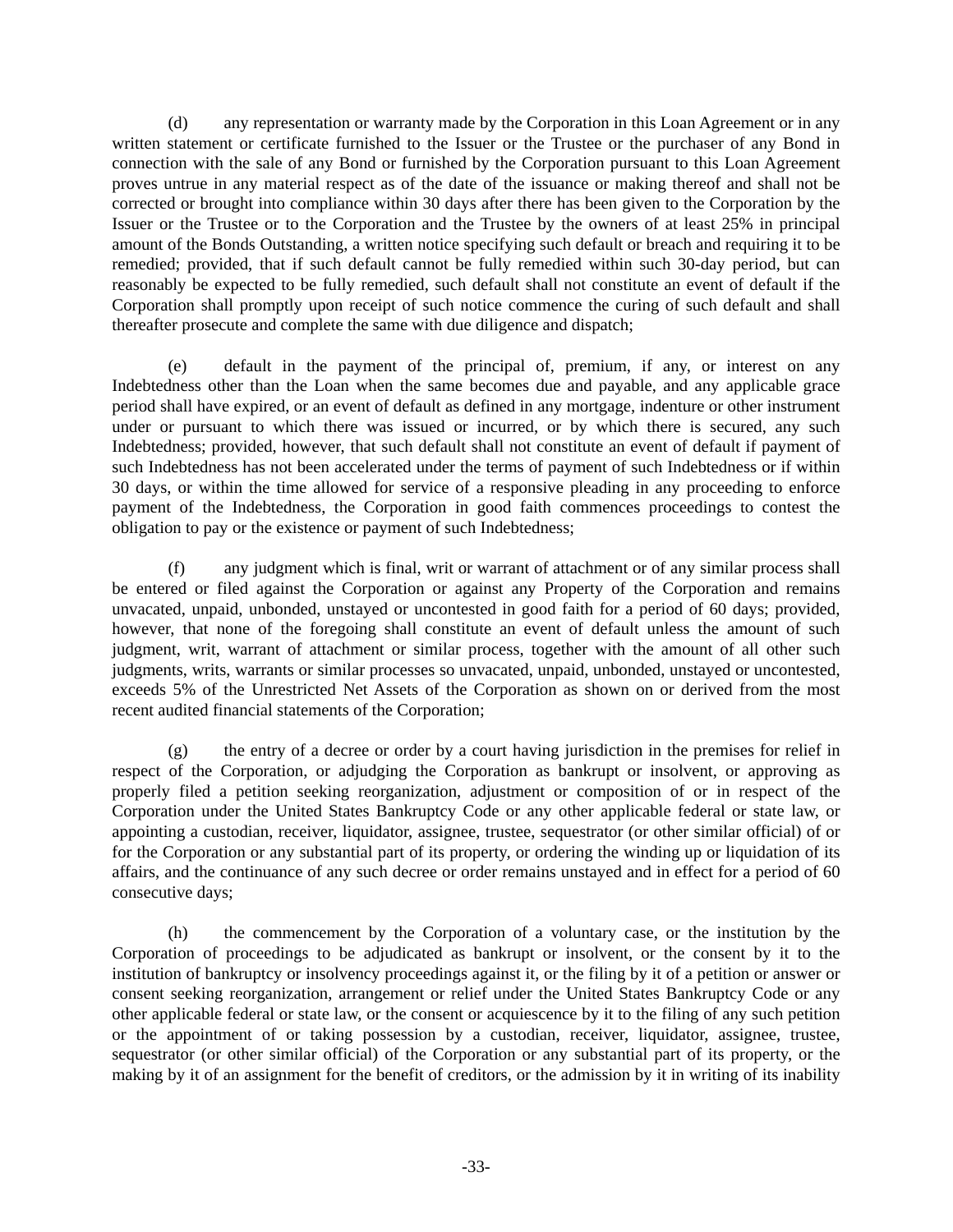or its failure to pay its debts generally as they become due, or the taking of corporate action by the Corporation in furtherance of any such action;

(i) the occurrence and continuance of any "event of default" specified in the Indenture that has not been waived or cured; or

(j) failure of the Corporation to observe or perform any of the covenants, conditions or provisions of the Deed of Trust and to remedy such default within 30 days after notice thereof from the Issuer or the Trustee to the Corporation, provided that if in the opinion of the Issuer and the Trustee such default is correctable but is such that it cannot be corrected within such period, it shall not constitute an event of default if corrective action is instituted by the Corporation within such period and diligently pursued until the default is corrected.

 Promptly after the Corporation may reasonably be deemed to have knowledge of a default hereunder, the Corporation will deliver to the Trustee a written notice specifying the nature and period of existence thereof and the action the Corporation is taking and proposes to take with respect thereto.

**Section 7.2.** Acceleration of Maturity; Rescission and Annulment. If an event of default under this Loan Agreement occurs and is continuing, the Trustee, as assignee of the Issuer, may, and if requested by the owners of not less than 25% in principal amount of the Bonds Outstanding shall, by written notice to the Corporation and the Issuer, declare the principal of the Loan and the interest accrued thereon to be due and payable, and upon any such declaration such principal and interest shall become immediately due and payable.

 At any time after such a declaration of acceleration has been made, but before any judgment or decree for payment of money due on the Loan has been obtained by the Trustee as hereinafter in this Article provided, the Trustee may, by written notice to the Corporation, rescind and annul such declaration and its consequences if (a) the Corporation has deposited with the Trustee a sum sufficient to pay (1) all overdue installments of interest on the Loan, (2) the principal of (and premium, if any, on) the Loan which have become due otherwise than by such declaration of acceleration and interest thereon at the rate or rates prescribed therefor, and (3) all sums paid or advanced by the Trustee hereunder and the reasonable compensation, expenses, disbursements and advances of the Trustee, its agents and counsel, and (b) all events of default, other than the non-payment of the principal installments of the Loan which have become due solely by such declaration of acceleration, have been cured or have been waived as provided in **Section 7.7** of this Loan Agreement.

 No such rescission and annulment shall affect any subsequent default or impair any right consequent thereon.

**Section 7.3.** Exercise of Remedies by the Trustee. Upon the occurrence and continuance of any event of default under this Loan Agreement and the Indenture, unless the same is waived as provided in this Loan Agreement, the Trustee, as assignee of the Issuer, shall have the following rights and remedies, in addition to any other rights and remedies provided under this Loan Agreement or by law:

(a) *Right to Bring Suit, Etc.* The Trustee may pursue any available remedy at law or in equity by suit, action, mandamus or other proceeding to enforce the payment of the principal of, premium, if any, and interest on the Loan, including interest on overdue principal (and premium, if any) and on overdue installments of interest, and any other sums due under this Loan Agreement, to realize on or to foreclose any of its interests or liens under this Loan Agreement or the Deed of Trust, to enforce and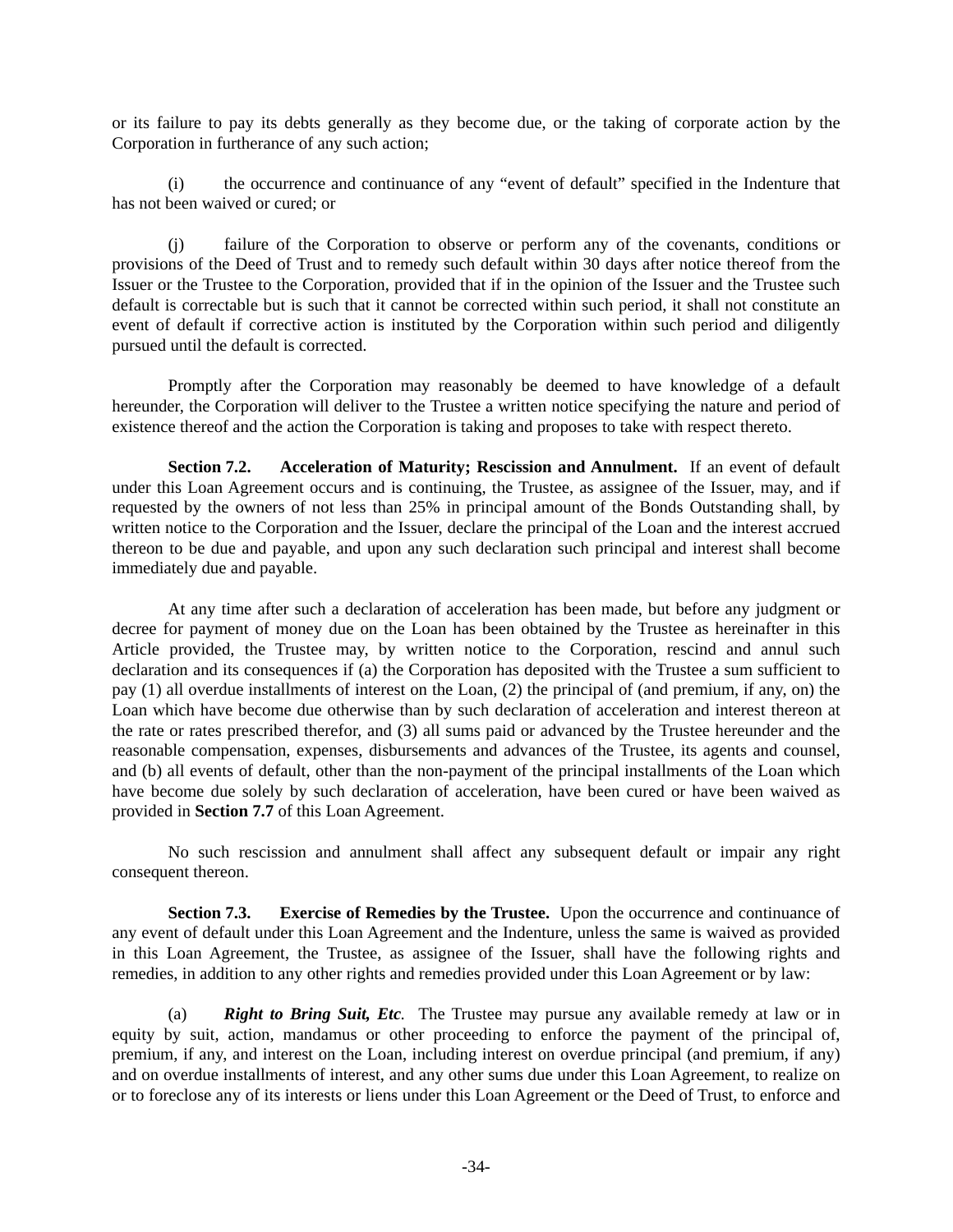compel the performance of the duties and obligations of the Corporation as set forth in this Loan Agreement and to enforce or preserve any other rights or interests of the Trustee under this Loan Agreement existing at law or in equity.

(b) *Exercise of Remedies at Direction of Owners.* If requested in writing to do so by the owners of not less than 25% in principal amount of Bonds Outstanding and if indemnified as provided in the Indenture, the Trustee shall be obligated to exercise such one or more of the rights and remedies conferred by this Article as the Trustee shall deem most expedient in the interests of the Owners.

(c) *Appointment of Receiver.* Upon the filing of a suit or other commencement of judicial proceedings to enforce the rights of the Trustee under this Loan Agreement, the Trustee shall be entitled, as a matter of right, to the appointment of a receiver or receivers of the Property subject to the lien and security interest of this Loan Agreement, pending such proceedings, with such powers as the court making such appointment shall confer.

(d) *Suits to Protect Pledged Property*. The Trustee shall have power to institute and to maintain such proceedings as it may deem expedient to prevent any impairment of the Property subject to the lien and security interest of this Loan Agreement by any acts which may be unlawful or in violation of this Loan Agreement and to protect its interests and the interests of the Owners in the Property subject to the lien and security interest of this Loan Agreement, including power to institute and maintain proceedings to restrain the enforcement of or compliance with any governmental enactment, rule or order that may be unconstitutional or otherwise invalid, if the enforcement of or compliance with such enactment, rule or order would impair the security hereunder or be prejudicial to the interests of the Owners or the Trustee, or to intervene (subject to the approval of a court of competent jurisdiction) on behalf of the Owners in any judicial proceeding to which the Corporation is a party and which in the judgment of the Trustee has a substantial bearing on the interests of the Owners.

(e) *Restoration of Positions.* If the Trustee has instituted any proceeding to enforce any right or remedy under this Loan Agreement by suit, foreclosure, the appointment of a receiver, or otherwise, and such proceeding has been discontinued or abandoned for any reason, or has been determined adversely to the Trustee, then and in every case the Issuer, the Corporation, the Trustee and the Owners shall, subject to any determination in such proceeding, be restored to their former positions and rights hereunder, and thereafter all rights and remedies of the Trustee shall continue as though no such proceeding had been instituted.

 **Section 7.4. Application of Moneys Collected.** Any moneys collected by the Trustee pursuant to this Article (after the deductions for payment of costs and expenses of proceedings resulting in the collection of such moneys) together with any other sums then held by the Trustee as part of the Trust Estate, shall be applied as provided in the Indenture and, in case of the distribution of such money on account of principal (or premium, if any) or interest on the Bonds, shall be credited against amounts due on the Loan.

**Section 7.5.** Rights and Remedies Cumulative. No right or remedy herein conferred upon or reserved to the Trustee is intended to be exclusive of any other right or remedy, and every right and remedy shall, to the extent permitted by law, be cumulative and in addition to every other right and remedy given hereunder or now or hereafter existing at law or in equity or otherwise. The assertion or employment of any right or remedy hereunder, or otherwise, shall not prevent the concurrent assertion or employment of any other appropriate right or remedy.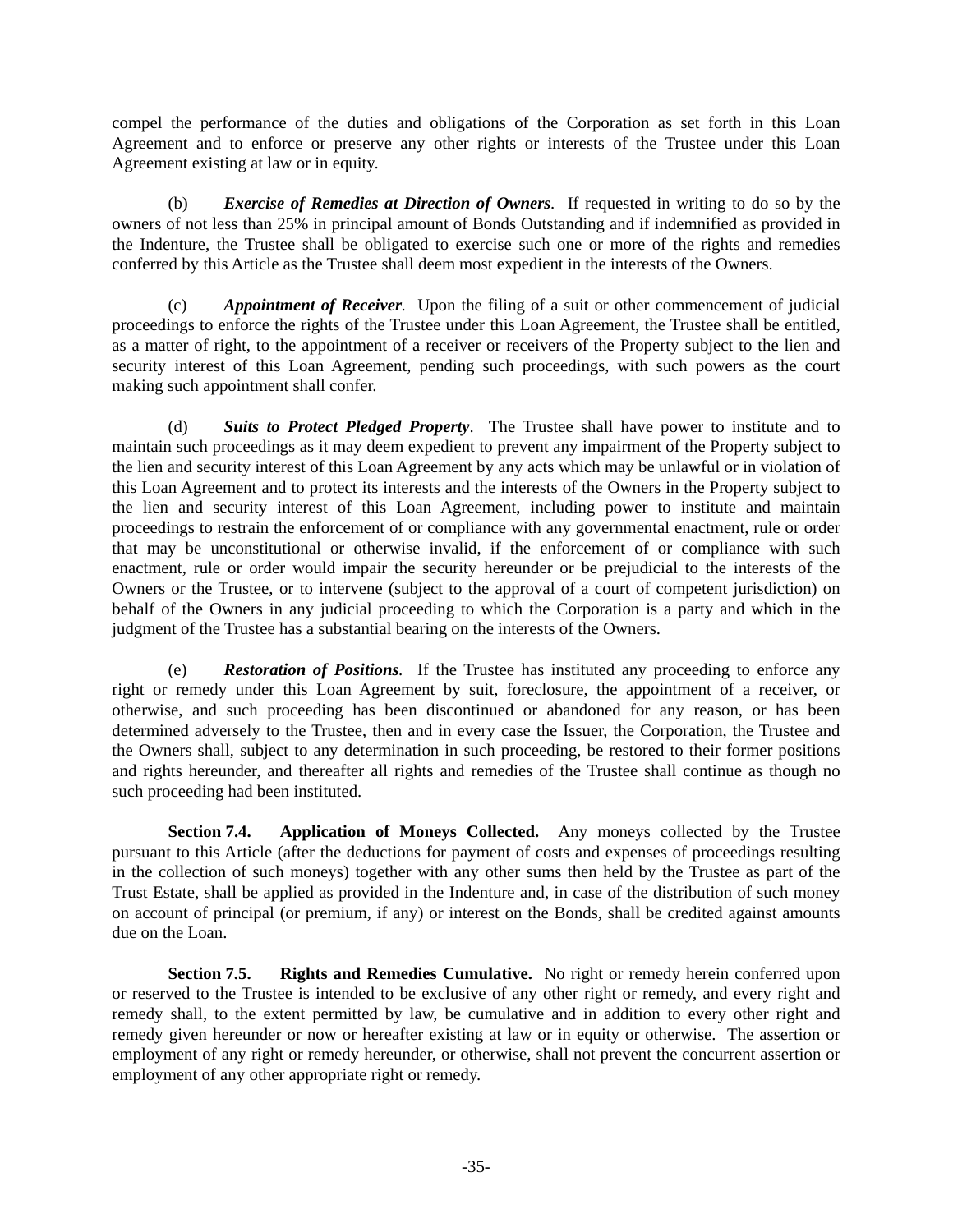**Section 7.6.** Delay or Omission Not Waiver. No delay or omission of the Trustee to exercise any right or remedy accruing upon an event of default shall impair any such right or remedy or constitute a waiver of any such event of default or an acquiescence therein. Every right and remedy given by this Article or by law to the Trustee or to the Owners may be exercised from time to time and as often as may be deemed expedient by the Trustee.

**Section 7.7.** Waiver of Past Defaults. Before any judgment or decree for payment of money due has been obtained by the Trustee as provided in this Article, the owners of a majority in principal amount of the Bonds Outstanding may, by written notice delivered to the Trustee and the Corporation, on behalf of the owners of all the Bonds waive any past default hereunder and its consequences, except a default (a) in the payment of the principal of (or premium, if any) or interest on any Bond, or (b) in respect of a covenant or provision hereof which under **Article VIII** cannot be modified or amended without the consent of the owner of each Outstanding Bond affected.

 Upon any such waiver, such default shall cease to exist, and any event of default arising therefrom shall be deemed to have been cured, for every purpose of this Loan Agreement; but no such waiver shall extend to or affect any subsequent or other default or impair any right or remedy consequent thereon.

 **Section 7.8. Advances by Trustee.** If the Corporation fails to make any payment or perform any of its covenants in this Loan Agreement, the Trustee may, at any time and from time to time, use and apply any moneys held by it under the Indenture, or make advances, to effect payment or performance of any such covenant on behalf of the Corporation. All moneys so used or advanced by the Trustee, together with interest at the Trustee's announced Prime Rate per annum, shall be repaid by the Corporation upon demand and such advances shall be secured under the Indenture prior to the Bonds. For the repayment of all such advances the Trustee shall have the right to use and apply any moneys at any time held by it under the Indenture but no such use of moneys or advance shall relieve the Corporation from any default hereunder.

#### **ARTICLE VIII**

#### **SUPPLEMENTAL LOAN AGREEMENTS**

 **Section 8.1. Supplemental Loan Agreements without Consent of Owners.** Without the written consent of the owners of any Bonds, the Issuer and the Corporation may from time to time enter into one or more Supplemental Loan Agreements, for any of the following purposes:

(a) to correct or amplify the description of any property of the Corporation at any time subject to this Loan Agreement, or to subject to this Loan Agreement additional property or to more precisely identify any project financed or refinanced out of the proceeds of any Bonds, or to substitute or add additional property thereto;

(b) to add to the conditions, limitations and restrictions on the authorized amount, terms or purposes of the Loan, as herein set forth, additional conditions, limitations and restrictions thereafter to be observed;

(c) to evidence the succession of another corporation to the Corporation and the assumption by any such successor of the covenants of the Corporation herein contained;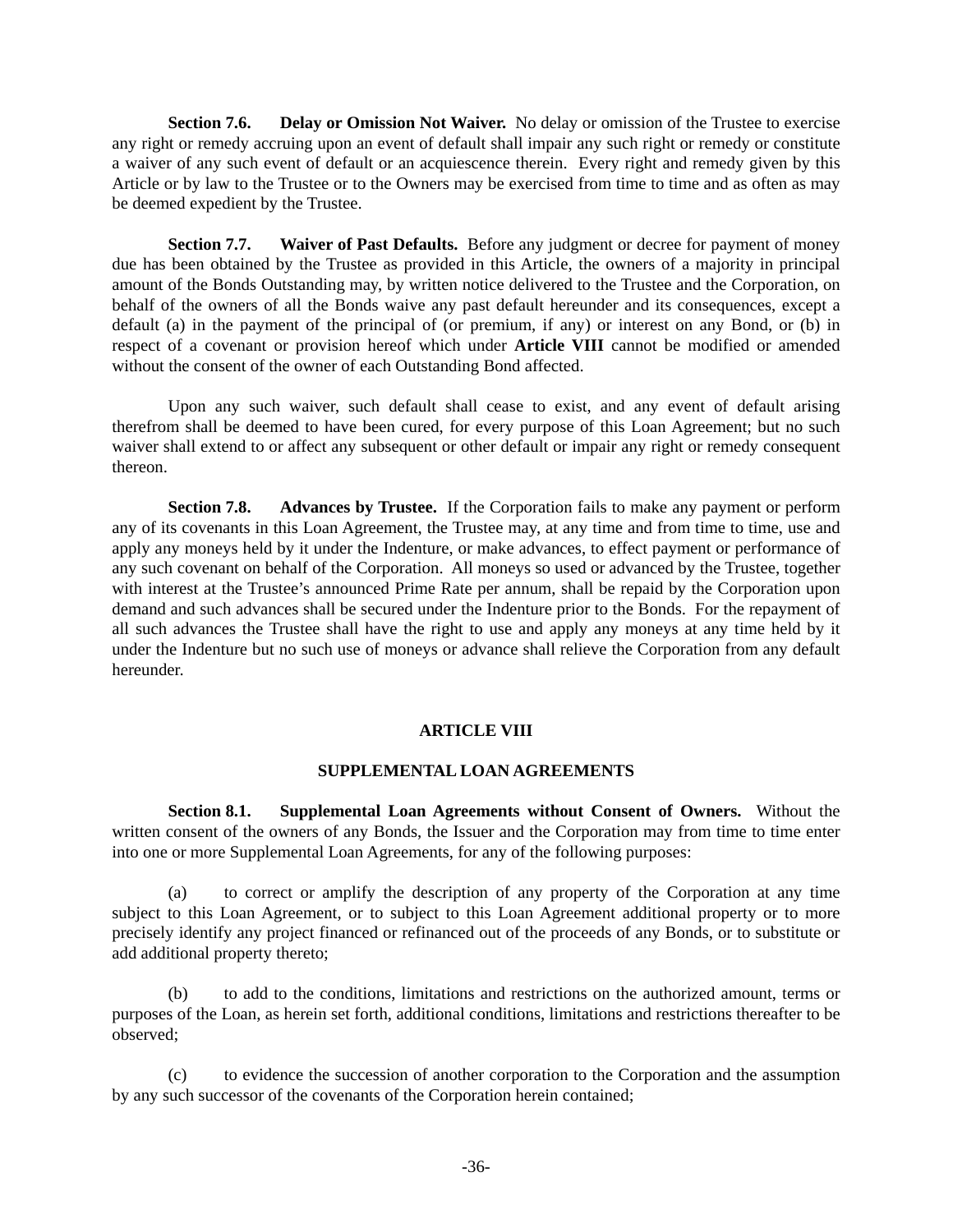(d) to add to the covenants of the Corporation or to the rights, powers and remedies of the Trustee for the benefit of the owners of all Bonds or to surrender any right or power herein conferred upon the Corporation; or

(e) to cure any ambiguity, to correct or supplement any provision herein which may be inconsistent with any other provision herein or to make any other changes with respect to matters or questions arising under this Loan Agreement, provided such action shall not materially adversely affect the interests of the owners of the Bonds.

 **Section 8.2. Supplemental Loan Agreements with Consent of Owners.** With the written consent of the owners of not less than a majority in principal amount of the Bonds then Outstanding affected by such Supplemental Loan Agreement, the Issuer and the Corporation may enter into Supplemental Loan Agreements, for the purpose of adding any provisions to or changing in any manner or eliminating any of the provisions of this Loan Agreement or of modifying in any manner the rights of the Trustee and the owners of the Bonds under this Loan Agreement; provided, however, that no such Supplemental Loan Agreement shall, without the written consent of the owner of each Outstanding Bond affected thereby, carry out any of the following:

(a) change the stated maturity of the principal of, or any installment of interest on, the Loan, or reduce the principal amount thereof or the interest thereon or any premium payable upon the redemption thereof, or change any place of payment where, or the coin or currency in which, the Loan, or the interest thereon is payable, or impair the right to institute suit for the enforcement of any such payment on or after the stated maturity thereof (or, in the case of redemption, on or after the redemption date);

(b) reduce the percentage in principal amount of the Outstanding Bonds, the consent of whose owners is required for any such Supplemental Loan Agreement, or the consent of whose owners is required for any waiver provided for in this Loan Agreement of compliance with certain provisions of this Loan Agreement or certain defaults hereunder and their consequences; or

(c) modify any of the provisions of this Section, except to increase any percentage provided thereby or to provide that certain other provisions of this Loan Agreement cannot be modified or waived without the consent of the owner of each Bond affected thereby.

 It shall not be necessary for the required percentage of owners of Bonds under this Section to approve the particular form of any proposed Supplemental Loan Agreement, but it shall be sufficient if such act shall approve the substance thereof.

**Section 8.3.** Execution of Supplemental Loan Agreements. In executing or consenting to any Supplemental Loan Agreement permitted by this Article, the Issuer and the Trustee shall receive, and shall be fully protected in relying upon, an Opinion of Bond Counsel addressed to the Trustee and the Issuer stating that the execution of such Supplemental Loan Agreement is authorized or permitted by this Loan Agreement, and that the execution and delivery thereof will not adversely affect the exclusion from federal gross income of interest on the Bonds. The Trustee may, but shall not be obligated to, consent to any such Supplemental Loan Agreement which affects the Trustee's own rights, duties or immunities under this Loan Agreement or otherwise.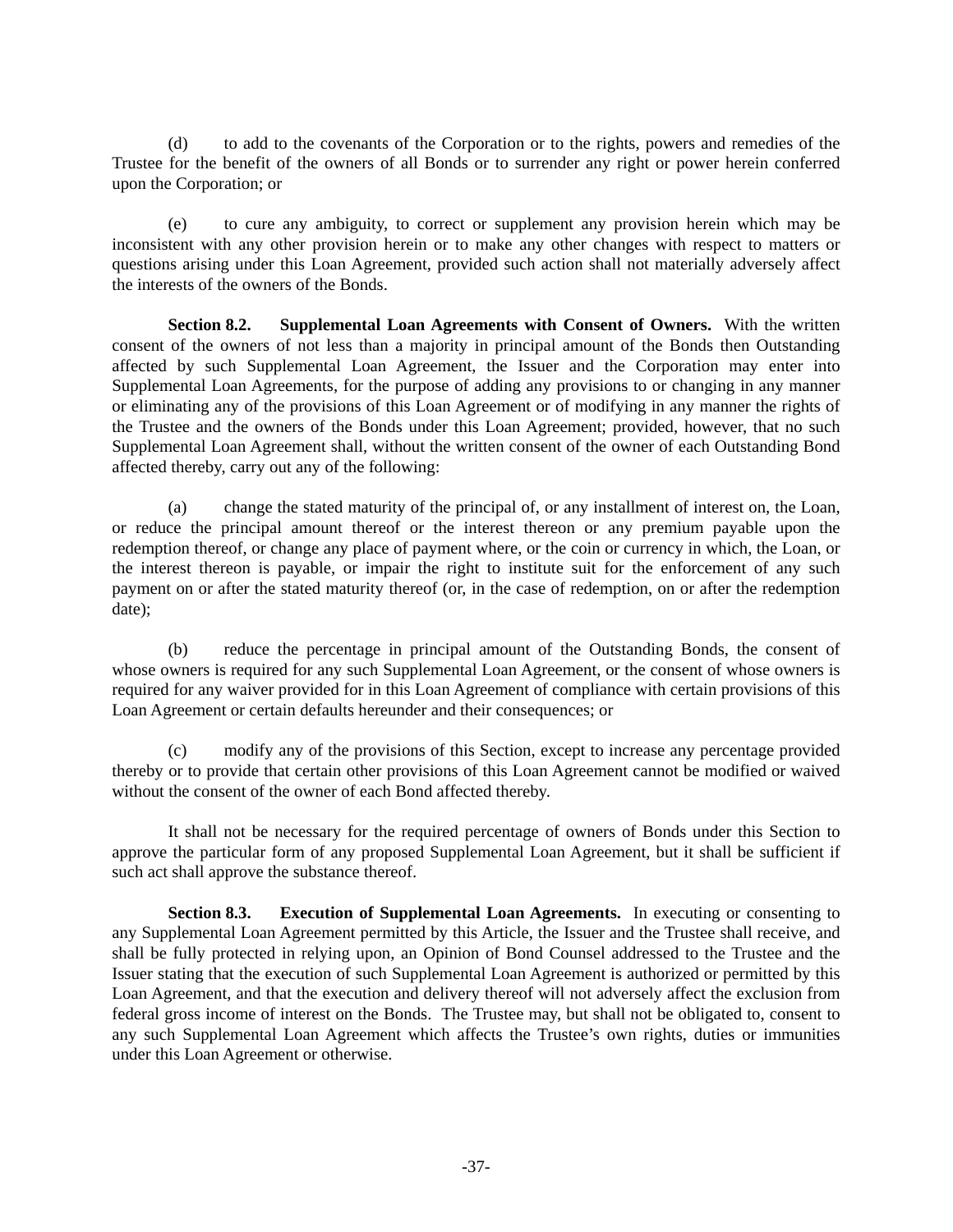**Section 8.4.** Effect of Supplemental Loan Agreements. Upon the execution of any Supplemental Loan Agreement under this Article, this Loan Agreement shall be modified in accordance therewith and such Supplemental Loan Agreement shall form a part of this Loan Agreement for all purposes; and the Corporation, the Issuer, the Trustee and every owner of Bonds theretofore or thereafter authenticated and delivered under the Indenture shall be bound thereby.

 **Section 8.5. Reference in Bonds to Supplemental Loan Agreements.** Bonds authenticated and delivered after the execution of any Supplemental Loan Agreement pursuant to this Article may, and if required by the Issuer shall, bear a notation in form approved by the Trustee as to any matter provided for in such Supplemental Loan Agreement. If the Issuer shall so determine, new Bonds so modified as to conform, in the opinion of the Issuer, to any such Supplemental Loan Agreement may be prepared and executed by the Issuer and authenticated and delivered by the Trustee in exchange for Outstanding Bonds.

#### **ARTICLE IX**

#### **TERM AND TERMINATION OF LOAN AGREEMENT**

**Section 9.1.** Term of Loan Agreement. This Loan Agreement shall be effective concurrently with the initial issuance and delivery of the Bonds and shall continue in force and effect until the principal or redemption price of and interest on all of the Bonds have been fully paid (or provision for their payment shall have been made in accordance with the Indenture) together with all sums to which the Issuer and the Trustee are entitled from the Corporation under this Loan Agreement; provided, however, the provisions of **Sections 4.4** and **5.7** related to indemnification of the Issuer and the Trustee shall remain in full force and effect.

**Section 9.2.** Termination and Discharge of Loan Agreement. If the Corporation shall pay and discharge or provide for the payment or redemption and discharge of the whole amount of the principal of, redemption premium, if any and interest on the Bonds at the time Outstanding as provided in the Indenture, and shall pay or cause to be paid all other sums payable under this Loan Agreement, then all right, title and interest of the Issuer and the Trustee under this Loan Agreement shall thereupon cease, terminate and become void (except as provided in **Section 9.1** of this Loan Agreement), then this Loan Agreement, and the covenants of the Corporation contained in this Loan Agreement, shall be discharged and the Loan and the Bonds shall cease to be entitled to any benefit under this Loan Agreement, and all covenants, agreements and obligations of the Corporation to the Trustee and the owners of the Bonds shall thereupon cease, terminate and become void, and the Issuer shall deliver or cause the Trustee to deliver to the Corporation such Note marked paid or cancelled; provided that the owners of the related series of Bonds shall be entitled to payment thereof at the times and in the manner stipulated therein and in the Indenture from the sources provided for such payment.

#### **ARTICLE X**

#### **MISCELLANEOUS PROVISIONS**

 **Section 10.1. Covenants under Financing Documents.** The Corporation shall deliver to the Trustee all reports, opinions and other documents required by this Loan Agreement and the Indenture and all other Financing Documents to be submitted to the Trustee at the times required by this Loan Agreement and the Indenture and all other Financing Documents, and shall perform or cause to be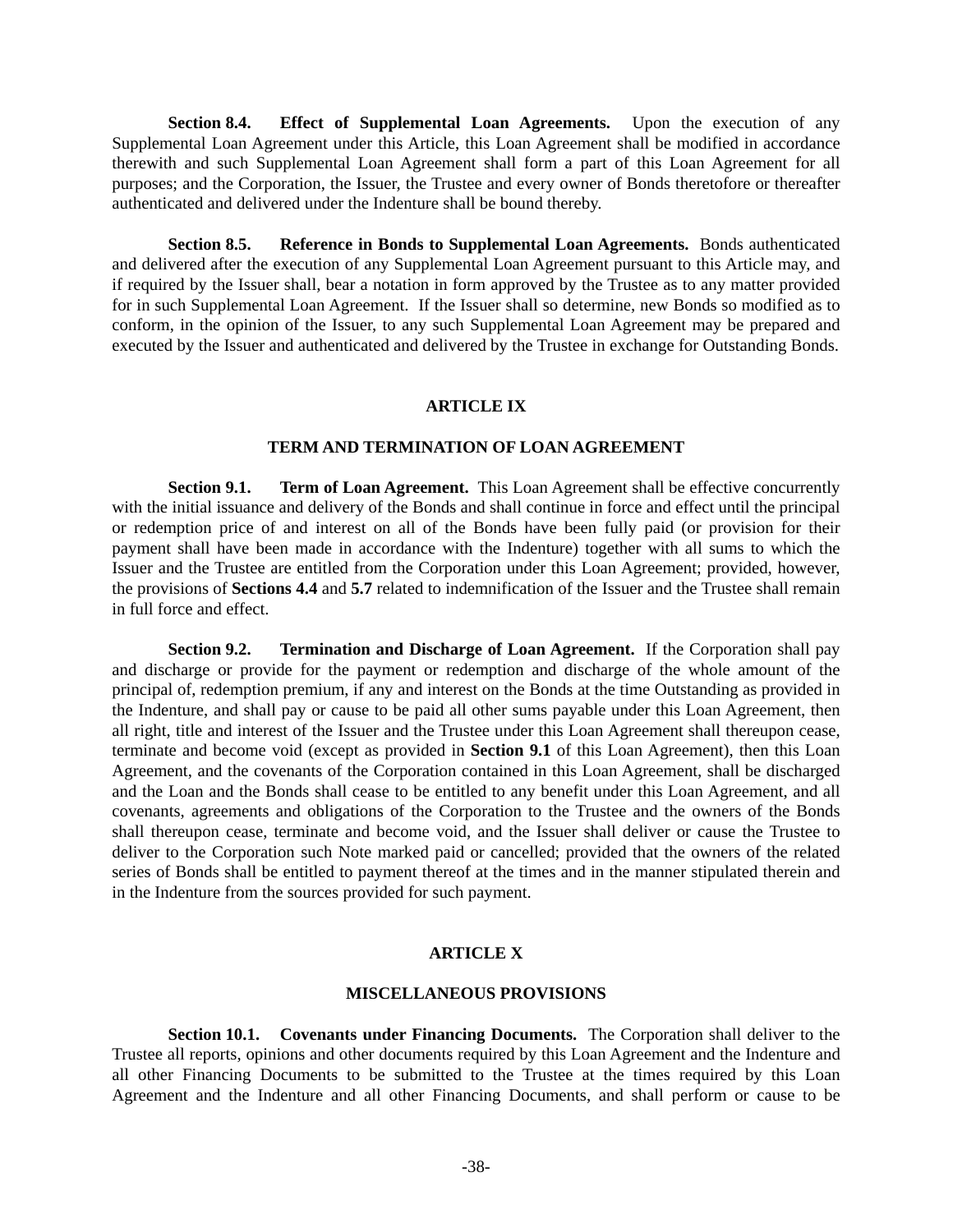performed all covenants and agreements required on the part of the Corporation contained in this Loan Agreement and the Indenture and any other Financing Documents. This Loan Agreement, the Indenture and all other Financing Documents shall be delivered to and held by the Trustee.

**Section 10.2. Further Assurances.** The Corporation will do, execute, acknowledge and deliver such further acts, instruments, financing statements and assurances as the Trustee may reasonably require for accomplishing the purposes of the Indenture and this Loan Agreement.

 **Section 10.3. Payments Due on Saturdays, Sundays and Holidays.** If the day for any payment due under this Loan Agreement is not a Business Day, then such payment may be made on the next succeeding Business Day without additional interest and with the same force and effect as if made on the specified date for payment.

**Section 10.4.** Notices. It shall be sufficient service of any notice, request, complaint, demand or other paper required by this Loan Agreement to be given to or filed with the Issuer, the Trustee, the Corporation or the owners of the Bonds if the same is given or filed in the manner and at the addresses specified in the Indenture.

 **Section 10.5. Limitation of Issuer's Liability.** No agreements or provisions contained herein nor any agreement, covenant or undertaking of the Issuer contained in any Financing Document executed by the Issuer in connection with the issuance, sale and delivery of the Bonds shall give rise to any pecuniary liability of the Issuer or a general obligation of or a charge against its general credit or shall obligate the Issuer financially in any way, except with respect to the funds available hereunder or under the Indenture and pledged to the payment of the Bonds, and their application as provided under the Indenture. The Issuer has no taxing power. No failure of the Issuer to comply with any term, covenant or agreement herein or in any Financing Document executed by the Issuer in connection with the Bonds shall subject the Issuer to any pecuniary charge or liability except to the extent that the same can be paid or recovered from the funds available hereunder or under the Indenture and pledged to the payment of the Bonds. Nothing herein shall preclude a proper party in interest from seeking and obtaining, to the extent permitted by law, specific performance against the Issuer for any failure to comply with any term, condition, covenant or agreement herein or in the Indenture; provided, that no costs, expenses or other monetary relief shall be recoverable from the Issuer except as may be payable from the funds available hereunder or under the Indenture and pledged to the payment of the Bonds.

 Notwithstanding any other provision of this Loan Agreement or any other Financing Document, (a) the Issuer shall not be required to take action under this Loan Agreement unless the Issuer (1) is requested in writing by an appropriate Person to take such action and (2) is assured of payment of or reimbursement for any expense incurred in taking such action, and (b) except with respect to any action for specific performance or any action in the nature of a prohibitory or mandatory injunction, neither the Issuer nor any official, officer, member, director, agent, employee or servant of the Issuer shall be liable to the Corporation, the Trustee or any other Person for any action taken by the Issuer or by its officials, officers, members, directors, agents, employees or servants, or for any failure to take action under this Loan Agreement or the Indenture. In acting under this Loan Agreement, or in refraining from acting under this Loan Agreement, the Issuer may conclusively rely on the advice of its counsel.

 **Section 10.6. Immunity of Officers, Employees and Members of the Issuer and the Corporation.** No recourse shall be had for the payment of the principal of or premium or interest on any of the Loan or for any claim based thereon or upon any representation, obligation, covenant or agreement in this Loan Agreement contained against any past, present or future officer, member, trustee, director,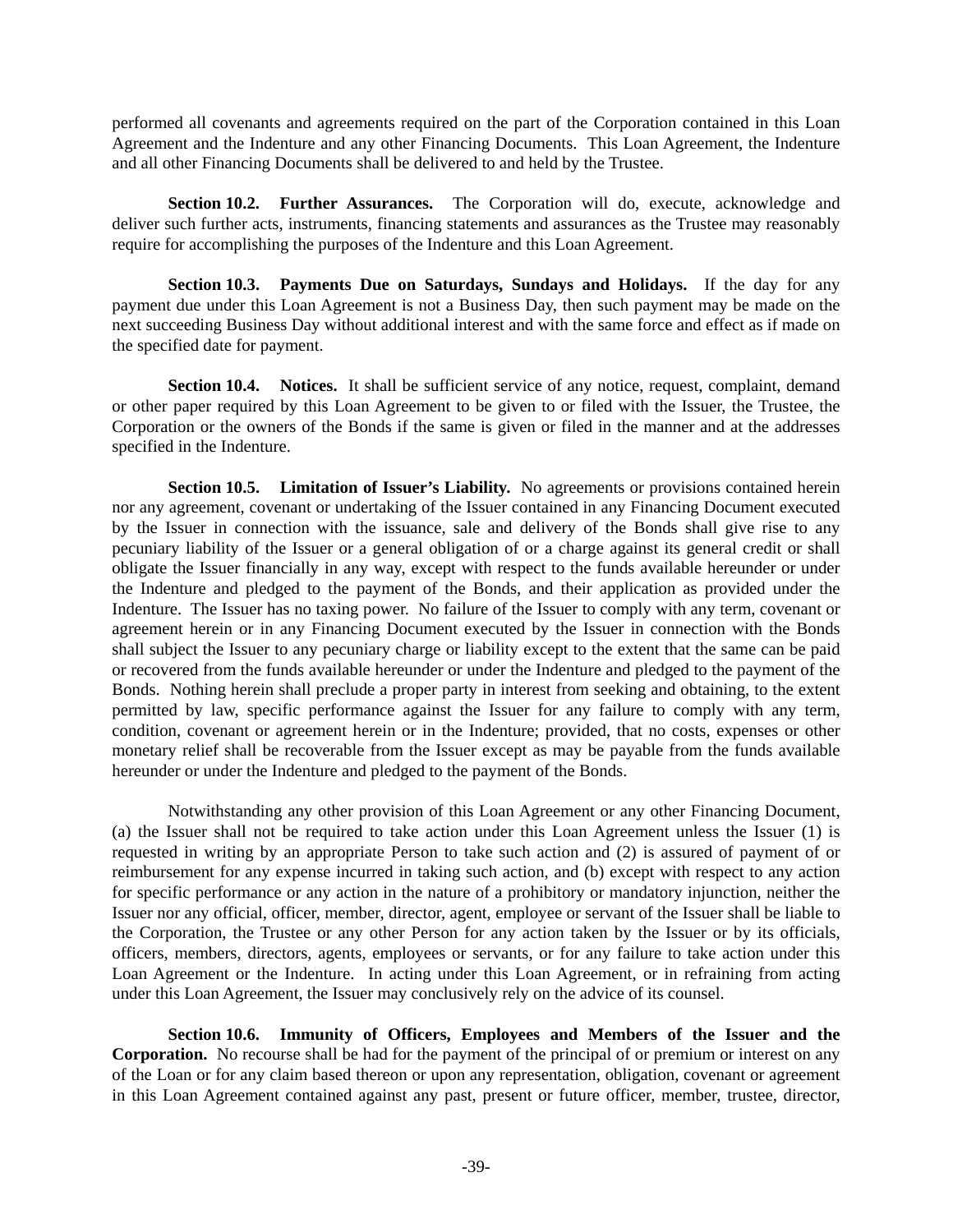employee or agent of the Issuer or the Corporation, or, respectively, of any successor public or private corporation thereto, as such, either directly or through the Issuer, the Corporation, or respectively, any successor public or private corporation thereto, under any rule of law or equity, statute or constitution or by the enforcement of any assessment or penalty or otherwise, and all such liability of any such officers, members, trustees, directors, employees or agents as such is hereby expressly waived and released as a condition of and consideration for the execution of this Loan Agreement.

 **Section 10.7. No Violations of Law.** Any other term or provision in this Loan Agreement to the contrary notwithstanding (a) in no event shall this Loan Agreement be construed as (1) depriving the Issuer of any right or privilege, or (2) requiring the Issuer or any member, agent, employee, representative or advisor of the Issuer to take or omit to take, or to permit or suffer the taking of, any action by itself or by anyone else, which deprivation or requirement would violate, or result in the Issuer's being in violation of the Act or any other applicable state or federal law, and (b) at no time and in no event will the Corporation permit, suffer or allow any of the proceeds of the Loan to be transferred to any Person in violation of, or to be used in any manner which is prohibited by, the Act or any other state or federal law.

**Section 10.8. Benefit of Loan Agreement.** This Loan Agreement shall inure to the benefit of and shall be binding upon the Issuer, the Corporation, the Trustee and the owners of the Bonds and their respective successors and assigns. Nothing in this Loan Agreement or in the Indenture or the Bonds, express or implied, shall give to any Person, other than such parties, any benefit or any legal or equitable right, remedy or claim under this Loan Agreement.

 **Section 10.9. Severability.** If any provision in this Loan Agreement, the Indenture or the Bonds shall be invalid, illegal or unenforceable, the validity, legality and enforceability of the remaining provisions shall not in any way be affected or impaired thereby.

 **Section 10.10. Counterparts.** This Loan Agreement may be executed in any number of counterparts, each of which shall be deemed to be an original, but all such counterparts shall together constitute but one and the same instrument.

 **Section 10.11. Governing Law.** This Loan Agreement shall be governed by and construed in accordance with the laws of the State of Nebraska.

*[The remainder of this page intentionally left blank.]*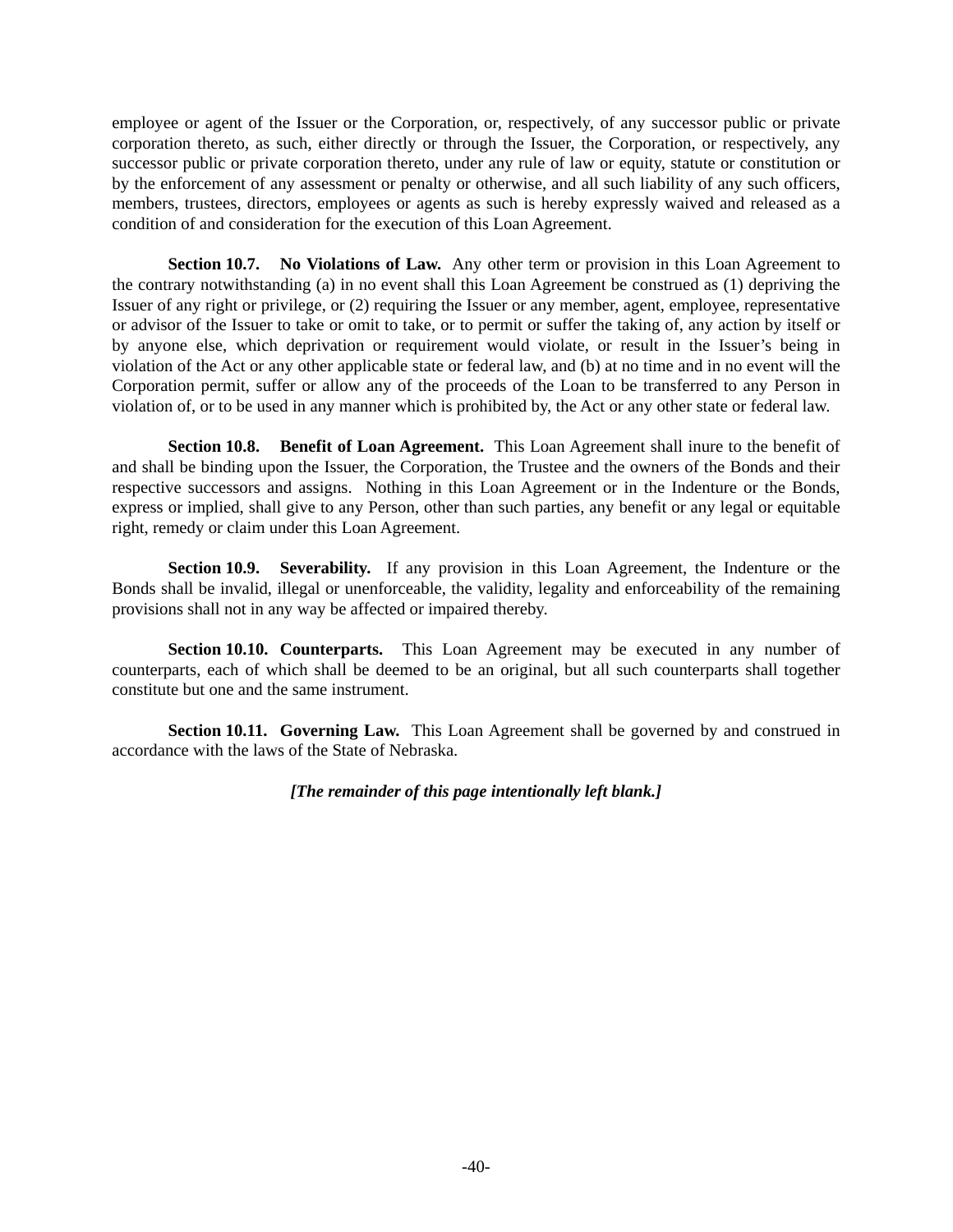**IN WITNESS WHEREOF,** the Issuer and Corporation have caused this Loan Agreement to be executed by their duly authorized officers, the day and year first above written.

## **THE COUNTY OF LANCASTER, NEBRASKA**

By: \_\_\_\_\_\_\_\_\_\_\_\_\_\_\_\_\_\_\_\_\_\_\_\_\_\_\_\_\_\_\_\_\_\_\_

Chair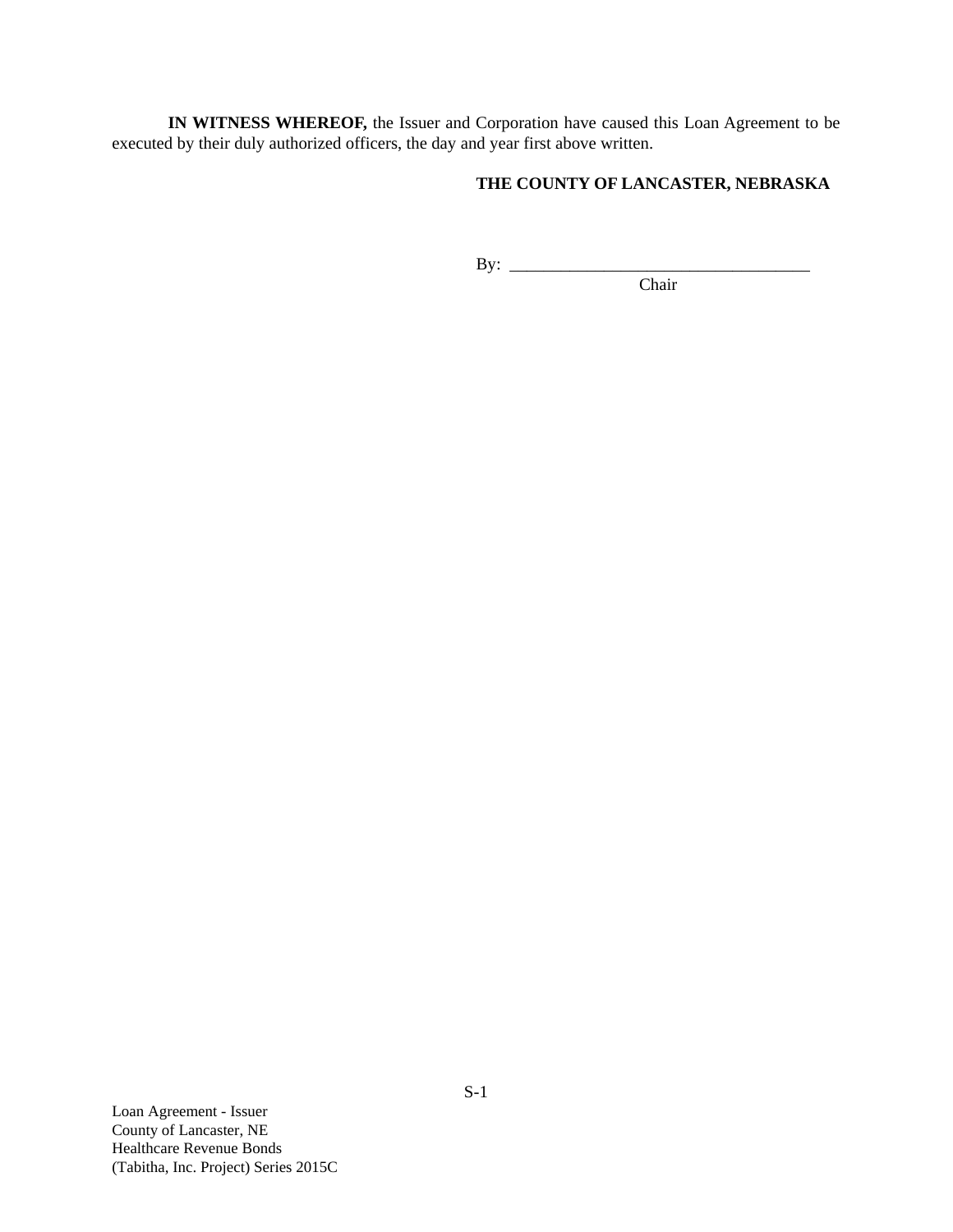# **TABITHA, INC.**

By: \_\_\_\_\_\_\_\_\_\_\_\_\_\_\_\_\_\_\_\_\_\_\_\_\_\_\_\_\_\_\_\_\_\_\_ President

Loan Agreement - Corporation County of Lancaster, NE Healthcare Revenue Bonds (Tabitha, Inc. Project) Series 2015C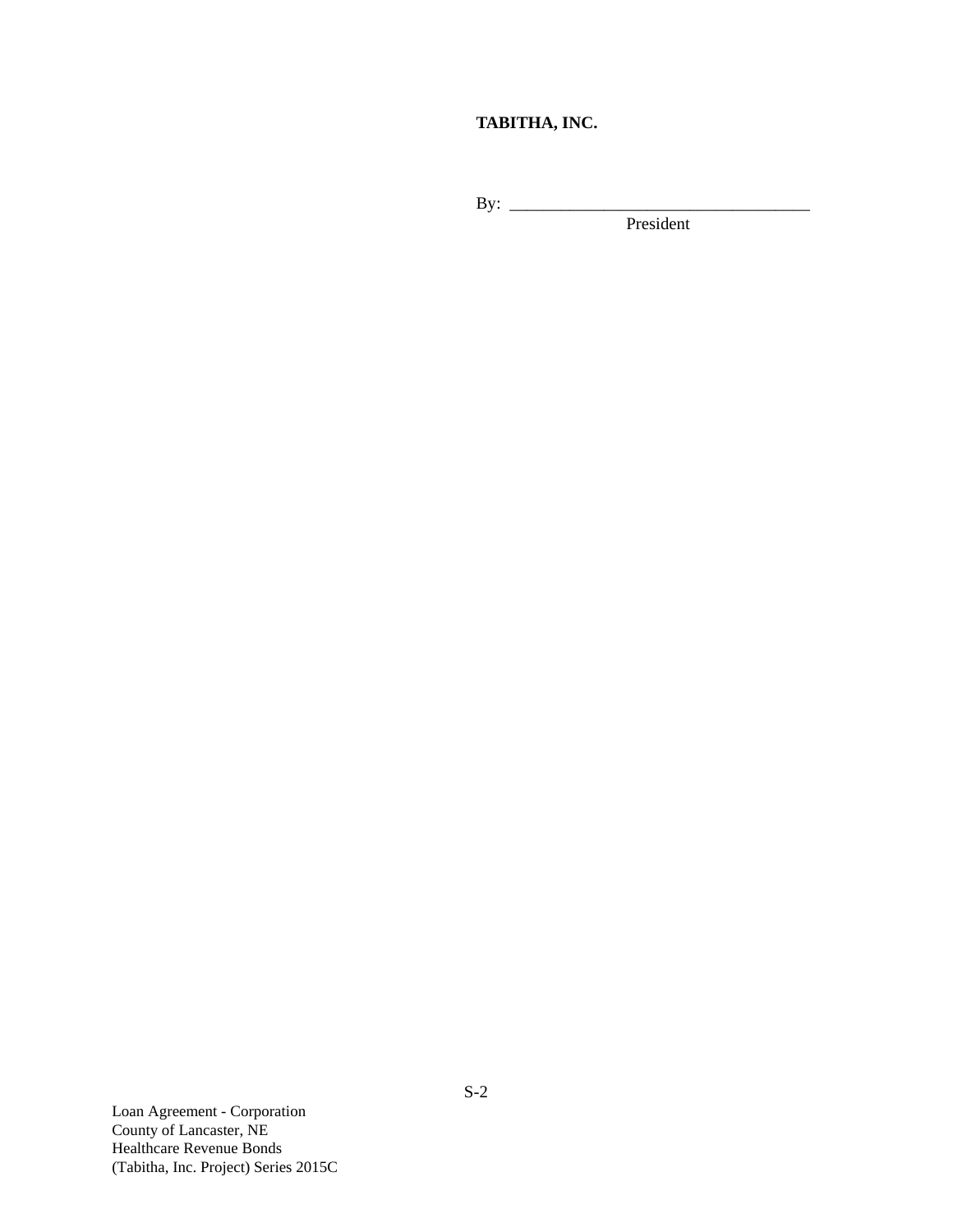### **EXHIBIT A TO LOAN AGREEMENT**

#### **THE PROJECT**

The Project means the acquisition, construction, equipping and furnishing of two new 17-bed skilled nursing facilities to be located at the northeast corner of 13th Street and Iris Avenue in Crete, Nebraska and moving existing operations at the 44-bed Tabitha Nursing Center in Crete, Nebraska "ToC" facility to such new facilities, the costs of which will be paid, or for which the Corporation will be reimbursed or which will be refinanced, in whole or in part, from the proceeds of the sale of the Bonds or from the proceeds of loans refinanced, in whole or in part, from the proceeds of the sale of the Bonds; provided, however, that the Corporation may make changes and amendments to the Project as provided in the Loan Agreement.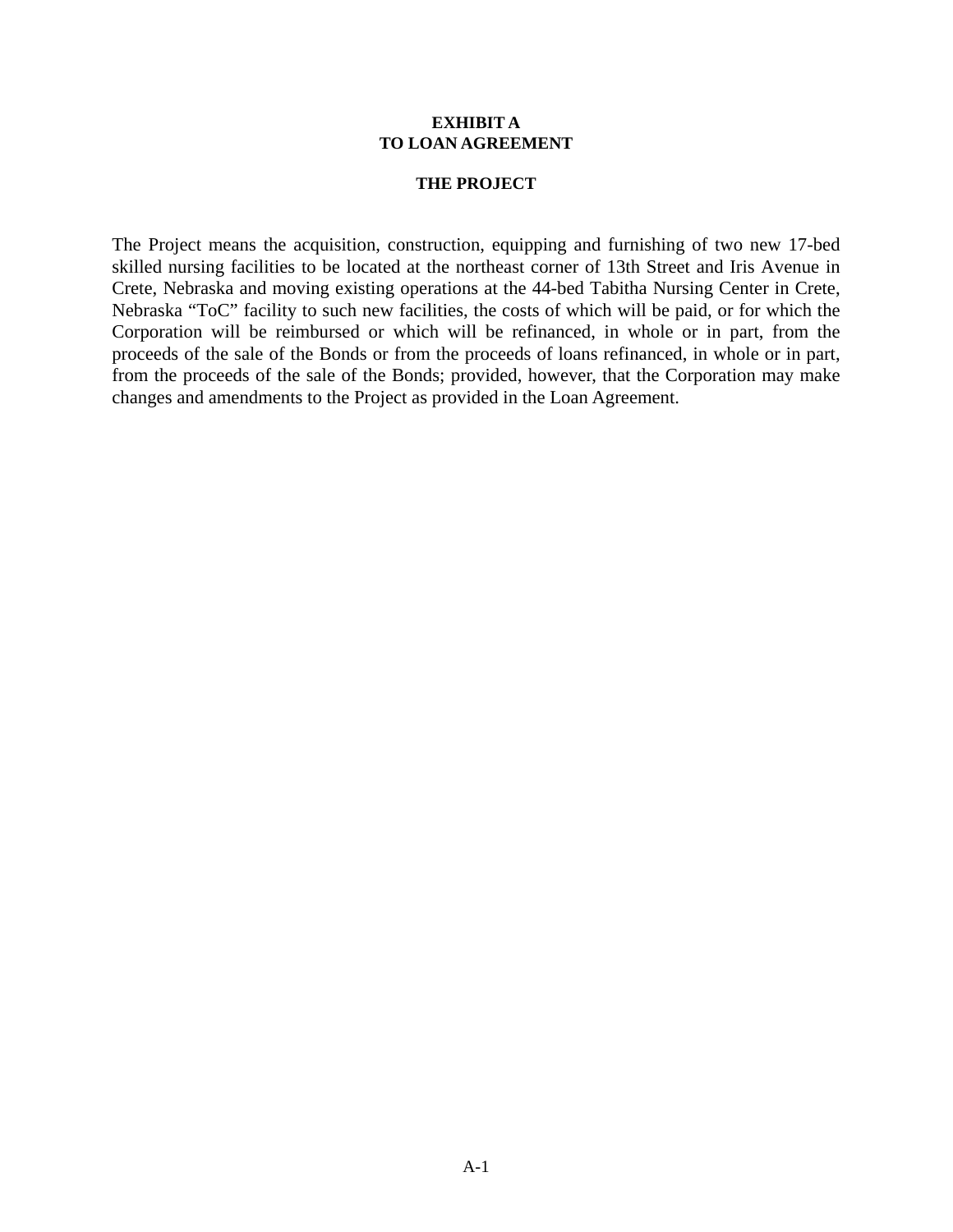#### **EXHIBIT B TO LOAN AGREEMENT**

#### **PROMISSORY NOTE SERIES 2015C**

**THIS PROMISSORY NOTE IS SECURED BY THE FOURTH AMENDED AND RESTATED DEED OF TRUST AND SECURITY AGREEMENT, DATED APRIL \_\_\_\_, 2015, BETWEEN TABITHA, INC., BOKF, NATIONAL ASSOCIATION, AS DEED TRUSTEE, AND BOKF, NATIONAL ASSOCIATION, AS BOND TRUSTEE**

**April \_\_\_, 2015** \$

 **FOR VALUE RECEIVED, TABITHA, INC.** (the **"Corporation"**) promises to pay to the order of the **COUNTY OF LANCASTER, NEBRASKA** (the **"Issuer"**) the principal sum stated above, and to pay interest on the outstanding principal balance, in installments (**"Loan Payments"**) at the times and in the amounts specified in the Loan Agreement of even date herewith (the **"Loan Agreement"**), between the Issuer and the Corporation.

 The Corporation promises to make Loan Payments in accordance with the provisions of and in the manner referred to in the Loan Agreement. It is intended that the Loan Payments on this Note be sufficient to pay when due the principal or redemption price of and interest on the Issuer's Healthcare Revenue Bonds (Tabitha, Inc. Project), Series 2015C (the **"Bonds"**), issued in the aggregate principal amount of \$\_\_\_\_\_\_\_\_\_, under the Trust Indenture of even date herewith (the **"Indenture"**) between the Issuer and BOKF, National Association, as Trustee (the **"Trustee"**), and, in addition to the installments described above, the Corporation shall pay upon demand any further amounts as may from time to time be required to pay when due any principal or redemption price of or interest on the Bonds. This Note is secured by the Fourth Amended and Restated Deed of Trust and Security Agreement dated April \_\_\_, 2015 (the **"Deed of Trust"**) between the Corporation and the Deed Trustee named therein for the benefit of the Trustee under the Indenture and its assigns, the terms and provisions of each and all of the same being incorporated by reference.

 This Note is subject to prepayment, and the Corporation is entitled to certain credits on the Note, as provided in the Loan Agreement.

 If an event of default under the Loan Agreement occurs, the unpaid principal and accrued interest on this Note may, at the option of the owner hereof, be declared due and payable in accordance with the provisions of the Loan Agreement, the Indenture and the Deed of Trust. The failure of the owner of this Note to exercise such option and to declare such indebtedness to be due as specified in the Loan Agreement, the Indenture and the Deed of Trust shall not constitute a waiver of the right at any time thereafter to declare the entire indebtedness to be due and payable.

 The Corporation waives presentment, demand of payment, protest and notice of non-payment and of protest and any and all other notices and demands.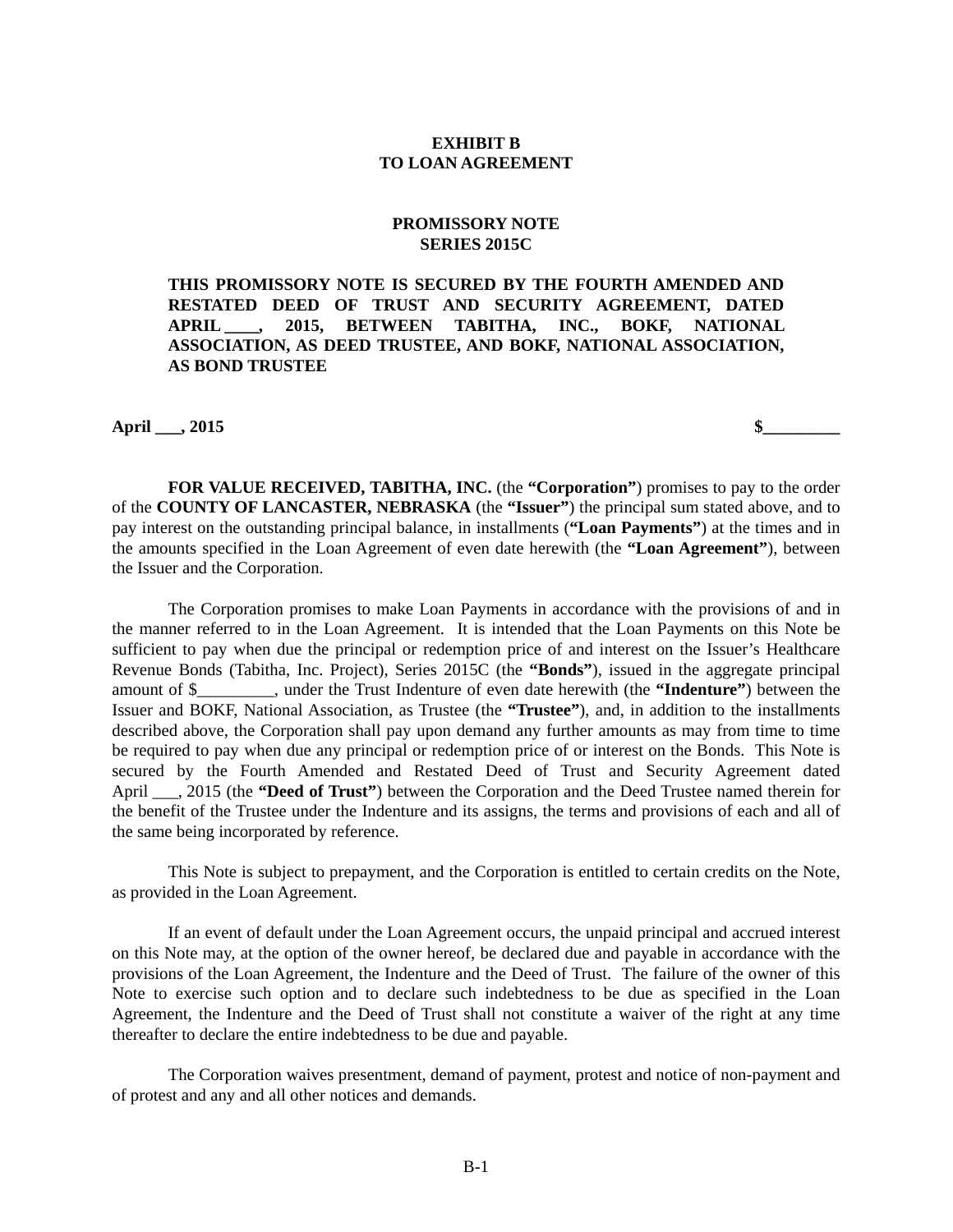This Note shall be governed by the laws of the State of Nebraska.

Dated the date first stated above.

# **TABITHA, INC.**

By: \_\_\_\_\_\_\_\_\_\_\_\_\_\_\_\_\_\_\_\_\_\_\_\_\_\_\_\_\_\_\_\_\_\_\_

President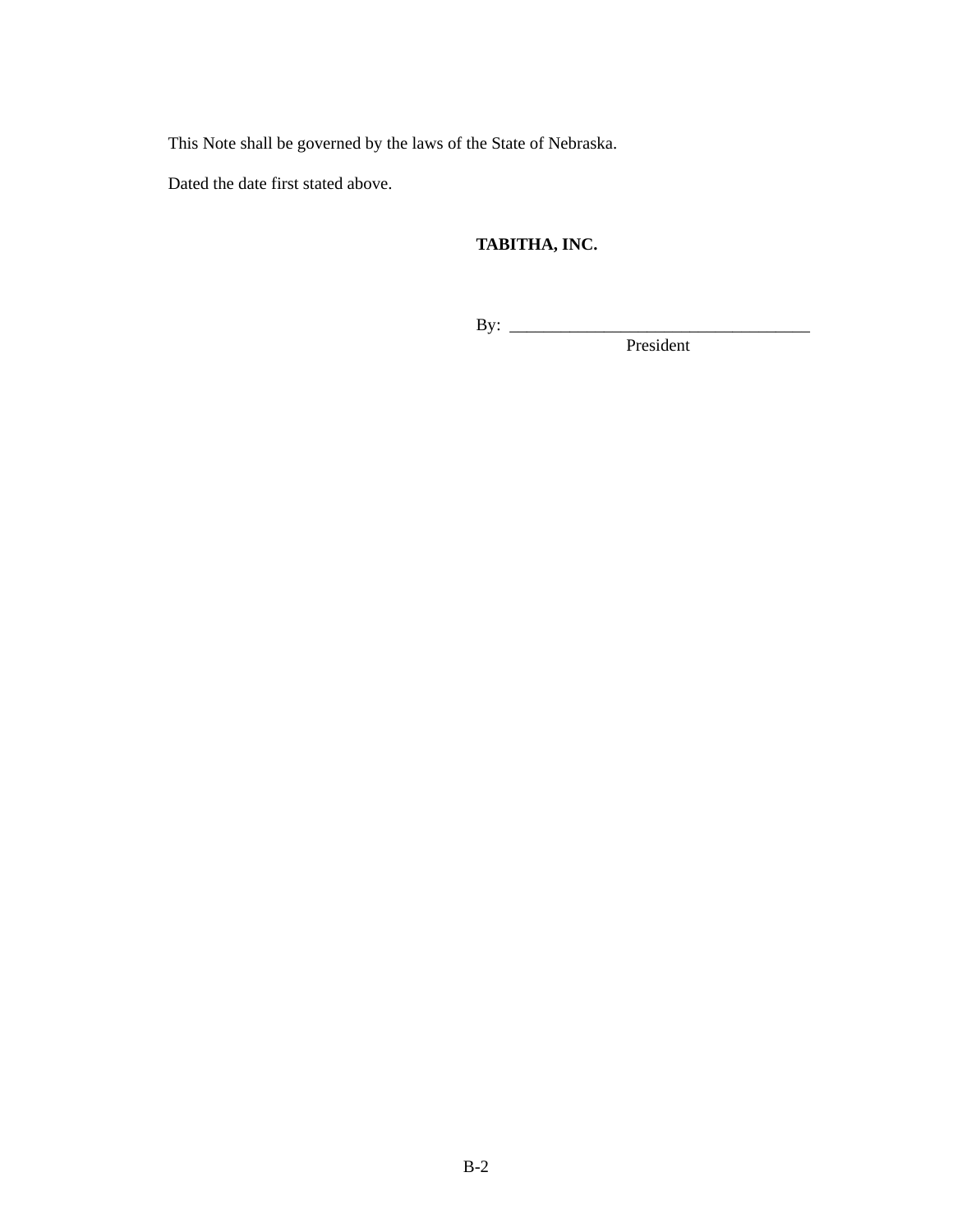#### **ENDORSEMENT**

 Pay to the order of BOKF, National Association, Trustee, pursuant to the Trust Indenture described in this Note authorizing \$\_\_\_\_\_\_\_\_\_ in aggregate principal amount of Healthcare Revenue Bonds (Tabitha, Inc. Project), Series 2015C, and the Deed of Trust and Security Agreement described in this Note, without recourse or warranty of any nature or description.

#### **THE COUNTY OF LANCASTER, NEBRASKA**

By: \_\_\_\_\_\_\_\_\_\_\_\_\_\_\_\_\_\_\_\_\_\_\_\_\_\_\_\_\_\_\_\_\_\_\_

**Chair**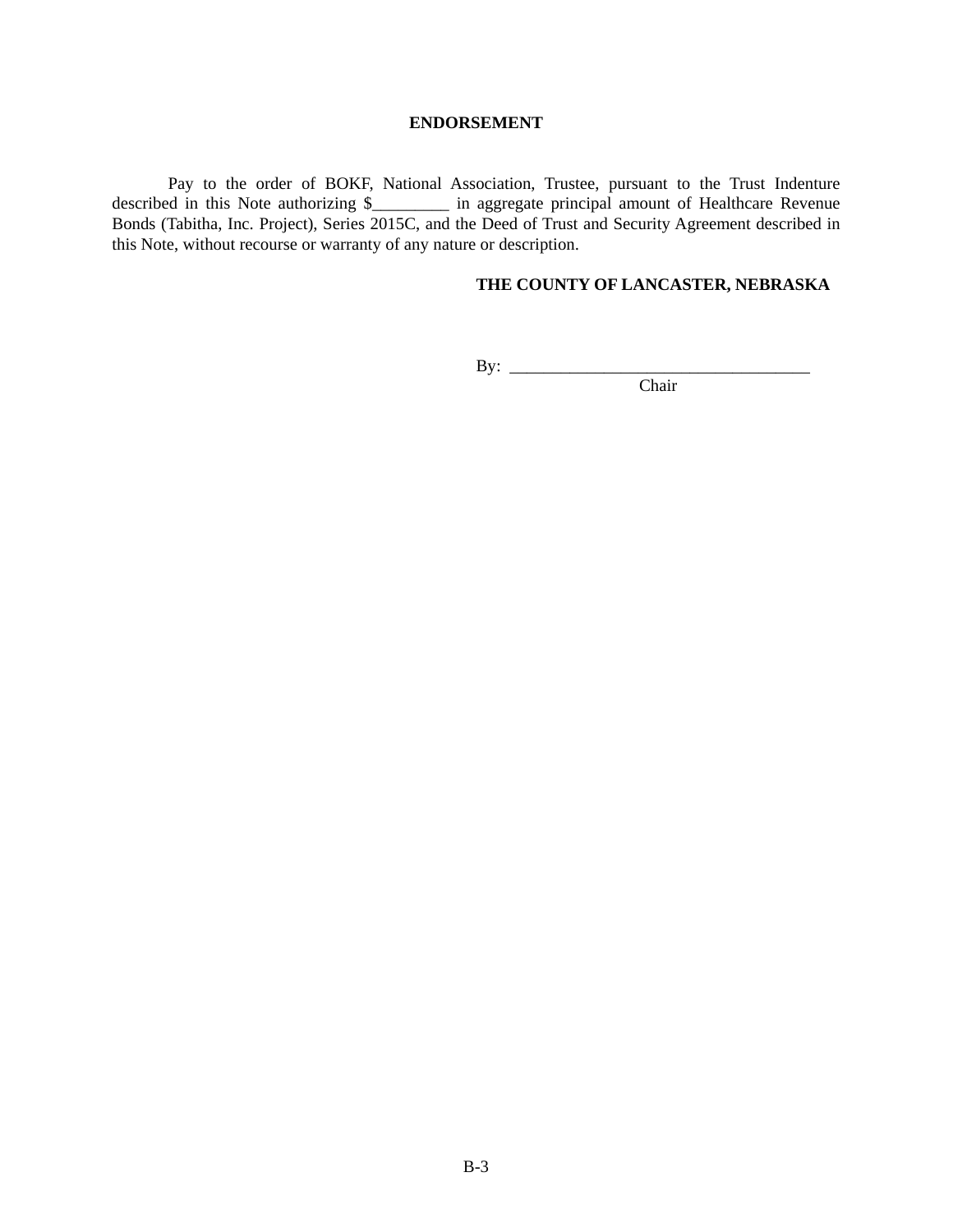## **EXHIBIT C TO LOAN AGREEMENT**

### **COMPLIANCE CERTIFICATE OF TABITHA, INC.**

The undersigned hereby certifies as follows:

(a) The undersigned is the duly appointed, qualified and acting President of Tabitha, Inc. (the **"Corporation"**), and is delivering this Certificate to evidence compliance with the provisions of **Section 5.18** of the Loan Agreement between the Corporation and The County of Lancaster, Nebraska.

(b) The undersigned has undertaken a review of the activities of the Corporation during the fiscal year ended December 31, 20\_\_ and of its performance under the Loan Agreement under the supervision of the appropriate officers of the Corporation.

(c) Based on such review, the Corporation, to the best of the knowledge of the undersigned, has fulfilled all its obligations under this Loan Agreement throughout such fiscal year.

#### **OR**,

(c) The Corporation is in default in the fulfillment of the following obligations under the Loan Agreement:

[specify each such default and the nature and status thereof]

**DATED**: \_\_\_\_\_\_\_\_\_\_\_\_, 20\_\_\_.

**TABITHA, INC.** 

 $\mathbf{By:} \quad \qquad$ 

President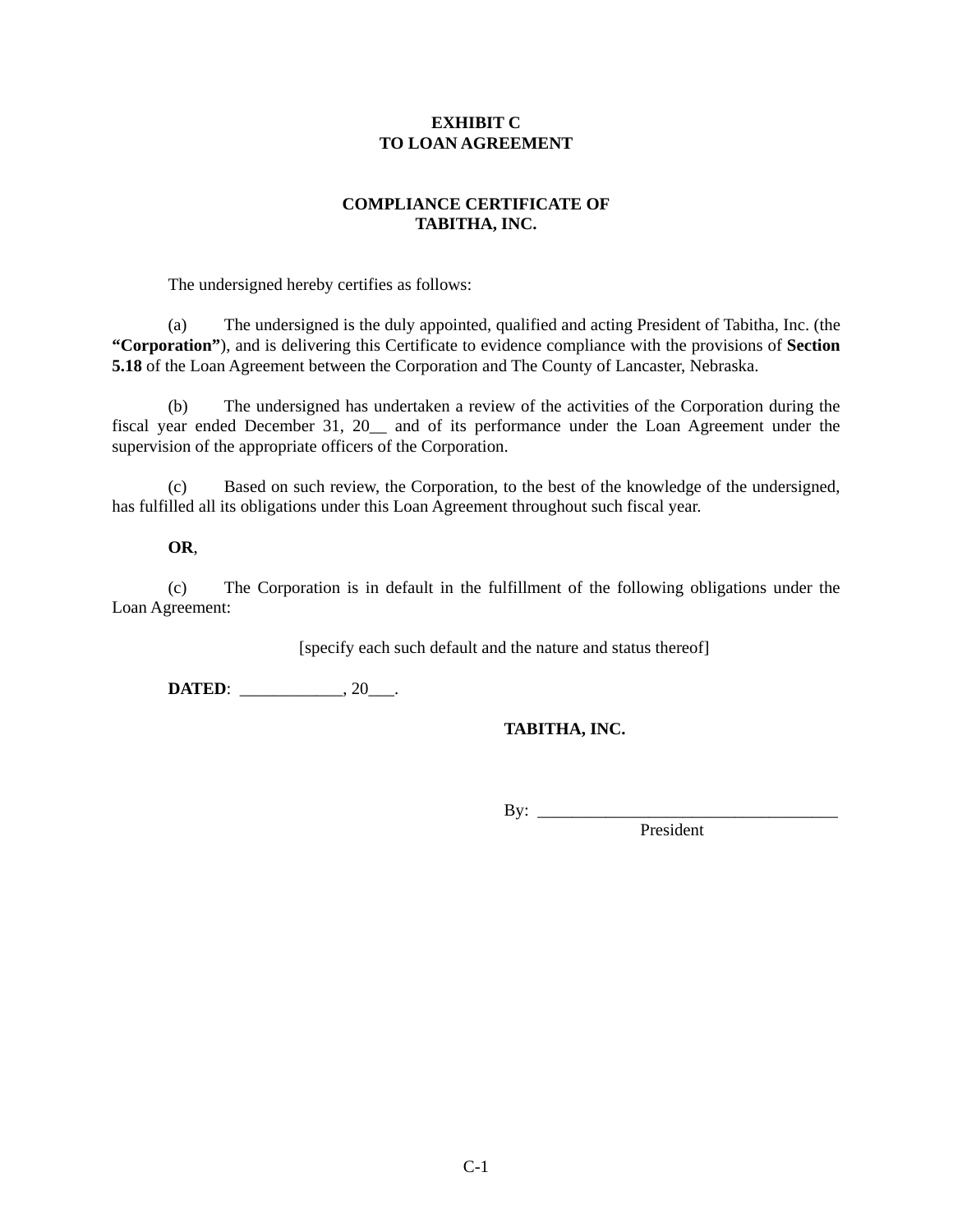## **EXHIBIT D TO LOAN AGREEMENT**

### **REAL ESTATE AND OTHER PROPERTY EXCLUDED FROM DEFINITION OF "PROPERTY"**

- (a) the property known as Tabitha Village,
- (b) the property known as The Walter Project,
- (c) the property constituting the Memory Care Center;

 (d) any additional property financed by the United States Department of Housing and Urban Development; and

 (e) the property known as the Tabitha Nursing Center in Crete, Nebraska skilled nursing facility.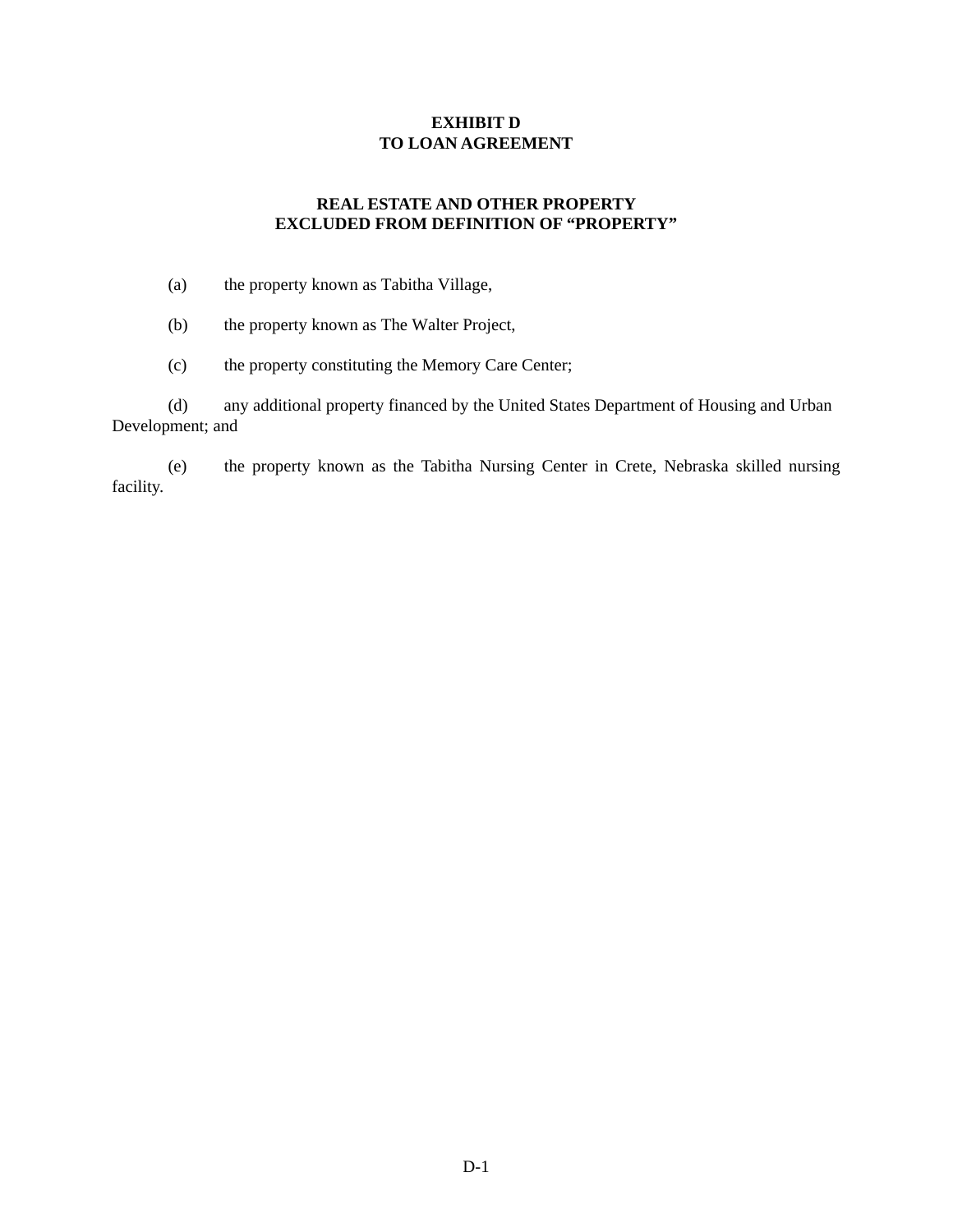**TRUST INDENTURE**

**\_\_\_\_\_\_\_\_\_\_\_\_\_\_\_\_\_\_\_\_\_\_\_\_\_\_\_\_**

**Dated April \_\_\_, 2015**

**\_\_\_\_\_\_\_\_\_\_\_\_\_\_\_\_\_\_\_\_\_\_\_\_\_\_\_\_**

**between**

## **THE COUNTY OF LANCASTER, NEBRASKA**

**and**

**BOKF, NATIONAL ASSOCIATION, Trustee**

> **Healthcare Revenue Bonds (Tabitha, Inc. Project)**

**\_\_\_\_\_\_\_\_\_\_\_\_\_\_\_\_\_\_\_\_\_\_\_\_\_\_\_\_\_\_\_\_\_\_\_\_**

 $\bullet$ **Series 2015C**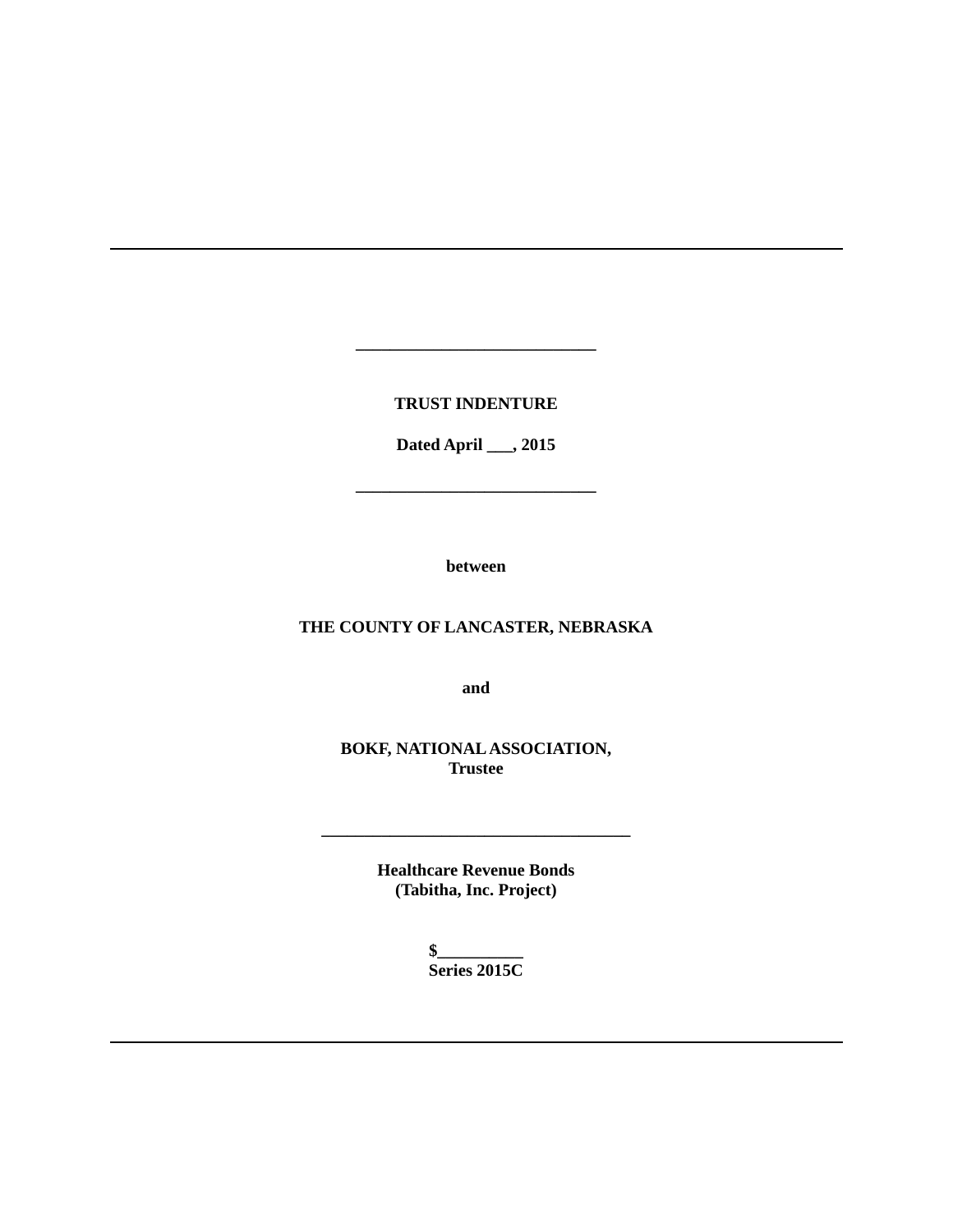#### **TRUST INDENTURE**

#### **TABLE OF CONTENTS**

## **ARTICLE I**

## DEFINITIONS AND RULES OF CONSTRUCTION

### **ARTICLE II**

#### **THE BONDS**

| Section 202.        |  |
|---------------------|--|
| Section 203.        |  |
| <b>Section 204.</b> |  |
| Section 205.        |  |
| Section 206.        |  |
| Section 207.        |  |
| Section 208.        |  |
| Section 209.        |  |
|                     |  |

### **ARTICLE III**

## **REDEMPTION OF BONDS**

| Section 306. |  |
|--------------|--|
|              |  |
|              |  |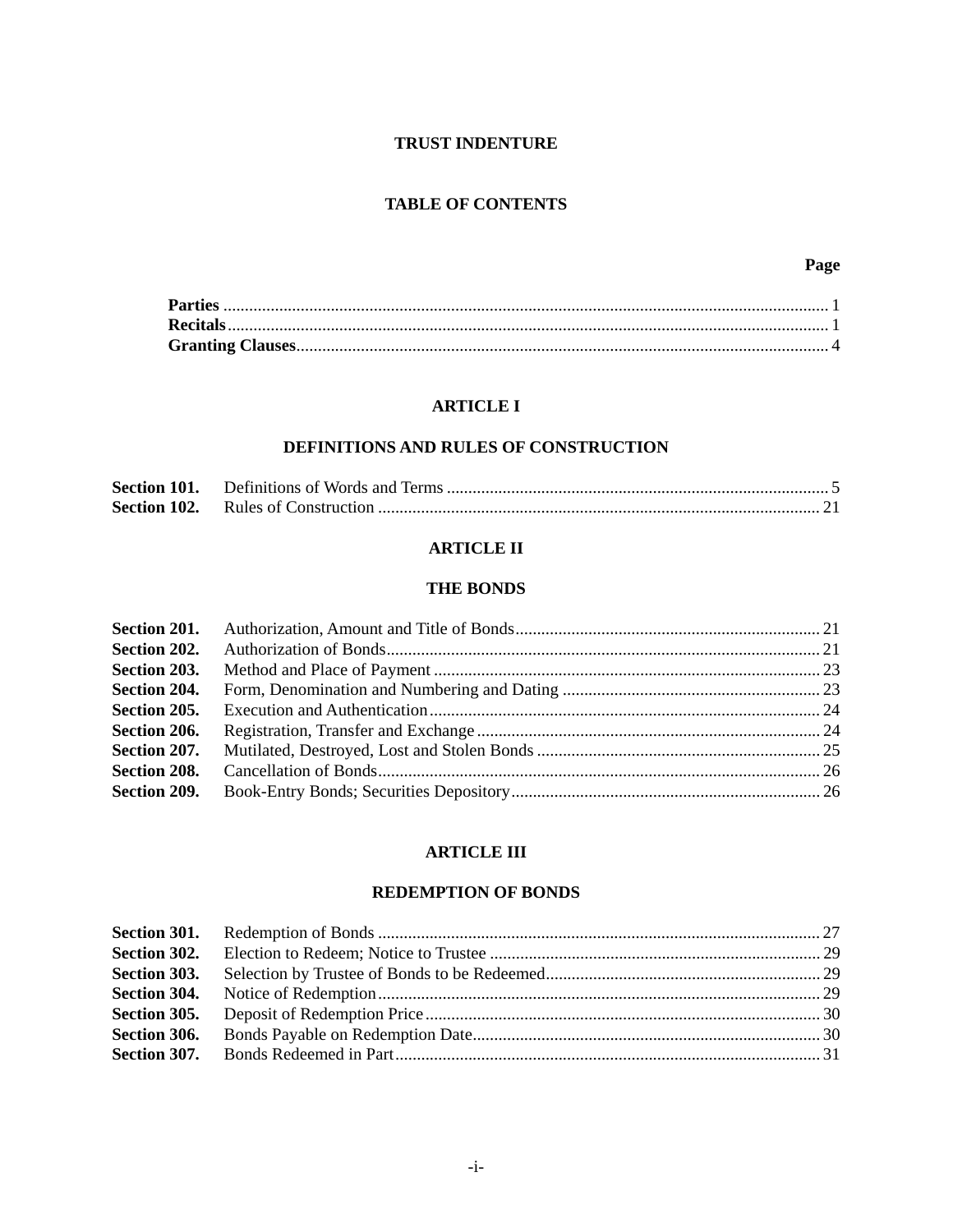#### **ARTICLE IV**

## **FUNDS AND ACCOUNTS AND APPLICATION OF BOND PROCEEDS AND OTHER MONEYS**

| <b>Section 402.</b> |  |
|---------------------|--|
| Section 403.        |  |
| <b>Section 404.</b> |  |
| <b>Section 405.</b> |  |
| Section 406.        |  |
| Section 407.        |  |
| <b>Section 408.</b> |  |
|                     |  |
|                     |  |

#### **ARTICLE V**

### **SECURITY FOR DEPOSITS AND INVESTMENT OF FUNDS**

#### **ARTICLE VI**

#### **GENERAL COVENANTS AND PROVISIONS**

| Section 603. |  |
|--------------|--|
|              |  |
| Section 605. |  |
| Section 606. |  |
| Section 607. |  |
| Section 608. |  |
|              |  |

#### **ARTICLE VII**

## **DEFAULT AND REMEDIES**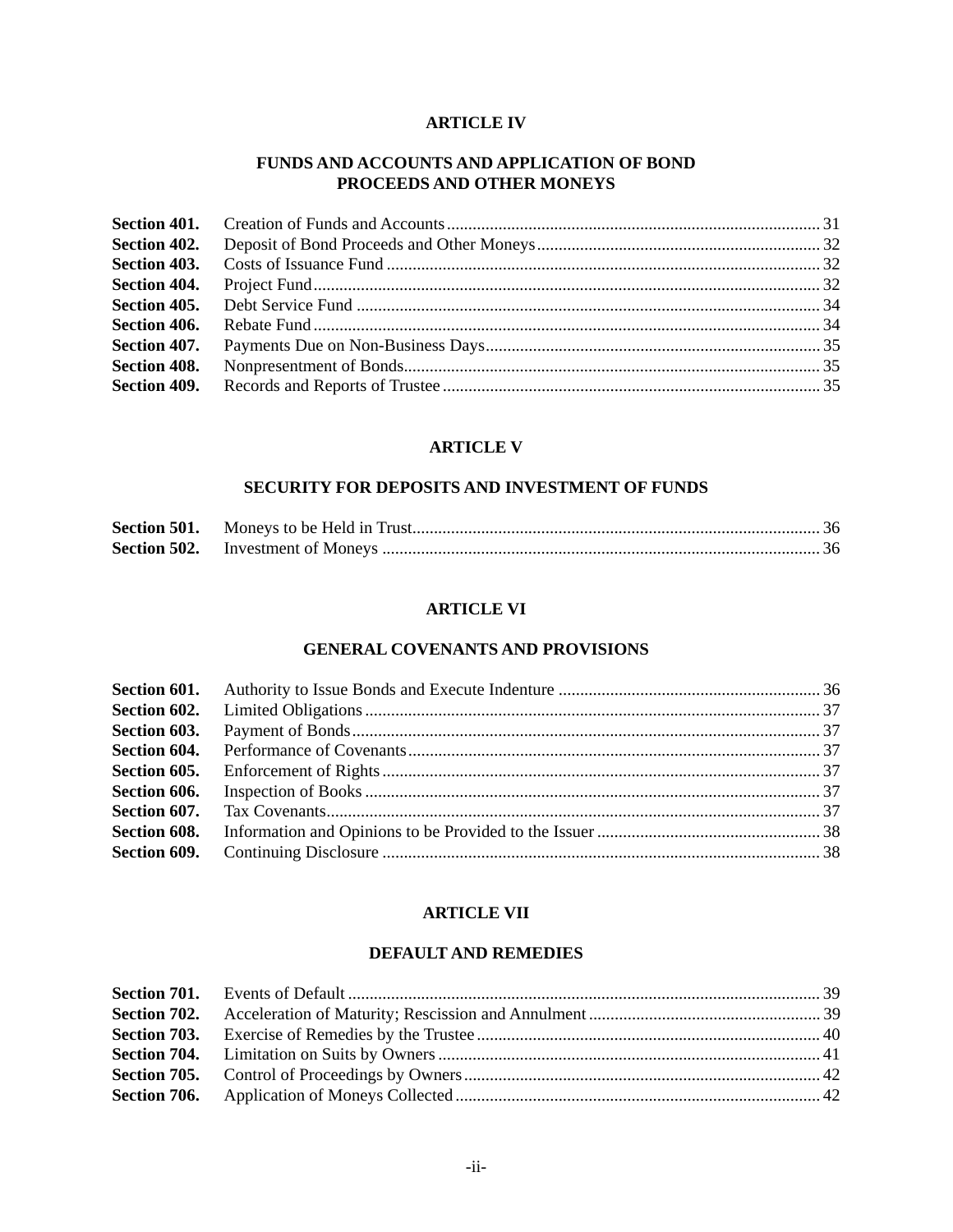## **ARTICLE VIII**

#### **THE TRUSTEE**

| Section 801.        |  |
|---------------------|--|
| <b>Section 802.</b> |  |
| Section 803.        |  |
| <b>Section 804.</b> |  |
| Section 805.        |  |
| <b>Section 806.</b> |  |
| Section 807.        |  |
| <b>Section 808.</b> |  |
| Section 809.        |  |
| Section 810.        |  |
| Section 811.        |  |

# **ARTICLE IX**

# **SUPPLEMENTAL INDENTURES**

| Section 902. |  |
|--------------|--|
|              |  |
|              |  |
|              |  |
|              |  |

#### **ARTICLE X**

# **SATISFACTION AND DISCHARGE**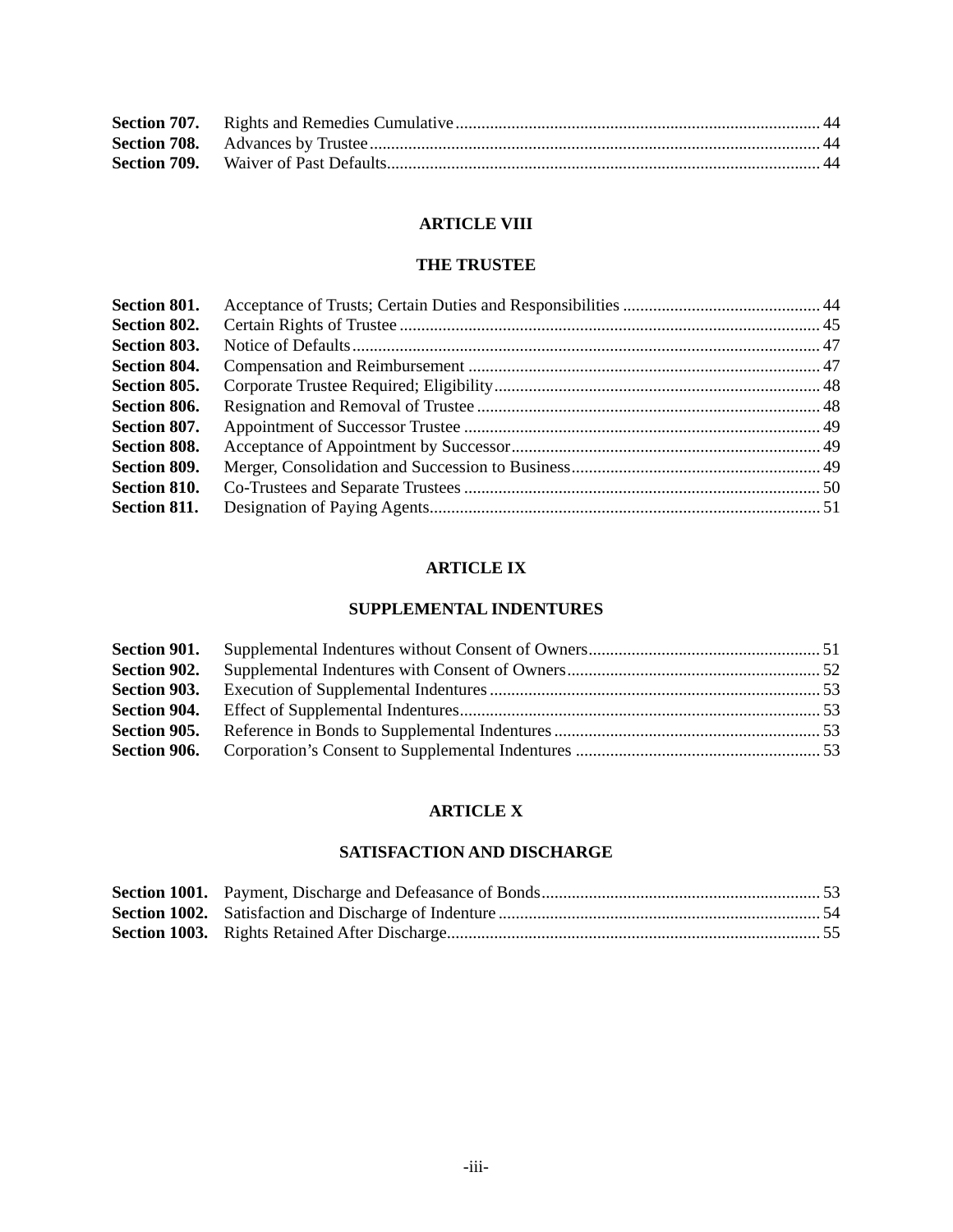## **ARTICLE XI**

## **MISCELLANEOUS PROVISIONS**

| <b>Exhibit A</b> – The Project   |  |
|----------------------------------|--|
| <b>Exhibit B</b> – Form of Bonds |  |

**Exhibit C** – Form of Disbursement Request – Costs of Issuance Fund Exhibit D - Form of Disbursement Request - Project Fund

 $*$  \* \*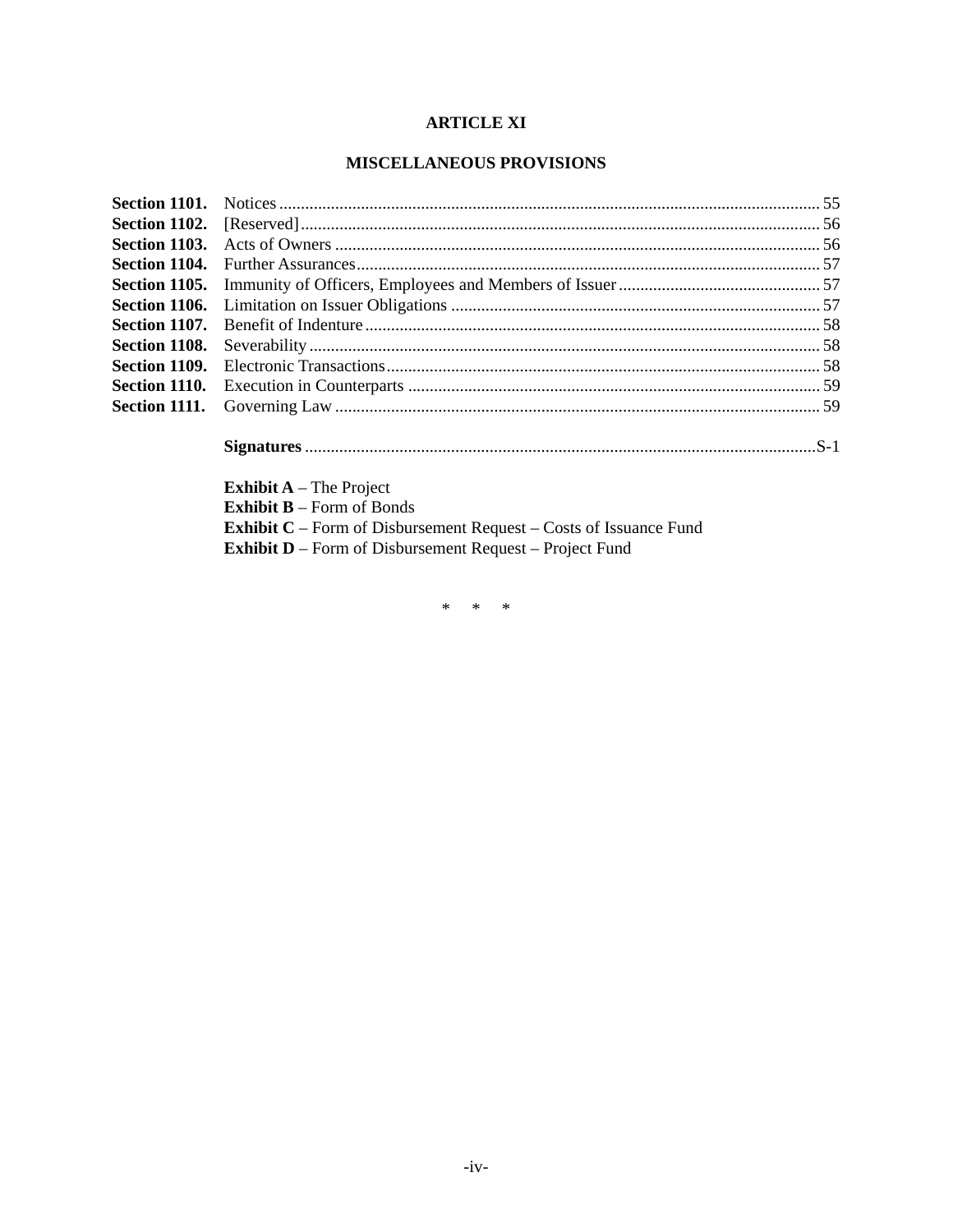#### **TRUST INDENTURE**

This **TRUST INDENTURE,** dated **April \_\_, 2015** (the **"Indenture"**), is made and entered into between **THE COUNTY OF LANCASTER, NEBRASKA**, a county, public corporation and body politic duly organized and existing under the laws of the State of Nebraska (the **"Issuer"**), and **BOKF, NATIONAL ASSOCIATION**, a national banking association duly organized and existing and authorized to accept and execute trusts of the character herein set out under the laws of the United States of America, and having a corporate trust office located in Lincoln, Nebraska, trustee (the **"Trustee"**).

#### **RECITALS**

 **1.** The Issuer is authorized by Sections 13-1101 to 13-1110, inclusive, Reissue Revised Statutes of Nebraska, as amended (the **"Act"**), to (a) finance a portion of the costs of acquiring, constructing, furnishing and equipping two 17-bed skilled nursing facilities in Crete, Nebraska (the **"Project"**) and (b) pay certain costs of issuing the bonds; making findings and determinations with respect to the bonds, including that said bonds shall not be a liability of the Issuer nor a charge against its general credit or taxing powers; approving the preparation, execution and delivery of certain documents in connection with the issuance of the bonds; and related matters.

 **2.** Pursuant to the Act and a resolution duly adopted by the Issuer (the **"Resolution"**), the Issuer is authorized to issue **\$\_\_\_\_\_\_\_\_\_\_** aggregate principal amount of its **Healthcare Revenue Bonds (Tabitha, Inc. Project), Series 2015C** (the **"Bonds"**) under this Indenture for the purpose of making a loan (the **"Loan"**) to **Tabitha, Inc.**, a Nebraska nonprofit corporation and a "hospital" as defined in the Act (the **"Corporation"**), under a Loan Agreement of even date herewith (the **"Loan Agreement"**) between the Issuer and the Corporation, to provide funds to (a) finance a portion of the costs of the Project, and (b) provide for the payment of certain costs of issuance of the Bonds.

 **3.** The Loan will be evidenced by the Corporation's Promissory Note, Series 2015C (the **"Note"**) in the principal amount of **\$\_\_\_\_\_\_\_\_** to be issued under the Loan Agreement concurrently with the original issuance of the Bonds.

**4.** Hospital Authority No. 1 of Lancaster County, Nebraska (the "**Lancaster Authority**") previously issued \$4,500,000 principal amount of its Healthcare Revenue Bonds (Tabitha, Inc. Project), Series 2009A (the **"Series 2009A Bonds"**), pursuant to a Trust Indenture dated June 30, 2009 (the **"2009A Indenture"**), between the Lancaster Authority and Wells Fargo Bank, National Association, a national banking association duly organized and existing under the laws of the United States of America and having a corporate trust office located in Lincoln, Nebraska, as trustee (the **"Bond Trustee"**), the proceeds of which were loaned (the **"2009A Loan"**) to the Corporation pursuant to a Loan Agreement dated June 30, 2009 (the **"2009A Loan Agreement"**) between the Lancaster Authority and the Corporation.

 **5.** To evidence the 2009A Loan and to provide for the payment of the Series 2009A Bonds the Corporation executed and delivered its Promissory Note dated June 30, 2009 in the principal amount of \$4,500,000 (the **"2009A Note"**).

 **6.** To further secure the payment of the principal or redemption price of and interest on the Series 2009A bonds, the Corporation and Tabitha Housing Corporation (**"THC"**), a Nebraska nonprofit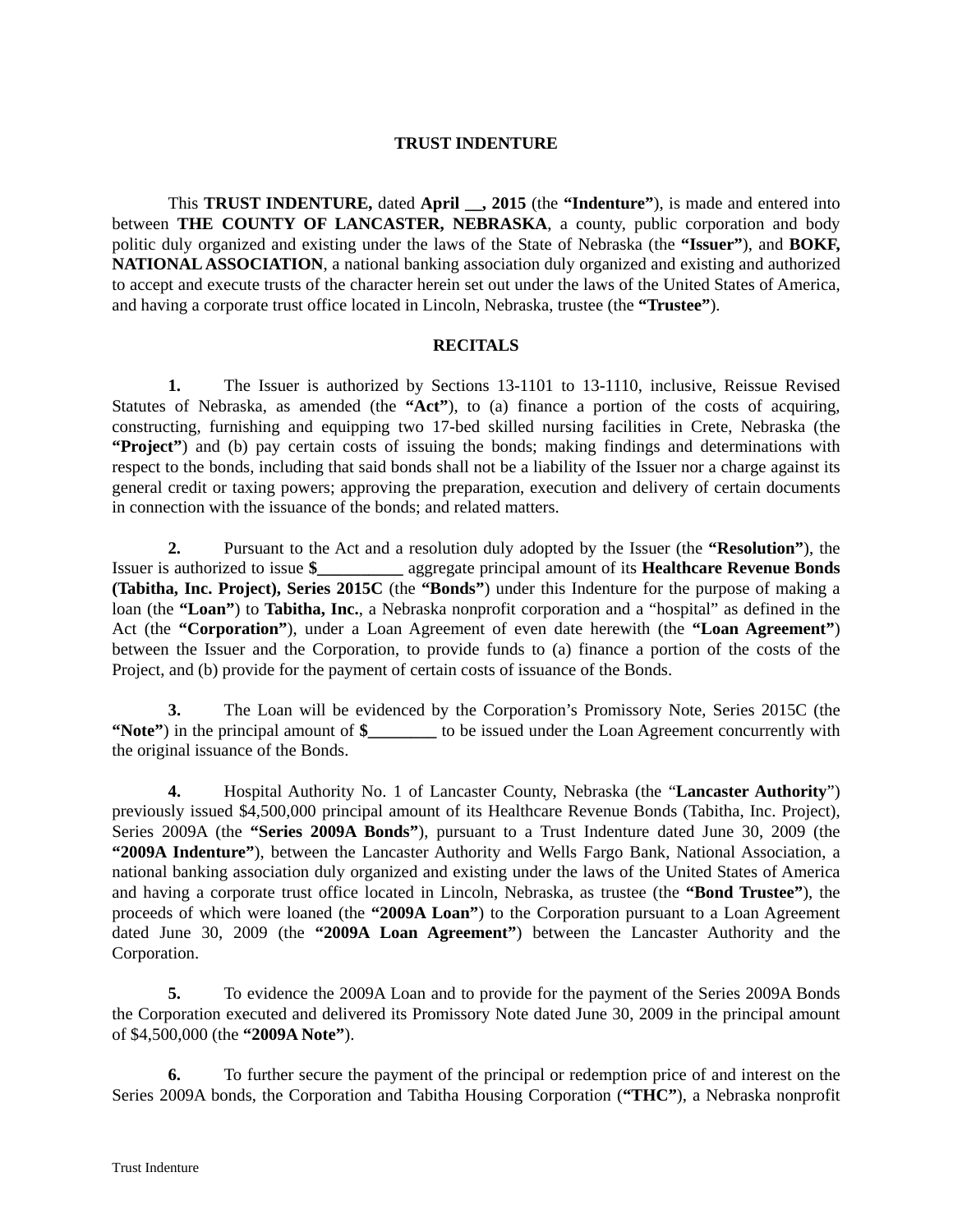corporation and an affiliate of the Corporation, executed and delivered a Deed of Trust, Security Agreement, and Fixture Financing Statement dated June 30, 2009 (the "**Original Deed of Trust**") to the Deed Trustee for the benefit of Bond Trustee, filed of record in the office of the Lancaster County, Nebraska Register of Deeds as instrument no. 2009036065 on July 1, 2009, granting the Deed Trustee a lien on certain real property of the Trustor and a security interest in certain personal property of the Trustor.

**7.** The Original Deed of Trust provided that the Corporation could subsequently execute further Additional Obligations under the 2009A Loan Agreement (the **"Additional Obligations"**) and execute additional loan agreements (such additional loan agreements together with the 2009A Loan Agreement, the **"Loan Agreements"**) in connection with the issuance of bonds or other indebtedness (collectively, the **"Additional Bonds"**) secured by and payable from 2009A Note and such Additional Obligations (collectively, the **"Obligations"**) issued pursuant to the appropriate authorizing document (collectively, the **"Indentures"**).

**8.** The Lancaster Authority subsequently issued \$3,630,000 principal amount of its Healthcare Revenue Refunding Bonds (Tabitha, Inc. Project), Series 2009B (the **"Series 2009B Bonds"**), dated September 15, 2009, pursuant to a Trust Indenture dated September 15, 2009 (the **"2009B Indenture"**), between the Issuer and the Bond Trustee, the proceeds of which were loaned (the **"2009B Loan"**) to the Trustor pursuant to a Loan Agreement dated September 15, 2009 (the **"2009B Loan Agreement"**) between the Lancaster Authority and the Trustor. To evidence the 2009B Loan and to provide for the payment of the Series 2009B Bonds the Corporation executed and delivered its Promissory Note dated September 15, 2009 in the principal amount of \$3,630,000 (the **"2009B Note"**).

 **9.** Hospital Authority No. 1 of Saline County, Nebraska (the **"Saline Authority"**) issued \$4,030,000 principal amount of its Healthcare Revenue Bonds (Tabitha, Inc. Project), Series 2010A (the **"Refunded Bonds"**), dated January 6, 2010, pursuant to a Trust Indenture dated January 6, 2010 (the **"2010A Indenture"**), between the Saline Authority and the Bond Trustee, the proceeds of which were loaned (the **"2010A Loan"**) to the Trustor pursuant to a Loan Agreement dated January 6, 2010 (the **"2010A Loan Agreement"**) between the Saline Authority and the Trustor. To evidence the 2010A Loan and to provide for the payment of the Refunded Bonds the Corporation executed and delivered its Promissory Note dated January 6, 2010 in the principal amount of \$4,030,000 (the **"2010A Note"**).

**10.** The Lancaster Authority issued \$5,000,000 principal amount of its Healthcare Revenue Bonds (Tabitha, Inc. Project), consisting of \$3,860,000 Principal Amount of Series 2010B Bonds and \$1,140,000 of its Series 2010C Bonds (the **"Series 2010B/C Bonds"**), dated July 15, 2010, pursuant to a Trust Indenture dated July 15, 2010 (the **"2010B/C Indenture"**) between the Lancaster Authority and the Bond Trustee, the proceeds of which were loaned (the **"2010B/C Loan"**) to the Trustor pursuant to a Loan Agreement dated July 15, 2010 (the **"2010B/C Loan Agreement"**) between the Lancaster Authority and the Trustor. To evidence the 2010B/C Loan and to provide for the payment of the Series 2010B/C Bonds the Corporation executed and delivered its Promissory Note dated July 15, 2010 in the principal amount of \$5,000,000 (the **"2010B/C Note"**).

 **11.** In connection with the issuance of the Refunded Bonds, the Corporation and THC executed an Amended and Restated Deed of Trust, Security Agreement, and Fixture Financing Statement dated January 6, 2010 (the **"Amended and Restated Deed of Trust"**) to amend certain provisions and to subject additional property in Saline County, Nebraska to the lien granted by the Original Deed of Trust. Subsequently, THC was merged into the Corporation and Wells Fargo Bank, National Association (**"Wells Fargo"**) was removed as trustee under the Indentures and as beneficiary under the Amended and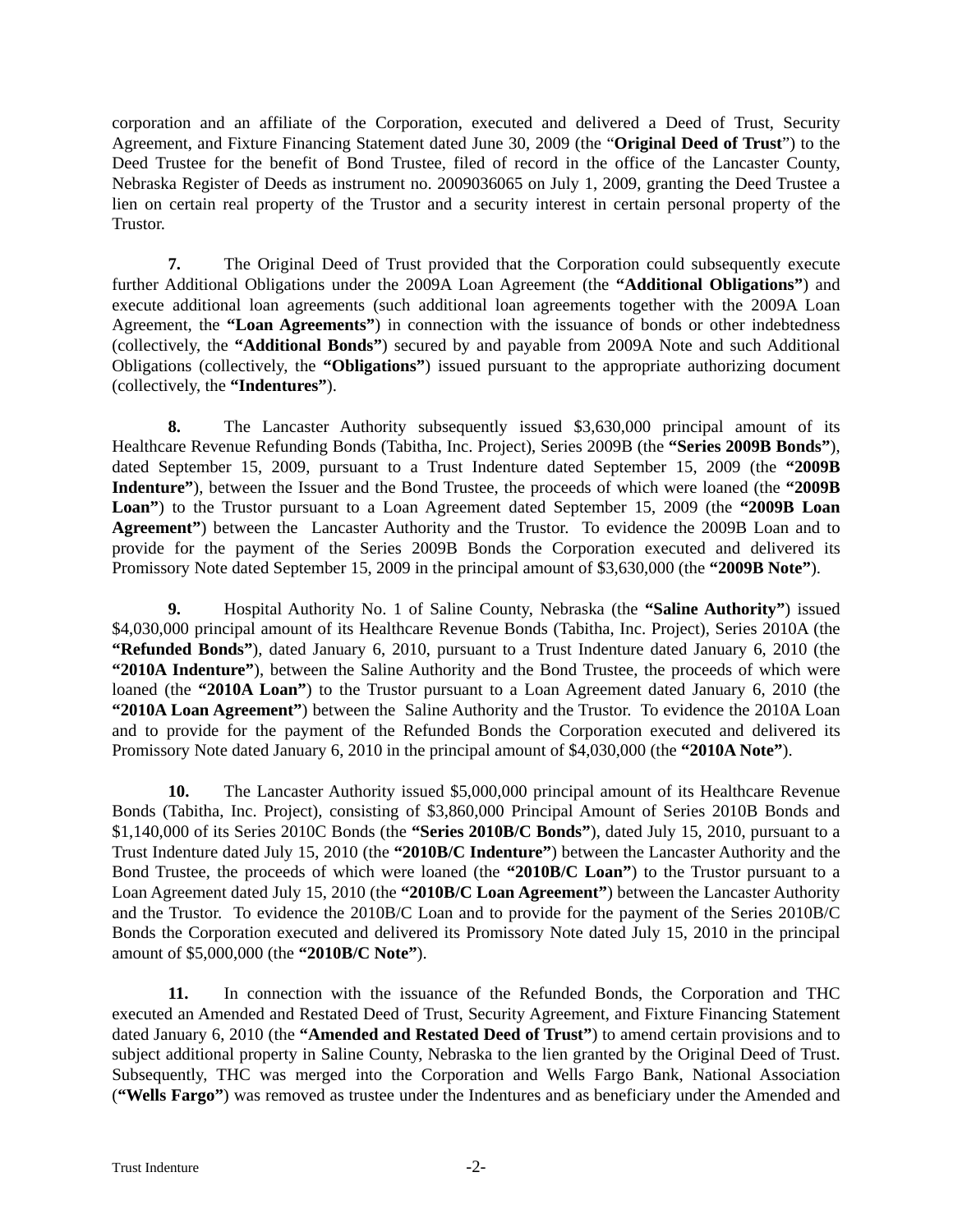Restated Deed of Trust and replaced with BOKF, National Association (**"BOKF"**). The Corporation executed a Second Amended and Restated Deed of Deed of Trust, Security Agreement, and Fixture Financing Statement dated October 24, 2011(the **"Second Amended and Restated Deed of Trust"**) to clarify that all real property granted pursuant to it is owned by the Corporation and that BOKF is successor trustee under the Indentures and is the successor in interest to Wells Fargo as beneficiary under the Amended and Restated Deed of Trust and Original Deed of Trust. The Second Amended and Restated Deed of Trust secures the Corporation's obligations under the 2009A Note, the 2009A Loan Agreement, the 2009B Note, the 2009B Loan Agreement, the 2010A Note, the 2010A Loan Agreement, the 2010B/C Note, the 2010B/C Loan Agreement, the 2011 Note, the 2011 Loan Agreement (each as defined below) and Additional Bonds and Obligations.

**12.** The Lancaster Authority issued \$1,950,000 principal amount of its Healthcare Revenue Bonds (Tabitha, Inc. Project), Series 2011 (the **"Series 2011 Bonds"**), dated December 15, 2011, pursuant to a Trust Indenture dated December 15, 2011 (the **"2011 Indenture"**) between the Lancaster Authority and the Bond Trustee, the proceeds of which were loaned (the **"2011 Loan"**) to the Trustor pursuant to a Loan Agreement dated December 15, 2011 (the **"2011 Loan Agreement"**) between the Lancaster Authority and the Trustor. To evidence the 2011 Loan and to provide for the payment of the Series 2011 Bonds the Corporation executed and delivered its Promissory Note dated December 15, 2011 in the principal amount of \$1,950,000 (the **"2011 Note"**).

**13.** The Lancaster Authority issued \$7,175,000 principal amount of its Healthcare Revenue Refunding Bonds (Tabitha, Inc. Project), Series 2014 (the **"Series 2014 Bonds"**), dated June 30, 2014, pursuant to a Trust Indenture dated June 30, 2014 (the **"2011 Indenture"**) between the Lancaster Authority and the Bond Trustee, the proceeds of which were loaned (the **"2014 Loan"**) to the Trustor pursuant to a Loan Agreement dated June 30, 2014 (the **"2014 Loan Agreement"**) between the Lancaster Authority and the Trustor. To evidence the 2014 Loan and to provide for the payment of the Series 2014 Bonds, the Corporation executed and delivered its Promissory Note dated June 30, 2014 in the principal amount of \$7,175,000 (the **"2014 Note"**). The proceeds of the Series 2014 Bonds were used to refund all of the then-outstanding Series 2009A Bonds, Series 2009B Bonds and Series 2010C Bonds.

**14.** To amend certain provisions of the Second Amended and Restated Deed of Trust, Security Agreement and Fixture Financing Statement, the Trustor executed and delivered a Third Amended and Restated Deed of Trust, Security Agreement, and Fixture Financing Statement, dated June 30, 2014 (the **"Third Amended and Restated Deed of Trust"**), to the Deed Trustee for the benefit of the Bond Trustee, as beneficiary, filed of record in the office of the Lancaster County, Nebraska Register of Deeds as instrument no. 2014023396 on June 26, 2014 and in the office of the Saline County, Nebraska Register of Deeds in Book 405 of REC Page 366 on June 26, 2014, granting the Deed Trustee a lien on certain real property of the Corporation and a security interest in certain personal property of the Corporation. The Third Amended and Restated Deed of Trust secures the Corporation's obligations under the 2010A Note, the 2010A Loan Agreement, the 2010B/C Note, the 2010B/C Loan Agreement, the 2011 Note, the 2011 Loan Agreement, the 2014 Note, the 2014 Loan Agreement and Additional Bonds and Additional Obligations.

**15.** The County of Saline, Nebraska (**"Saline County"**) issued \$3,155,000 principal amount of its Healthcare Revenue Refunding Bonds (Tabitha, Inc. Project), Series 2015A (the **"Series 2015A Bonds"**), dated January 28, 2015, pursuant to a Trust Indenture dated January 28, 2015 (the **"2015A Indenture"**) between Saline County and the Bond Trustee, the proceeds of which were loaned (the **"2015A Loan"**) to the Trustor pursuant to a Loan Agreement dated January 28, 2015 (the **"2015A Loan Agreement"**) between Saline County and the Trustor. To evidence the 2015A Loan and to provide for the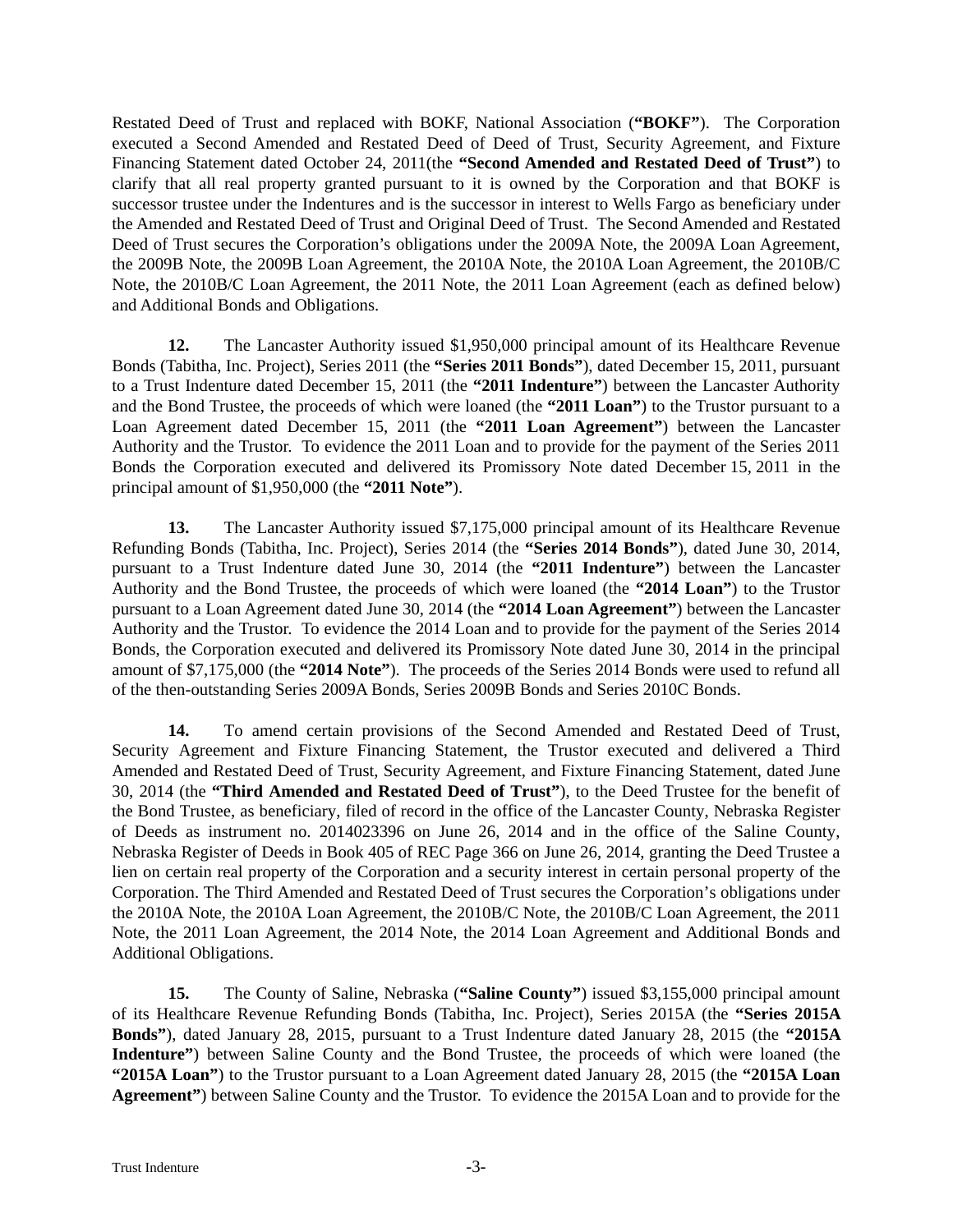payment of the Series 2015A Bonds, the Corporation executed and delivered its Promissory Note dated January 28, 2015 in the principal amount of \$3,155,000 (the **"2015A Note"**). The proceeds of the Series 2015A Bonds were used to refund all of the then-outstanding Series 2010A Bonds.

**16.** The Lancaster Authority issued \$3,100,000 principal amount of its Healthcare Revenue Refunding Bonds (Tabitha, Inc. Project), Series 2015B (the **"Series 2015B Bonds"**), dated January 28, 2015, pursuant to a Trust Indenture dated January 28, 2015 (the **"2015B Indenture"**) between the Lancaster Authority and the Bond Trustee, the proceeds of which were loaned (the **"2015B Loan"**) to the Trustor pursuant to a Loan Agreement dated January 28, 2015 (the **"2015B Loan Agreement"**) between the Lancaster Authority and the Trustor. To evidence the 2015B Loan and to provide for the payment of the Series 2015B Bonds, the Corporation executed and delivered its Promissory Note dated January 28, 2015 in the principal amount of \$3,100,000 (the **"2015B Note"**). The proceeds of the Series 2015B Bonds were used to refund all of the then-outstanding Series 2010B Bonds.

**17.** In connection with the issuance of the Bonds, and to amend certain provisions of the Third Amended and Restated Deed of Trust, Security Agreement and Fixture Financing Statement, the Trustor executed and delivered a Fourth Amended and Restated Deed of Trust, Security Agreement, and Fixture Financing Statement, dated April \_\_\_, 2015 (the **"Fourth Amended and Restated Deed of Trust"**), to the Deed Trustee for the benefit of the Bond Trustee, as beneficiary, filed of record in the office of the Lancaster County, Nebraska Register of Deeds as instrument no.  $\qquad$  on \_\_\_\_\_\_\_\_, 2015 and in the office of the Saline County, Nebraska Register of Deeds in Book \_\_\_ of REC Page \_\_\_ on \_\_\_\_\_\_\_\_, 2015, granting the Deed Trustee a lien on certain real property of the Corporation and a security interest in certain personal property of the Corporation. The Fourth Amended and Restated Deed of Trust secures the Corporation's obligations under the 2011 Note, the 2011 Loan Agreement, the 2014 Note, the 2014 Loan Agreement, the 2015A Note, the 2015A Loan Agreement, the 2015B Note, the 2015B Loan Agreement, the Loan Agreement, the Note and Additional Bonds and Additional Obligations.

 **18.** All things necessary to make the Bonds, when authenticated by the Trustee and issued as provided in this Indenture, the valid, legal and binding obligations of the Issuer, and to constitute this Indenture a valid, legal and binding pledge and assignment of the property, rights, interests and revenues made herein for the security of the payment of the Bonds, have been done and performed, and the execution and delivery of this Indenture and the execution and issuance of the Bonds, subject to the terms of this Indenture, have in all respects been duly authorized.

#### **GRANTING CLAUSES**

 To declare the terms and conditions upon which Bonds are to be authenticated, issued and delivered and to secure the payment of all of the Bonds issued and Outstanding under this Indenture, to secure the performance and observance by the Issuer of all the covenants, agreements and conditions contained in this Indenture and in the Bonds, and in consideration of the premises, the acceptance by the Trustee of the trusts created by this Indenture, and the purchase and acceptance of the Bonds by the owners thereof, the Issuer transfers in trust, pledges and assigns to the Trustee, and grants a security interest to the Trustee in, the following described property (said property referred to herein as the **"Trust Estate"**):

 (a) all right, title and interest of the Issuer (including, but not limited to, the right to enforce any of the terms thereof) in, to and under (1) the Loan Agreement, including, without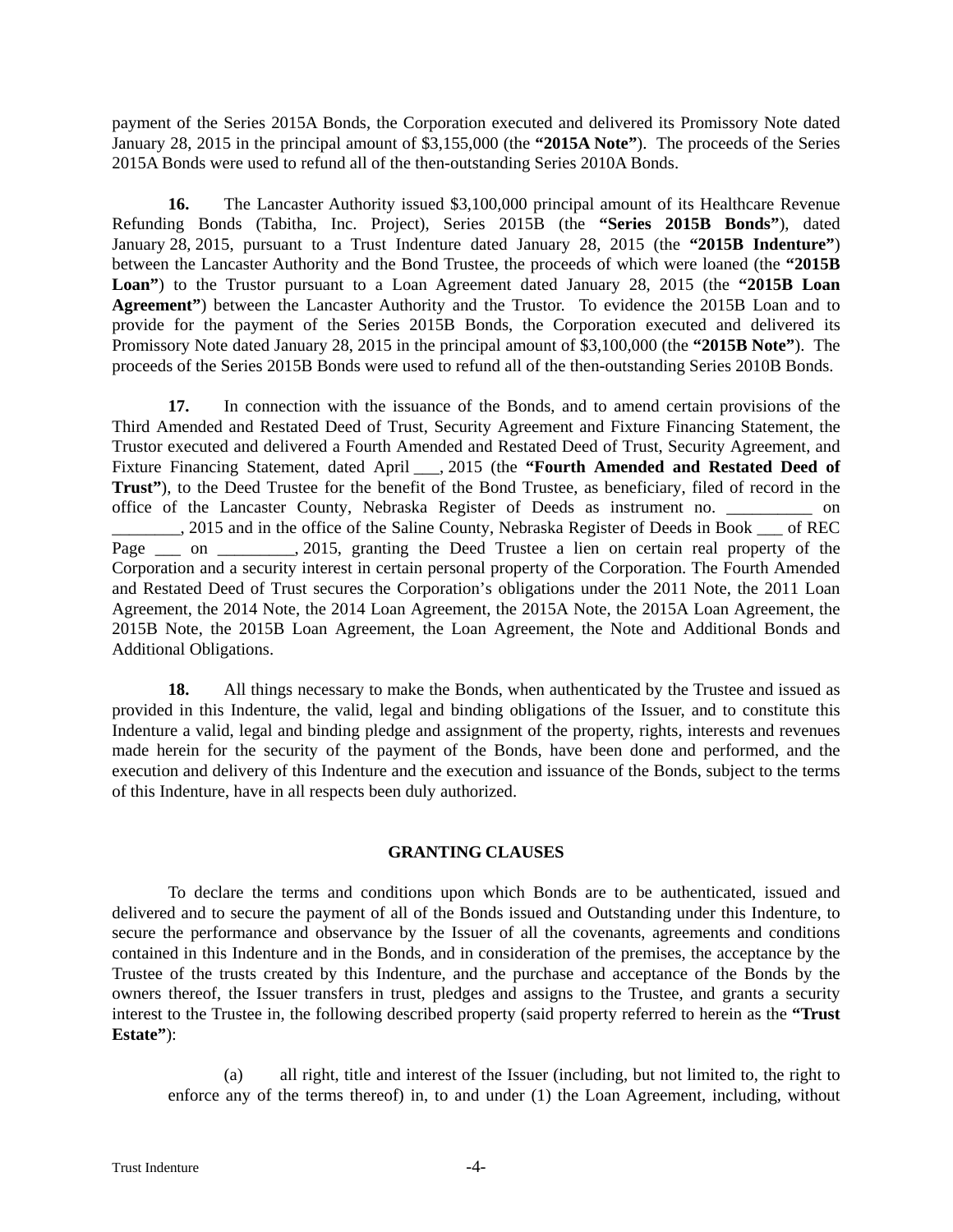limitation, all Loan Payments and other payments to be received by the Issuer and paid by the Corporation under and pursuant to and subject to the provisions of the Loan Agreement (except the Issuer's rights to payment of its fees and expenses and to indemnification as set forth in the Loan Agreement and as otherwise expressly set forth therein), (2) the Note, (3) the Deed of Trust and the Encumbered Property encumbered and pledged thereunder, (4) the Guaranty Agreement (hereinafter defined), and all financing statements or other instruments or documents evidencing, securing or otherwise relating to the loan of the proceeds of the Bonds;

 (b) all moneys and securities (except moneys and securities held in the Rebate Fund) from time to time held by the Trustee in the funds and accounts under the terms of this Indenture; and

 (c) any and all other property (real, personal or mixed) of every kind and nature from time to time, by delivery or by writing of any kind, pledged, assigned or transferred as and for additional security under this Indenture by the Issuer or by anyone in its behalf or with its written consent, to the Trustee, which is hereby authorized to receive any and all such property at any and all times and to hold and apply the same subject to the terms hereof.

 The Trustee shall hold in trust and administer the Trust Estate, upon the terms and conditions set forth in this Indenture for the equal and pro rata benefit and security of each and every owner of Bonds, without preference, priority or distinction as to participation in the lien, benefit and protection of this Indenture of one Bond over or from the others, except as otherwise expressly provided herein.

 **NOW, THEREFORE,** the Issuer covenants and agrees with the Trustee, for the equal and proportionate benefit of the respective owners of the Bonds, that all Bonds are to be issued, authenticated and delivered and the Trust Estate is to be held and applied by the Trustee, subject to the further covenants, conditions and trusts hereinafter set forth, as follows:

#### **ARTICLE I**

#### **DEFINITIONS AND RULES OF CONSTRUCTION**

**Section 101.** Definitions of Words and Terms. For all purposes of this Indenture, except as otherwise provided or unless the context otherwise requires, the following words and terms used in this Indenture shall have the following meanings:

**"Act"** means Sections 13-1101 to 13-1110, inclusive, Reissue Revised Statutes of Nebraska, as from time to time amended.

 **"Additional Obligations"** means any Indebtedness of the Corporation issued or incurred by the Corporation in accordance with **Section 6.1** of the Loan Agreement and secured on a parity with the Note, which obligations may be issued to any Person including Persons other than the Issuer.

 **"Balloon Indebtedness"** means Long-Term Indebtedness, 25% or more of the original principal of which becomes due and payable (either by maturity or mandatory redemption), or may become due and payable or may be required to be purchased or redeemed upon demand of the holder, during the same fiscal year, if such principal becoming due and payable is not required to be amortized below such percentage by mandatory redemption or prepayment prior to such fiscal year.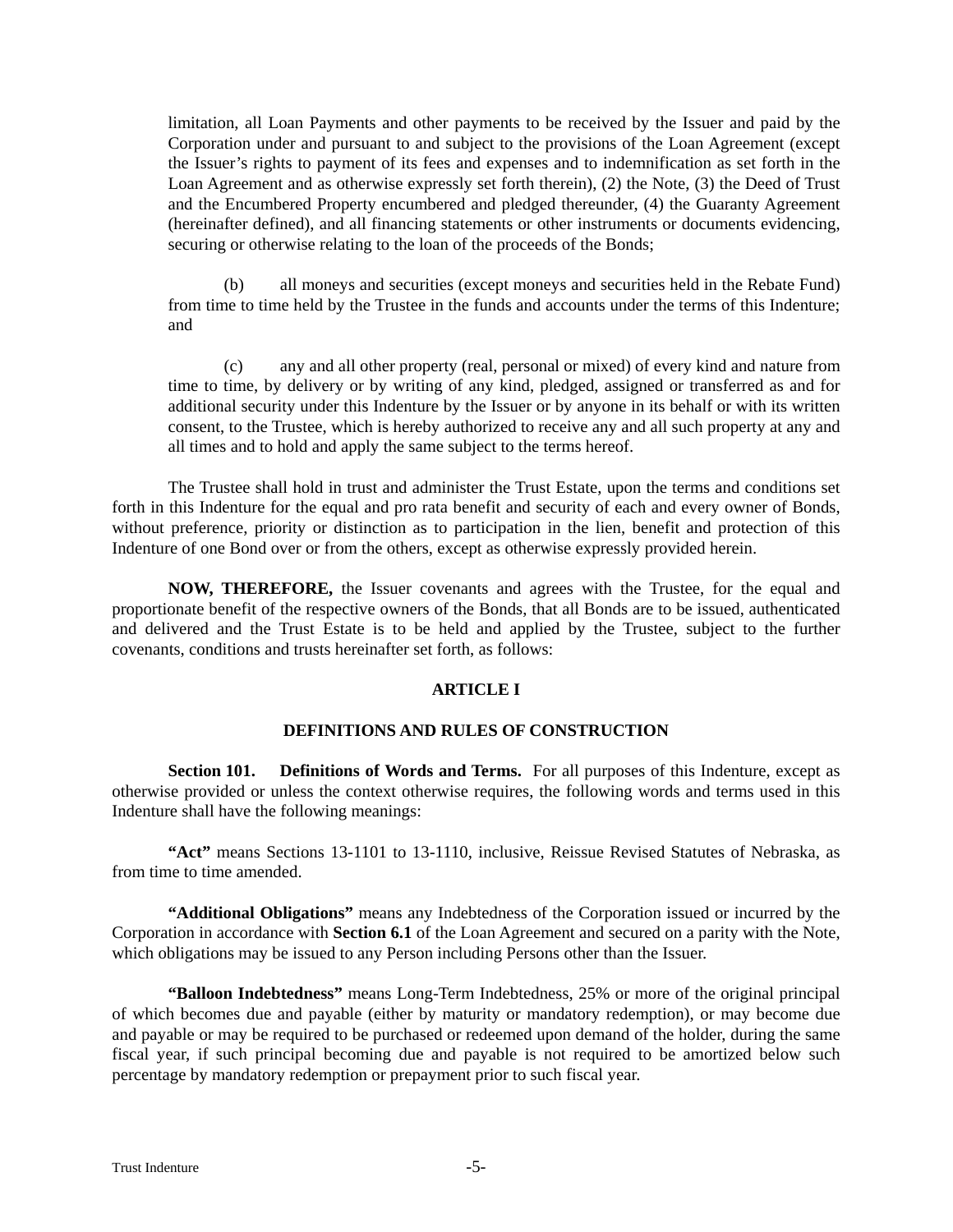**"Bond"** or **"Bonds"** means any bond or bonds authenticated and delivered under and pursuant to this Indenture.

**"Bond Purchase Agreement"** means the Bond Purchase Agreement relating to the Bonds among the Issuer, the Corporation and the Original Purchaser.

 **"Book-Entry System"** means the book-entry system maintained by the Securities Depository described in **Section 210** of this Indenture.

 **"Business Day"** means a day other than (a) a Saturday, Sunday or legal holiday, or (b) a day on which banks located in any city in which the principal corporate trust office or designated payment office of the Trustee is located are required or authorized by law to remain closed.

 **"Commitment Indebtedness"** means the obligation of the Corporation to repay amounts disbursed pursuant to a binding commitment from a financial institution (including a line of credit, letter of credit, standby bond purchase agreement, reimbursement agreement or similar credit or liquidity facility or arrangement established in connection with the issuance or incurrence of any Indebtedness of the Corporation) to refinance, pay, purchase or redeem when due, tendered or required to be paid, purchased or redeemed, other Indebtedness of the Corporation which was incurred or issued in accordance with the provisions of the Loan Agreement, and the obligation of the Corporation to pay interest payable on amounts disbursed for such purposes, plus any fees payable to such financial institution for such commitment; provided, however, that such term shall not include any liabilities for contributions to self-insurance programs required or permitted to be maintained under the Loan Agreement.

 **"Completion Indebtedness"** means Long-Term Indebtedness of the Corporation incurred for the purpose of financing, without materially changing the scope thereof, (a) the completion of facilities for which Long-Term Indebtedness was previously incurred under the provisions of the Loan Agreement, or (b) the improvement, replacement or substitutions for, or additions to, facilities for which Long-Term Indebtedness was previously incurred, necessitated by faulty design, damage to or destruction of such facilities, or required by enactment of legislation or the promulgation of any ruling affecting the operation of the Corporation by a government agency.

 **"Consultant's Report"** means a written report of an individual consultant or accountant or firm of consultants or accountants, selected by the Corporation and acceptable to the Trustee, having the skill and experience necessary to render the particular report, certification or service required by this Indenture or the Loan Agreement and having a favorable reputation for such skill and experience, which individual or firm shall have no interest, direct or indirect, in the Corporation, and, in the case of an individual, shall not be a director, officer or employee of the Corporation, and, in the case of a firm, shall not have a partner, member, director, officer or employee who is a director, officer or employee of the Corporation.

 **"Continuing Disclosure Undertaking"** means the Continuing Disclosure Undertaking of even date herewith, executed by the Corporation, as from time to time amended in accordance with the provisions thereof.

**"Corporation"** means Tabitha, Inc., a Nebraska nonprofit corporation, and its successors and assigns.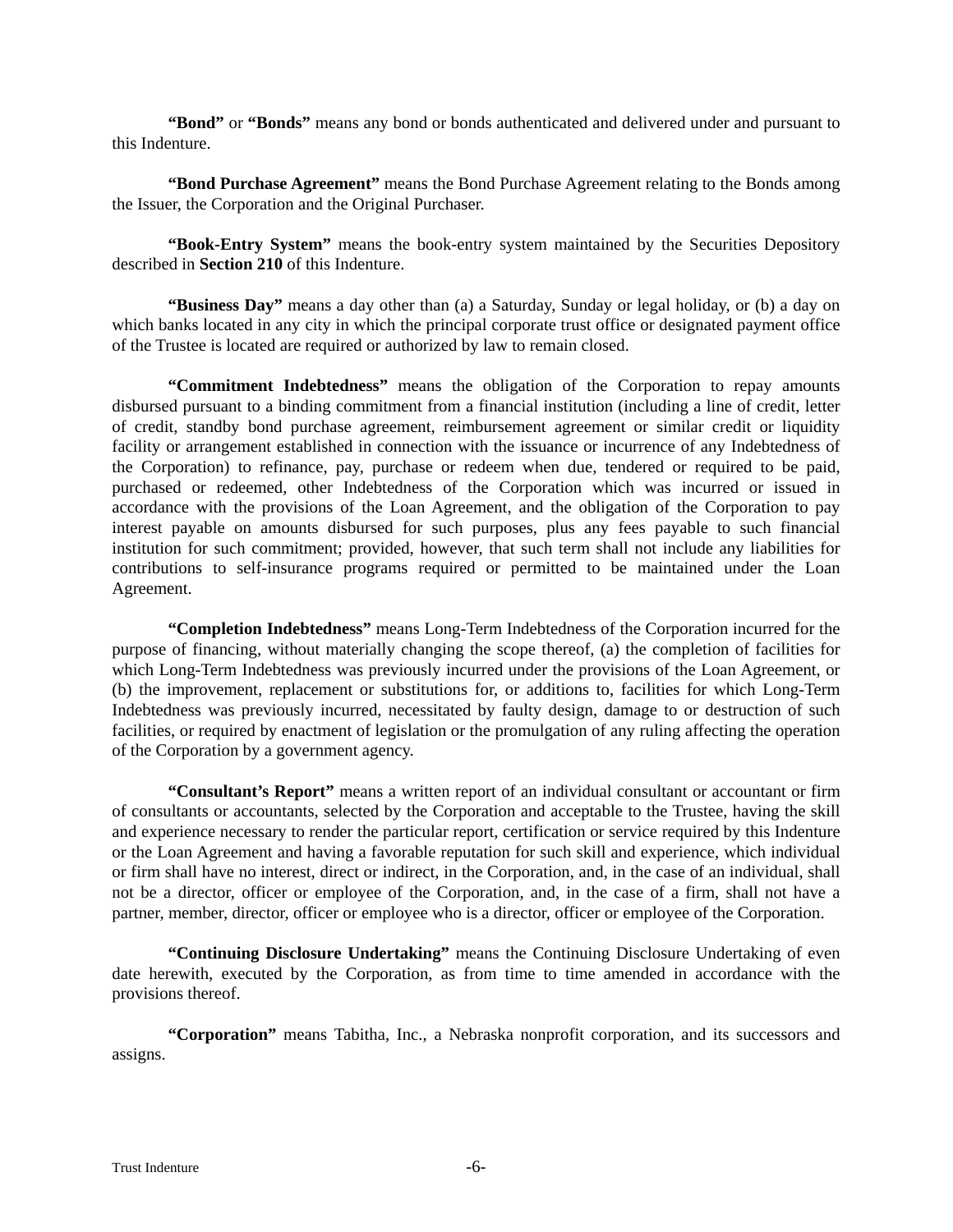**"Corporation Representative"** means the Chair of the Board of Directors or Chief Executive Officer or the Chief Financial Officer of the Corporation and any other person or persons at the time designated to act on behalf of the Corporation in matters relating to the Indenture and the Loan Agreement as evidenced by a written certificate furnished to the Issuer and the Trustee containing the specimen signature of such person or persons and signed on behalf of the Corporation by the Chair of the Board of Directors, the Chief Executive Officer or the Chief Financial Officer. Such certificate may designate an alternate or alternates each of whom shall be entitled to perform all duties of the Corporation Representative.

 **"Costs of Issuance"** means issuance costs with respect to the Bonds, including but not limited to the following:

 (a) underwriting spread (whether realized directly or derived through purchase of Bonds at a discount below the price at which they are expected to be sold to the public);

 (b) counsel fees (including bond counsel, underwriter counsel, Issuer counsel, Corporation counsel, as well as any other specialized counsel fees incurred in connection with the borrowing);

 (c) financial advisor fees of any financial advisor to the Issuer or the Corporation incurred in connection with the issuance of the Bonds;

- (d) rating agency fees;
- (e) trustee, escrow agent and paying agent fees;
- (f) accountant fees and other expenses related to issuance of the Bonds;

 (g) printing costs (for the Bonds and of the preliminary and final Official Statement relating to the Bonds); and

 (h) fees and expenses of the Issuer incurred in connection with the issuance of the Bonds.

 **"Costs of the Project"** means costs permitted under the Act to be paid out of proceeds of Bonds with respect to the Project, including the total of all reasonable or necessary expenses incidental to the acquisition, construction, reconstruction, repair, alteration, improvement and extension of the Project, including without limitation: the expenses of studies and surveys, land title and mortgage title policies, architectural and engineering services and the cost of legal, organization or marketing services; financial and underwriting fees and expenses; the cost of acquiring or demolishing existing structures, developing the site of and constructing and equipping a new building constituting a part of the Project; rehabilitating, reconstructing, repairing or remodeling existing buildings constituting a part of the Project; and all other necessary and incidental expenses, including interest during construction on Bonds issued to finance the Project to a date subsequent to the estimated date of completion thereof, and any other costs permitted by the Act.

**"Debt Service Fund"** means the fund by that name created by **Section 401** of this Indenture.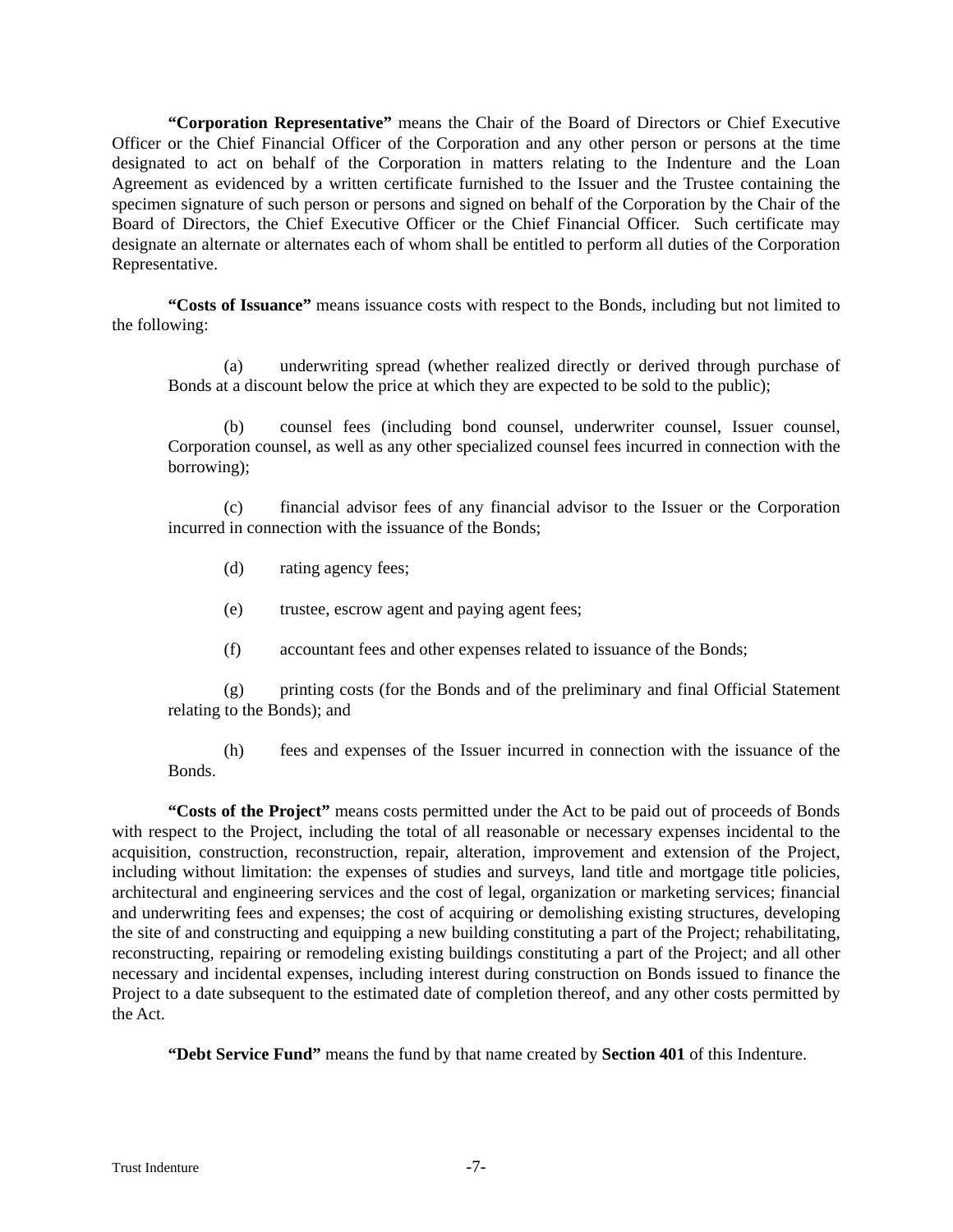**"Debt Service Requirements"** means, for the period of time for which calculated, the aggregate principal payments (whether at maturity, or upon mandatory sinking fund redemption, mandatory prepayment or otherwise) and interest payments required to be made during such period on Outstanding Long-Term Indebtedness; provided that (a) the amount of such payments for any future period shall be calculated in accordance with the assumptions contained in **Section 6.4** of the Loan Agreement, and (b) such payments shall be excluded from Debt Service Requirements to the extent that such payments were paid or are payable from Escrowed Deposits or from the proceeds of Refunding Indebtedness or other Long-Term Indebtedness (e.g., accrued and capitalized interest).

 **"Deed of Trust"** means the Fourth Amended and Restated Deed of Trust, Security Agreement, and Fixture Financing Statement dated April \_\_\_, 2015, from the Corporation to the deed of trust trustee named therein for the benefit of the Trustee (in the capacity indicated therein) and its successors and assigns.

## **"Defeasance Obligations"** means the following:

(a) Government Obligations which are not subject to redemption prior to maturity; or

(b) obligations of any state or political subdivision of any state, the interest on which is excluded from gross income for federal income tax purposes and which meet the following conditions:

(1) the obligations (A) are not subject to redemption prior to maturity, or (B) the trustee for such obligations has been given irrevocable instructions concerning their calling and redemption and the issuer of such obligations has covenanted not to redeem such obligations other than as set forth in such instructions;

(2) the obligations are fully secured by cash or noncallable Government Obligations that may be applied only to payment of principal of, premium, if any, and interest payments on such obligations;

(3) the sufficiency of such cash and noncallable Government Obligations to pay in full all principal of, interest, and premium, if any, on such obligations has been verified by the report of an independent certified public accountant and no substitution of Government Obligations shall be permitted except with cash or other Government Obligations and upon delivery of a new verification;

(4) such cash and Government Obligations serving as security for the obligations are held in an irrevocable escrow by an escrow agent or a trustee in trust for the owners of such obligations, at least one year has passed since the establishment of such escrow and the issuer of such obligations is not, and has not been since the establishment of such escrow, a debtor in a proceeding commenced under the United States Bankruptcy Code;

(5) the Trustee has received an unqualified opinion of nationally recognized bankruptcy counsel (who, for purposes of such opinion, may assume that no Owner is an "insider", as defined in the United States Bankruptcy Code) to the effect that the cash and Government Obligations in such escrow are not available to satisfy any other claims, including those against the trustee or escrow agent, and that the payment of principal of and interest on such obligations made from such escrow would not be avoidable as preferential payments and recoverable under the United States Bankruptcy Code should the obligor or any other person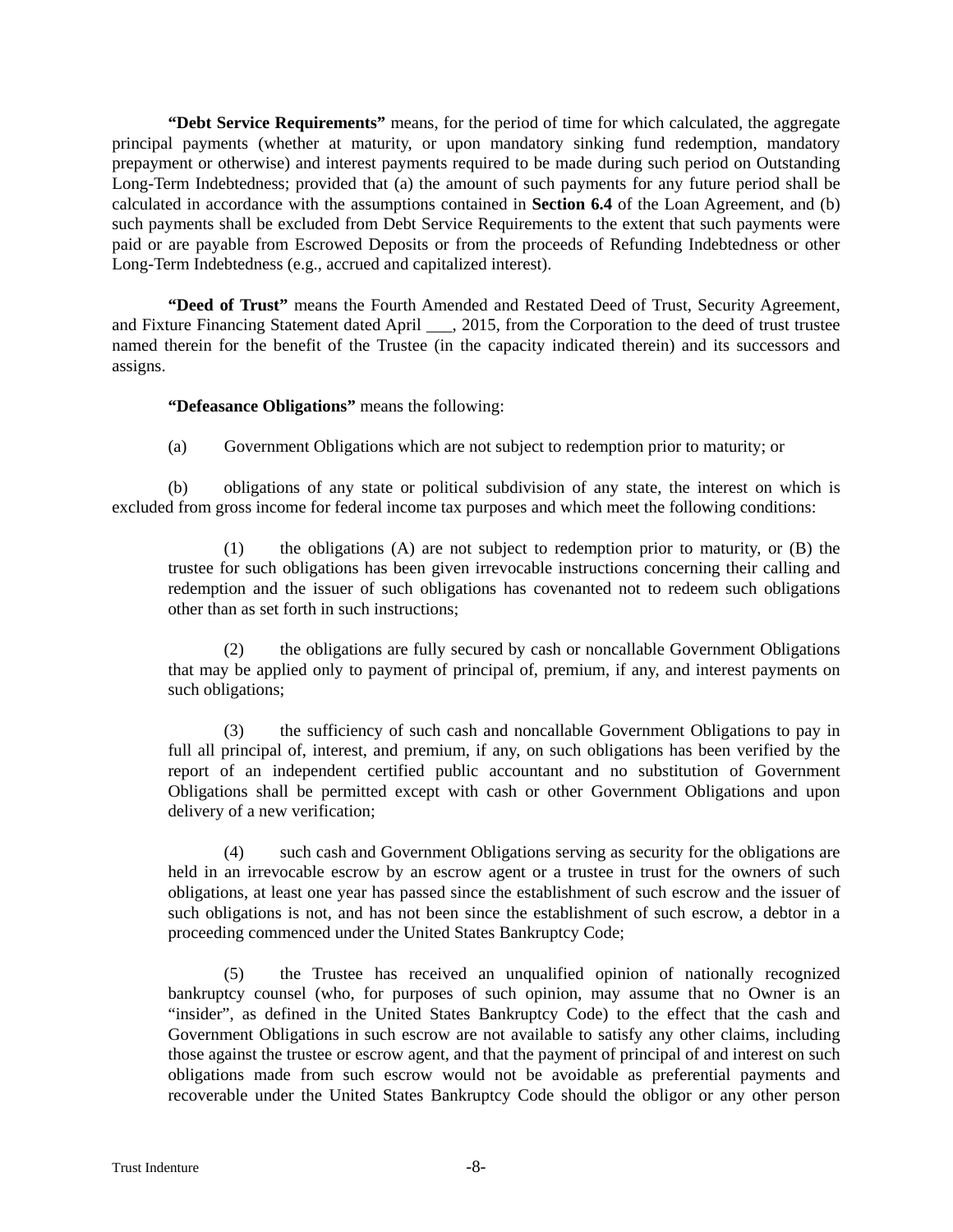liable on such obligations become a debtor in a proceeding commenced under the United States Bankruptcy Code;

(6) the Trustee has received an Opinion of Bond Counsel delivered in connection with the original issuance of such obligations to the effect that the interest on such obligations was exempt for purposes of federal income taxation, and the Trustee has received an Opinion of Bond Counsel delivered in connection with the establishment of the irrevocable escrow to the effect that the establishment of the escrow will not result in the loss of any exemption for purposes of federal income taxation to which interest on such obligations would otherwise be entitled; and

(7) the obligations are rated in the highest rating category by a nationally recognized securities Rating Agency.

 **"Encumbered Property"** means the Real Property and Personal Property described in the Granting Clauses of the Deed of Trust and which is subject to the lien and security interest of the Deed of Trust, but excluding therefrom any Real Property or Personal Property released from the lien of the Deed of Trust pursuant to the provisions thereof.

 **"Event of Taxability"** means the final adoption of legislation or regulations, or the issuance of a statutory notice of deficiency or a ruling by the Internal Revenue Service, or a final decision of a court of competent jurisdiction, which holds in effect that the interest payable on any Bond is not excludable from the gross income of a Owner for federal income tax purposes by reason of the failure of the Bonds to qualify for the exemption provided for in Section 145 of the Internal Revenue Code, or failure to comply with the limitation on investments and the related rebate requirements imposed by Section 148 of the Internal Revenue Code, or for any other reason; provided, however, no such Event of Taxability shall be deemed to have occurred until the expiration or waiver of all periods for appeal; and, provided further, that in the event the Event of Taxability is contested by the Corporation in the name of any Owner, then all final decisions regarding such contest shall be made by the Owner and shall be binding on the Corporation; provided, however, if the Owner at any time refuses to permit the Corporation to contest the Event of Taxability then the interest on the Bonds shall not be deemed to be taxable within the meaning of this definition.

 **"Expenses"** means, for any period of time for which calculated, the total of all operating and non-operating expenses and losses incurred during such period by the Corporation, determined in accordance with generally accepted accounting principles, other than (a) interest expense, (b) depreciation and amortization, (c) unrealized losses on investments and assets limited as to use, (d) extraordinary losses resulting from the early extinguishment of debt, the sale or other disposition of assets not in the ordinary course of business or any reappraisal, revaluation or write-down of assets, and any other extraordinary losses or expenses, and (e) expenses relating to operations of the Corporation that are wholly funded with the proceeds of grants.

**"Facilities"** means any and all rights, titles and interests of the Corporation, in and to health care or any other facility in which the Corporation has ownership or other legal interests (including all real property and fixtures comprising any such facility and all related revenues generated by and attributable to any such facility), all land, leasehold interests, buildings, fixtures and equipment and any and all other tangible property, whether real or personal, wherever situated and whether now owned or hereafter acquired; provided, however, that Facilities do not include: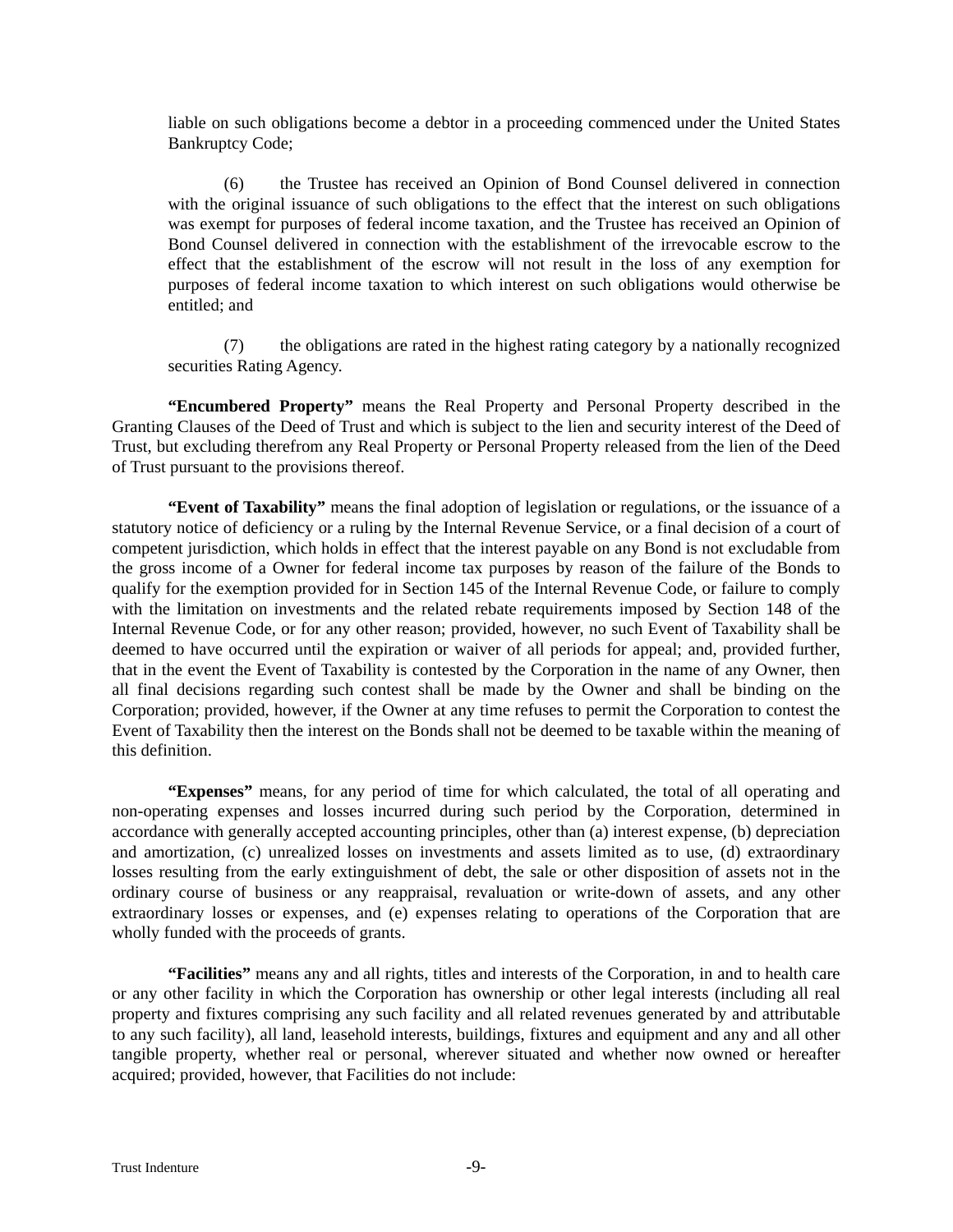- (a) the property known as Tabitha Village,
- (b) the property known as The Walter Project,
- (c) the property constituting the Memory Care Center;

(d) any other property financed by the United States Department of Housing and Urban Development; and

 (e) the property known as the Tabitha Nursing Center in Crete, Nebraska skilled nursing facility.

 **"Financing Documents"** means this Indenture, the Bonds, the Loan Agreement, the Note, the Bond Purchase Agreement, the Continuing Disclosure Undertaking, the Tax Compliance Agreement, the Deed of Trust, and any and all future renewals and extensions or restatements of, or amendments or supplements to, any of the foregoing; provided, however, that when the words "Financing Documents" are used in the context of the authorization, execution, delivery, approval or performance of Financing Documents by a particular party, the same shall mean only those Financing Documents that provide for or contemplate authorization, execution, delivery, approval or performance by such party.

**"Foundation"** means The Tabitha Foundation, a Nebraska nonprofit corporation of which the Corporation is the sole member.

## **"Government Obligations"** means the following:

(a) bonds, notes, certificates of indebtedness, treasury bills or other securities constituting direct obligations of, or obligations the principal of and interest on which are fully and unconditionally guaranteed by, the United States of America; and

(b) evidences of direct ownership of a proportionate or individual interest in future interest or principal payments on specified direct obligations of, or obligations for which the full and timely payment of the principal and interest is unconditionally guaranteed by, the United States of America, which obligations are held by a bank or trust company organized and existing under the laws of the United States of America or any state thereof in the capacity of custodian in form and substance satisfactory to the Trustee.

**"Guarantor"** means The Tabitha Foundation, a nonprofit corporation duly organized and validly existing under the laws of the State, and its successors and assigns.

 **"Guaranty"** means an obligation of the Corporation guaranteeing in any manner, whether directly or indirectly, any indebtedness or other obligation of any other Person which indebtedness or obligation would constitute Indebtedness if such Person were the Corporation.

**"Guaranty Agreement"** means the Guaranty Agreement of even date herewith, between the Foundation and the Trustee, as from time to time amended in accordance with the provisions thereof.

 **"Historical Debt Service Coverage Ratio"** means, for any historical period of time, the ratio determined by dividing (a) a numerator equal to the Net Revenues Available for Debt Service of the Corporation and its affiliates (excluding Tabitha ALF Real Estate Holding, Inc.) for that period, by (b) a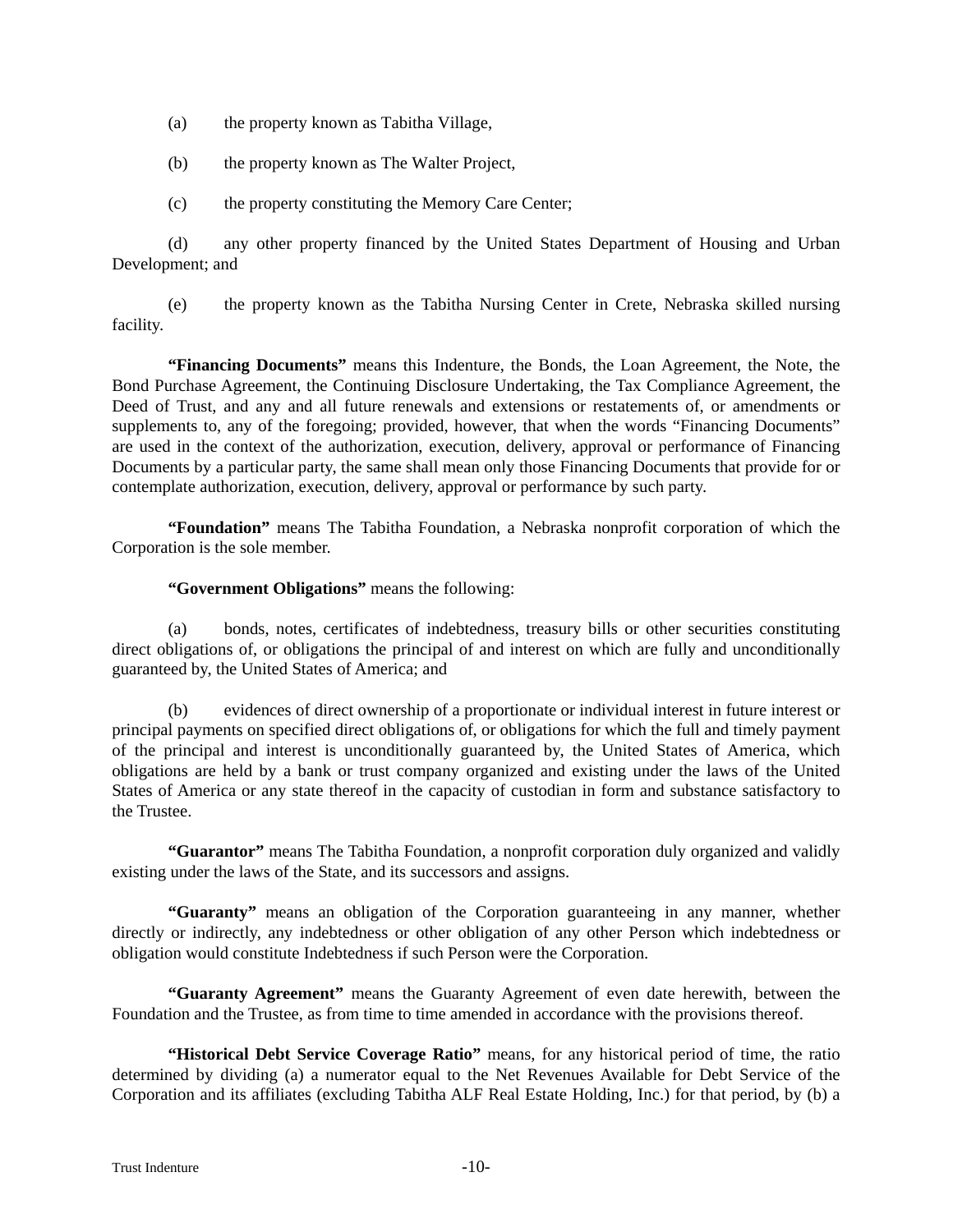denominator equal to the Debt Service Requirements for Long-Term Indebtedness of the Corporation and its affiliates (excluding Tabitha ALF Real Estate Holding, Inc.) for such period.

 **"Historical Pro Forma Debt Service Coverage Ratio"** means, for any historical period of time, the ratio determined by dividing (a) a numerator equal to the Net Revenues Available for Debt Service of the Corporation and its affiliates (excluding Tabitha ALF Real Estate Holding, Inc.) for that period, by (b) a denominator equal to the Maximum Annual Debt Service Requirements of the Corporation and its affiliates (excluding Tabitha ALF Real Estate Holding, Inc.) for the Long-Term Indebtedness then Outstanding (other than any Long-Term Indebtedness being refunded with the Long-Term Indebtedness then proposed to be issued) and the Long-Term Indebtedness proposed to be issued.

 **"Indebtedness"** means all indebtedness or obligations of the Corporation for the repayment of borrowed money (including capital leases, installment purchase contracts and guarantees of indebtedness) shown as liabilities on the balance sheet of the Corporation or which are properly capitalized on the balance sheet of the Corporation in accordance with generally accepted accounting principles (including obligations evidenced or secured by Note and obligations not evidenced or secured by the Note). Indebtedness does not include the following:

(a) any portion of any Indebtedness that is payable from Escrowed Deposits and is deemed to be discharged or defeased in accordance with the terms of the instrument or instruments creating or evidencing such Indebtedness;

(b) liabilities incurred by the endorsement for collection or deposit of checks or drafts received in the ordinary course of business or overdrafts to banks to the extent there are immediately available funds sufficient to pay such overdrafts and such overdrafts are incurred and corrected in the normal course of business;

(c) accounts payable and similar liabilities (other than for the repayment of borrowed money) incurred in the ordinary course of business;

(d) liabilities payable out of current payments for the funding of employee pension plans, retiree benefits other than pensions, health plans and other benefit programs, contributions to selfinsurance or pooled-risk insurance programs and estimated long-term self-insurance liability, and the funding of reserves for deferred taxes, deferred revenues, deferred compensation, and similar such liabilities;

(e) obligations under contracts for supplies, services or pensions allocated to the current operating expenses of future years in which the supplies are to be furnished, the services rendered or the pensions paid;

(f) rentals payable under leases which are not capitalized under generally accepted accounting principles; and

(g) any other obligations that do not constitute indebtedness under generally accepted accounting principles.

 **"Indenture"** means this Trust Indenture as originally executed by the Issuer and the Trustee, as from time to time amended and supplemented by Supplemental Indentures in accordance with the provisions of this Indenture.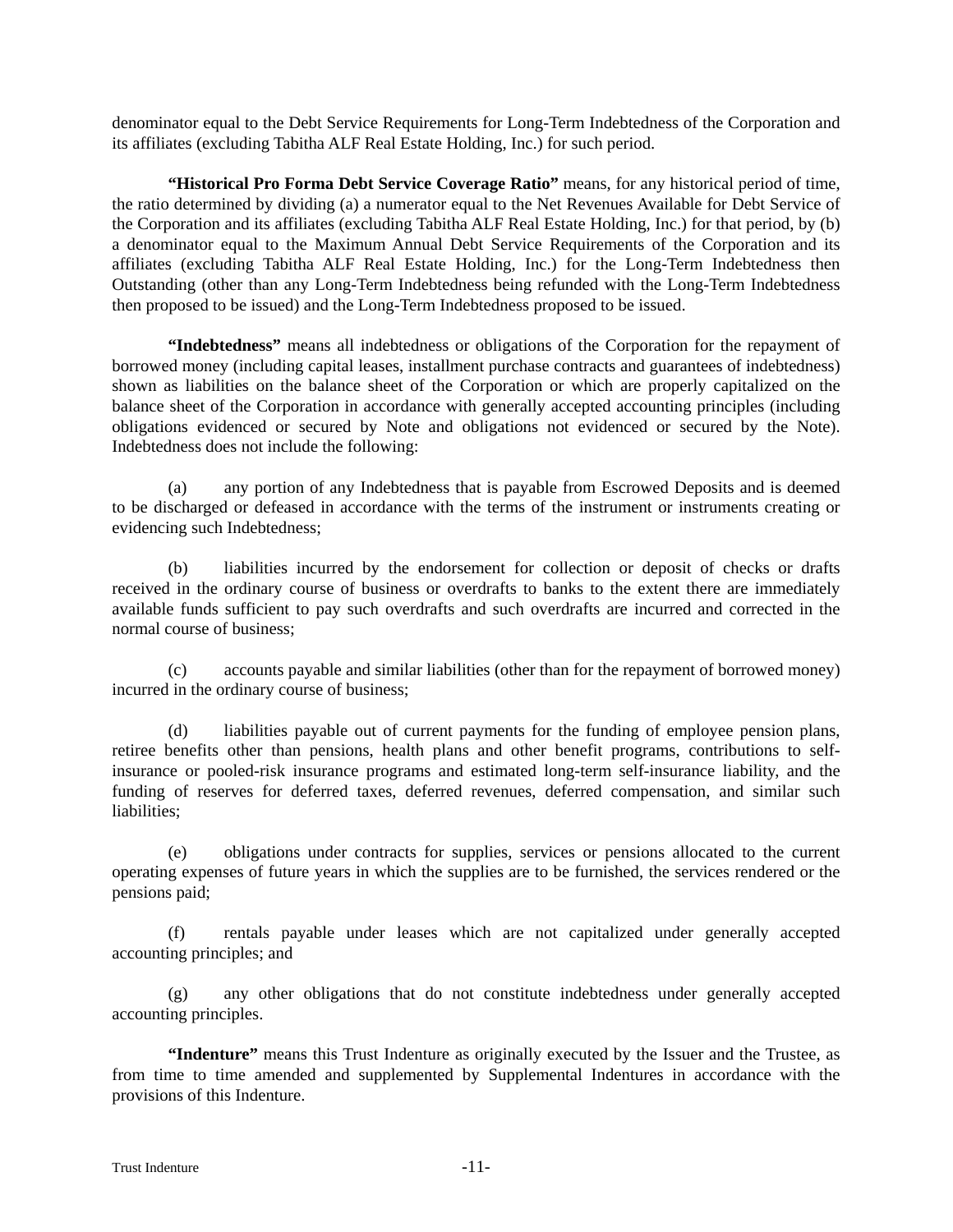**"Insurance Consultant"** means an individual or firm, selected by the Corporation and acceptable to the Trustee, qualified to survey risks and to recommend insurance coverage for organizations engaged in like operations to those of the Corporation and having a favorable reputation for skill and experience in such surveys and such recommendations, which individual or firm shall have no interest, direct or indirect, in the Corporation and in the case of an individual, shall not be a director, officer or employee of the Corporation, and, in the case of a firm, shall not have a partner, member, director, officer or employee who is a director, officer or employee of the Corporation and who may be a broker or agent with whom the Corporation transacts business.

**"Interest Payment Date"** means \_\_\_\_\_\_\_\_\_ and \_\_\_\_\_\_\_\_\_ of each year, commencing \_\_\_\_\_\_\_\_\_, 20\_\_ until maturity or earlier redemption of the Bonds.

 **"Internal Revenue Code"** means the Internal Revenue Code of 1986, as amended, and, when appropriate, any statutory predecessor or successor thereto, and all applicable regulations (whether proposed, temporary or final) thereunder and any applicable official rulings, announcements, notices, procedures and judicial determinations relating to the foregoing.

**"Issuer"** means **The County of Lancaster, Nebraska**, and its successors and assigns or any body, agency or instrumentality of the State of Nebraska succeeding to or charged with the powers, duties and functions of the Issuer.

 **"Issuer Representative"** means (a) the Chair, Vice Chair of the Issuer, (b) such other person or persons at the time designated to act on behalf of the Issuer in matters relating to the Indenture and the Loan Agreement as evidenced by a written certificate furnished to the Corporation and the Trustee containing the specimen signature of such person or persons and signed on behalf of the Issuer by its Chair or Vice Chair, and (c) any other duly authorized officer of the Issuer whose authority to execute any particular instrument or take a particular action under the Indenture or the Loan Agreement shall be evidenced to the satisfaction of the Trustee.

 **"Lancaster Authority"** means the Hospital Authority No. 1 of Lancaster County, Nebraska.

 **"Loan"** means the loan of the proceeds of the Bonds made by the Issuer to the Corporation pursuant to the Loan Agreement.

 **"Loan Agreement"** means the Loan Agreement of even date herewith, between the Issuer and the Corporation, as from time to time amended by Supplemental Loan Agreements in accordance with the provisions of the Loan Agreement.

 **"Loan Payments"** means the payments of principal and interest on the Loan referred to in **Section 4.1** of the Loan Agreement.

 **"Long-Term Indebtedness"** means (a) Indebtedness having an original stated maturity or term greater than one year, or (b) Indebtedness having an original stated maturity or term equal to or less than one year that is renewable or extendable at the option of the debtor for a period greater than one year from the date of original issuance or incurrence thereof, or with respect to which the Corporation has incurred Commitment Indebtedness that would refinance such Indebtedness for a period extending beyond one year from the date of original issuance or incurrence thereof.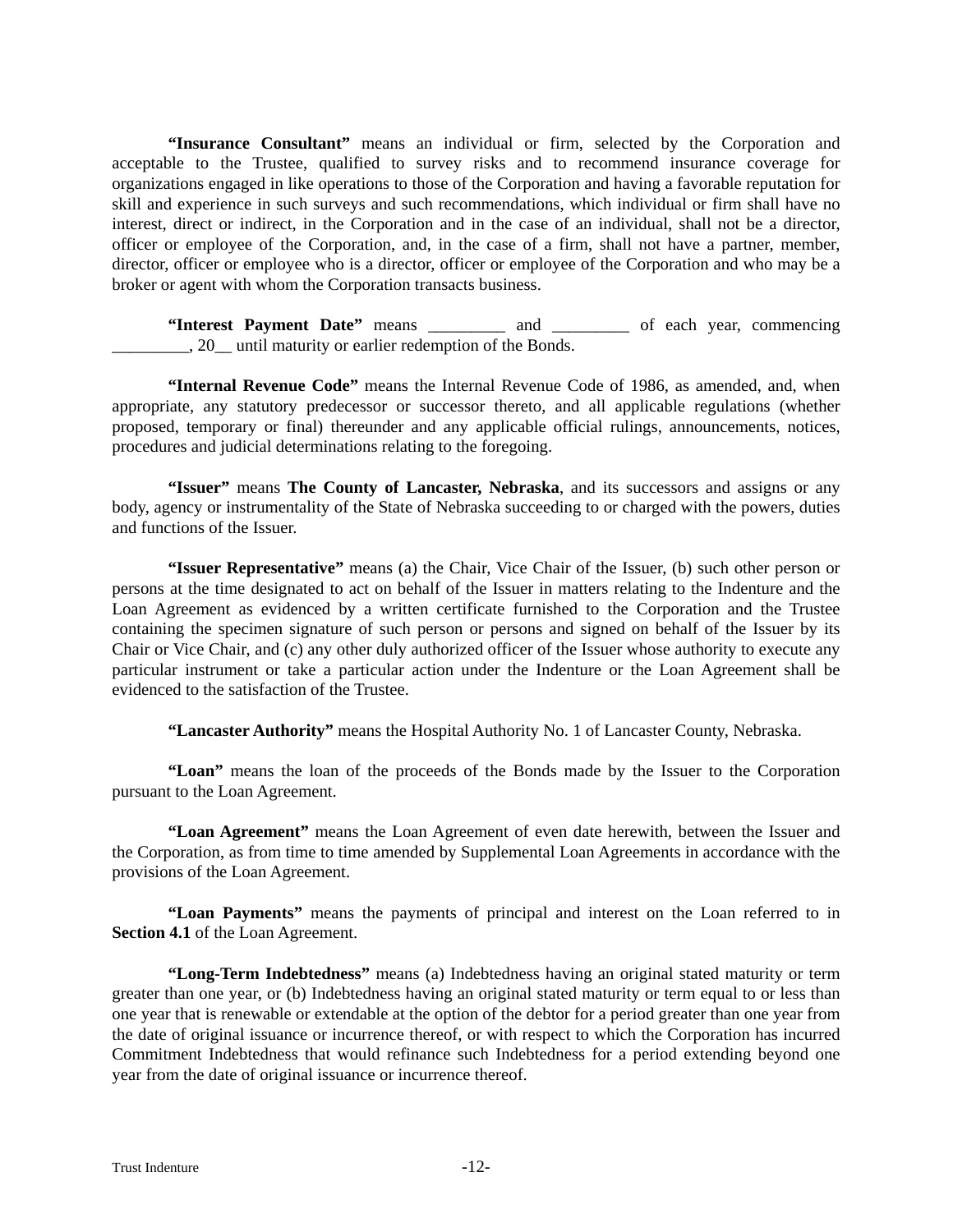**"Maximum Annual Debt Service"** means the maximum amount of Debt Service Requirements as computed for the then current or any succeeding fiscal year; provided, however, that with respect to any calculation for which historical debt service coverage is being calculated, the current fiscal year shall be deemed to be the fiscal year with respect to which historical debt service coverage is being calculated.

 **"Net Proceeds"**, when used with respect to any damage, destruction, condemnation or loss of title, means the gross proceeds from any insurance (or self-insurance) relating to damage or destruction of any Property of the Corporation, or condemnation award with respect to condemned Property or realization of title insurance with respect to any deficiency or loss of title to any Property, remaining after the payment of all expenses (including attorneys' fees and any expenses of the Issuer or the Trustee) incurred in the collection of such gross proceeds.

 **"Net Revenues Available for Debt Service"** means, for any period of calculation, total Unrestricted Revenues less total unrestricted expenses, plus depreciation, interest expenses, realized losses on investments determined to be other than temporary, amortization of bond discount and capitalized or funded financing expenses, determined in accordance with generally accepted accounting principles.

 **"Non-Recourse Indebtedness"** means any Indebtedness secured by a lien on property, plant or equipment, the liability for which is effectively limited to such property, plant or equipment subject to such lien with no recourse, directly or indirectly, to any other property or to the general credit of the Corporation.

 **"Note"** means the Promissory Note, Series 2015C.

 **"Officer's Certificate"** means a written certificate of the Corporation signed by the Corporation Representative, which certificate shall be deemed to constitute a representation of, and shall be binding upon, the Corporation with respect to matters set forth therein, and which certificate in each instance, including the scope, form, substance and other aspects thereof, is acceptable to the Trustee.

 **"Opinion of Bond Counsel"** means a written opinion of Gilmore & Bell, P.C., or other legal counsel acceptable to the Issuer and the Trustee who is nationally recognized as expert in matters pertaining to the validity of obligations of governmental issuers and the exemption from federal income taxation of interest on such obligations.

 **"Opinion of Counsel"** means a written opinion of any legal counsel having expertise in the matters covered in such opinion and acceptable to the Corporation and the Trustee and, to the extent the Issuer is asked to take action in reliance thereon, the Issuer, who may be an employee of or counsel to the Corporation or the Trustee.

 **"Original Purchaser"** means Ameritas Investment Corp., underwriter of the Bonds under the Bond Purchase Agreement.

 **"Outstanding"** means the following:

(a) with respect to Bonds, as of the date of determination, all Bonds theretofore authenticated and delivered under this Indenture, except the following: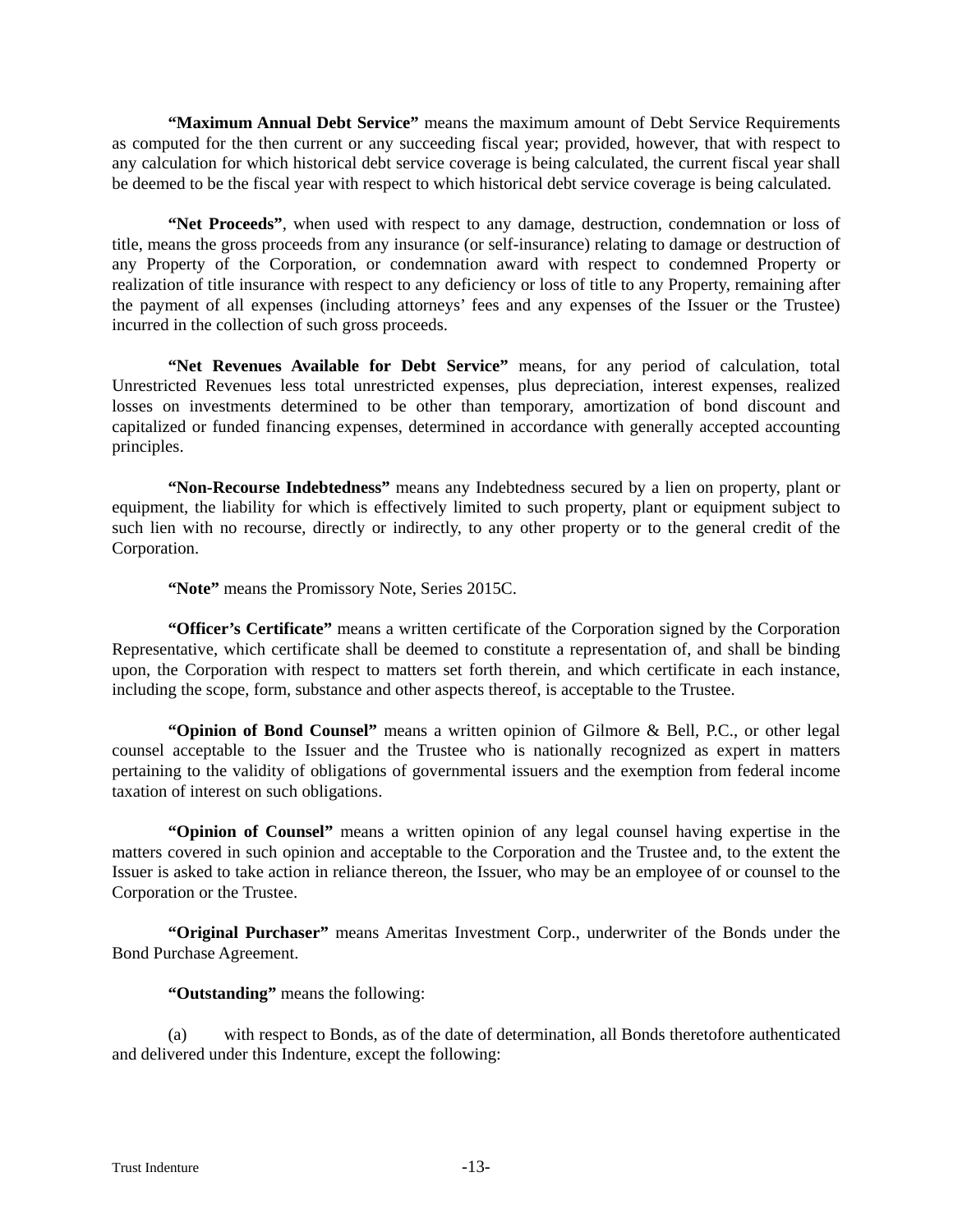(1) Bonds theretofore cancelled by the Trustee or delivered to the Trustee for cancellation as provided in **Section 210** of this Indenture;

(2) Bonds for whose payment or redemption money or Defeasance Obligations in the necessary amount has been deposited with the Trustee in trust for the owners of such Bonds as provided in **Section 1001** of this Indenture, provided that, if such Bonds are to be redeemed, notice of such redemption has been duly given pursuant to this Indenture or provision therefor satisfactory to the Trustee has been made;

(3) Bonds in exchange for or in lieu of which other Bonds have been authenticated and delivered under this Indenture; and

(4) Bonds alleged to have been destroyed, lost or stolen which have been paid as provided in **Section 209** of this Indenture; and

(b) with respect to Notes and other Indebtedness, as of the date of determination, all Notes and other Indebtedness theretofore issued or incurred by the Corporation, except Notes and Indebtedness to the extent the obligation to make payments on such Note or Indebtedness has been discharged in accordance with the terms of the instrument or instruments creating or evidencing such Note or Indebtedness.

 **"Owner"** means the Person in whose name a Bond is registered on the books for the registration, transfer and exchange of Bonds kept by the Trustee.

 **"Permitted Encumbrances"** means, with respect to Property of the Corporation as of any particular time, the following:

(a) the lien and security interest of the Loan Agreement, the Deed of Trust, and any other liens or security interest in Property that equally and ratably secure the Note and all Additional Obligations on a parity basis;

(b) liens for taxes, assessments, and other governmental charges not delinquent, or if delinquent are being contested in good faith by appropriate proceedings and as to which the Corporation shall have set aside on its books adequate reserves with respect thereto;

(c) mechanic's, laborer's, materialman's, supplier's or vendor's liens not filed of record and similar charges not delinquent, or if filed of record are being contested in good faith and have not proceeded to judgment and as to which the Corporation shall have set aside on its books adequate reserves with respect thereto;

(d) liens in respect of judgments or awards with respect to which the Corporation is in good faith currently prosecuting an appeal or proceedings for review, and with respect to which the Corporation shall have secured a stay of execution pending such appeal or proceedings for review, provided the Corporation shall have set aside on its books adequate reserves with respect thereto;

(e) utility, access and other easements and rights-of-way, restrictions, encumbrances and exceptions that do not materially affect the marketability of title to such Property and do not in the aggregate materially impair the use of such Property for the purposes for which it is held by the Corporation;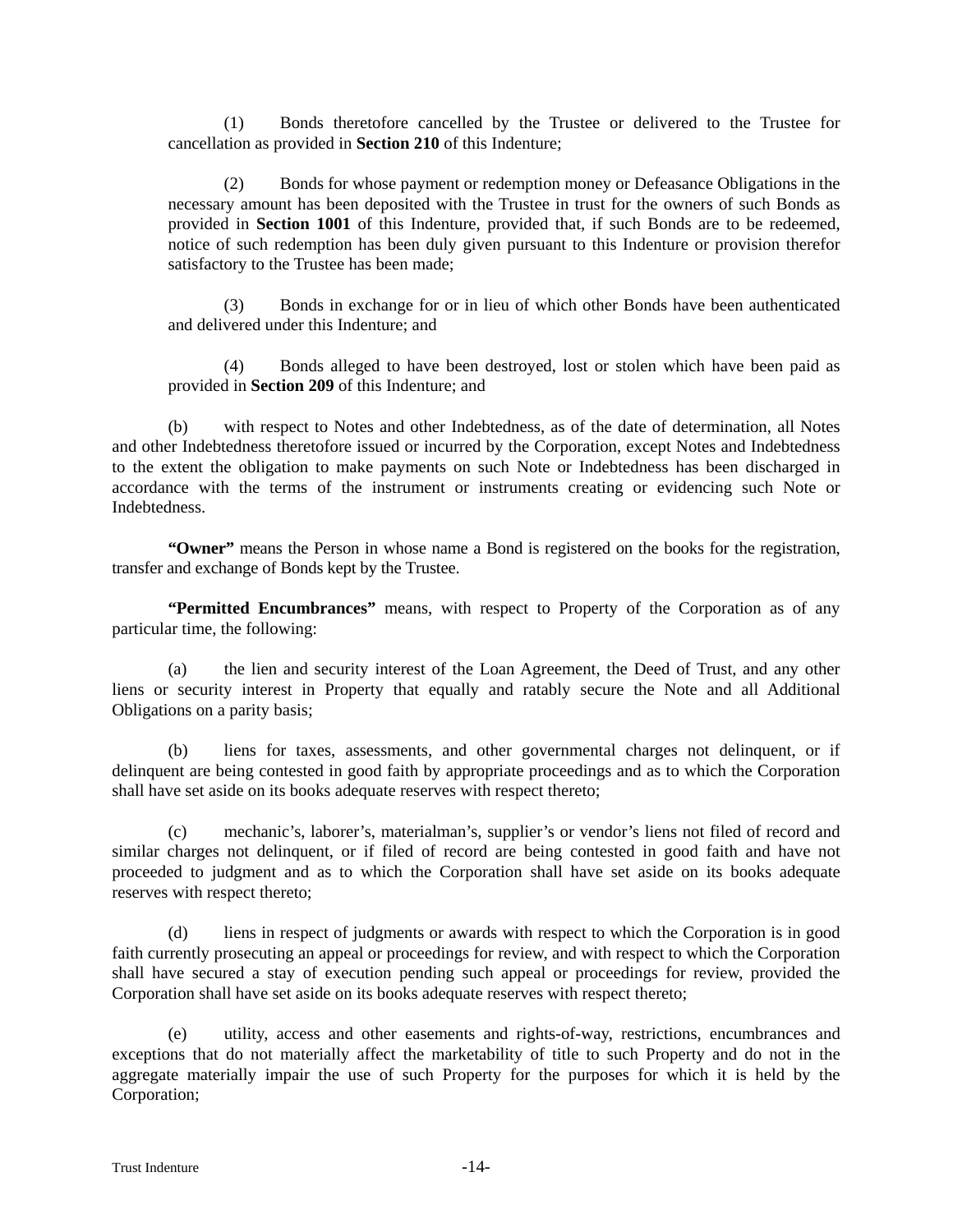(f) such minor defects and irregularities of title as normally exist with respect to property similar in character to the Property affected thereby and which do not materially affect the marketability of title to or value of such Property and do not materially impair the use of such Property for the purposes for which it is held by the Corporation;

(g) zoning laws, ordinances or regulations and similar restrictions that are not violated by the Property affected thereby;

(h) statutory rights under Section 291, Title 42 of the United States Code, as a result of what are commonly known as Hill-Burton grants, and similar rights under other federal or state statutes;

(i) statutory liens and rights of setoff granted to banks or other financial institutions with respect to funds on deposit in the ordinary course of business;

(j) all right, title and interest of the state, municipalities and the public in and to tunnels, bridges and passageways over, under or upon a public way;

(k) rights reserved to, or vested in, any municipality or governmental or other public authority by virtue of any franchise, license, contract or statute to control or regulate any Property of the Corporation, or to use such Property in any manner, or to purchase, or designate a purchaser of or order the sale of, any Property of the Corporation upon payment of cash or reasonable compensation therefor, or to terminate any franchise, license or other rights;

(l) liens on moneys deposited by patients or others with the Corporation as security for or as prepayment of the cost of patient care, liens due to rights of third party payors for recoupment of excess reimbursement paid to the Corporation, and liens of residents of life care, elderly housing or similar facilities on endowment or similar funds deposited by or on behalf of such residents;

(m) liens arising by reason of (1) good faith deposits with the Corporation in connection with tenders, leases of real estate, bids or contracts (other than contracts for the payment of money), (2) deposits by the Corporation to secure public or statutory obligations, or to secure, or in lieu of, surety, stay or appeal bonds, (3) deposits as security for the payment of taxes or assessments or other similar charges, and (4) deposits with, or the giving of any form of security to, any municipality or governmental or other public authority for any purpose at any time as required by law or governmental regulation as a condition to the transaction of any business or the exercise of any privilege or license, or to enable the Corporation to maintain self-insurance or to participate in any funds established to cover any insurance risks or in connection with worker's compensation, unemployment insurance, pensions or profit sharing plans or other social security plans or programs, or to share in the privileges or benefits required for corporations participating in such arrangements;

(n) restrictions on Property received by the Corporation through gifts, grants, bequests, contributions or donations imposed by the donor or grantor of such Property and which consist solely of restrictions on the use of such Property or the income therefrom;

(o) liens on and security interests in the proceeds of Indebtedness prior to the application of such proceeds or any debt service fund, reserve fund, escrow fund or similar fund established to secure the payment of Indebtedness;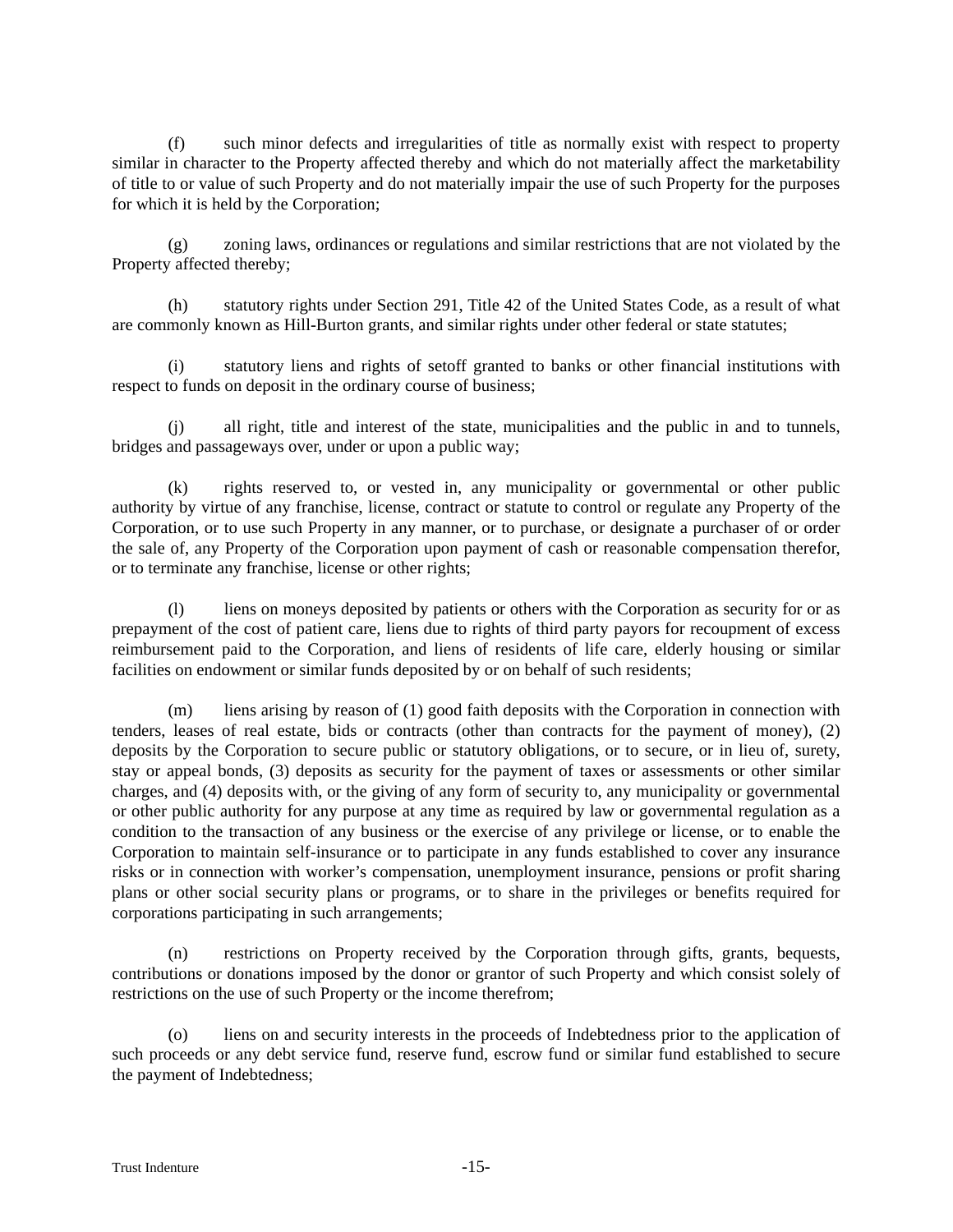(p) liens existing on Property at the time of its acquisition by the Corporation through purchase, lease or otherwise, or liens existing on Property of a Person on the date such Person merges into or consolidates with the Corporation that were not imposed or incurred in contemplation of such Person merging into or consolidating with the Corporation; provided, that no such lien may be increased, extended, renewed, or modified after such date to apply to any Property of the Corporation not subject to such lien on such date unless such lien as so increased, extended, renewed or modified otherwise qualifies as a Permitted Encumbrance;

(q) leases, under which the Corporation is lessor, that relate to Property of the Corporation which is of a type that is customarily the subject of such leases including leases of office space for physicians, food service facilities, parking facilities, day care centers, gift shops, barber shops, beauty shops, flower shops, radiology, pathology or other specialty services, and pharmacy and similar departments; and any other leases entered into in accordance with the disposition of Property provisions of the Loan Agreement;

(r) purchase money mortgages, security interests, and liens securing Purchase Money Indebtedness, placed upon Property in order to obtain the use of such Property or to secure a portion of the purchase price thereof;

(s) liens on Property securing Commitment Indebtedness issued in support of any Long-Term Indebtedness which are equal in rank and priority with or subordinate to the liens granted to secure the Long-Term Indebtedness;

(t) liens on Property securing Subordinated Indebtedness, provided that a superior lien on the same Property is granted to secure the Note and all Additional Obligations;

(u) liens on Property which are existing at the date of this Indenture and the Loan Agreement; provided that no such lien (or the amount of Indebtedness secured thereby) may be increased, extended, renewed or modified to apply to any Property of the Corporation not subject to such lien on such date unless such lien as so increased, extended, renewed or modified otherwise qualifies as a Permitted Encumbrance;

(v) any other lien or encumbrance created or incurred in the ordinary course of business which does not secure, directly or indirectly, the repayment of borrowed money or the payment of installment sales contracts or capital leases and which, individually or in the aggregate, does not materially impair the value or the utility of the Property subject to such lien or encumbrance;

(w) any other liens on Property expressly permitted by the Loan Agreement or approved in writing by the owners of all of the Bonds; and

(x) any lien on the real estate described on **Exhibit D** to the Loan Agreement.

 **"Permitted Investments"** means, if and to the extent the same are at the time legal for investment of funds held under this Indenture, the following:

(a) Government Obligations;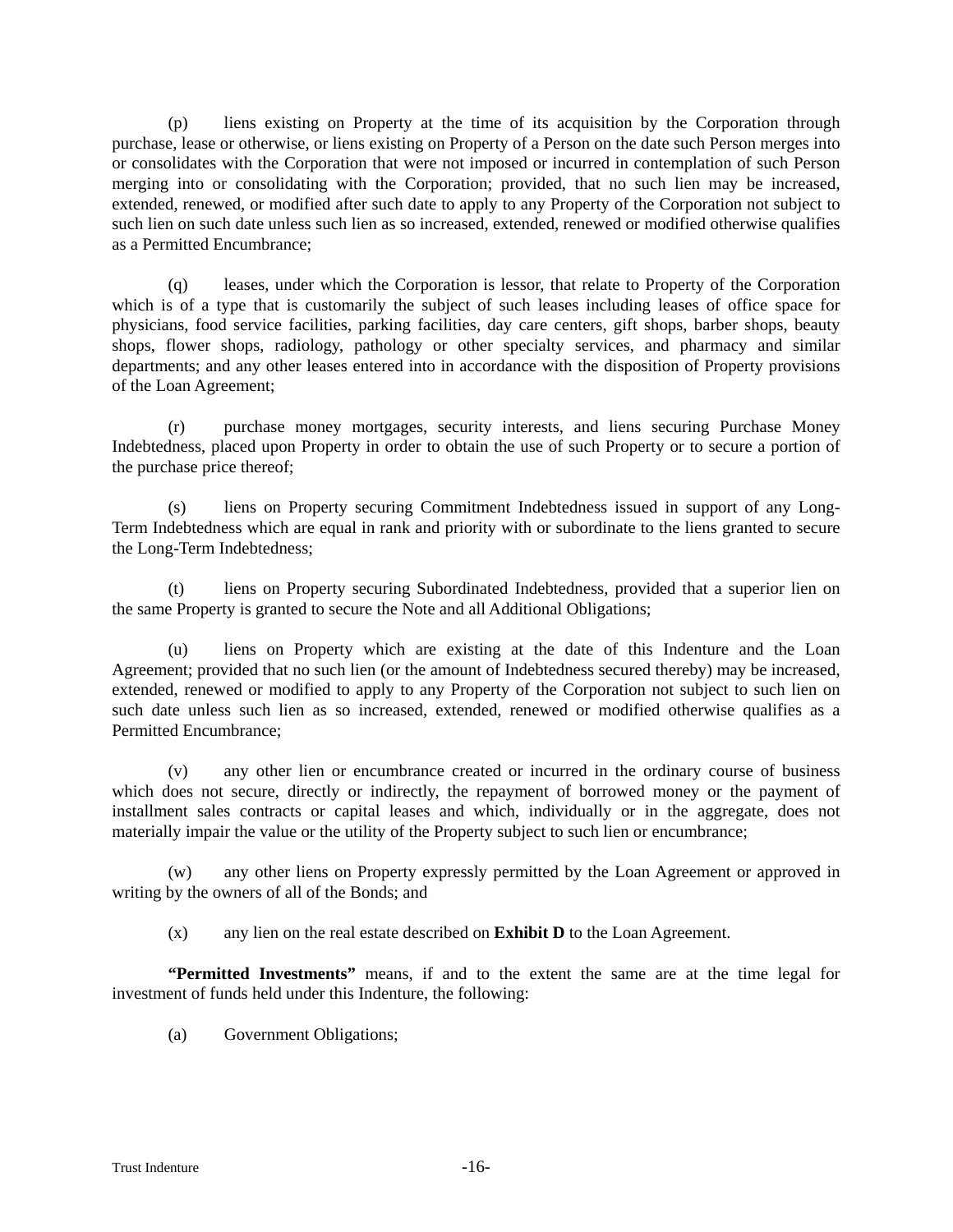(b) bonds, notes or other obligations of any state of the United States or any political subdivision of any state, which at the time of their purchase are rated in either of the two highest rating categories by a nationally recognized Rating Agency;

(c) certificates of deposit or time or demand deposits constituting direct obligations of any bank, bank holding company, savings and loan association or trust company organized under the laws of the United States or any state thereof (including the Trustee or any of its affiliates), except that investments may be made only in certificates of deposit or time or demand deposits which are:

(1) insured by the Bank Insurance Fund or the Savings Association Insurance Fund of the Federal Deposit Insurance Corporation, or any other similar United States Government deposit insurance program then in existence;

(2) continuously and fully secured by Government Obligations, which have a market value, exclusive of accrued interest, at all times at least equal to the principal amount of such certificates of deposit or time or demand deposits; or

(3) issued by a bank, bank holding company, savings and loan association or trust company organized under the laws of the United States or any state thereof (including the Trustee or any of its affiliates) whose outstanding unsecured long-term debt is rated at the time of issuance in either of the two highest rating categories by a nationally recognized Rating Agency;

(d) repurchase agreements with any bank, bank holding company, savings and loan association, trust company or other financial institution organized under the laws of the United States or any state thereof (including the Trustee or any of its affiliates), that are continuously and fully secured by Government Obligations and which have a market value, exclusive of accrued interest, at all times at least equal to the principal amount of such repurchase agreements, provided that each such repurchase agreement conforms to current industry standards as to form and time, is in commercially reasonable form, is for a commercially reasonable period, results in transfer of legal title to identified Government Obligations which are segregated in a custodial or trust account for the benefit of the Trustee, and further provided that Government Obligations acquired pursuant to such repurchase agreements shall be valued at the lower of the then current market value thereof or the repurchase price thereof set forth in the applicable repurchase agreement;

(e) investment agreements constituting an obligation of a bank, bank holding company, savings and loan association, trust company, insurance company or other financial institution whose outstanding unsecured long-term debt is rated at the time of such agreement in either of the two highest rating categories by a nationally recognized Rating Agency;

(f) short term discount obligations of the Fannie Mae and the Government National Mortgage Association; and

(g) money market mutual funds (1) that invest in Government Obligations or that are registered with the federal Securities and Exchange Commission (SEC), meeting the requirements of Rule 2a-7 under the Investment Company Act of 1940, and (2) that are rated in either of the two highest categories by a nationally recognized Rating Agency.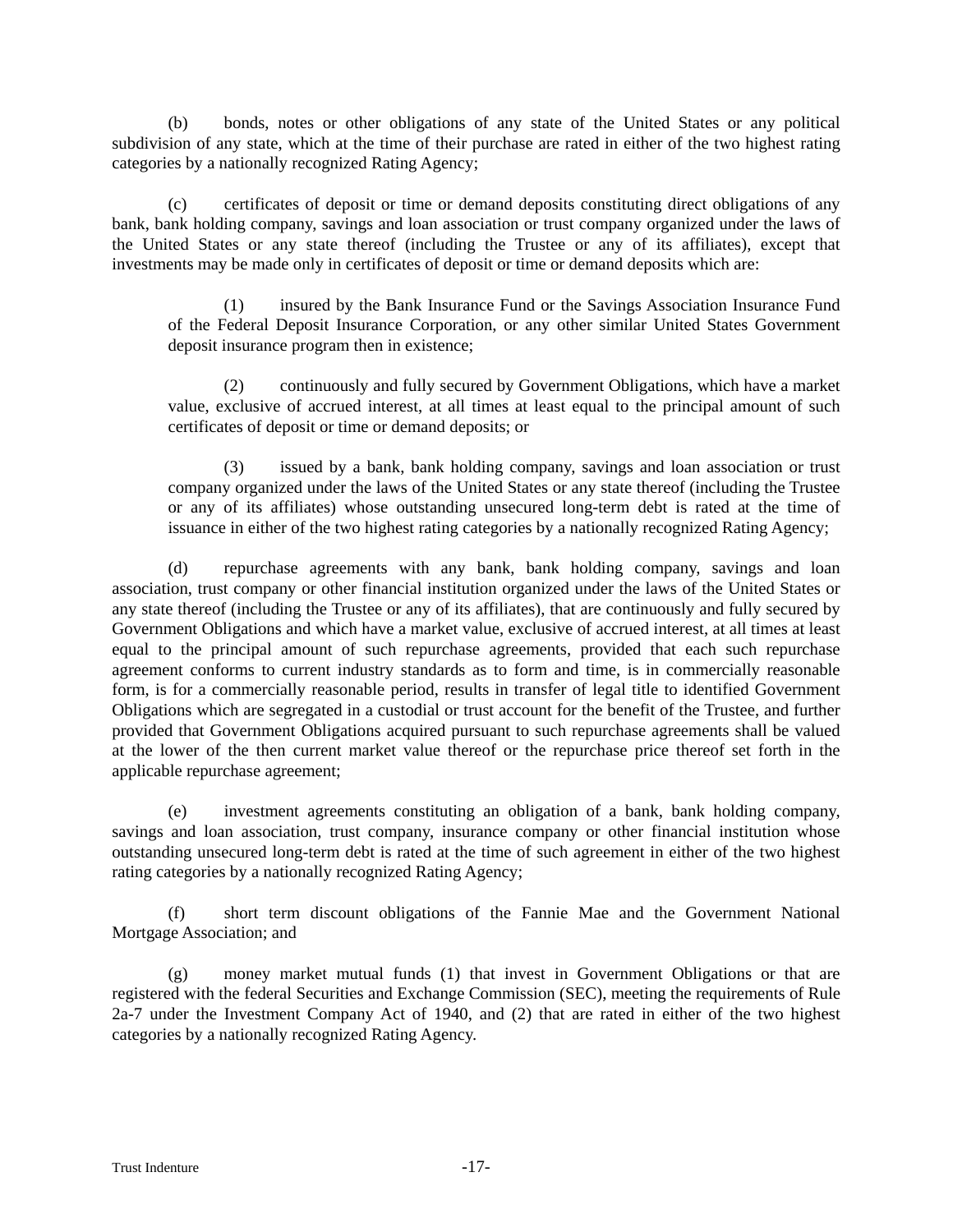**"Person"** means any natural person, firm, association, corporation, partnership, joint stock company, a joint venture, trust, unincorporated organization or firm, or a government or any agency or political subdivision thereof or other public body.

**"Personal Property"** has the meaning ascribed to such term in the Deed of Trust.

 **"Prime Rate"** means, for any date of determination, the interest rate per annum publicly announced from time to time by the Trustee as its "prime rate", such interest rate to change automatically as of the opening of business on the effective date of any change in the Prime Rate. If for any reason the Prime Rate shall be suspended or shall not be identifiable on any interest payment date, the Prime Rate shall be deemed to be 200 basis points above the 6 month United States Treasury Bill rate of interest at the most recent auction.

**"Project"** means the acquisition, construction, equipping and furnishing of two new 17-bed skilled nursing facilities to be located at the northeast corner of 13th Street and Iris Avenue in Crete, Nebraska and moving existing operations at the 44-bed Tabitha Nursing Center in Crete, Nebraska "ToC" facility to such new facilities, the costs of which will be paid, or for which the Corporation will be reimbursed or which will be refinanced, in whole or in part, from the proceeds of the sale of the Bonds or from the proceeds of loans refinanced, in whole or in part, from the proceeds of the sale of the Bonds; provided, however, that the Corporation may make changes and amendments to the Project as provided in the Loan Agreement.

 **"Project Fund"** means the fund by that name created by **Section 401** of this Indenture.

 **"Projected Debt Service Coverage Ratio"** means, for any future period, the ratio determined by dividing (a) a numerator equal to the projected Net Revenues Available for Debt Service for that period, by (b) a denominator equal to the Maximum Annual Debt Service for the Long-Term Indebtedness expected to be Outstanding during such period.

 **"Property"** means, with respect to the Corporation, any and all rights, titles and interests of the Corporation in and to all land, leasehold interests, buildings, fixtures and equipment comprising the primary operations of the Corporation, including the health care facilities of the Corporation known as Tabitha Healthcare Services and located in Lincoln, Nebraska, and including the Garden Square of Crete assisted living facility in Crete, Nebraska, and any and all other property, whether real or personal, tangible (including cash) or intangible, wherever situated and whether now owned or hereafter acquired; provided, however, that Property of the Corporation shall not include (a) any assets of "employee pension benefit plans" as defined in the Employee Retirement Income Security Act of 1974, as amended, (b) any assets of a self-insurance trust which prohibits any application of such assets for purposes which are not related to claims as defined in the governing trust document, (c) all endowment funds and property derived from gifts, grants, research contracts, bequests, donations and contributions made to or with the Corporation which are specifically restricted by the donor, testator or grantor to a particular purpose, and the income and gains derived therefrom, (d) the real estate and other property described in **Exhibit D** to the Loan Agreement, and all improvements, fixtures, tangible personal property and equipment located on such real estate and used in connection therewith, and (e) any other property, which may be established by the Corporation in an Officer's Certificate delivered to the Trustee, upon which none of the primary operations of the Corporation are conducted and which does not constitute a material or integral part of the primary operations of the Corporation and is not material in the generation of Net Revenues Available for Debt Service.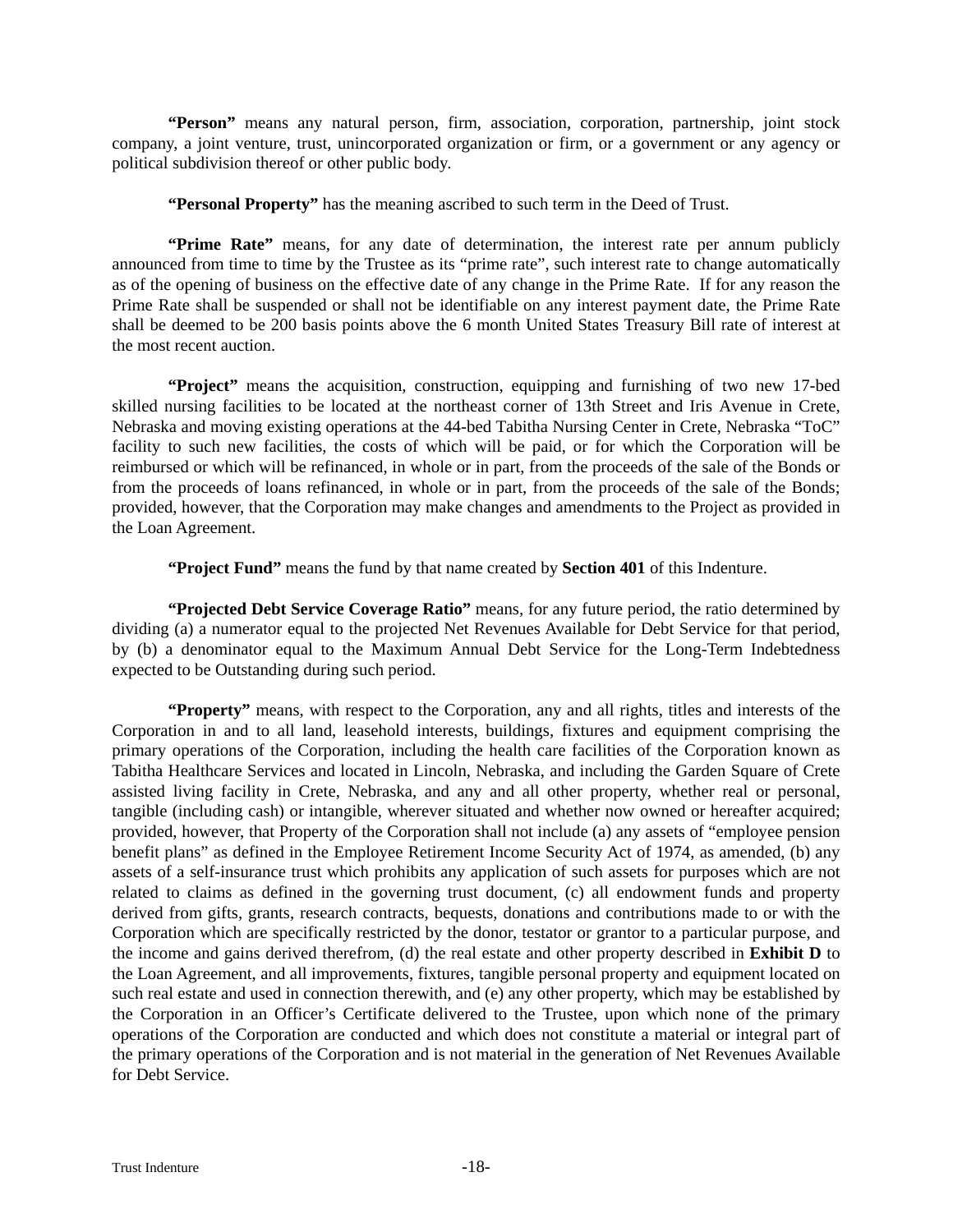**"Property, Plant and Equipment"** means all Property of the Corporation that is classified as property, plant and equipment as shown on the balance sheet of the Corporation, determined in accordance with generally accepted accounting principles.

 **"Purchase Money Indebtedness"** means Indebtedness incurred by the Corporation pursuant to a purchase money contract, conditional sale agreement, installment purchase contract, capitalized lease, or other similar debt or title retention agreement in connection with the acquisition of real or personal property and secured by a purchase money mortgage, security interest or lien with respect to the property acquired by the Corporation, where the lien of the seller or lender under such agreement is limited to such property, the proceeds of such property and any related software.

 **"Qualified Financial Institution"** means a bank, trust company, national banking association, insurance company or other financial services company or entity, whose unsecured long term debt obligations (in the case of a bank, trust company, national banking association or other financial services company or entity) or whose claims paying abilities (in the case of an insurance company) are rated in one of the two highest rating categories by a nationally recognized Rating Agency.

**"Real Property"** has the meaning ascribed to such term in the Deed of Trust.

 **"Rebate Fund"** means the fund by that name created by **Section 401** hereof.

**"Record Date"** means the day (whether or not a Business Day) preceding the month in which an interest payment date occurs.

 **"Refunding Indebtedness"** means Long-Term Indebtedness issued for the purpose of refunding other Long-Term Indebtedness (including Long-Term Indebtedness commonly referred to as current refunding indebtedness, advance refunding indebtedness or cross-over refunding indebtedness where the proceeds of such Refunding Indebtedness are deposited in an irrevocable escrow or trust account to secure the payment on the applicable payment dates of the interest and principal on such Refunding Indebtedness and/or the Indebtedness being refunded).

 **"Revenues"** means, for any period of time for which calculated, the total of all operating and non-operating revenues and gains derived by the Corporation during such period, determined in accordance with generally accepted accounting principles, including (a) gross patient and resident service revenues less contractual allowances and provisions for uncollectible accounts, free care and discounted care, plus (b) other operating revenues less applicable allowances, plus (c) non-operating revenues; provided, however, that no determination thereof shall take into account (1) income derived from Escrowed Deposits, (2) unrealized gains on investments and assets limited as to use, (3) extraordinary gains resulting from the early extinguishment of debt or the sale, exchange or other disposition of property not in the ordinary course of business, or the reappraisal, reevaluation or write-up of assets, or any other extraordinary gains, (4) gifts, grants, bequests or donations restricted as to use by the donor or grantor for a purpose inconsistent with the payment of Debt Service Requirements, (5) insurance (other than business interruption) and condemnation proceeds and (6) income, the use of which is restricted under contracts with the United States Department of Housing and Urban Development. For purposes of any calculation that is made with reference to both Revenues and Expenses, any deduction or reduction from revenues otherwise required by the preceding provisions of this definition shall not be made if and to the extent that the amount of such deduction is included in Expenses.

**"Saline Authority"** means Hospital Authority No. 1 of Saline County, Nebraska.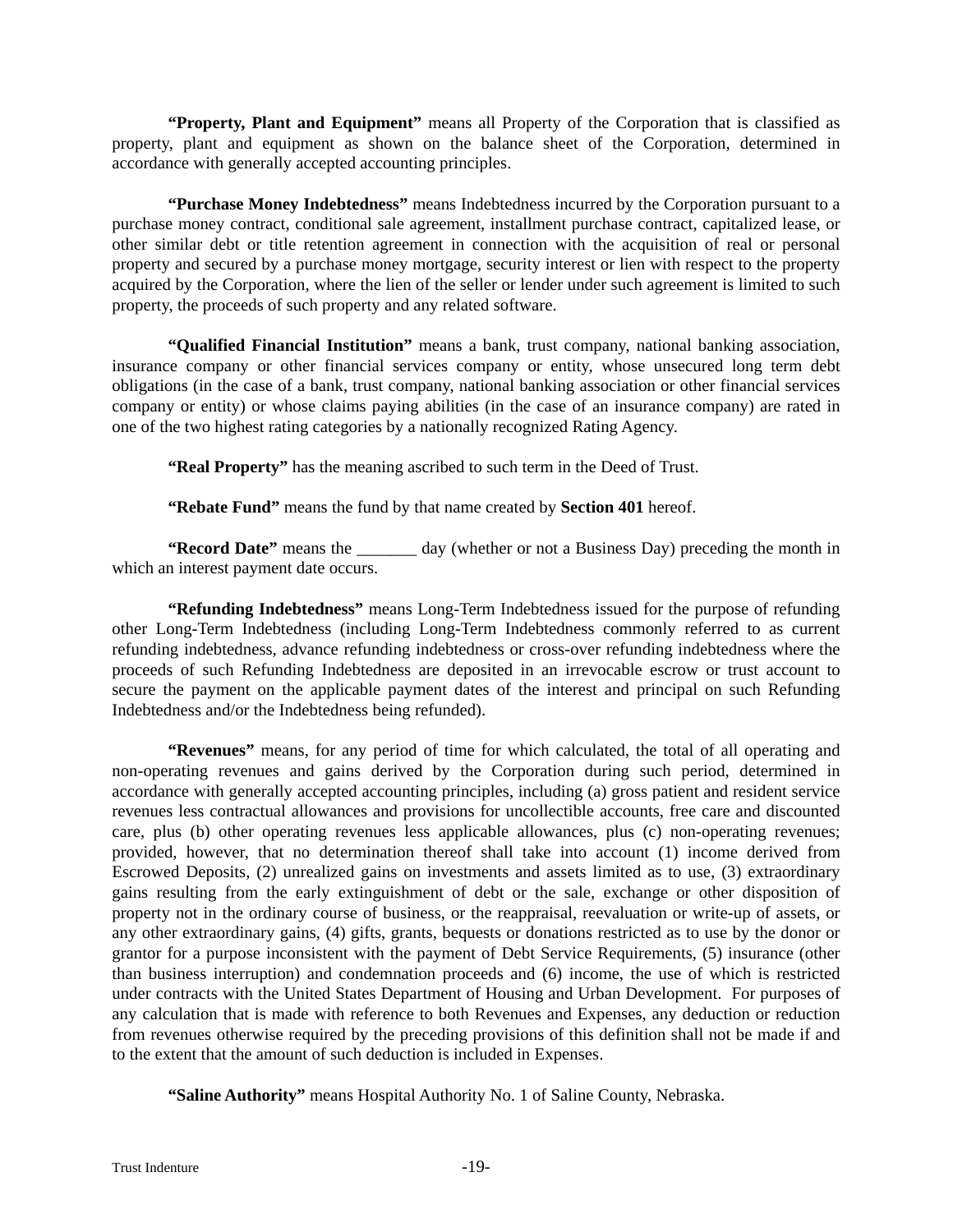**"Securities Depository"** means The Depository Trust Company, New York, New York, or its nominee, and its successors and assigns, acting as securities depository under a Book-Entry System.

**"Short-Term Indebtedness"** means Indebtedness having an original maturity less than or equal to one year from the date of original incurrence thereof, and not renewable or extendible at the option of the obligor thereon for a term greater than one year beyond the date of original incurrence.

 **"Subordinated Indebtedness"** means Indebtedness that by the terms thereof is specifically junior and subordinate to the Bonds, the Note and any Additional Obligations with respect to payment of principal and interest thereon.

 **"Supplemental Indenture"** means any indenture supplemental or amendatory to this Indenture entered into by the Issuer and the Trustee pursuant to **Article IX** of this Indenture.

 **"Supplemental Loan Agreement"** means any agreement supplemental or amendatory to the Loan Agreement entered into by the Issuer and the Corporation pursuant to **Article VIII** of the Loan Agreement.

 **"Tax Compliance Agreement"** means the Tax Compliance Agreement of even date herewith, among the Issuer, the Corporation, the Guarantor and the Trustee, as from time to time amended in accordance with the provisions thereof.

 **"Tax-Exempt Organization"** means a nonprofit organization, organized under the laws of the United States of America or any state thereof, that is an organization described in Section 501(c)(3) of the Internal Revenue Code, is exempt from federal income taxes under Section 501(a) of the Internal Revenue Code, and is not a "private foundation" within the meaning of Section 509(a) of the Internal Revenue Code, or corresponding provisions of federal income tax laws from time to time in effect.

**"THC"** means Tabitha Housing Corporation, a Nebraska nonprofit corporation of which the Foundation was the sole member, which has been merged into Tabitha, Inc.

 **"Trust Estate"** means the Trust Estate described in the Granting Clauses of this Indenture.

 **"Trustee"** means BOKF, National Association, and its successor or successors and any other corporation or association which at any time may be substituted in its place pursuant to and at the time serving as trustee under this Indenture.

 **"Unrestricted Net Assets"** means the unrestricted net assets of the Corporation, as reflected on the most recently completed audited financial statements of the Corporation or other equivalent accounting classification representing the net worth of an entity.

 **"Unrestricted Revenues"** means all income, revenues, receipts and other moneys received by or on behalf of the Corporation and its affiliates (excluding Tabitha ALF Real Estate Holding, Inc.) from any source and all rights to receive the same whether in the form of accounts, contract rights, chattel paper, instruments, general intangibles or other rights now owned or hereafter acquired by the Corporation, and all proceeds therefrom whether cash or noncash, all as defined in Article 9 of the Uniform Commercial Code of the State; excluding, however, gifts, grants, bequests, donations and contributions to the Corporation made, and the income and gains derived therefrom, which are specifically restricted by the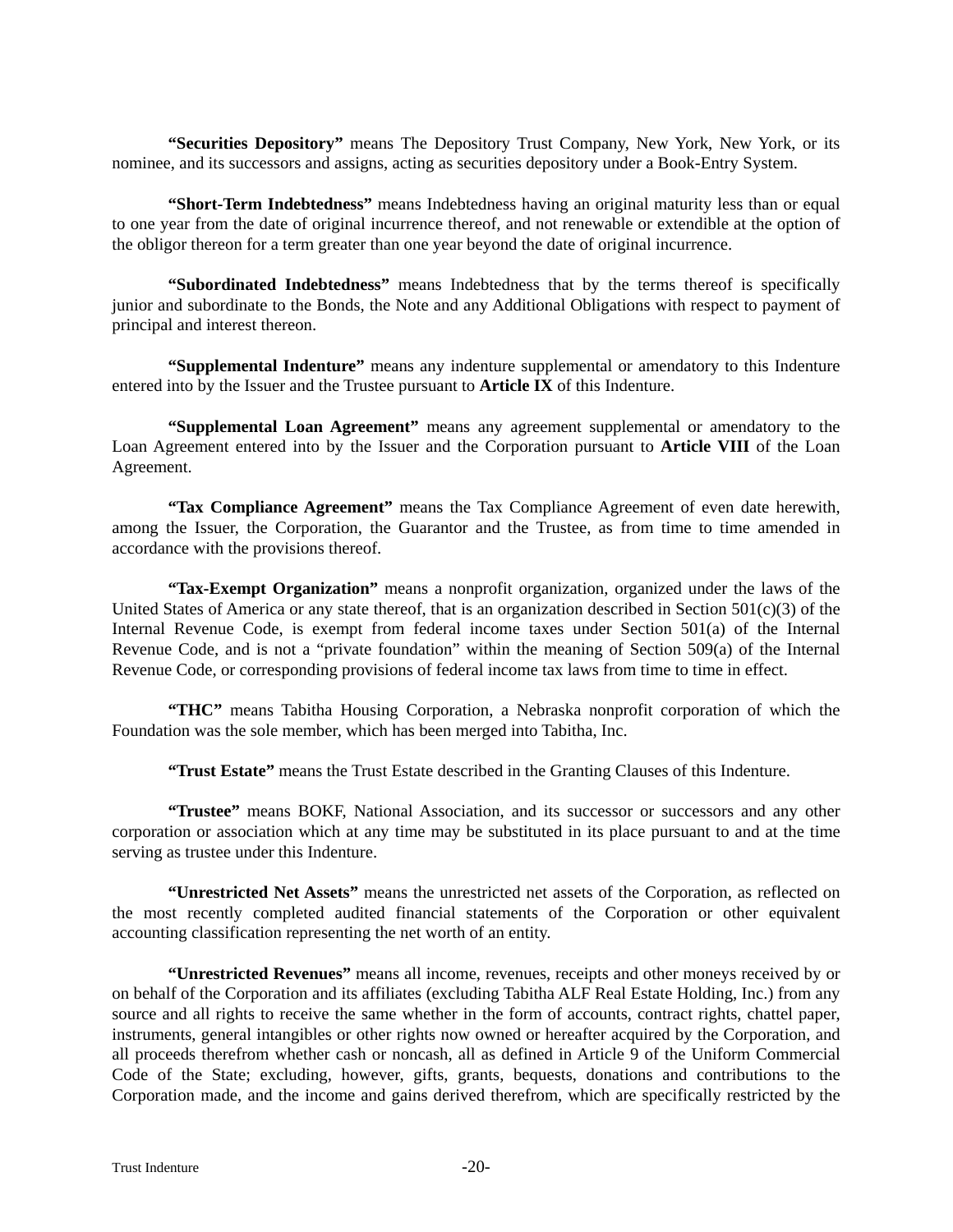donor, testator or grantor to a particular purpose which is inconsistent with their use for payments required under the Loan Agreement or on the Note.

 **"Value"**, as of any particular time of determination, means, (a) with respect to cash the face value thereof and (b) with respect to any investments, the lower of the cost of the investment or the market price of the investment on the date of valuation.

 **Section 102. Rules of Construction.** For all purposes of this Indenture, except as otherwise expressly provided or unless the context otherwise requires, the following rules of construction apply in construing the provisions of this Indenture:

(a) The terms defined in this Article include the plural as well as the singular.

(b) All accounting terms not otherwise defined herein shall have the meanings assigned to them, and all computations herein provided for shall be made, in accordance with generally accepted accounting principles.

(c) All references herein to "generally accepted accounting principles" refer to such principles in effect on the date of the determination, certification, computation or other action to be taken hereunder using or involving such terms.

(d) All references in this instrument to designated "Articles", "Sections" and other subdivisions are to be the designated Articles, Sections and other subdivisions of this instrument as originally executed.

(e) The words "herein", "hereof" and "hereunder" and other words of similar import refer to this Indenture as a whole and not to any particular Article, Section or other subdivision.

(f) The Article and Section headings herein and in the Table of Contents are for convenience only and shall not affect the construction hereof.

(g) Whenever an item or items are listed after the word "including", such listing is not intended to be a listing that excludes items not listed.

# **ARTICLE II**

## **THE BONDS**

**Section 201.** Authorization, Amount and Title of Bonds. No Bonds may be issued under this Indenture except in accordance with this Article. The Bonds shall be issued and secured under this Indenture to make a loan to the Corporation for the purposes set forth in the Recitals. The total principal amount of Bonds that may be issued as provided in **Section 202** hereof is hereby expressly limited to  $\mathbb S$  .

**Section 202.** Authorization of Bonds. There shall be issued under and secured by this Indenture Bonds in the aggregate principal amount of \$ consisting of \$ Series 2015C Bonds for the purpose of providing funds to (a) finance, refinance and reimburse Costs of the Project and (b) pay certain Costs of Issuance. The Bonds shall be dated the date of their issuance and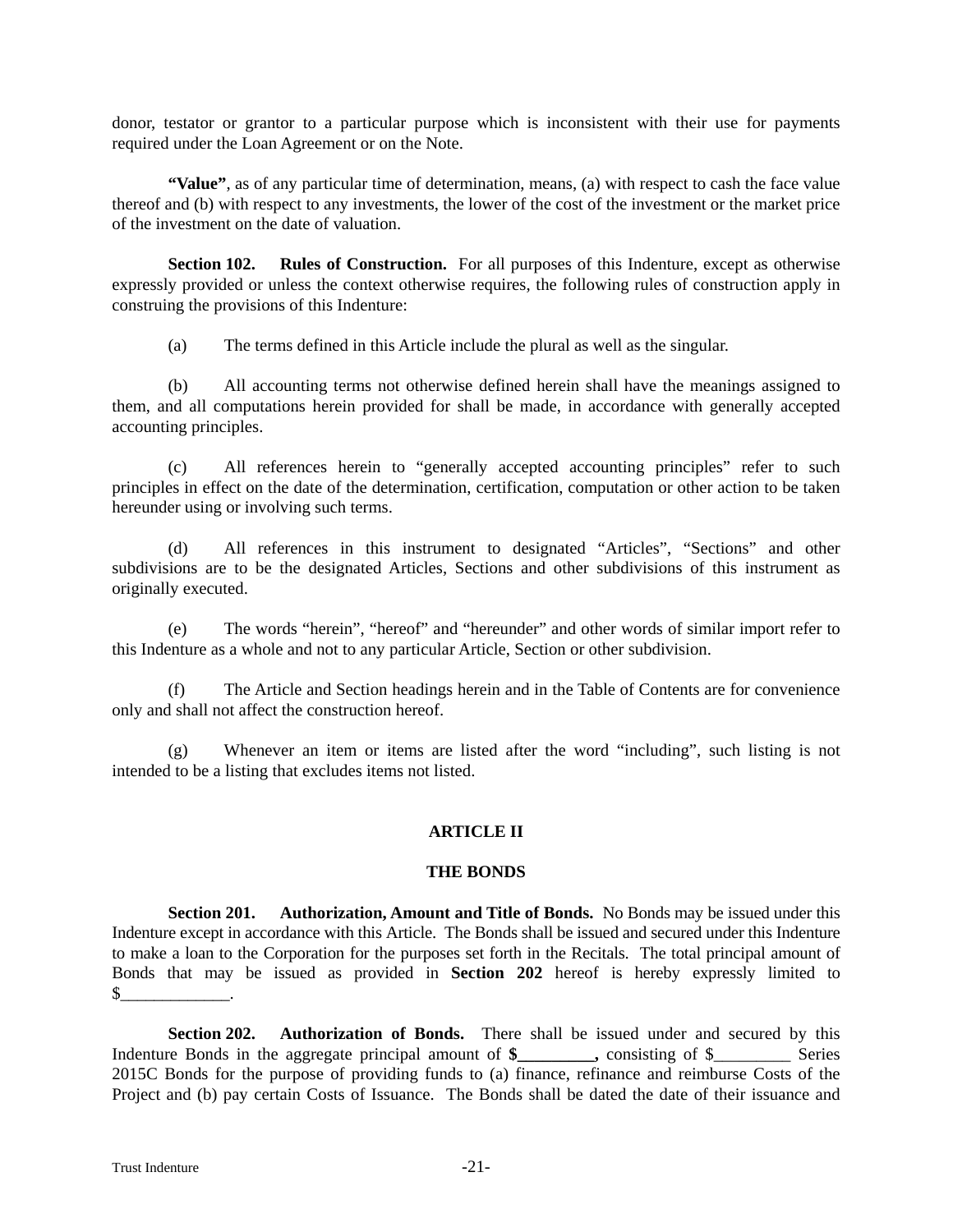delivery, shall mature on \_\_\_\_\_\_\_\_ in the years and in the respective principal amounts (subject to prior redemption as provided in **Article III**), shall be ratably secured, and shall bear interest at the respective rates per annum, as follows:

## **\$\_\_\_\_\_\_\_\_\_\_\_ HEALTHCARE REVENUE BONDS, SERIES 2015C**

| MATURITY     | <b>PRINCIPAL</b> | <b>INTEREST</b> |
|--------------|------------------|-----------------|
| (January 15) | <b>AMOUNT</b>    | <b>RATE</b>     |
| 20           |                  | $\%$            |

 The Bonds shall bear interest (computed on the basis of a 360-day year of twelve 30-day months) from their date or from the most recent interest payment date to which interest has been paid or duly provided for, payable on January 15 and July 15 of each year, beginning \_\_\_\_\_\_\_, 20\_\_.

 The Bonds shall be executed in the manner set forth herein and delivered to the Trustee for authentication, but prior to or simultaneously with the authentication and delivery of the Bonds by the Trustee the following documents shall be filed with the Trustee:

 (a) A copy, certified by the clerk, deputy clerk or other authorized officer of the Issuer, of the resolution adopted by the Issuer authorizing the issuance of the Bonds and the execution of this Indenture, the Loan Agreement, the Tax Compliance Agreement, the Bond Purchase Agreement and the other Financing Documents to which it is a party.

 (b) A copy, certified by the secretary, assistant secretary or other authorized officer of the Corporation, of the resolutions adopted by the Corporation authorizing the execution and delivery of the Loan Agreement, the Tax Compliance Agreement, the Note, the Bond Purchase Agreement, and the other Financing Documents to which it is a party, and approving this Indenture and the issuance and sale of the Bonds.

 (c) A copy, certified by the secretary, assistant secretary or other authorized officer of the Foundation, of the resolution adopted by the Foundation authorizing the execution and delivery of the Guaranty Agreement.

 (d) An original executed counterpart of this Indenture, the Loan Agreement, the Deed of Trust, the Tax Compliance Agreement, the Guaranty Agreement and the Continuing Disclosure Undertaking.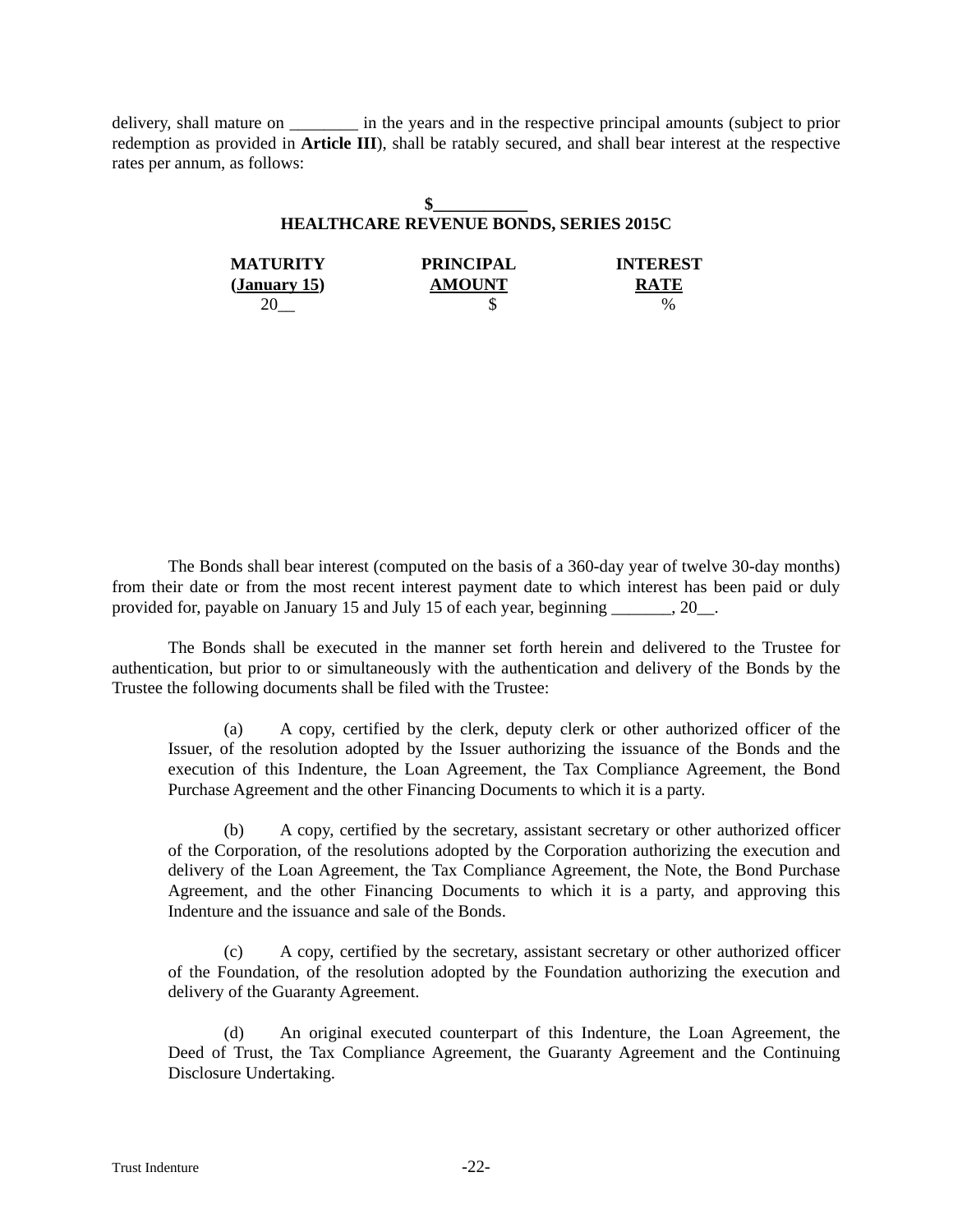(e) The original, executed and endorsed Note.

 (f) A request and authorization to the Trustee on behalf of the Issuer, executed by an Issuer Representative, to authenticate the Bonds and deliver said Bonds to or upon the order of the original purchasers thereof upon payment to the Trustee, for the account of the Issuer, of the purchase price thereof. The Trustee shall be entitled to rely conclusively upon such request and authorization as to the names of the purchasers and the amounts of such purchase price.

 (g) The Opinion of Bond Counsel, dated the date of original issuance of the Bonds, in substantially the form required by the Bond Purchase Agreement.

 (h) Such other opinions, certificates, statements, receipts and documents as the Trustee shall reasonably require for the delivery of the Bonds.

 When the documents specified above have been filed with the Trustee, and when the Bonds shall have been executed and authenticated as required by this Indenture, the Trustee shall deliver the Bonds to or upon the order of the Original Purchaser, but only upon payment to the Trustee of the purchase price of the Bonds. The proceeds of the sale of the Bonds, including accrued interest and premium thereon, if any, shall be immediately paid over to the Trustee, and the Trustee shall deposit and apply such proceeds as provided in **Article IV** hereof.

**Section 203.** Method and Place of Payment. The Trustee shall act as paying agent for the purpose of effecting payment of the principal of, redemption premium, if any, and interest on the Bonds. The principal or redemption price of and interest on the Bonds shall be payable in any coin or currency of the United States of America which on the respective dates of payment thereof is legal tender for the payment of public and private debts.

 The principal or redemption price of on all Bonds shall be payable by check or draft at maturity or upon earlier redemption to the Persons in whose names such Bonds are registered on the bond register maintained by the Trustee at the maturity or redemption date thereof, upon the presentation and surrender of such Bonds at the principal corporate trust office or at such other office designated by the Trustee for such purpose.

 The interest payable on each Bond on any interest payment date shall be paid by the Trustee to the registered owner of such Bond as shown on the bond register at the close of business on the Record Date, (a) by check or draft mailed to such registered owner at the address as it appears on the bond register or at such other address as is furnished to the Trustee in writing by such owner, or (b) at the written request addressed to the Trustee by any owner of Bonds in the aggregate principal amount of at least **\$**500,000, by electronic transfer to such owner upon written notice to the Trustee from such owner containing the electronic transfer instructions (which shall be located in the continental United States) to which such owner wishes to have such transfer directed, provided such written notice is given by such owner to the Trustee not less than 5 Business Days before the applicable Record Date. Any such written notice for electronic transfer shall be signed by such owner and shall include the name of the bank, its address, its ABA routing number and the name, number and contact name related to such owner's account at such bank to which the payment is to be credited.

 **Section 204. Form, Denomination and Numbering and Dating.** The Bonds shall be issued as fully registered bonds without coupons in substantially the form set forth in **Exhibit B** attached to this Indenture with such necessary or appropriate variations, omissions and insertions as are permitted or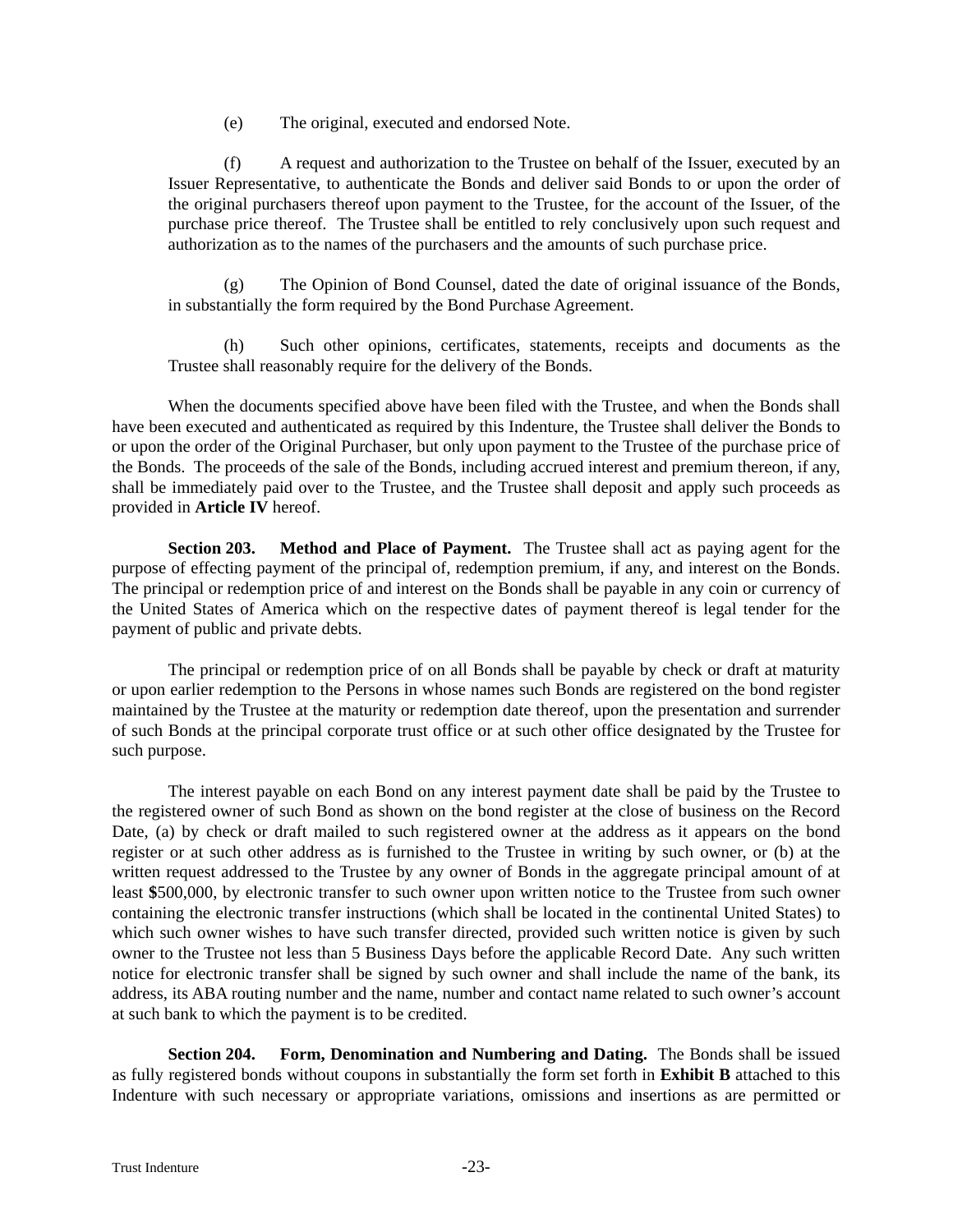required by this Indenture. The Bonds may have endorsed thereon such legends or text as may be necessary or appropriate to conform to any applicable rules and regulations of any governmental authority or any custom, usage or requirement of law with respect thereto.

 The Bonds shall be issued in denominations of **\$5,000** or any multiple thereof and shall be numbered from **R-1** consecutively upward in order of issuance or in such other manner as the Trustee shall designate.

 **Section 205. Execution and Authentication.** The Bonds shall be executed on behalf of the Issuer by the manual or facsimile signature of its Chair or Vice Chair and attested by the manual or facsimile signature of its Clerk or a Deputy Clerk. If any officer whose manual or facsimile signature appears on any Bonds shall cease to hold such office before the authentication and delivery of such Bonds, such signature shall nevertheless be valid and sufficient for all purposes, the same as if such person had remained in office until delivery. Any Bond may be signed by such persons as at the actual time of the execution of such Bond shall be the proper officers to sign such Bond although at the date of such Bond such persons may not have been such officers.

 No Bond shall be secured by, or be entitled to any lien, right or benefit under, this Indenture or be valid or obligatory for any purpose, unless the certificate of authentication thereon is executed by the Trustee by manual signature of an authorized officer or signatory of the Trustee, and such certificate upon any Bond shall be conclusive evidence, and the only evidence, that such Bond has been duly authenticated and delivered hereunder. At any time and from time to time after the execution and delivery of this Indenture, the Issuer may deliver Bonds executed by the Issuer to the Trustee for authentication and the Trustee shall authenticate and deliver such Bonds as in this Indenture provided and not otherwise.

 **Section 206. Registration, Transfer and Exchange.** The Trustee is hereby appointed "bond registrar" for the purpose of registering Bonds and transfers of Bonds as herein provided. The Trustee shall cause to be kept at its principal corporate trust office or other designated payment office a register (referred to herein as the **"bond register"**) in which, subject to such reasonable regulations as it may prescribe, the Trustee shall provide for the registration, transfer and exchange of Bonds as herein provided.

 Bonds may be transferred or exchanged only upon the bond register maintained by the Trustee as provided in this Section. Upon surrender for transfer or exchange of any Bond at the principal corporate trust office or other designated payment office of the Trustee, the Issuer shall execute, and the Trustee shall authenticate and deliver, in the name of the designated transferee or transferees, one or more new Bonds of the same series and maturity, of any authorized denominations and of a like aggregate principal amount.

 Every Bond presented or surrendered for transfer or exchange shall (if so required by the Trustee, as bond registrar) be duly endorsed, or be accompanied by a written instrument of transfer in form satisfactory to the Trustee, as bond registrar, duly executed by the owner thereof or his attorney or legal representative duly authorized in writing.

 All Bonds issued upon any transfer or exchange of Bonds shall be the valid obligations of the Issuer, evidencing the same debt, and entitled to the same security and benefits under this Indenture, as the Bonds surrendered upon such transfer or exchange.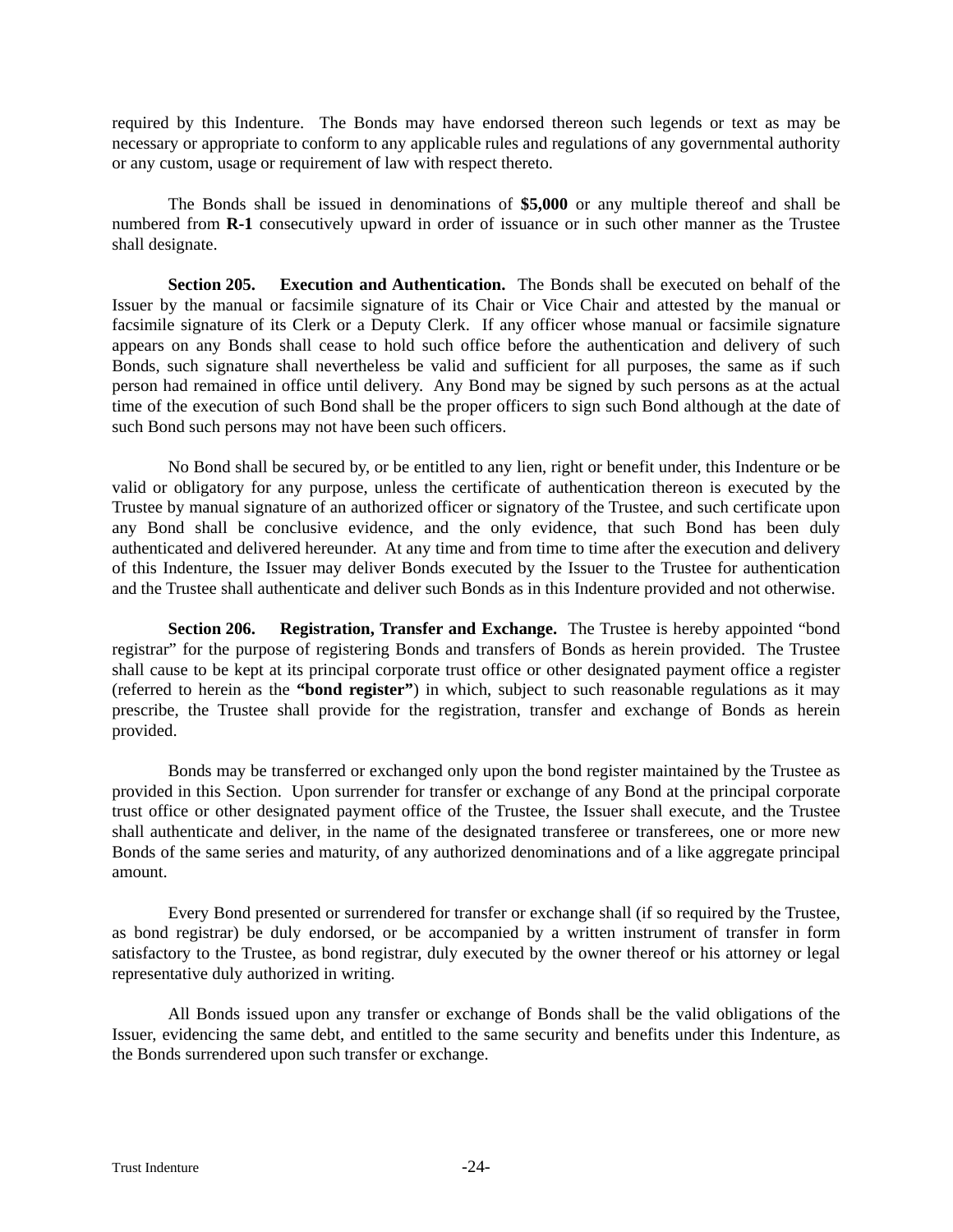No service charge shall be made for any registration, transfer or exchange of Bonds, but the Trustee may require payment of a sum sufficient to cover any tax or other governmental charge that may be imposed in connection with any transfer or exchange of Bonds, and such charge shall be paid before any such new Bond shall be delivered. The fees and charges of the Trustee for making any transfer or exchange and the expense of any bond printing necessary to effect any such transfer or exchange shall be paid by the Owner requesting such transfer or exchange. In the event any registered owner fails to provide a certified taxpayer identification number to the Trustee, the Trustee may impose a charge against such registered owner sufficient to pay any governmental charge required to be paid as a result of such failure. In compliance with Section 3406 of the Internal Revenue Code, such amount may be deducted by the Trustee from amounts otherwise payable to such registered owner hereunder or under the Bonds.

 The Trustee shall not be required (a) to transfer or exchange any Bond during a period beginning at the opening of business 15 days before the day of the mailing of a notice of redemption of such Bond and ending at the close of business on the day of such mailing, or (b) to transfer or exchange any Bond selected for redemption in whole or in part, during a period beginning at the opening of business on any Record Date for such Bonds and ending at the close of business on the relevant interest payment date therefor.

 The Person in whose name any Bond is registered on the bond register shall be deemed and regarded as the absolute owner thereof for all purposes, except as otherwise provided in this Indenture when a Book-Entry System is in effect for the Bonds, and payment of or on account of the principal of and premium, if any, and interest on any such Bond shall be made only to or upon the order of the registered owner thereof or his legal representative, but such registration may be changed as herein provided. All such payments shall be valid and effectual to satisfy and discharge the liability upon such Bond to the extent of the sum or sums so paid.

 The Trustee will keep the bond register on file at its principal corporate trust office or other designated payment office, which shall include a list of the names and addresses of the last known owners of all Bonds and the serial numbers of such Bonds held by each of such owners. At reasonable times and under reasonable regulations established by the Trustee, the bond register may be inspected and copied by the Issuer, the Corporation, or the owners of 10% in principal amount of Bonds Outstanding or the authorized representative thereof, provided that the ownership of such owner and the authority of any such designated representative shall be evidenced to the satisfaction of the Trustee.

 **Section 207. Mutilated, Destroyed, Lost and Stolen Bonds.** If (a) any mutilated Bond is surrendered to the Trustee, or the Trustee receives evidence to its satisfaction of the destruction, loss or theft of any Bond, and (b) there is delivered to the Trustee such security or indemnity as may be required by the Trustee to save each of the Trustee and the Issuer harmless, then, in the absence of notice to the Trustee that such Bond has been acquired by a bona fide purchaser, the Trustee shall authenticate and deliver, in exchange for or in lieu of any such mutilated, destroyed, lost or stolen Bond, a new Bond of the same series and maturity and of like tenor and principal amount, bearing a number not contemporaneously outstanding.

 Upon the issuance of any new Bond under this Section, the Issuer and the Trustee may require the payment from the Owner thereof of a sum sufficient to cover any tax or other governmental charge that may be imposed in relation thereto and any other expenses connected therewith.

 Every new Bond issued pursuant to this Section in lieu of any destroyed, lost or stolen Bond, shall constitute an original additional contractual obligation of the Issuer, whether or not the destroyed,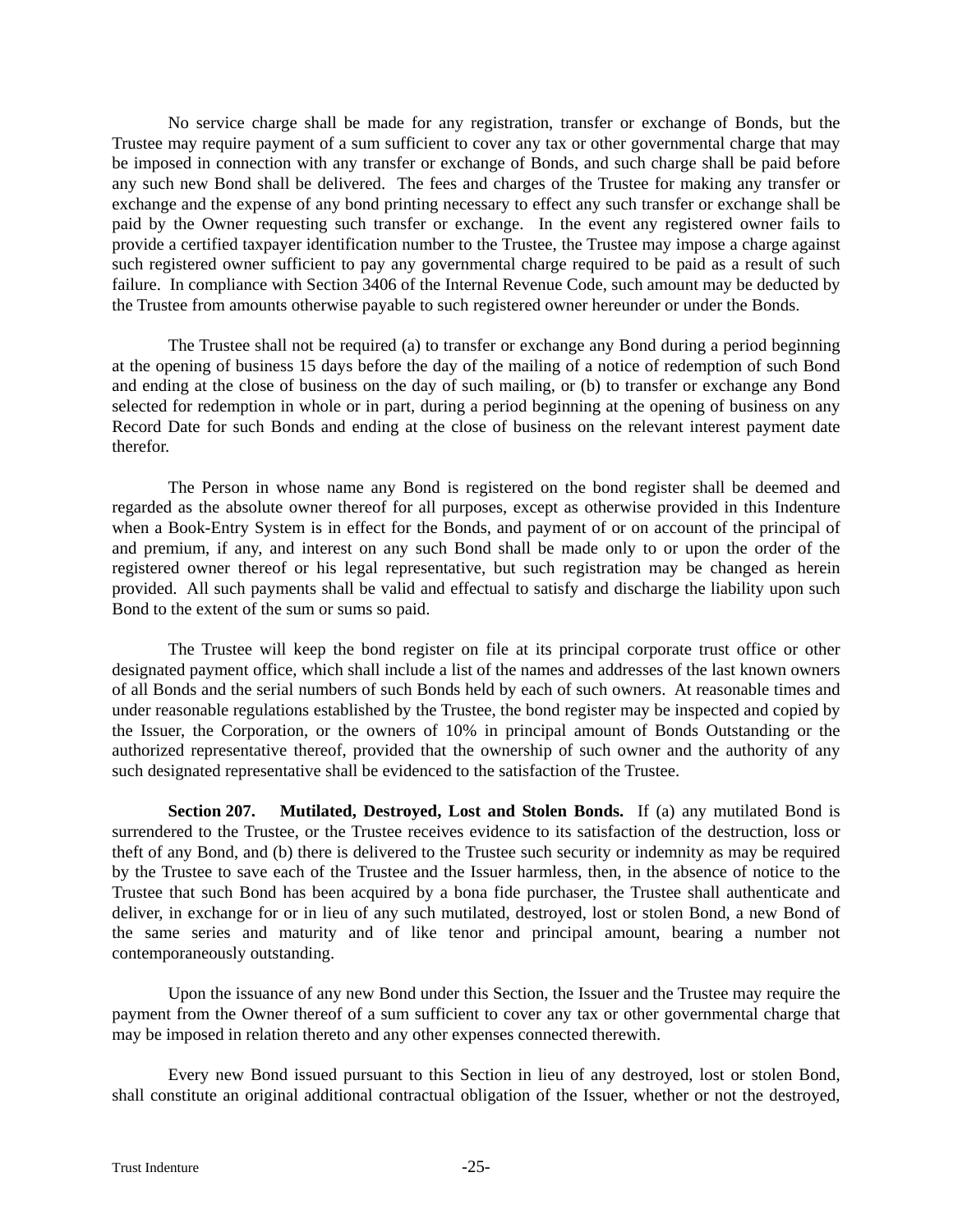lost or stolen Bond shall be at any time enforceable by anyone, and shall be entitled to all the security and benefits of this Indenture equally and ratably with all other Outstanding Bonds.

 **Section 208. Cancellation of Bonds.** All Bonds surrendered to the Trustee for payment, redemption, transfer, exchange or replacement shall be promptly cancelled by the Trustee. The Issuer or the Corporation may at any time deliver to the Trustee for cancellation any Bonds previously authenticated and delivered hereunder, which the Issuer or the Corporation may have acquired in any manner whatsoever, and all Bonds so delivered shall be promptly cancelled by the Trustee. No Bond shall be authenticated in lieu of or in exchange for any Bond cancelled as provided in this Section, except as expressly provided by this Indenture. All cancelled Bonds held by the Trustee shall be destroyed and disposed of by the Trustee in accordance with applicable record retention requirements. The Trustee shall execute and deliver to the Issuer and the Corporation a certificate describing the Bonds so cancelled.

 **Section 209. Book-Entry Bonds; Securities Depository.** The Bonds shall initially be registered to Cede & Co., the nominee for The Depository Trust Company, New York, New York (the **"Securities Depository"**), and no beneficial owner will receive certificates representing its respective interest in the Bonds, except in the event the Trustee issues replacement bonds (the **"Replacement Bonds"**) as provided in this Section. It is anticipated that during the term of the Bonds, the Securities Depository will make book-entry transfers among those financial institution for whom the Securities Depository effects book-entry transfers and pledges of securities deposited with the Securities Depository in the Book-Entry System, as such listing exists at the time of such reference (the **"Participants"**) and receive and transmit payment of principal of, premium, if any, and interest on, the Bonds to the Participants until and unless the Trustee authenticates and delivers Replacement Bonds to the beneficial owners as described in the following paragraph.

 If (a) the Corporation determines (1) that the Securities Depository is unable to properly discharge its responsibilities, or (2) that the Securities Depository is no longer qualified to act as a securities depository and registered clearing agency under the Securities and Exchange Act of 1934, as amended, or (3) that the continuation of a book-entry system to the exclusion of any Bonds being issued to any Owner other than Cede & Co. is no longer in the best interests of the beneficial owners of the Bonds, or (b) the Trustee receives written notice from Participants representing interests in not less than 50% of the Bonds Outstanding, as shown on the records of the Securities Depository (and certified to such effect by the Securities Depository), that the continuation of a book-entry system to the exclusion of any Bonds being issued to any Owner other than Cede & Co. is no longer in the best interests of the beneficial owners of the Bonds, then the Trustee shall notify the Owners of such determination or such notice and of the availability of certificates to owners requesting the same, and the Trustee shall register in the name of and authenticate and deliver Replacement Bonds to the beneficial owners or their nominees in principal amounts representing the interest of each; provided, that in the case of a determination under  $(a)(1)$  or  $(a)(2)$  of this paragraph, the Corporation, with the consent of the Trustee, may select a successor securities depository in accordance with the following paragraph to effect book-entry transfers. In such event, all references to the Securities Depository herein shall relate to the period of time when the Securities Depository or its agent is the owner of at least one Bond. Upon the issuance of Replacement Bonds, all references herein to obligations imposed upon or to be performed by the Securities Depository shall be deemed to be imposed upon and performed by the Trustee, to the extent applicable with respect to such Replacement Bonds. If the Securities Depository resigns and the Corporation, the Trustee or Owners are unable to locate a qualified successor of the Securities Depository in accordance with the following paragraph, then the Trustee shall authenticate and cause delivery of Replacement Bonds to Owners, as provided herein. The Trustee may rely on information from the Securities Depository and its Participants as to the names and addresses of and principal amounts owned by the beneficial owners of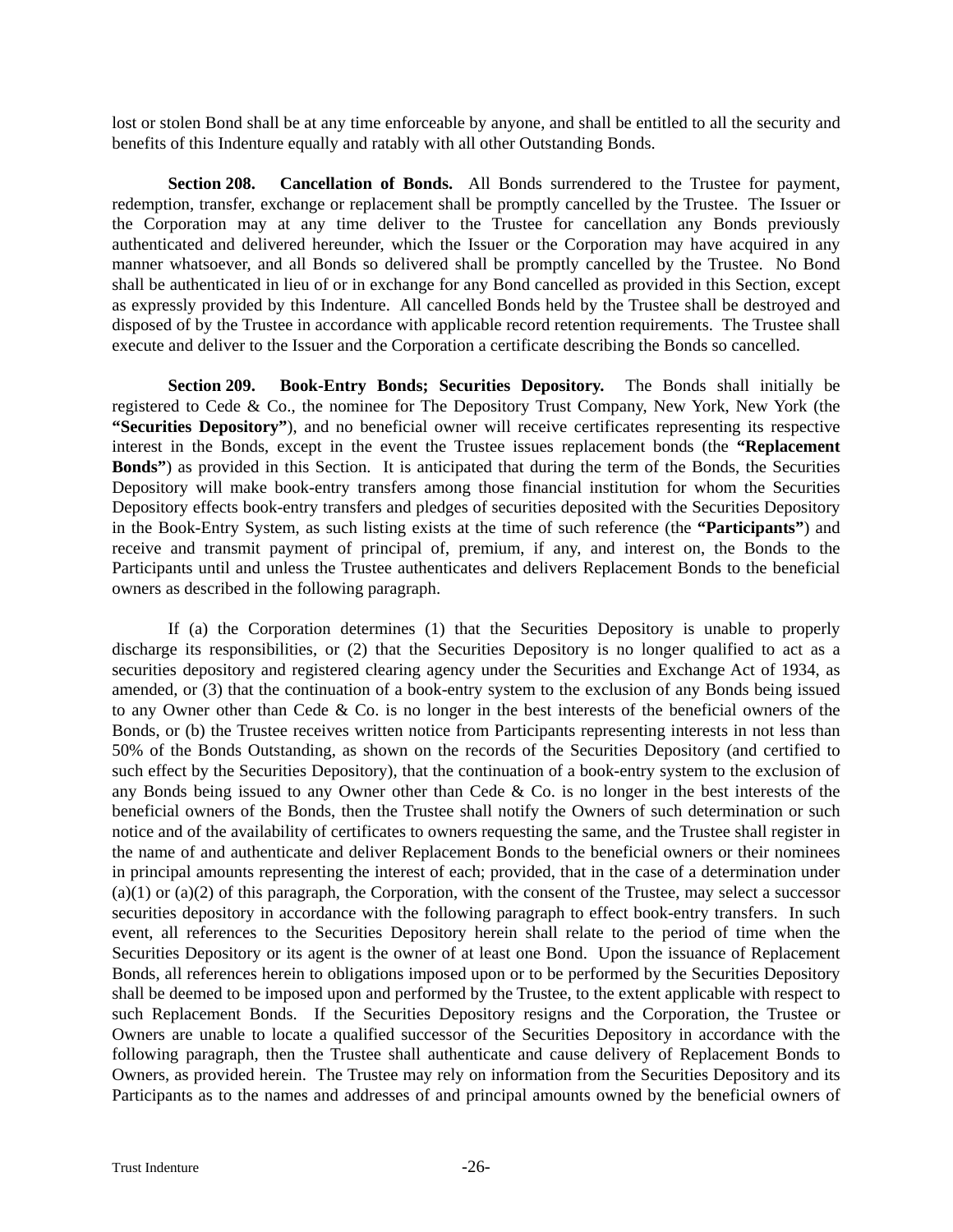the Bonds. The cost of printing, registration, authentication, and delivery of Replacement Bonds shall be paid for by the Corporation.

 In the event the Securities Depository resigns, is unable to properly discharge its responsibilities, or is no longer qualified to act as a securities depository and registered clearing agency under the Securities and Exchange Act of 1934, as amended, the Corporation may appoint a successor Securities Depository provided the Trustee receives written evidence satisfactory to the Trustee with respect to the ability of the successor Securities Depository to discharge its responsibilities. Any such successor Securities Depository shall be a securities depository which is a registered clearing agency under the Securities and Exchange Act of 1934, as amended, or other applicable statute or regulation that operates a securities depository upon reasonable and customary terms. The Trustee upon its receipt of a Bond or Bonds for cancellation shall cause the delivery of Bonds to the successor Securities Depository in appropriate denominations and form as provided herein.

# **ARTICLE III**

# **REDEMPTION OF BONDS**

**Section 301.** Redemption of Bonds. The Bonds are subject to redemption prior to maturity as follows:

 (a) *Optional Redemption.* The Bonds maturing January 15, 20\_\_ and thereafter are subject to redemption and payment prior to maturity, at the option of the Issuer, which shall be exercised upon written direction from the Corporation, on \_\_\_\_\_\_\_\_, 20\_\_ and any date thereafter. Bonds may be redeemed in whole or in part at a redemption price equal to 100% of the principal amount thereof plus accrued interest thereon to the redemption date.

(b) *Sinking Fund Redemption of Term Bonds.* The Bonds maturing January 15, 20\_\_\_ are subject to redemption prior to maturity in part by lot by operation of a mandatory sinking fund on January 15 in each of the following years and in the following principal amounts at a redemption price equal to 100% of the principal amount thereof plus accrued interest to the date fixed for redemption. Selection of any Bonds or portions thereof to be redeemed shall be in the sole discretion of the Trustee.

| Year            | Principal |
|-----------------|-----------|
| (January 15)    | Amount    |
| 20              | \$        |
| 20              |           |
| 20              |           |
| 20              |           |
| 20 <sup>†</sup> |           |
|                 |           |

‡ Maturity

\_\_\_\_\_\_\_\_\_\_\_\_

(c) *Extraordinary Optional Redemption.* The Bonds are subject to redemption and payment prior to the stated maturity thereof, at the option of the Issuer, which shall be exercised upon written direction from the Corporation, in whole or in part on any date, at a redemption price equal to 100% of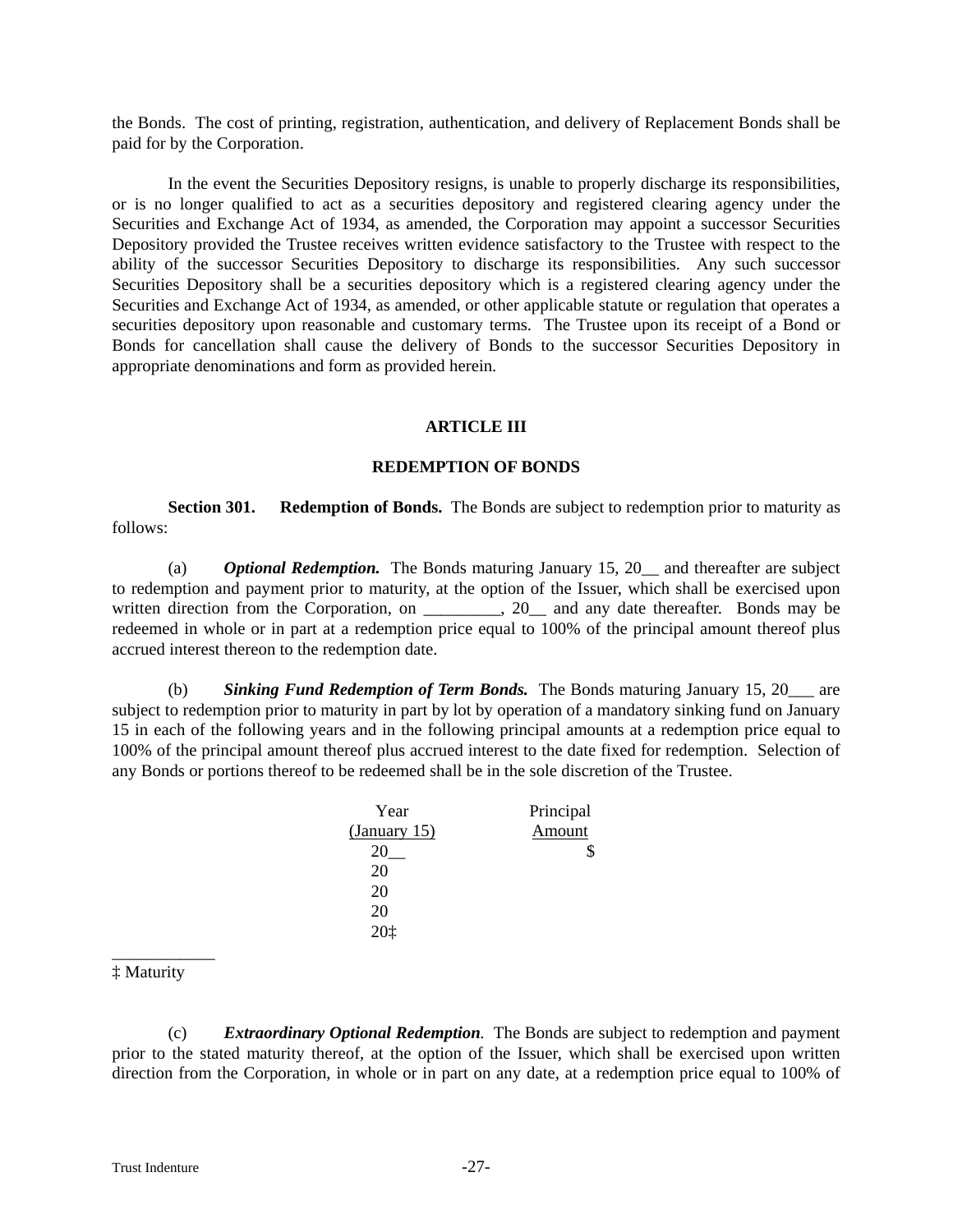the principal amount thereof, plus accrued interest thereon to the redemption date, without premium, upon the occurrence of any of the following events:

(1) all or a substantial portion of the facilities financed or refinanced with the proceeds of the Bonds are damaged or destroyed by fire or other casualty, or title to, or the temporary use of, all or a substantial portion of such facilities are condemned or taken for any public or quasi-public use by any authority exercising the power of eminent domain or title thereto is found to be deficient, to such extent that in the determination of the Corporation (A) such facilities cannot be reasonably restored or replaced to the condition thereof preceding such event, or (B) the Corporation is thereby prevented from carrying on its normal operations of such facilities, or (C) the cost of restoration or replacement thereof would exceed the Net Proceeds of any casualty insurance, title insurance or condemnation awards with respect thereto;

(2) as a result of any changes in the Constitution of the State of Nebraska or the Constitution of the United States of America or of legislative or administrative action (whether state or federal) or by final direction, judgment or order of any court or administrative body (whether state or federal) entered after the contest thereof by the Corporation in good faith, this Indenture or the Loan Agreement becomes void or unenforceable or impossible of performance in accordance with the intent and purpose of the parties as expressed therein, or unreasonable burdens or excessive liabilities are imposed upon the Corporation with respect to such facilities or the operation thereof;

(3) the Corporation is required or ordered, by legislative, judicial or administrative action of the United States or of the State of Nebraska, or any agency, department or subdivision thereof, to operate the facilities financed or refinanced with the proceeds of the Bonds in a manner inconsistent with the stated goals, purposes and policies of the Corporation, including without limitation its goals, purposes and policies with respect to its primary operations, and such legislative, judicial or administrative action is applicable to the Corporation because the Corporation is a party to the Loan Agreement; or

(4) if (A) the Corporation determines in good faith that continued operation of the facilities financed or refinanced with the proceeds of the Bonds, or any substantial part thereof, is not financially feasible or is otherwise disadvantageous to the Corporation; (B) as a result thereof, the Corporation sells, leases or otherwise disposes of to a person or entity unrelated to the Corporation, or changes or allows a change in the use of, all of such facilities or any substantial part thereof; and (C) there is delivered to the Issuer and the Trustee an Opinion of Bond Counsel addressed to the Issuer and the Trustee to the effect that, unless the Bonds or a specified part thereof are redeemed and retired either prior to or concurrently with such sale, lease or other disposition, or change in use, or on a subsequent date prior to maturity, Bond Counsel is unable to render an unqualified opinion that such sale, lease or other disposition, or change in use, of all or such facilities will not adversely affect the excludability from gross income, for federal income tax purposes, of the interest on the Bonds.

Bonds redeemed upon the occurrence of the events described in this subsection (b) shall be redeemed at a redemption price equal to 100% of the principal amount thereof, plus accrued interest to the redemption date, without premium.

(d) *Mandatory Redemption in Event of Taxability.* If an Event of Taxability occurs with respect to any of the Bonds, all of the Bonds then Outstanding shall be called for redemption and payment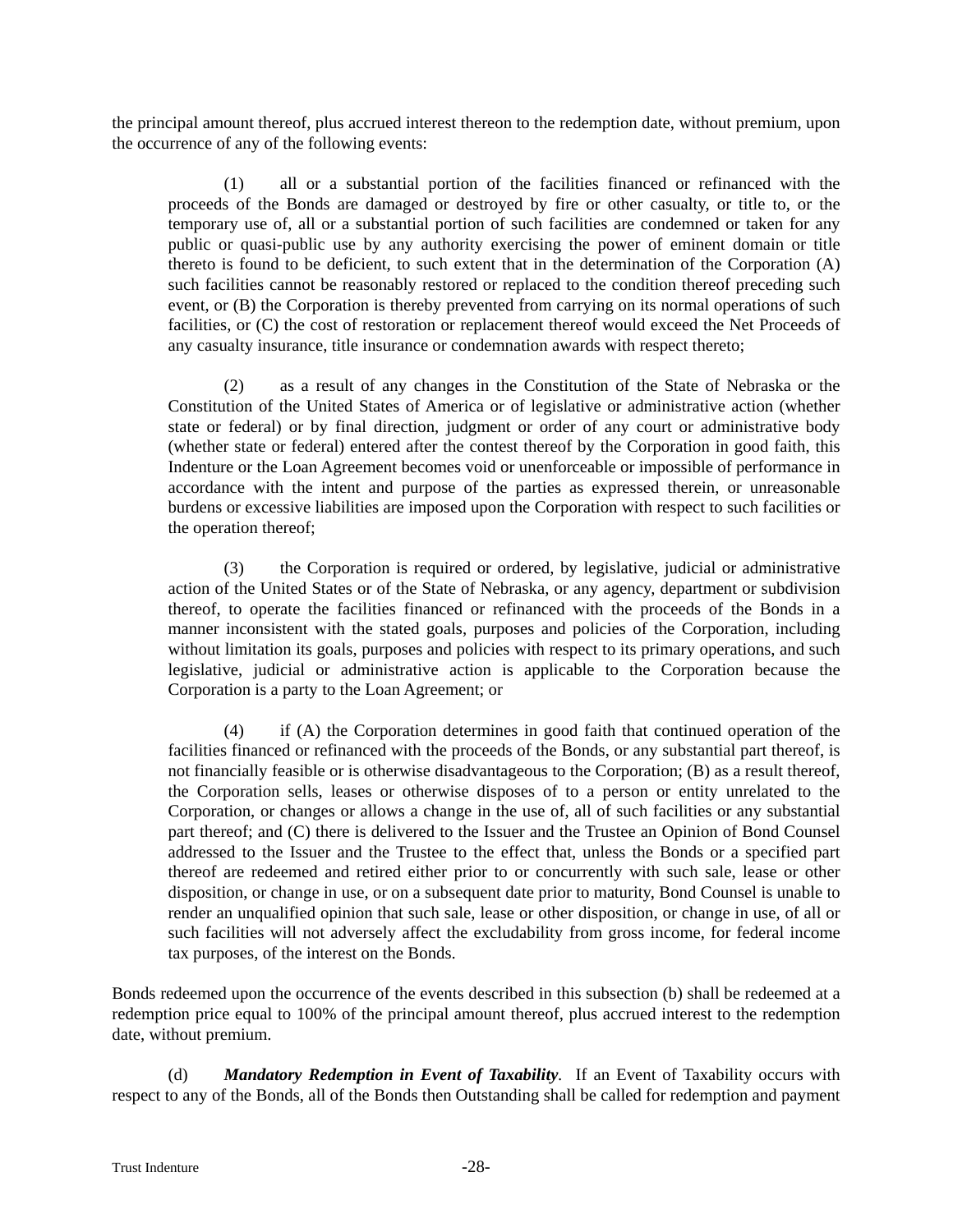on a redemption date to be established by the Trustee as soon as practicable after the Trustee receives written notice of such Event of Taxability, at a redemption price equal to 100% of the principal amount thereof, plus accrued interest to the redemption date.

 **Section 302. Election to Redeem; Notice to Trustee.** The Issuer shall elect to redeem Bonds subject to optional redemption upon receipt of a written direction of the Corporation. In case of any redemption at the election of the Issuer, the Issuer shall, at least 45 days prior to the redemption date (unless a shorter notice is satisfactory to the Trustee) give written notice to the Trustee directing the Trustee to call Bonds for redemption and give notice of redemption and specifying the redemption date, the principal amount and maturities of Bonds to be called for redemption, the applicable redemption price or prices and the provision or provisions of this Indenture pursuant to which such Bonds are to be called for redemption.

 The foregoing provisions of this Section shall not apply in the case of any mandatory redemption of Bonds under this Indenture or under any Supplemental Indenture, and the Trustee shall call Bonds for redemption and shall give notice of redemption pursuant to such mandatory redemption requirements without the necessity of any action by the Issuer or the Corporation and whether or not the Trustee shall hold in the Debt Service Fund moneys available and sufficient to effect the required redemption.

**Section 303.** Selection by Trustee of Bonds to be Redeemed. Bonds may be redeemed only in the principal amount of \$5,000 or any multiple thereof.

 If less than all Bonds are to be redeemed and paid prior to maturity pursuant to **Section 301(a)** or **301(b)** hereof, such Bonds shall be redeemed from the maturity or maturities selected by the Corporation. If less than all Bonds of any maturity are to be redeemed, the particular Bonds to be redeemed shall be selected by the Trustee from the Bonds of such maturity which have not previously been called for redemption, by lot and which may provide for the selection for redemption of portions equal to \$5,000 of the principal of Bonds of a denomination larger than \$5,000.

**Section 304.** Notice of Redemption. Unless waived by any owner of Bonds to be redeemed, official notice of any such redemption shall be mailed by the Trustee on behalf of the Issuer by first class mail or prepaid overnight delivery service, at least 30 days prior to the redemption date to each registered owner of the Bonds to be redeemed at the address shown on the bond register.

All official notices of redemption shall be dated and shall state the following:

- (a) the redemption date;
- (b) the redemption price;

 (c) the principal amount (and, in the case of partial redemption, the respective principal amounts, identification numbers and maturity dates) of the Bonds to be redeemed;

 (d) that on the redemption date the redemption price will become due and payable upon each such Bond or portion thereof called for redemption, and that interest thereon shall cease to accrue from and after said date; and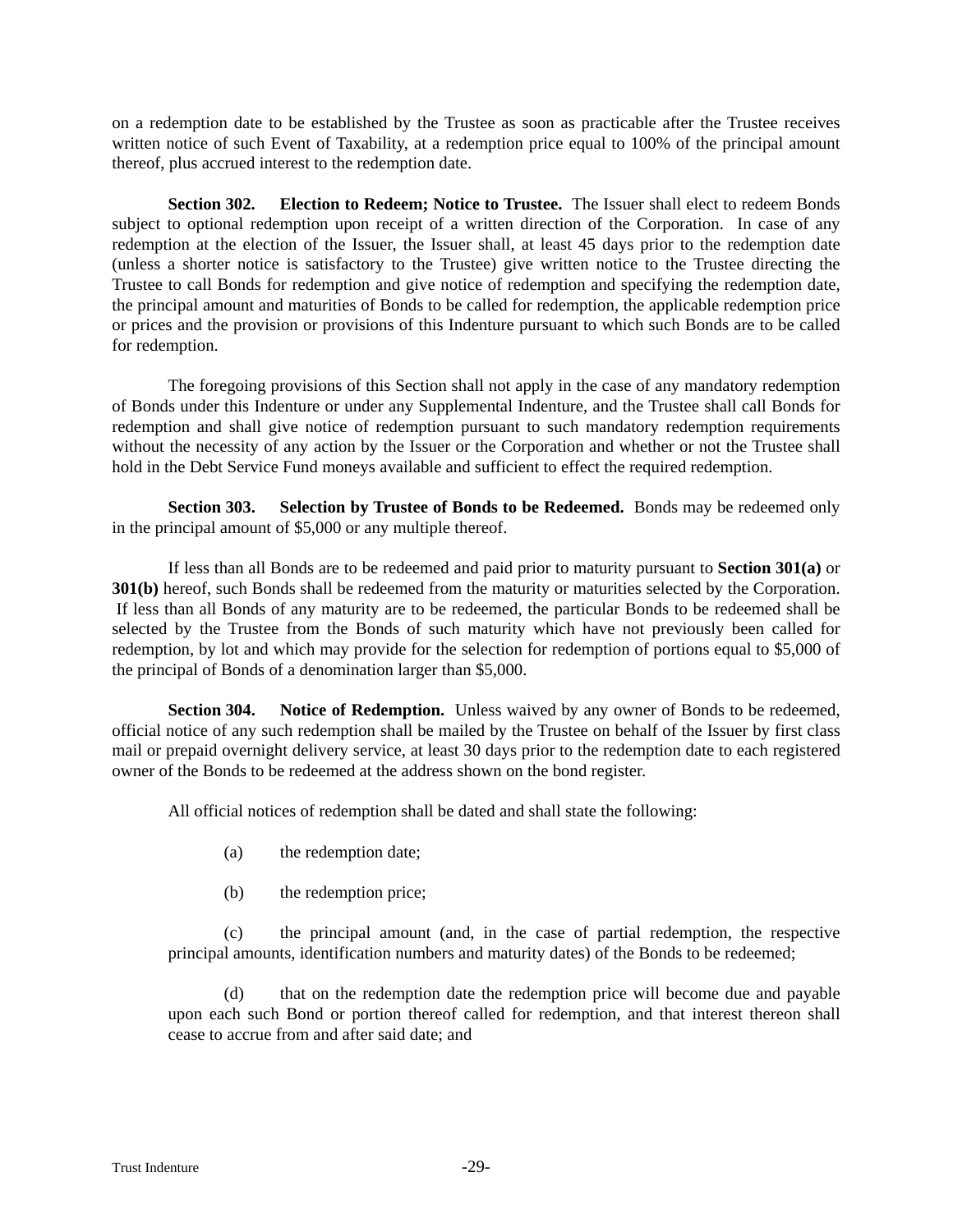(e) the place where the Bonds to be redeemed are to be surrendered for payment of the redemption price, which place of payment shall be a principal corporate trust office or designated payment office of the Trustee.

 With respect to optional redemptions, such notice may be conditional upon moneys being on deposit with the Trustee on or prior to the redemption date in an amount sufficient to pay the redemption price on the redemption date. If such notice is conditional and moneys are not received, such notice shall be of no force and effect, the Trustee shall not redeem such Bonds and the Trustee shall give notice, in the same manner in which the notice of redemption was given, that such moneys were not so received and that such Bonds will not be redeemed.

 The failure of any owner of Bonds to receive notice given as provided in this Section, or any defect therein, shall not affect the validity of any proceedings for the redemption of any Bonds. Any notice mailed as provided in this Section shall be conclusively presumed to have been duly given and shall become effective upon mailing, whether or not any owner receives such notice.

 In addition to the foregoing notice, shall give further notice by first class mail or overnight delivery service to all registered securities depositories then in the business of holding substantial amounts of obligations of types comprising the Bonds and by facsimile to one or more national information services that disseminate notices of redemption of obligations such as the Bonds. Each further notice of redemption given shall contain the information required above for an official notice of redemption plus (1) the CUSIP numbers of all Bonds being redeemed, (2) the date of issue of the Bonds as originally issued, (3) the rate of interest borne by each Bond being redeemed, (4) the maturity date of each Bond being redeemed, and (5) any other descriptive information needed to identify accurately the Bonds being redeemed. No defect in said further notice nor any failure to give all or any portion of such further notice shall in any manner defeat the effectiveness of a call for redemption if notice thereof is given to the registered owners of the Bonds as above prescribed.

 So long as the Securities Depository is effecting book-entry transfers of the Bonds, the Trustee shall provide the notices specified in this Section only to the Securities Depository. It is expected that the Securities Depository shall, in turn, notify its Participants and that the Participants, in turn, will notify or cause to be notified the beneficial owners. Any failure on the part of the Securities Depository or a Participant, or failure on the part of a nominee of a beneficial owner of a Bond to notify the beneficial owner of the Bond so affected, shall not affect the validity of the redemption of such Bond.

 **Section 305. Deposit of Redemption Price.** On or prior to any redemption date, the Issuer shall deposit with the Trustee, from moneys provided by the Corporation, an amount of money sufficient to pay the redemption price of all the Bonds which are to be redeemed on that date. Such money shall be held in trust for the benefit of the Persons entitled to such redemption price and shall not be deemed to be part of the Trust Estate.

**Section 306.** Bonds Payable on Redemption Date. Notice of redemption having been given as aforesaid, the Bonds to be redeemed shall, on the redemption date, become due and payable at the redemption price therein specified and from and after such date (unless the Issuer shall default in the payment of the redemption price) such Bonds shall cease to bear interest. Upon surrender of any such Bond for redemption in accordance with said notice, the redemption price of such Bond shall be paid by the Trustee to the registered owner in immediately available funds by close of business on the redemption date. Installments of interest with a due date on or prior to the redemption date shall be payable to the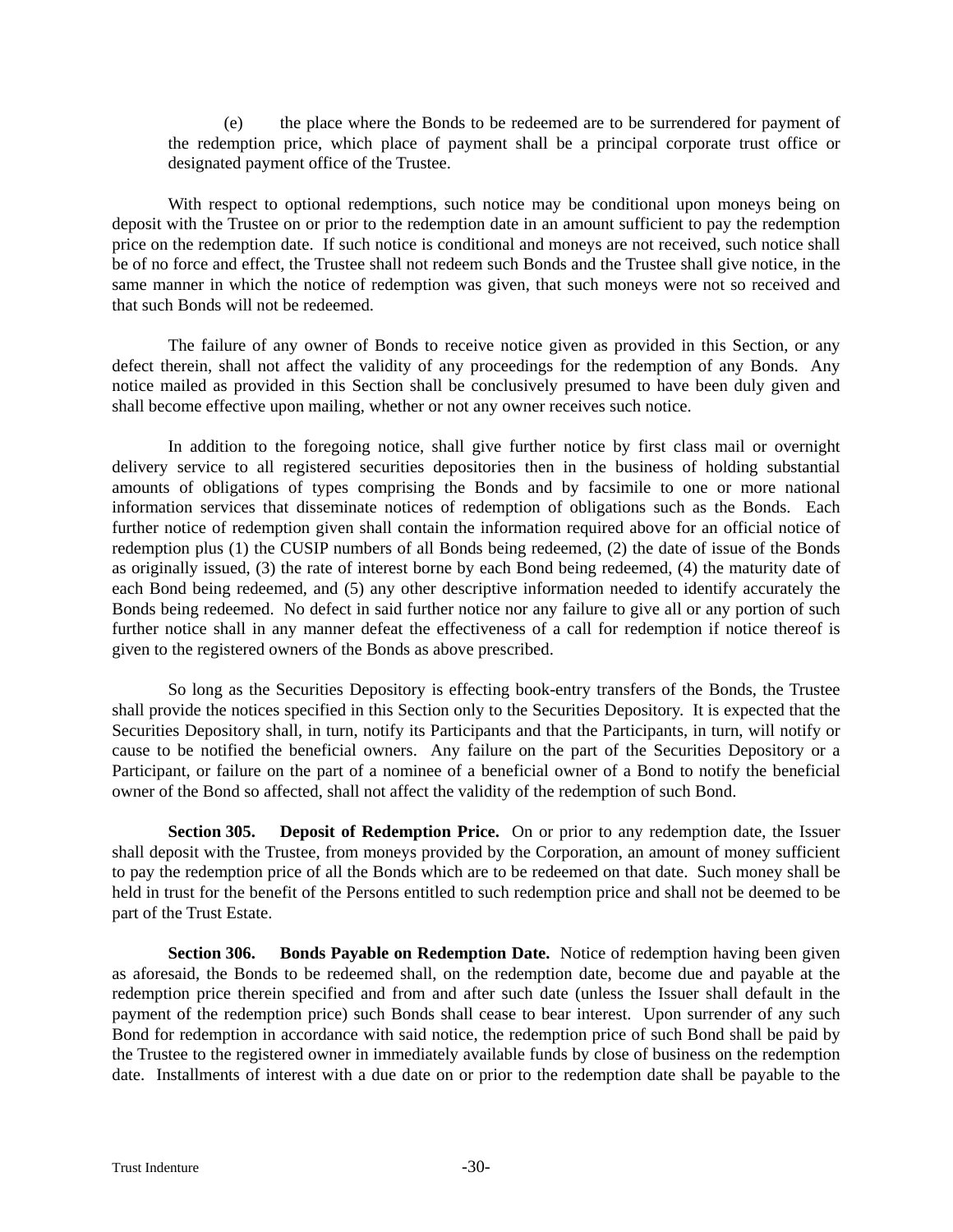owners of the Bonds registered as such on the bond register on the relevant Record Dates according to the terms of such Bonds and the provisions of **Section 203**.

 Upon the payment of the redemption price of Bonds being redeemed, each check or other transfer of funds issued for such purpose shall bear or have enclosed the CUSIP number identifying, by issue and maturity, the Bonds being redeemed with the proceeds of such check or other transfer.

 If any Bond called for redemption shall not be so paid upon surrender thereof for redemption, or as otherwise provided under **Section 307** in lieu of surrender, the principal (and premium, if any) shall, until paid, bear interest from the redemption date at the rate prescribed therefor in the Bond.

**Section 307.** Bonds Redeemed in Part. Any Bond which is to be redeemed only in part shall be surrendered at the place of payment therefor (with, if the Trustee so requires, due endorsement by, or a written instrument of transfer in form satisfactory to the Trustee duly executed by, the owner thereof or his attorney or legal representative duly authorized in writing) and the Trustee shall authenticate and deliver to the owner of such Bond, without service charge, a new Bond or Bonds of any authorized denomination or denominations as requested by such owner in the aggregate principal amount equal to and in exchange for the unredeemed portion of the principal of the Bond so surrendered. If the owner of any such Bond shall fail to present such Bond to the Trustee for payment and exchange as aforesaid, said Bond shall, nevertheless, become due and payable on the redemption date to the extent of the \$5,000 (or other denomination) unit or units of principal amount called for redemption (and to that extent only).

 In lieu of surrender under the preceding paragraph, payment of the redemption price of a portion of any Bond may be made directly to the registered owner thereof without surrender thereof, if there shall have been filed with the Trustee a written agreement of such owner satisfactory in form and substance to the Trustee, and, if such owner is a nominee, the Person for whom such owner is a nominee, that payment shall be so made and that such owner will not sell, transfer or otherwise dispose of such Bond unless prior to delivery thereof such owner shall present such Bond to the Trustee for notation thereon of the portion of the principal thereof redeemed or shall surrender such Bond in exchange for a new Bond or Bonds for the unredeemed balance of the principal of the surrendered Bond.

## **ARTICLE IV**

# **FUNDS AND ACCOUNTS AND APPLICATION OF BOND PROCEEDS AND OTHER MONEYS**

 **Section 401. Creation of Funds and Accounts.** There are hereby created and ordered to be established in the custody of the Trustee the following special trust funds with respect to the Bonds, to be designated as follows:

(a) "The County of Lancaster, Nebraska – Tabitha, Inc. Project Fund" (the **"Project Fund"**).

"The County of Lancaster, Nebraska – Tabitha, Inc. Costs of Issuance Fund" (the **"Costs of Issuance Fund"**).

 (c) "The County of Lancaster, Nebraska – Tabitha, Inc. Debt Service Fund" (the **"Debt Service Fund"**).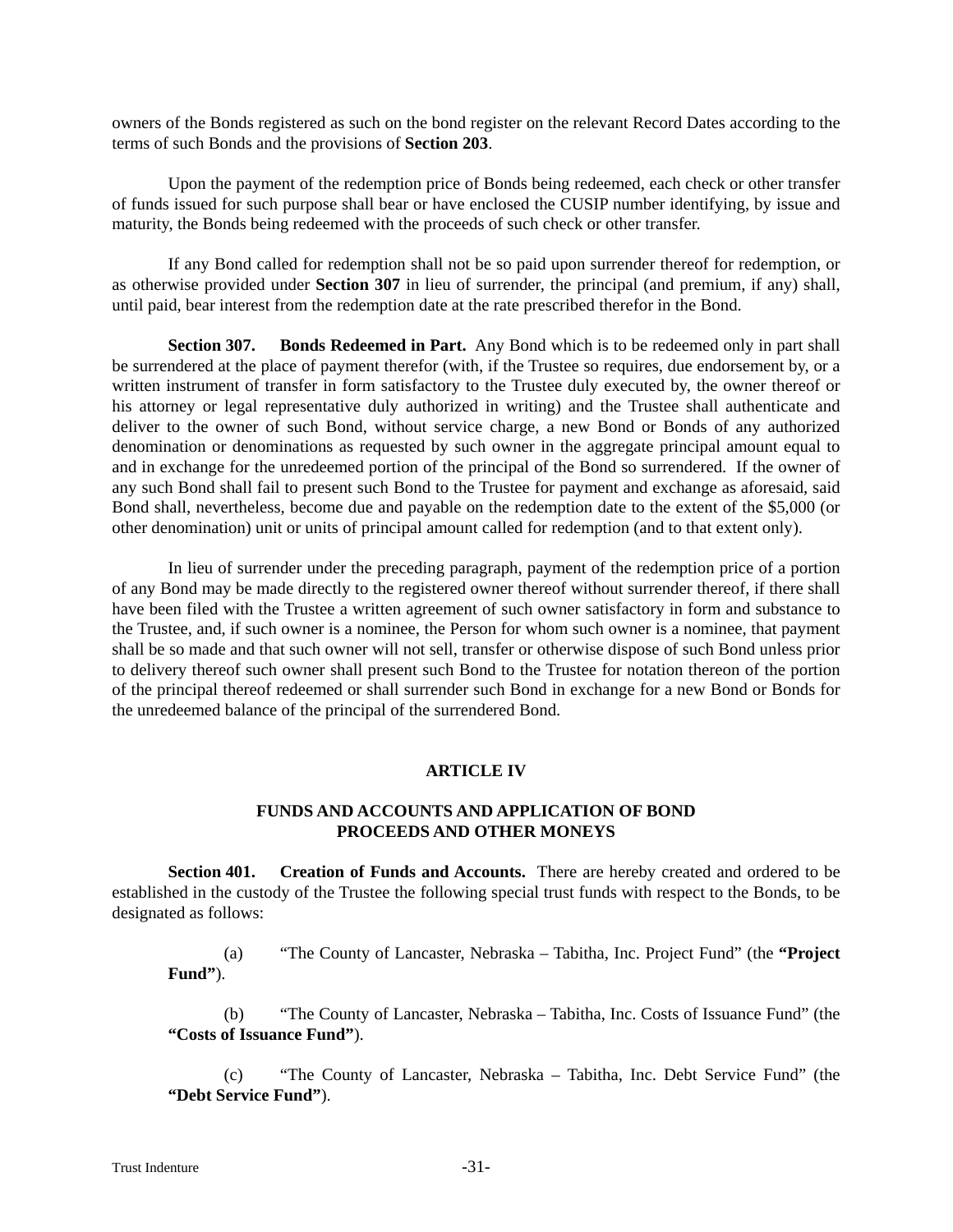(c) "The County of Lancaster, Nebraska – Tabitha, Inc. Rebate Fund" (the **"Rebate Fund"**).

 The Trustee is authorized to establish separate accounts within such funds or otherwise segregate moneys within such funds, on a book-entry basis or in such other manner as the Trustee may deem necessary or convenient, or as the Trustee shall be instructed by the Issuer.

All moneys deposited with or paid to the Trustee for the funds and accounts held under this Indenture shall be held by the Trustee in trust and shall be applied only in accordance with the provisions of this Indenture and the Loan Agreement, and, until used or applied as herein provided, shall (except for moneys in the Rebate Fund) constitute part of the Trust Estate and be subject to the lien, terms and provisions hereof and shall not be commingled with any other funds of the Issuer or the Corporation except as provided under **Section 410** hereof for investment purposes.

 **Section 402. Deposit of Bond Proceeds and Other Moneys.** The net proceeds of the Bonds in the amount of  $\$\$  (representing the principal amount of  $\$\$ , less an underwriting discount of \$  $\Box$ , shall be applied as follows:

(a) Deposit to the credit of the Costs of Issuance Fund an amount equal to \$\_\_\_\_\_\_\_\_, consisting of \$\_\_\_\_\_\_\_\_\_\_ from the proceeds of the Bonds which shall be disbursed by the Bond Trustee for the purposes and in the manner set forth in **Section 403** hereof.

(b) Deposit to the credit of the Project Fund the remaining proceeds from the sale of the Bonds in the amount of \$\_\_\_\_\_\_, and any moneys received by the Bond Trustee from any other source for the payment of the Costs of the Project, which deposits shall be disbursed by the Bond Trustee for the purposes and in the manner set forth in **Section 404** hereof.

**Section 403.** Costs of Issuance Fund. Moneys in the Costs of Issuance Fund shall be used solely for the purpose of paying Costs of Issuance, as provided in this Section.

 The Trustee shall pay out of the Costs of Issuance Fund upon written disbursement requests of the Corporation, in substantially the form of **Exhibit C** hereto, signed by the Corporation Representative, amounts equal to the amount of Costs of Issuance certified in such written requests to be paid or reimbursed; provided, however, that Costs of Issuance paid from bond proceeds deposited in the Costs of Issuance Fund shall not exceed 2% of the issue price of the Bonds.

 At such time as the Trustee is furnished with an Officer's Certificate stating that all Costs of Issuance have been paid, and in any case not later than 6 months from the date of original issuance of the Bonds, the Trustee shall transfer any moneys remaining in the Costs of Issuance Fund to the Project Fund.

**Section 404. Project Fund.** Moneys in the Project Fund shall be used for the purpose of paying Costs of the Project, as provided in this Section and in accordance with the plans and specifications therefor, including any alterations in or amendments to said plans and specifications deemed advisable by the Corporation and approved in accordance with the Loan Agreement. The Trustee shall disburse money on deposit in the Project Fund from time to time to pay or as reimbursement for payment made for other Costs of the Project (other than Costs of Issuance), in each case within five Business Days after receipt by the Bond Trustee of written disbursement requests of the Corporation in substantially the form of **Exhibit D** hereto, signed by the Corporation Representative, accompanied (if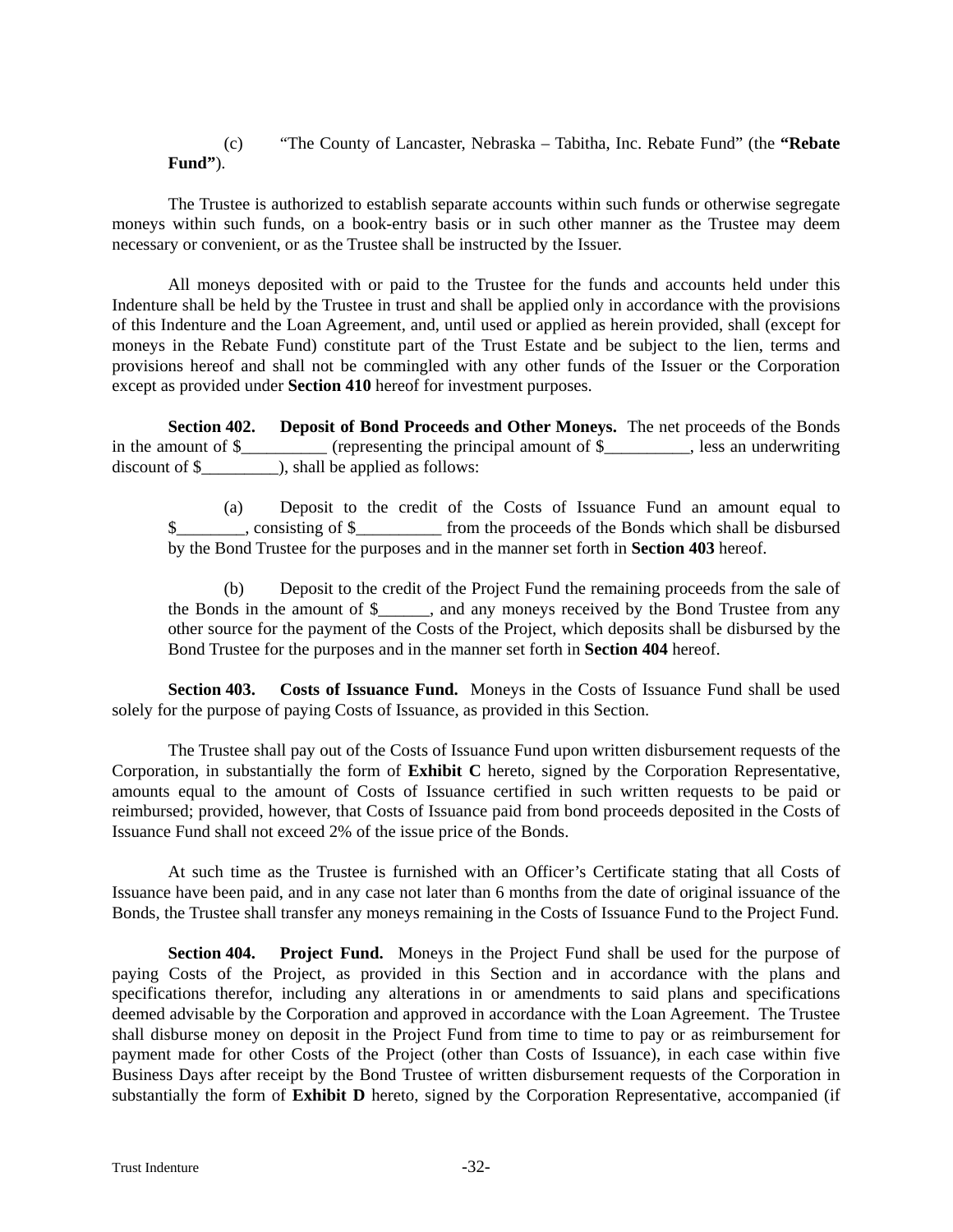appropriate) by a completed AIA Document G702 or the substantial equivalent, signed by the construction manager, general contractor or architect for the Project and/or invoices describing personal property (including serial numbers, if any) for which payment is being requested. The Trustee may require that such payout be made through a customary construction loan disbursement agreement. The Trustee is authorized to enter into a construction loan disbursement agreement with the Corporation and an escrow agent acceptable to the Trustee. In the event such agreement is entered into, the Trustee shall make payments for Costs of the Project pursuant to said agreement to the extent provided by said agreement.

 In making payments pursuant to this Section, the Trustee may rely upon such written requests and accompanying certificates and statements and shall not be required to make any independent investigation in connection therewith. If for any reason the Corporation should decide prior to the mailing or release of payment by the Trustee of any item not to pay such item, it shall give written notice of such decision to the Trustee and upon receipt of such notice the Trustee shall not make such payment. If the Issuer so requests, a copy of each written disbursement request submitted to the Trustee for payment under this Section shall be promptly provided by the Trustee to the Issuer. The Trustee shall keep and maintain adequate records pertaining to the Project Fund and all disbursements therefrom, and shall file periodic statements of activity regarding the Project Fund with the Corporation.

 The Corporation shall deliver to the Trustee, within 90 days after completion of the Project, an Officer's Certificate stating the following:

 (a) that the Project has been fully completed and the date of completion of the Project;

 (b) that the signer has made such investigation of such sources of information as are deemed necessary, including pertinent records of the Corporation, and is of the opinion that the Costs of the Project have been fully paid for and no claim or claims exist against the Issuer or the Corporation or against the Project out of which a lien based on furnishing labor or material exists or might ripen; provided, however, there may be excepted from the foregoing statement any claim or claims out of which a lien exists or might ripen in the event that the Corporation intends to contest such claim or claims in accordance with the Loan Agreement, in which event such claim or claims shall be described; provided, further, that it shall be stated that moneys are on deposit in the Project Fund or are available through enumerated bank loans (including letters of credit) or other sources sufficient to make payment of the full amount which might in any event be payable in order to satisfy such claim or claims; and

 (c) if any item was added to, deleted from or substituted for the Project and providing any documentation, certificates or opinions required by **Section 3.4** of the Loan Agreement.

 If after payment by the Trustee of all disbursement requests theretofore tendered to the Trustee under the provisions of this Section and after receipt by the Trustee of the Officer's Certificate required by this Section and after all arbitrage rebate has been transferred to the Rebate Fund pursuant to **Section 406** hereof, there shall remain any money in the Project Fund, such money shall be deposited and applied in the following order of priority (1) in the Debt Service Fund to pay the next successive interest payment on the Bonds to become due, and (2) in the Debt Service Fund to pay the next successive principal payment on the Bonds to become due; provided, in the discretion of the Corporation, such money may be applied for any other purpose that, based on an Opinion of Bond Counsel addressed and delivered to the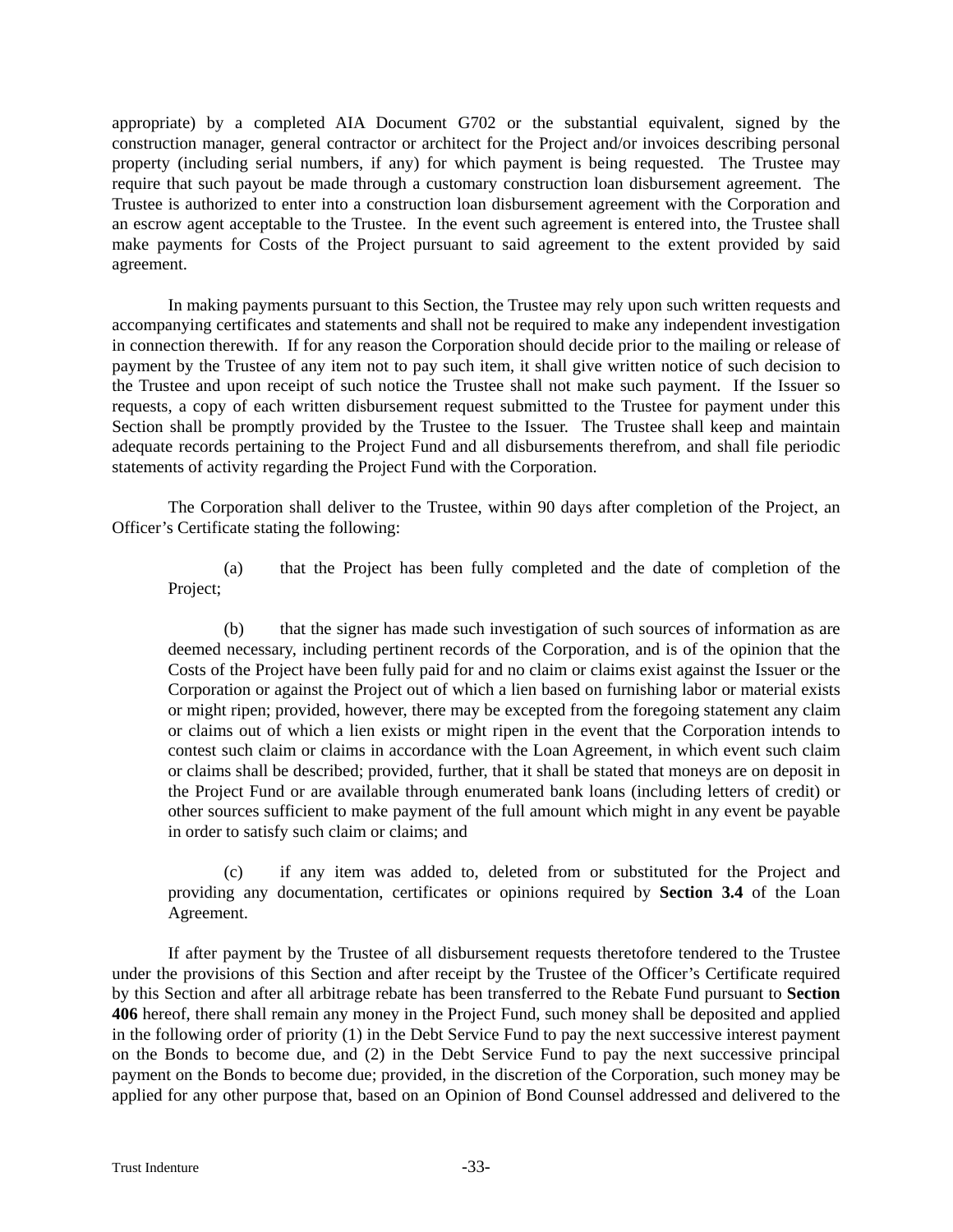Trustee and the Issuer, will not adversely affect the exclusion of the interest on the Bonds from gross income for federal income tax purposes.

 If an event of default specified in **Section 701** of this Indenture has occurred and is continuing and the Bonds have been declared due and payable pursuant to **Section 702** of this Indenture, any balance remaining in the Project Fund, other than amounts required to be transferred to the Rebate Fund pursuant to **Section 407** hereof, shall without further authorization be deposited in the Debt Service Fund by the Trustee with advice to the Corporation and to the Issuer of such action.

 **Section 405. Debt Service Fund.** The Trustee shall deposit and credit to the Debt Service Fund, as and when received, as follows:

 (a) All Loan Payments made by the Corporation pursuant to **Section 4.1** of the Loan Agreement.

 (b) Any amount required to be transferred to the Debt Service Fund from the Project Fund upon completion of the Project pursuant to **Section 404** hereof.

Interest earnings and other income on Permitted Investments required to be deposited in the Debt Service Fund pursuant to **Section 502** hereof.

 (d) All other moneys received by the Trustee under and pursuant to any of the provisions of this Indenture or the Loan Agreement for deposit into the Debt Service Fund.

 The moneys in the Debt Service Fund shall be held in trust and, except as otherwise provided herein, shall be expended solely (1) to pay interest on the Bonds as the same becomes due, (2) to pay principal of the Bonds as the same mature or become due and upon mandatory sinking fund redemption thereof, if any, and (3) to pay principal or redemption price of the Bonds as the same become due upon redemption (other than mandatory sinking fund redemption) prior to maturity. The Trustee is authorized and directed to withdraw sufficient funds from the Debt Service Fund to pay principal or redemption price of and interest on the Bonds as the same become due and payable at maturity or upon redemption and to make said funds so withdrawn available to any paying agent for the purpose of paying such principal or redemption price and interest.

 After payment in full of the principal or redemption price of and interest on the Bonds (or after provision has been made for the payment thereof as provided in this Indenture), all arbitrage rebate to the United States and the fees, charges and expenses of the Trustee and the Issuer, and any other amounts required to be paid under this Indenture and the Loan Agreement, all amounts remaining in the Debt Service Fund shall be paid to the Corporation upon the expiration or sooner termination of the Loan Agreement.

**Section 406.** Rebate Fund. There shall be deposited in the Rebate Fund such amounts as are required to be deposited therein pursuant to the Tax Compliance Agreement. All amounts on deposit at any time in the Rebate Fund shall be held by the Trustee in trust to the extent required to pay arbitrage rebate to the United States of America, and neither the Corporation, the Issuer nor the owner of any Bonds shall have any rights in or claim to such money.

 The Trustee, upon direction from the Corporation, shall remit from moneys in the Rebate Fund all rebate installments and a final rebate payment to the United States required by the Tax Compliance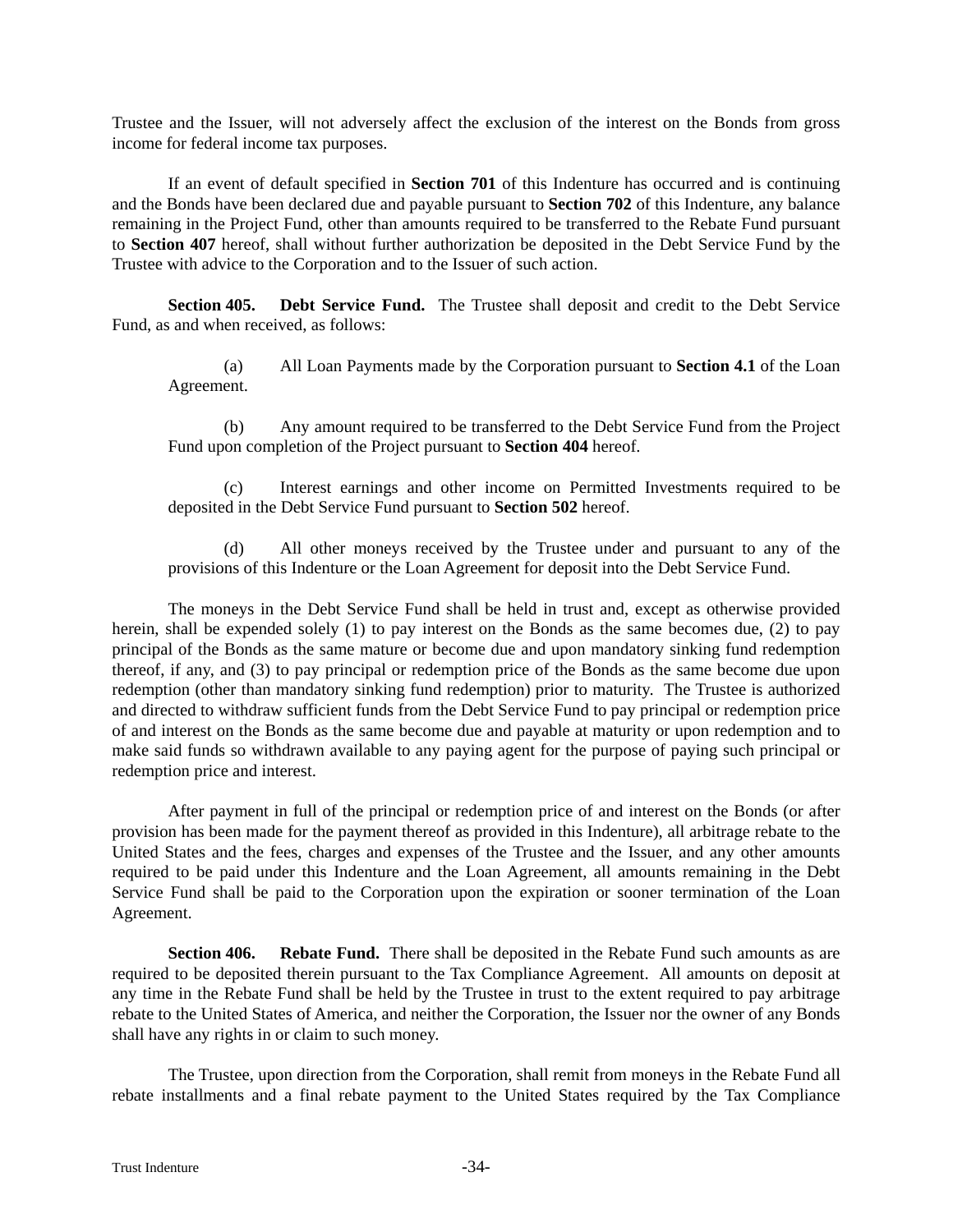Agreement. Neither the Trustee nor the Issuer shall have any obligation to pay any amounts required to be rebated pursuant to this Section and the Tax Compliance Agreement, other than from moneys held in the Rebate Fund created under this Indenture as provided in this Indenture or from other moneys provided to it by the Corporation. Any moneys remaining in the Rebate Fund after redemption and payment of all of the Bonds and payment and satisfaction of any arbitrage rebate shall be withdrawn and paid to the Corporation.

 The obligation to pay arbitrage rebate to the United States and to comply with all other requirements of this Section and the Tax Compliance Agreement shall survive the defeasance or payment in full of the Bonds until all arbitrage rebate shall have been paid.

 **Section 407. Payments Due on Non-Business Days.** In any case where the date of maturity of principal of, redemption premium, if any, or interest on the Bonds or the date fixed for redemption of any Bonds shall be a day other than a Business Day, then payment of principal, redemption premium, if any, or interest need not be made on such date but may be made on the next succeeding Business Day with the same force and effect as if made on the date of maturity or the date fixed for redemption, and no interest shall accrue for the period after such date.

 **Section 408. Nonpresentment of Bonds.** In the event any Bond shall not be presented for payment when the principal thereof becomes due, either at maturity or otherwise, or at the date fixed for redemption thereof, if funds sufficient to pay such Bond shall have been made available to the Trustee, all liability of the Issuer to the owner thereof for the payment of such Bond, shall forthwith terminate and be completely discharged, and thereupon it shall be the duty of the Trustee to hold such funds in trust, without liability for interest thereon, for the benefit of the owner of such Bond, who shall thereafter be restricted exclusively to such funds for any claim of whatever nature on his part under this Indenture or on or with respect to said Bond. If any Bond shall not be presented for payment within 4 years following the date when such Bond becomes due, whether by maturity or otherwise, the Trustee shall repay to the Corporation the funds theretofore held by it for payment of such Bond, and such Bond shall, subject to the defense of any applicable statute of limitation, thereafter be an unsecured obligation of the Corporation, and the owner thereof shall be entitled to look only to the Corporation for payment, and then only to the extent of the amount so repaid, and the Corporation shall not be liable for any interest thereon and shall not be regarded as a trustee of such money.

**Section 409. Records and Reports of Trustee.** The Trustee shall maintain records with respect to any and all moneys or investments held by the Trustee under this Indenture. The Trustee shall furnish to the Issuer and the Corporation, monthly by the **10th** Business Day of each month, a statement showing the status of each of the funds and accounts established under this Article which are held by the Trustee, showing the balance in each such fund or account as of the first day of the preceding month, the total of deposits to and the total of disbursements from each such fund or account, the dates of such deposits and disbursements, and the balance in each such fund or account on the last day of the preceding month. The Trustee shall render an annual accounting for each calendar year ending December 31 to the Issuer, the Corporation and any Owner requesting the same (at the expense of such Owner), showing in reasonable detail all financial transactions relating to the Trust Estate during the accounting period, including investment earnings and the balance in any funds or accounts created by this Indenture as of the beginning and close of such accounting period.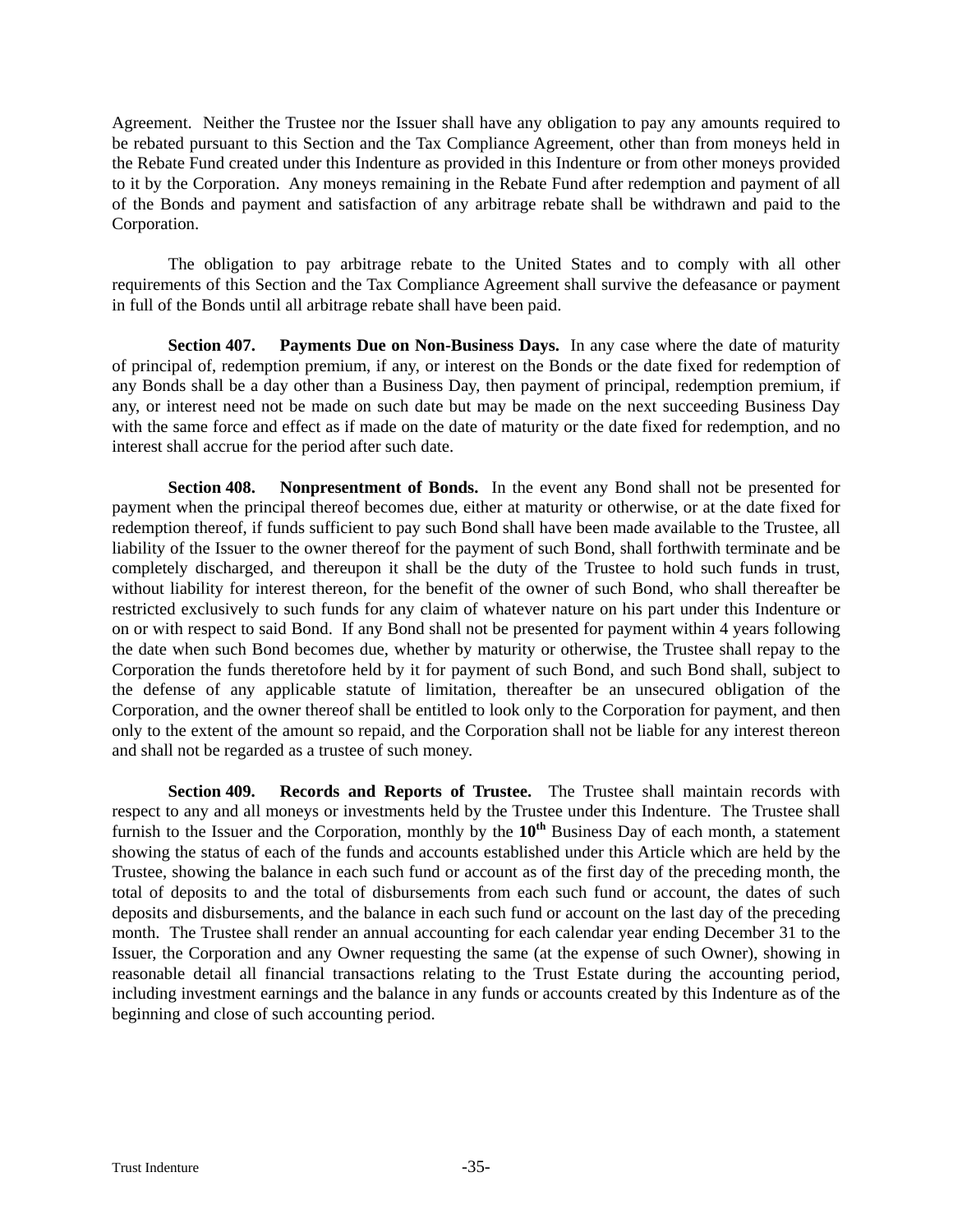#### **ARTICLE V**

## **SECURITY FOR DEPOSITS AND INVESTMENT OF FUNDS**

 **Section 501. Moneys to be Held in Trust.** All moneys deposited with or paid to the Trustee for the funds and accounts held under this Indenture, and all moneys deposited with or paid to any paying agent under any provision of this Indenture shall be held by the Trustee in trust and shall be applied only in accordance with the provisions of this Indenture and the Loan Agreement, and, until used or applied as herein provided, and except as provided in **Sections 305** and **1001** hereof, shall (except for moneys in the Rebate Fund which shall be held in trust but are not subject to the lien of this Indenture) constitute part of the Trust Estate and be subject to the lien, terms and provisions hereof and shall not be commingled with any other funds of the Issuer or the Corporation except as provided under **Section 502** hereof for investment purposes. The Trustee shall not be under any liability for interest on any moneys held uninvested hereunder except to the extent such moneys are invested in Permitted Investments.

**Section 502.** Investment of Moneys. Moneys held in each of the funds and accounts under this Indenture shall be invested and reinvested by the Trustee, pursuant to written directions of the Corporation Representative, in accordance with the provisions of this Indenture and the Tax Compliance Agreement in Permitted Investments which mature or are subject to redemption by the owner thereof prior to the date such funds are expected to be needed. The Trustee is authorized, in making or disposing of any investment permitted by this Section, to deal with itself (in its individual capacity) or with any one or more of its affiliates, whether it or such affiliate is acting as an agent of the Trustee or for any third person or dealing as principal for its own account. The Trustee may pool moneys for investment purposes, except moneys held in any fund or account that are required to be yield restricted in accordance with the Tax Compliance Agreement, which shall be invested separately. Any such Permitted Investments shall be held by or under the control of the Trustee and shall be deemed at all times a part of the fund or account in which such moneys are originally held. The interest accruing on each fund or account and any profit realized from such Permitted Investments (other than any amounts required to be deposited in the Rebate Fund pursuant to **Section 406** hereof) shall be credited to such fund or account, and any loss resulting from such Permitted Investments shall be charged to such fund or account. The Trustee shall sell or present for redemption and reduce to cash a sufficient amount of such Permitted Investments whenever it shall be necessary to provide moneys in any fund or account for the purposes of such fund or account and the Trustee shall not be liable for any loss resulting from such investments.

## **ARTICLE VI**

## **GENERAL COVENANTS AND PROVISIONS**

 **Section 601. Authority to Issue Bonds and Execute Indenture.** The Issuer covenants that it is duly authorized under the Constitution and laws of the State of Nebraska to execute this Indenture, to issue the Bonds and to pledge and assign the Trust Estate in the manner and to the extent herein set forth; that all action on its part for the execution and delivery of this Indenture and the issuance of the Bonds has been duly and effectively taken; and that the Bonds in the hands of the owners thereof are and will be valid and enforceable obligations of the Issuer according to the import thereof, subject to bankruptcy, insolvency, reorganization, moratorium and other similar laws affecting creditors' rights to the extent applicable and their enforcement may be subject to the exercise of judicial discretion in appropriate cases.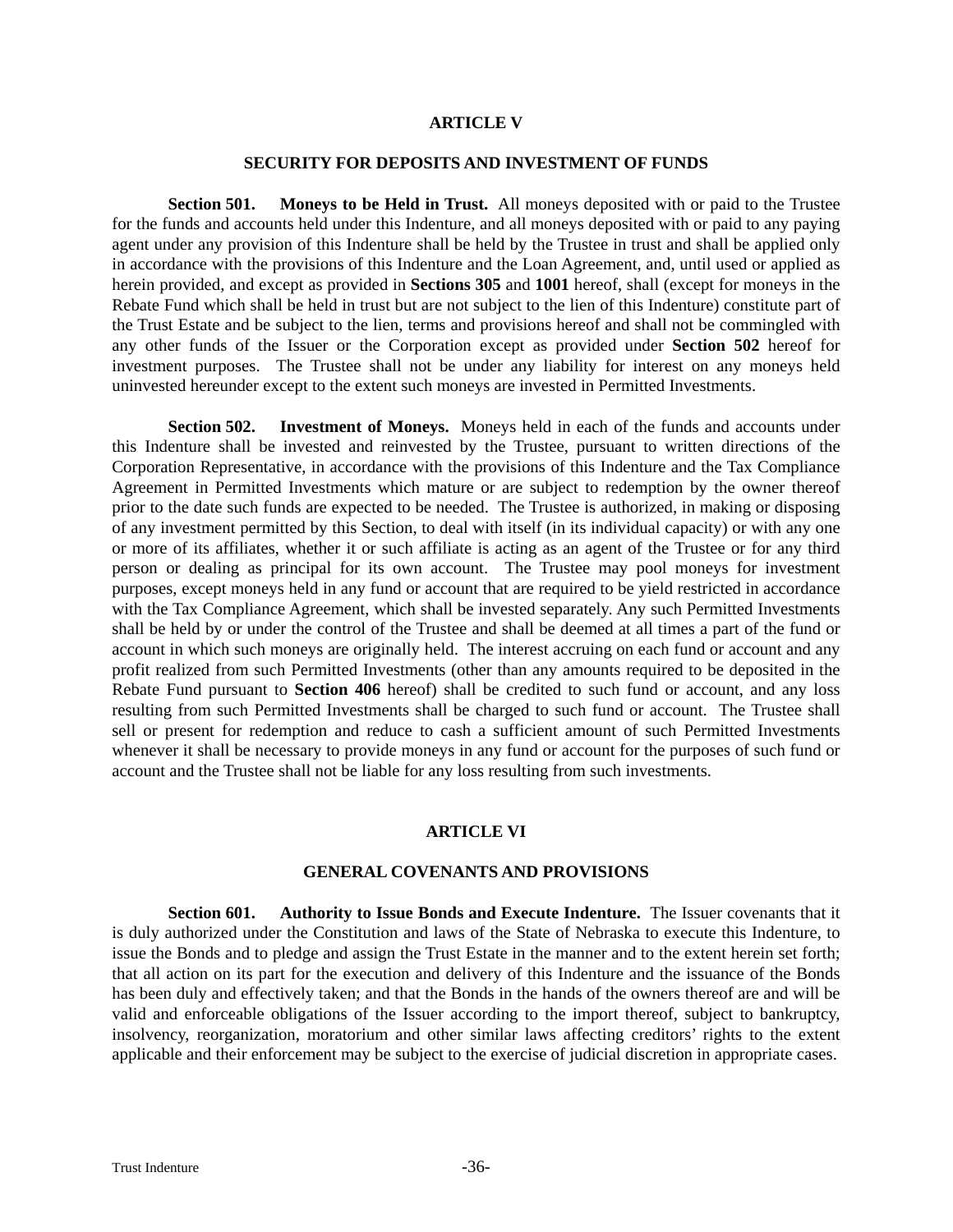**Section 602. Limited Obligations.** The Bonds and the interest thereon shall be special, limited obligations of the Issuer payable (except to the extent paid out of Bond proceeds or the income from the temporary investment thereof and under certain circumstances from insurance proceeds and condemnation awards and foreclosure of the Deed of Trust) solely out of the Loan Payments and other payments derived by the Issuer under the Loan Agreement and the Note (except for fees and expenses payable to the Issuer and the Issuer's right to indemnification as set forth in the Loan Agreement), and are secured by a transfer, pledge and assignment of and a grant of a security interest in the Trust Estate to the Trustee and in favor of the owners of the Bonds, as provided in this Indenture. The Bonds and interest thereon shall not be deemed to constitute a debt or liability of Lancaster County, the State of Nebraska or of any political subdivision thereof within the meaning of any state constitutional provision or statutory limitation and shall not constitute a pledge of the full faith and credit of Lancaster County, the State of Nebraska or of any political subdivision thereof, but shall be payable solely from the funds provided for in the Loan Agreement and in this Indenture. The issuance of the Bonds shall not, directly, indirectly or contingently, obligate Lancaster County, the State of Nebraska or any political subdivision thereof to levy any form of taxation therefor or to make any appropriation for their payment. Neither Lancaster County nor the State of Nebraska shall in any event be liable for the payment of the principal of, redemption premium, if any, or interest on the Bonds or for the performance of any pledge, mortgage, obligation or agreement of any kind whatsoever which may be undertaken by the Issuer. No breach by the Issuer of any such pledge, mortgage, obligation or agreement may impose any liability, pecuniary or otherwise, upon Lancaster County or the State of Nebraska or any charge upon their general credit or against their taxing power. The Issuer has no power to tax.

 **Section 603. Payment of Bonds.** The Issuer shall duly and punctually pay or cause to be paid, but solely from the sources specified in this Indenture, the principal of, redemption premium, if any, and interest on the Bonds in accordance with the terms of the Bonds and this Indenture.

**Section 604.** Performance of Covenants. The Issuer shall (to the extent within its control) faithfully perform or cause to be performed at all times any and all covenants, undertakings, stipulations and provisions which are to be performed by the Issuer contained in this Indenture, in the Bonds and in all proceedings pertaining thereto.

**Section 605. Enforcement of Rights.** The Trustee, as assignee, transferee, pledgee, and owner of a security interest under this Indenture in its name or in the name of the Issuer may enforce all assigned rights of the Issuer and the Trustee and all obligations of the Corporation under and pursuant to the Loan Agreement and any other Financing Documents for and on behalf of the Owners, whether or not the Issuer is in default hereunder.

 **Section 606. Inspection of Books.** The Issuer covenants and agrees that all books and documents in its possession relating to the Bonds, this Indenture and the Loan Agreement, and the transactions relating thereto shall at all reasonable times be open to inspection by such accountants or other agencies as the Trustee may from time to time designate. The Trustee covenants and agrees that all books and documents in its possession relating to the Bonds, this Indenture and the Loan Agreement, and the transactions relating thereto, including financial statements of the Corporation, shall be open to inspection by the Issuer during business hours upon reasonable notice.

**Section 607.** Tax Covenants. The Issuer (to the extent within its power or direction) shall not use or permit the use of any proceeds of Bonds or any other funds of the Issuer, directly or indirectly, in any manner, and shall not take or permit to be taken any other action or actions, which would adversely affect the exclusion of the interest on any Bond from gross income for federal income tax purposes. The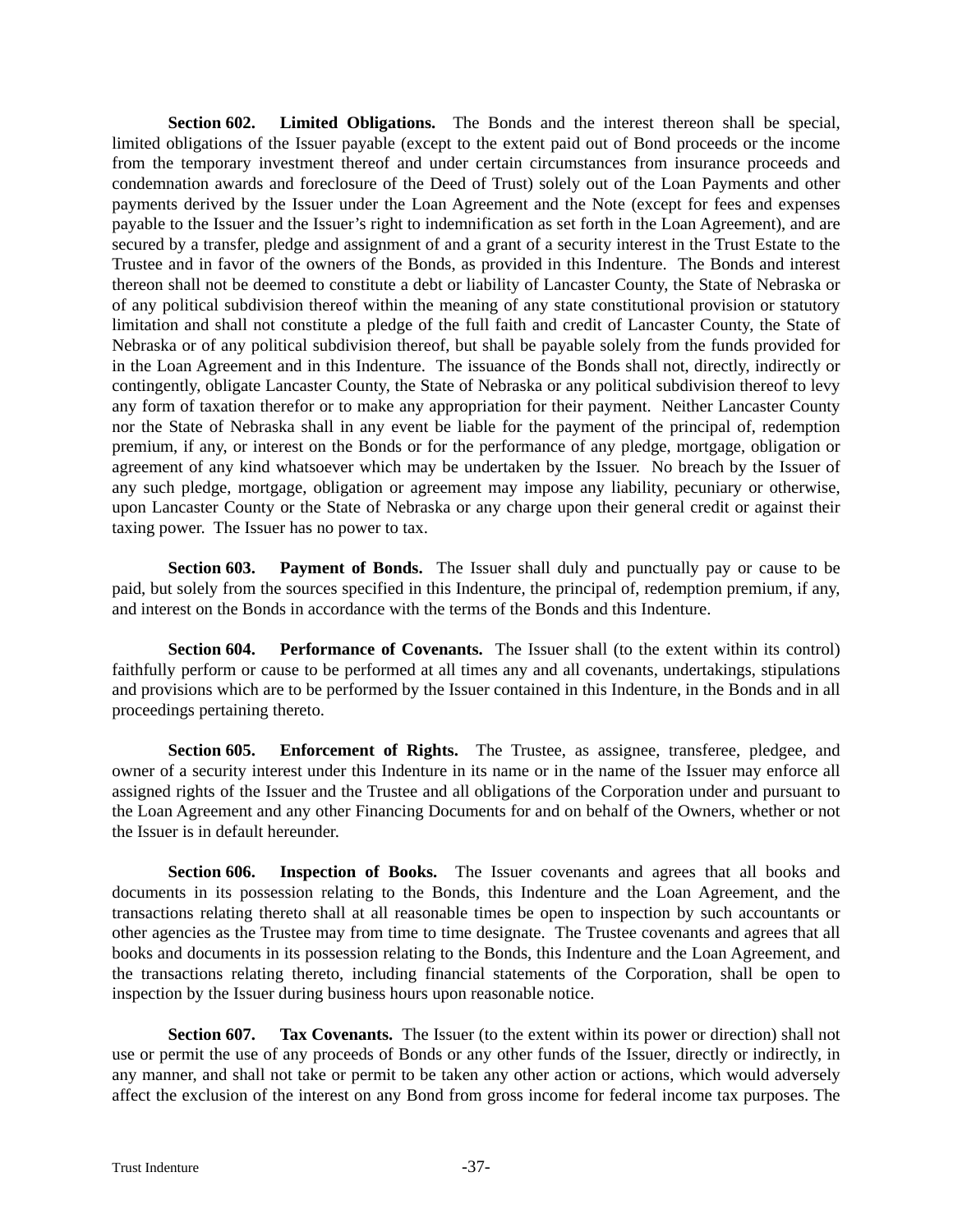Issuer agrees that so long as any of the Bonds remain Outstanding, it will comply with the provisions of the Tax Compliance Agreement applicable to the Issuer.

 The Trustee agrees to comply with the provisions of the Tax Compliance Agreement and with any statute, regulation or ruling that may apply to it as Trustee hereunder and relating to reporting requirements or other requirements necessary to preserve the exclusion from federal gross income of the interest on the Bonds. The Trustee from time to time may cause a firm of attorneys, consultants or independent accountants or an investment banking firm to supply the Trustee, on behalf of the Issuer, with such information as the Trustee, on behalf of the Issuer, may request in order to determine in a manner reasonably satisfactory to the Trustee, on behalf of the Issuer, all matters relating to (a) the actuarial yields on the Bonds as the same may relate to any data or conclusions necessary to verify that the Bonds are not "arbitrage bonds" within the meaning of Section 148 of the Internal Revenue Code, and (b) compliance with the rebate requirements of Section 148(f) of the Internal Revenue Code. Payment for costs and expenses incurred in connection with supplying the foregoing information shall be paid by the Corporation.

 Notwithstanding any provision of this Section, if the Corporation provides to the Trustee and the Issuer an Opinion of Bond Counsel to the effect that any action required under this Section is no longer required, or to the effect that some further action is required, to maintain the exclusion of interest on the Bonds from federal gross income, the Trustee and the Issuer may conclusively rely on such opinion in complying with the provisions of this Indenture, and the covenants under this Indenture shall be deemed to be modified to that extent.

 The foregoing covenants of this Section shall remain in full force and effect notwithstanding the defeasance of the Bonds pursuant to **Article X** of this Indenture or any other provision of this Indenture, until the final maturity date of all Bonds Outstanding and payment thereof.

 **Section 608. Information and Opinions to be Provided to the Issuer.** The Trustee shall deliver to the Issuer, promptly upon request by the Issuer, copies of the financial statements and certificates required to be delivered to the Trustee under the Loan Agreement. Each Opinion of Bond Counsel required to be addressed and delivered to the Trustee under any provision of this Indenture shall also be addressed and delivered to the Issuer.

 **Section 609. Continuing Disclosure.** Under the Loan Agreement and the Continuing Disclosure Undertaking, the Corporation has undertaken all responsibility for compliance with continuing disclosure requirements, and the Issuer shall have no liability to the owners of the Bonds or any other person with respect to S.E.C. Rule 15c2-12. Notwithstanding any other provision of this Indenture, failure of the Corporation or the Dissemination Agent to comply with the Continuing Disclosure Undertaking shall not be considered an event of default under this Indenture or the Loan Agreement, and the sole remedy in the event of such failure shall be such actions as may be necessary and appropriate, including seeking mandamus or specific performance by court order, to cause the Corporation to comply with its obligations under the Loan Agreement or the Continuing Disclosure Undertaking.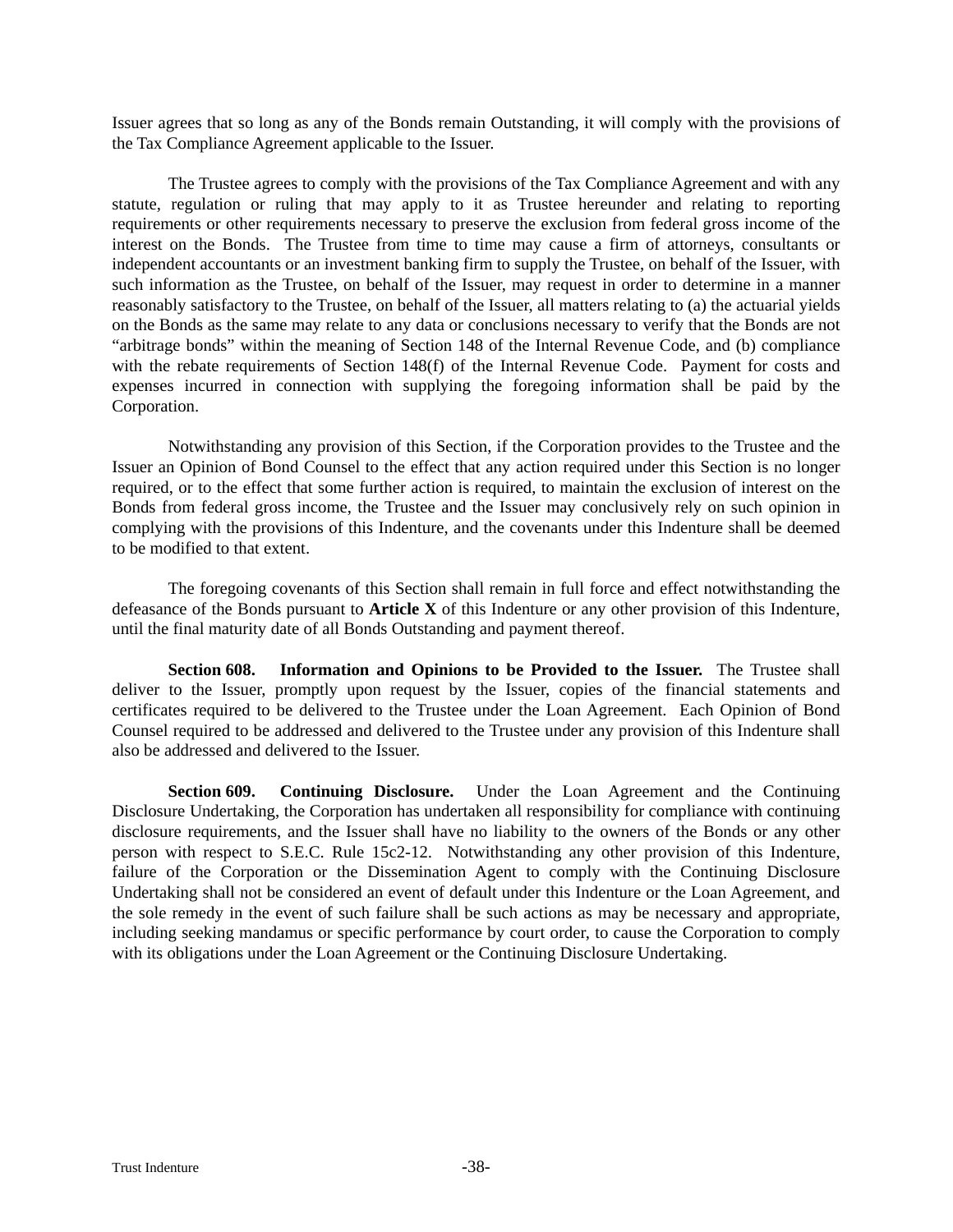#### **ARTICLE VII**

# **DEFAULT AND REMEDIES**

 **Section 701. Events of Default.** The term **"event of default"**, wherever used in this Indenture, means any one of the following events (whatever the reason for such event and whether it shall be voluntary or involuntary or be effected by operation of law or pursuant to any judgment, decree or order of any court or any order, rule or regulation of any administrative or governmental body):

 (a) default in the payment of any interest on any Bond when such interest becomes due and payable;

 (b) default in the payment of the principal or redemption price of any Bond when the same becomes due and payable (whether at maturity, upon proceedings for redemption, by acceleration or otherwise);

 (c) default in the performance, or breach, of any covenant or agreement of the Issuer in this Indenture (other than a covenant or agreement, a default in the performance or breach of which is specifically dealt with elsewhere in this Section), and continuance of such default or breach for a period of 30 days after there has been given to the Issuer and the Corporation by the Trustee or to the Issuer, the Corporation and the Trustee by the owners of at least 10% in principal amount of the Bonds Outstanding, a written notice specifying such default or breach and requiring it to be remedied; provided, that if such default cannot be fully remedied within such 30-day period, but can reasonably be expected to be fully remedied, such default shall not constitute an event of default if the Issuer shall immediately upon receipt of such notice commence the curing of such default and shall thereafter prosecute and complete the same with due diligence and dispatch; or

 (d) any event of default under the Loan Agreement shall occur and is continuing and has not been waived in accordance with the provisions of the Loan Agreement.

 With regard to any alleged default concerning which notice is given to the Corporation under the provisions of this Section, the Issuer hereby grants the Corporation full authority for the account of the Issuer to perform any covenant or obligation, the nonperformance of which is alleged in said notice to constitute a default, in the name and stead of the Issuer, with full power to do any and all things and acts to the same extent that the Issuer could do and perform any such things and acts in order to remedy such default.

**Section 702.** Acceleration of Maturity; Rescission and Annulment. If an event of default occurs and is continuing, the Trustee may, and if requested by the owners of not less than 25% in principal amount of the Bonds Outstanding shall, by written notice to the Issuer and the Corporation, declare the principal of all Bonds Outstanding and the interest accrued thereon to be due and payable, and upon any such declaration such principal and interest shall become immediately due and payable.

 At any time after such a declaration of acceleration has been made, but before any judgment or decree for payment of money due on any Bonds has been obtained by the Trustee as provided in this Article, the owners of a majority in principal amount of the Bonds Outstanding may, by written notice to the Issuer, the Corporation and the Trustee, rescind and annul such declaration and its consequences if: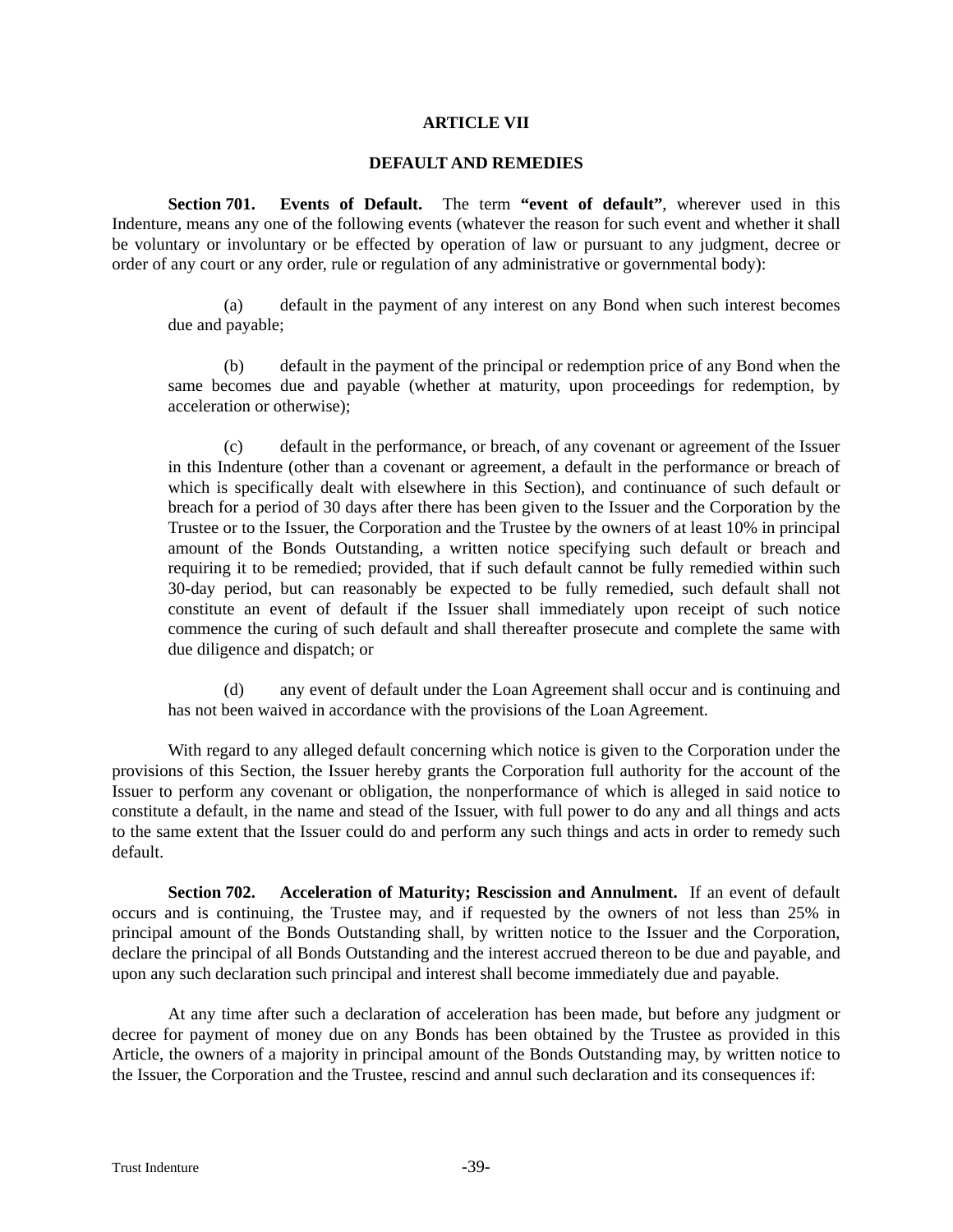- (a) there is deposited with the Trustee a sum sufficient to pay the following:
	- (1) all overdue installments of interest on all Bonds;

(2) the principal of (and premium, if any, on) any Bonds which have become due otherwise than by such declaration of acceleration and interest thereon at the rate or rates prescribed therefor in such Bonds;

(3) interest upon overdue installments of interest at the rate or rates prescribed therefor in the Bonds; and

(4) all sums paid or advanced by the Trustee hereunder and the reasonable compensation, expenses, disbursements and advances of the Trustee, its agents and counsel; and

(b) all events of default, other than the non-payment of the principal of Bonds which have become due solely by such declaration of acceleration, have been cured or have been waived as provided in **Section 709** of this Indenture.

 No such rescission and annulment shall affect any subsequent default or impair any right consequent thereon.

**Section 703.** Exercise of Remedies by the Trustee. Upon the occurrence and continuance of any event of default under this Indenture, unless the same is waived as provided in this Indenture, the Trustee shall have the following rights and remedies, in addition to any other rights and remedies provided under this Indenture or by law:

(a) *Right to Bring Suit, Etc.* The Trustee may pursue any available remedy at law or in equity by suit, action, mandamus or other proceeding to enforce the payment of the principal of, premium, if any, and interest on the Bonds Outstanding, including interest on overdue principal (and premium, if any) and on overdue installments of interest, and any other sums due under this Indenture, to realize on or to foreclose any of its interests or liens under this Indenture or any other Financing Document, to enforce and compel the performance of the duties and obligations of the Issuer as set forth in this Indenture and to enforce or preserve any other rights or interests of the Trustee under this Indenture with respect to any of the Trust Estate or otherwise existing at law or in equity.

(b) *Exercise of Remedies at Direction of Owners.* If requested in writing to do so by the owners of not less than 25% in principal amount of Bonds Outstanding and if indemnified as provided in **Section 802(e)** of this Indenture, the Trustee shall be obligated to exercise such one or more of the rights and remedies conferred by this Article as the Trustee shall deem most expedient in the interests of the Owners.

(c) *Appointment of Receiver.* Upon the filing of a suit or other commencement of judicial proceedings to enforce the rights of the Trustee and of the Owners under this Indenture, the Trustee shall be entitled, as a matter of right, to the appointment of a receiver or receivers of the Trust Estate, pending such proceedings, with such powers as the court making such appointment shall confer.

(d) *Suits to Protect the Trust Estate*. The Trustee shall have power to institute and to maintain such proceedings as it may deem expedient to prevent any impairment of the Trust Estate by any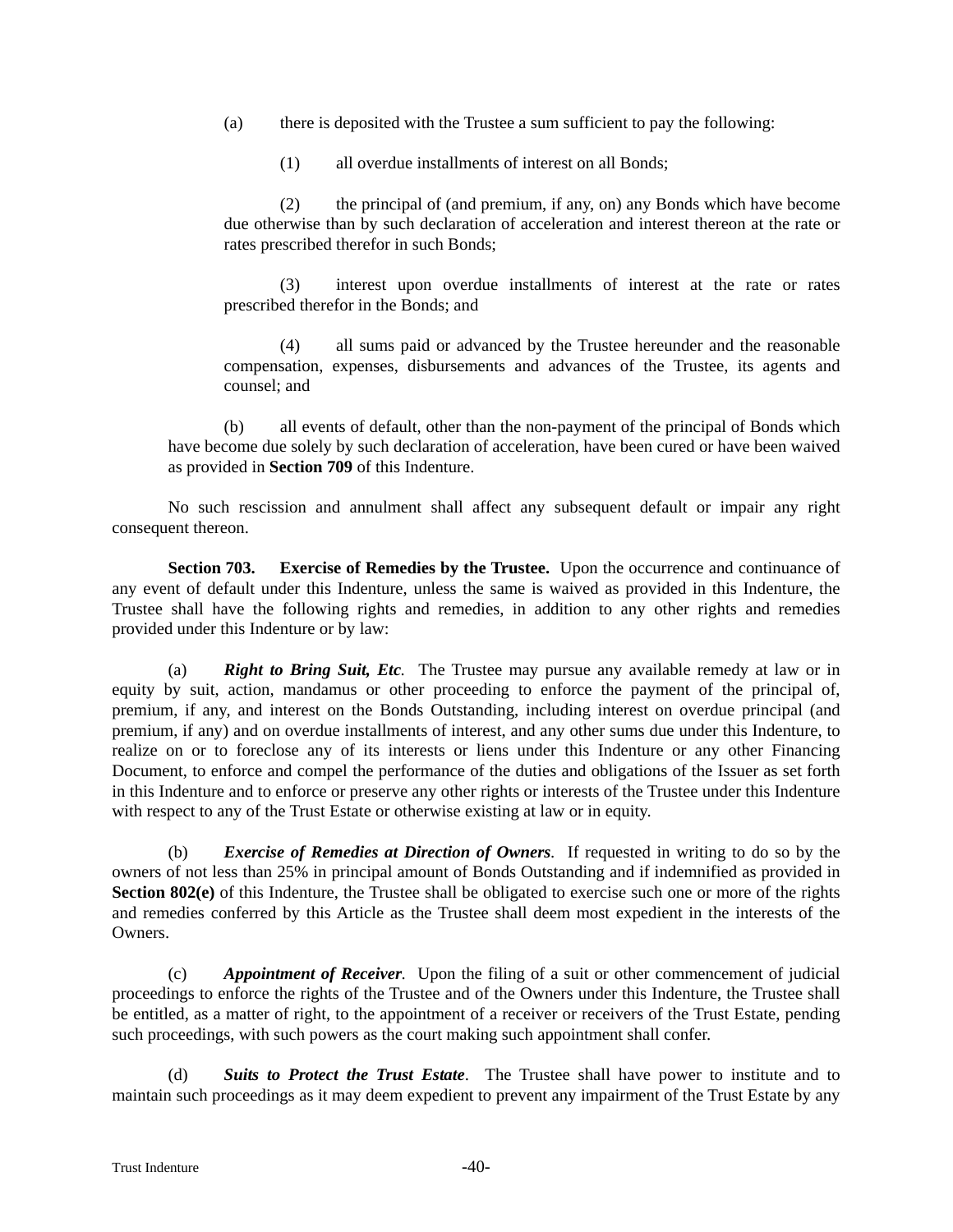acts which may be unlawful or in violation of this Indenture and to protect its interests and the interests of the Owners in the Trust Estate, including power to institute and maintain proceedings to restrain the enforcement of or compliance with any governmental enactment, rule or order that may be unconstitutional or otherwise invalid, if the enforcement of or compliance with such enactment, rule or order would impair the security under this Indenture or be prejudicial to the interests of the Owners or the Trustee, or to intervene (subject to the approval of a court of competent jurisdiction) on behalf of the Owners in any judicial proceeding to which the Issuer or the Corporation is a party and which in the judgment of the Trustee has a substantial bearing on the interests of the Owners.

(e) *Enforcement Without Possession of Bonds.* All rights of action under this Indenture or any of the Bonds may be enforced and prosecuted by the Trustee without the possession of any of the Bonds or the production thereof in any suit or other proceeding relating thereto, and any such suit or proceeding instituted by the Trustee shall be brought in its own name as trustee of an express trust. Any recovery of judgment shall, after provision for the payment of the reasonable compensation, expenses, disbursements and advances of the Trustee, its agents and counsel, and subject to the provisions of Section 707 hereof, be for the equal and ratable benefit of the owners of the Bonds in respect of which such judgment has been recovered.

(f) *Restoration of Positions.* If the Trustee or any Owner has instituted any proceeding to enforce any right or remedy under this Indenture by suit, foreclosure, the appointment of a receiver, or otherwise, and such proceeding has been discontinued or abandoned for any reason, or has been determined adversely to the Trustee or to such Owner, then and in every case the Issuer, the Corporation, the Trustee and the Owners shall, subject to any determination in such proceeding, be restored to their former positions and rights under this Indenture, and thereafter all rights and remedies of the Trustee and the Owners shall continue as though no such proceeding had been instituted.

**Section 704.** Limitation on Suits by Owners. No owner of any Bond shall have any right to institute any proceeding, judicial or otherwise, under or with respect to this Indenture, or for the appointment of a receiver or trustee or for any other remedy under this Indenture, unless:

(a) such owner has previously given written notice to the Trustee of a continuing event of default;

(b) the owners of not less than 25% in principal amount of the Bonds Outstanding shall have made written request to the Trustee to institute proceedings in respect of such event of default in its own name as Trustee under this Indenture;

(c) such owner or owners have offered to the Trustee indemnity as provided in this Indenture against the costs, expenses and liabilities to be incurred in compliance with such request;

(d) the Trustee for 60 days after its receipt of such notice, request and offer of indemnity has failed to institute any such proceeding; and

no direction inconsistent with such written request has been given to the Trustee during such 60-day period by the owners of a majority in principal amount of the Outstanding Bonds;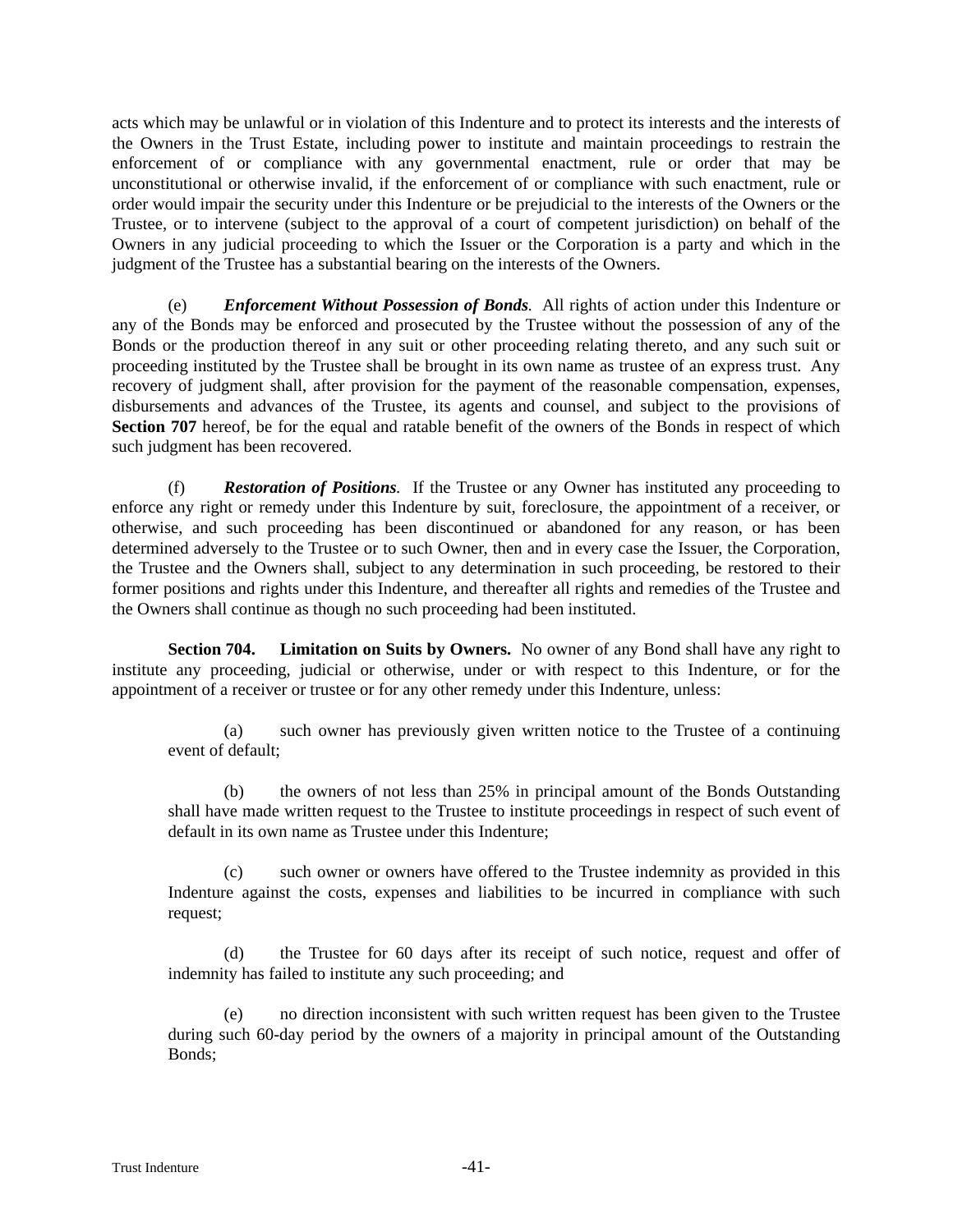it being understood and intended that no one or more owners of Bonds shall have any right in any manner whatever by virtue of, or by availing of, any provision of this Indenture to affect, disturb or prejudice the lien of this Indenture or the rights of any other owners of Bonds, or to obtain or to seek to obtain priority or preference over any other owners or to enforce any right under this Indenture, except in the manner herein provided and for the equal and ratable benefit of all Outstanding Bonds.

 Notwithstanding the foregoing or any other provision in this Indenture, however, the owner of any Bond shall have the right which is absolute and unconditional to receive payment of the principal of (and premium, if any) and interest on such Bond on the respective stated maturity expressed in such Bond (or, in the case of redemption, on the redemption date) and nothing contained in this Indenture shall affect or impair the right of any owner to institute suit for the enforcement of any such payment.

 **Section 705. Control of Proceedings by Owners.** The owners of a majority in principal amount of the Bonds Outstanding shall have the right, during the continuance of an event of default,

(a) to require the Trustee to proceed to enforce this Indenture, either by judicial proceedings for the enforcement of the payment of the Bonds and the foreclosure of this Indenture, or otherwise; and

(b) to direct the time, method and place of conducting any proceeding for any remedy available to the Trustee, or exercising any trust or power conferred upon the Trustee under this Indenture, provided that:

(1) such direction shall not be in conflict with any rule of law or this Indenture;

(2) the Trustee may take any other action deemed proper by the Trustee which is not inconsistent with such direction; and

(3) the Trustee shall not determine that the action so directed would be unjustly prejudicial to the owners not taking part in such direction.

 Notwithstanding any provision of this Section, if the Corporation provides to the Trustee and the Issuer an Opinion of Bond Counsel to the effect that any action required under this Section is no longer required, or to the effect that some further action is required, to maintain the exclusion of interest on the Bonds from federal gross income, the Trustee and the Issuer may conclusively rely on such opinion in complying with the provisions of this Indenture, and the covenants under this Indenture shall be deemed to be modified to that extent.

 **Section 706. Application of Moneys Collected.** Any moneys collected by the Trustee pursuant to this Article (after the deductions for payment of costs and expenses of proceedings resulting in the collection of such moneys) together with any other sums then held by the Trustee as part of the Trust Estate, shall be applied in the following order, at the date or dates fixed by the Trustee and, in case of the distribution of such money on account of principal (or premium, if any) or interest, upon presentation of the Bonds and the notation thereon of the payment if only partially paid and upon surrender thereof if fully paid:

(a) **First:** To the payment of all amounts due the Trustee under **Section 804** of this Indenture;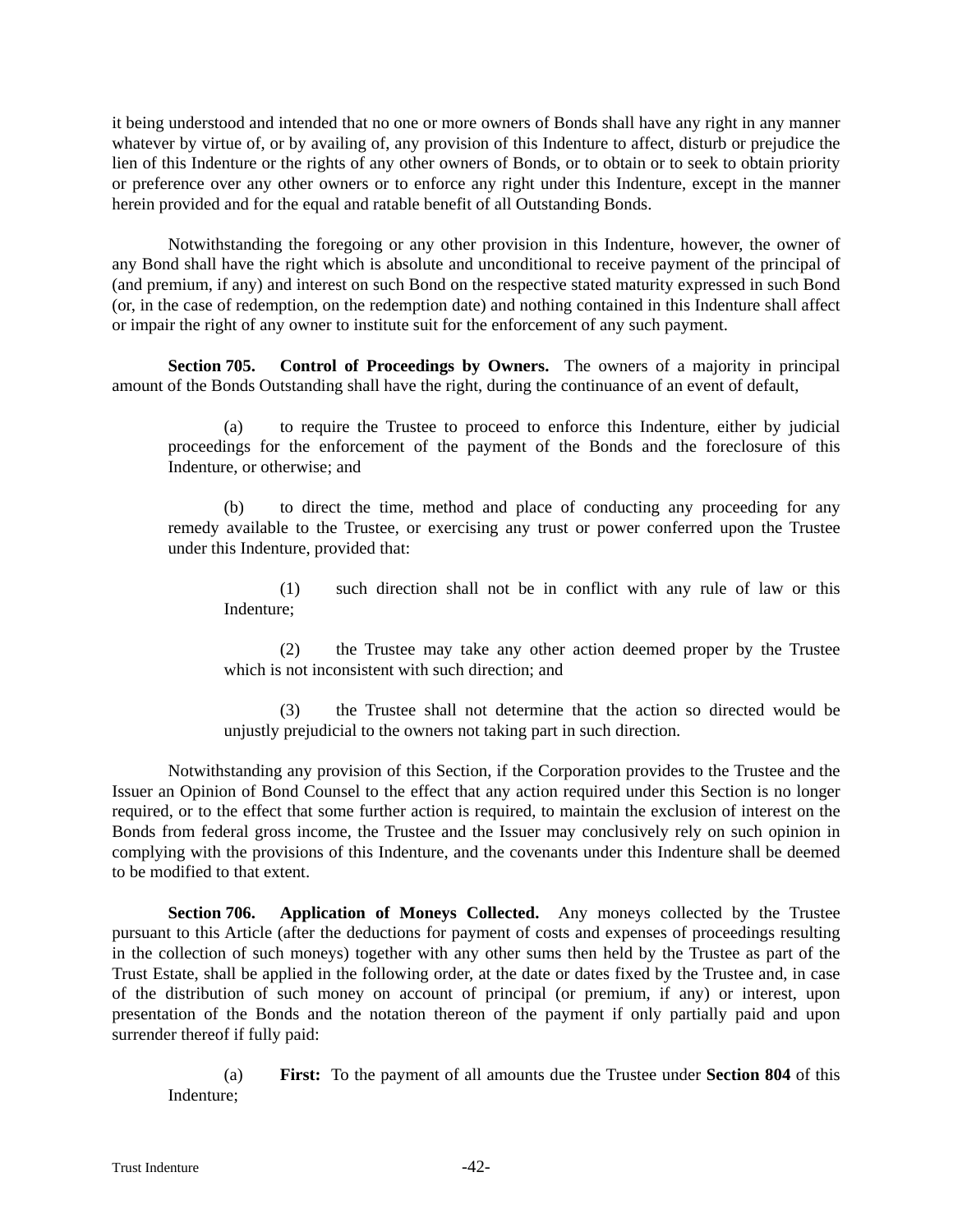## (b) **Second:**

 (1) If the principal of all the Bonds shall not have become and shall not have been declared due and payable, all such moneys shall be applied:

First: To the payment to the persons entitled thereto of all installments of interest then due on the Bonds, in the order of the maturity of the installments of such interest, and, if the amount available shall not be sufficient to pay in full any particular installment, then to the payment ratably, according to the amounts due on such installment, to the persons entitled thereto, without any discrimination or privilege; and

**Second:** To the payment to the persons entitled thereto of the unpaid principal and premium, if any, on the Bonds which shall have become due (other than Bonds called for redemption or payment for payment of which moneys are held pursuant to the provisions of this Indenture), in the order of the scheduled dates of their payment, and, if the amount available shall not be sufficient to pay in full Bonds due on any particular date, then to the payment ratably, according to the amount of principal and premium due on such date, to the persons entitled thereto without any discrimination or privilege.

 (2) If the principal of all the Bonds shall have become due or shall have been declared due and payable, all such moneys shall be applied to the payment of the principal, premium, if any, and interest then due and unpaid upon the Bonds without preference or priority of principal, premium or interest over the others, or of any installment of interest over any other installment of interest, or of any Bond over any other Bond, ratably, according to the amounts due respectively for principal, premium, if any, and interest to the persons entitled thereto without any discrimination or privilege; and

 (3) If the principal of all the Bonds shall have been declared due and payable, and if such declaration shall thereafter have been rescinded and annulled under the provisions of this Article, then, provided that no distribution has been made pursuant to the provisions of paragraph (2) of this subsection, the moneys shall be applied in accordance with the provisions of **Article IV** hereof.

(c) **Third:** To the payment of the remainder, if any, to the Corporation or to whosoever may be lawfully entitled to receive the same or as a court of competent jurisdiction may direct.

 Whenever moneys are to be applied by the Trustee pursuant to the provisions of this Section, such moneys shall be applied by it at such times, and from time to time, as the Trustee shall determine, having due regard for the amount of such moneys available for application and the likelihood of additional moneys becoming available for such application in the future. Whenever the Trustee shall apply such moneys, it shall fix the date (which shall be an interest payment date unless it shall deem another date more suitable) upon which such application is to be made and upon such date interest on the amounts of principal to be paid on such date shall cease to accrue. The Trustee shall give such notice as it may deem appropriate of the deposit with it of any such moneys and of the fixing of any such date, and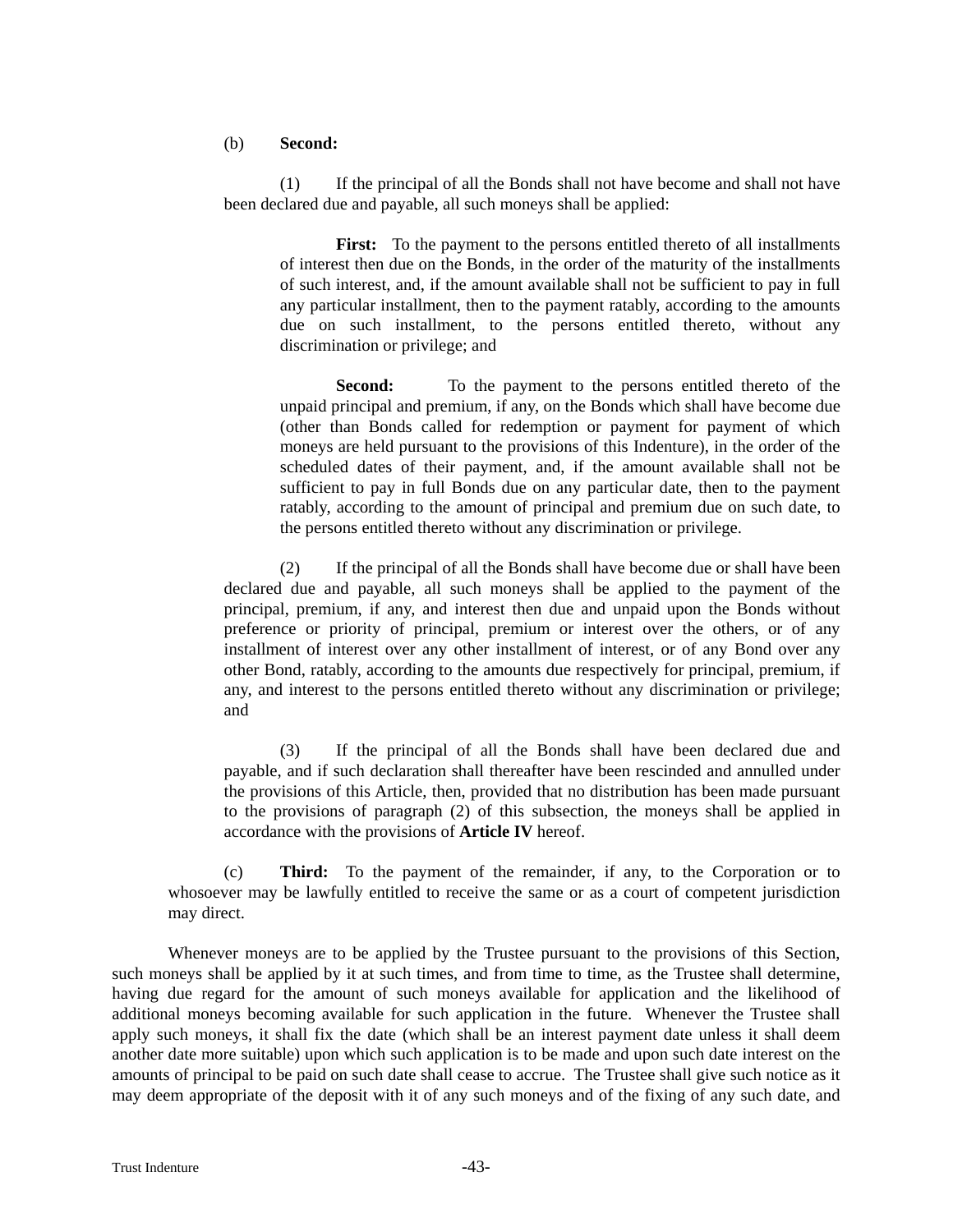shall not be required to make payment to the owner of any unpaid Bond until such Bond shall be presented to the Trustee for appropriate endorsement or for cancellation if fully paid.

**Section 707.** Rights and Remedies Cumulative. No right or remedy herein conferred upon or reserved to the Trustee or to the Owners is intended to be exclusive of any other right or remedy, and every right and remedy shall, to the extent permitted by law, be cumulative and in addition to every other right and remedy given hereunder or now or hereafter existing at law or in equity or otherwise. The assertion or employment of any right or remedy hereunder, or otherwise, shall not prevent the concurrent assertion or employment of any other appropriate right or remedy. No delay or omission of the Trustee or of any owner of any Bond to exercise any right or remedy accruing upon an event of default shall impair any such right or remedy or constitute a waiver of any such event of default or an acquiescence therein. Every right and remedy given by this Article or by law to the Trustee or to the Owners may be exercised from time to time, and as often as may be deemed expedient, by the Trustee or by the Owners, as the case may be.

 **Section 708. Advances by Trustee.** If the Corporation shall fail to make any payment or perform any of its covenants in the Loan Agreement, the Trustee may, at any time and from time to time, use and apply any moneys held by it under this Indenture, or make advances, to effect payment or performance of any such covenant on behalf of the Corporation. All moneys so used or advanced by the Trustee, together with interest at the Trustee's announced Prime Rate per annum, shall be repaid by the Corporation upon demand and such advances shall be secured under this Indenture prior to the Bonds. For the repayment of all such advances the Trustee shall have the right to use and apply any moneys at any time held by it under this Indenture but no such use of moneys or advance shall relieve the Corporation from any default hereunder.

**Section 709.** Waiver of Past Defaults. Before any judgment or decree for payment of money due has been obtained by the Trustee as provided in this Article, the owners of a majority in principal amount of the Bonds Outstanding may, by written notice delivered to the Trustee and the Issuer, on behalf of the owners of all the Bonds waive any past default hereunder and its consequences, except a default (a) in the payment of the principal of (or premium, if any) or interest on any Bond, or (b) in respect of a covenant or provision hereof which under **Article IX** cannot be modified or amended without the consent of the owner of each Outstanding Bond affected.

 Upon any such waiver, such default shall cease to exist, and any event of default arising therefrom shall be deemed to have been cured, for every purpose of this Indenture; but no such waiver shall extend to or affect any subsequent or other default or impair any right or remedy consequent thereon.

## **ARTICLE VIII**

## **THE TRUSTEE**

 **Section 801. Acceptance of Trusts; Certain Duties and Responsibilities.** The Trustee accepts and agrees to execute the trusts imposed upon it by this Indenture, but only upon the following terms and conditions:

(a) The Trustee undertakes to perform such duties and only such duties as are specifically set forth in this Indenture, and no implied covenants or obligations shall be read into this Indenture against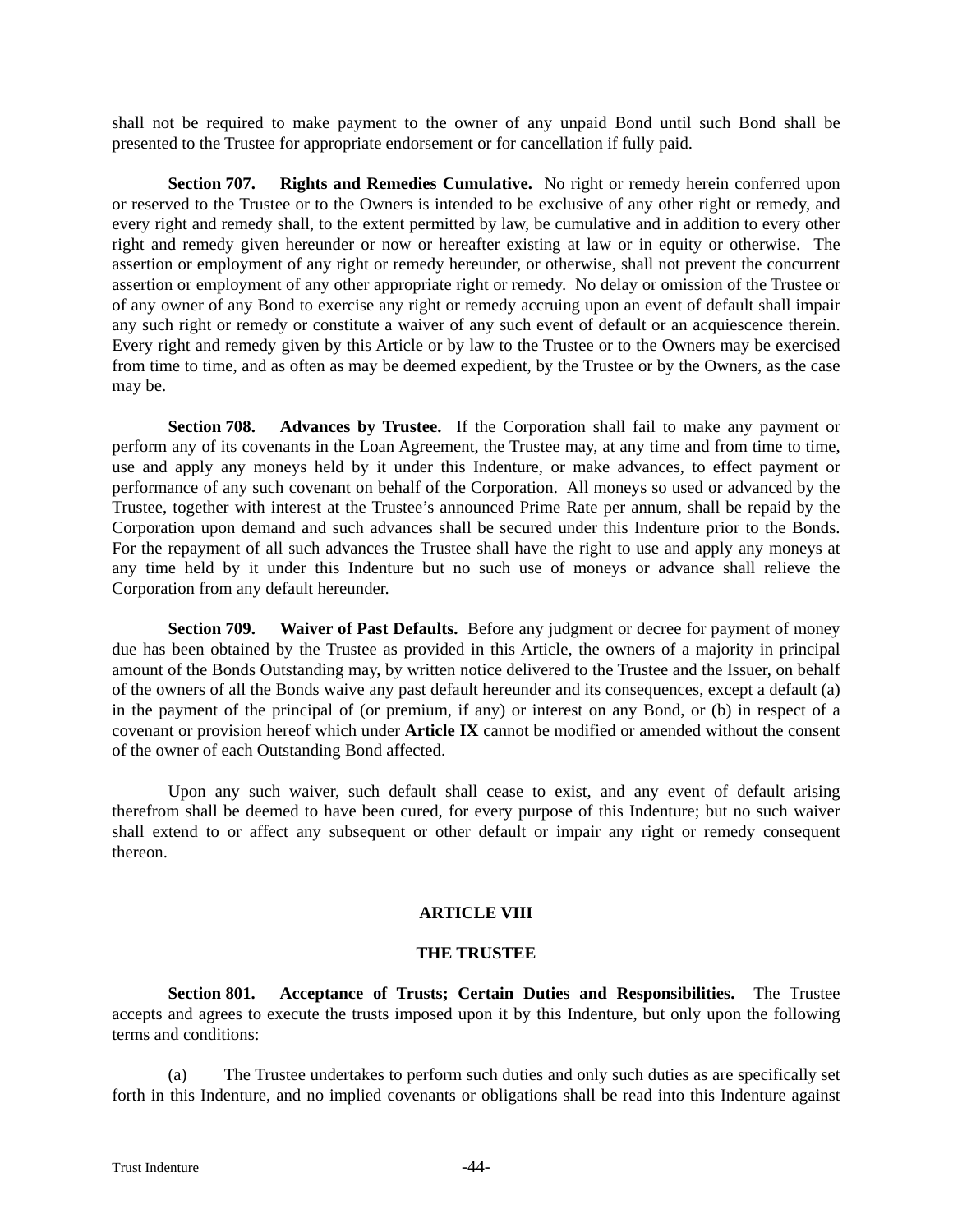the Trustee; and in the absence of bad faith, negligence or willful misconduct on its part, the Trustee may conclusively rely, as to the truth of the statements and the correctness of the opinions expressed therein, upon certificates or opinions furnished to the Trustee and conforming to the requirements of this Indenture; but in the case of any such certificates or opinions which by any provision hereof are specifically required to be furnished to the Trustee, the Trustee shall be under a duty to examine the same to determine whether or not they conform to the requirements of this Indenture.

(b) If an event of default has occurred and is continuing, the Trustee shall exercise such of the rights and powers vested in it by this Indenture, and use the same degree of care and skill in their exercise, as a prudent person would exercise or use under the circumstances.

(c) No provision of this Indenture shall be construed to relieve the Trustee from liability for its own negligent action, its own negligent failure to act, or its own willful misconduct, except, as follows:

(1) that this subsection shall not be construed to limit the effect of subsection (a) of this Section;

(2) that the Trustee shall not be liable for any error of judgment made in good faith by an authorized officer of the Trustee, unless it shall be proved that the Trustee was negligent in ascertaining the pertinent facts;

(3) that the Trustee shall not be liable with respect to any action taken or omitted to be taken by it in good faith in accordance with the direction of the owners of a majority in principal amount of the Outstanding Bonds relating to the time, method and place of conducting any proceeding for any remedy available to the Trustee, or exercising any trust or power conferred upon the Trustee, under this Indenture; and

(4) that no provision of this Indenture shall require the Trustee to expend or risk its own funds or otherwise incur any financial liability in the performance of any of its duties hereunder, or in the exercise of any of its rights or powers, if it shall have reasonable grounds for believing that repayment of such funds or adequate indemnity against such risk or liability is not reasonably assured to it.

(d) Whether or not therein expressly so provided, every provision of this Indenture relating to the conduct or affecting the liability of or affording protection to the Trustee shall be subject to the provisions of this Section.

 **Section 802. Certain Rights of Trustee.** Except as otherwise provided in **Section 801** of this Indenture:

(a) The Trustee may rely and shall be protected in acting or refraining from acting upon any resolution, certificate, statement, instrument, opinion, report, notice, request, direction, consent, order, bond, debenture, or other paper or document believed by it to be genuine and to have been signed or presented by the proper party or parties.

(b) The Trustee shall be entitled to rely upon an Officer's Certificate as to the sufficiency of any request or direction of the Corporation mentioned herein, the existence or non-existence of any fact or the sufficiency or validity of any instrument, paper or proceeding, or that a resolution in the form therein set forth has been duly adopted by the governing board of the Corporation and is in full force and effect.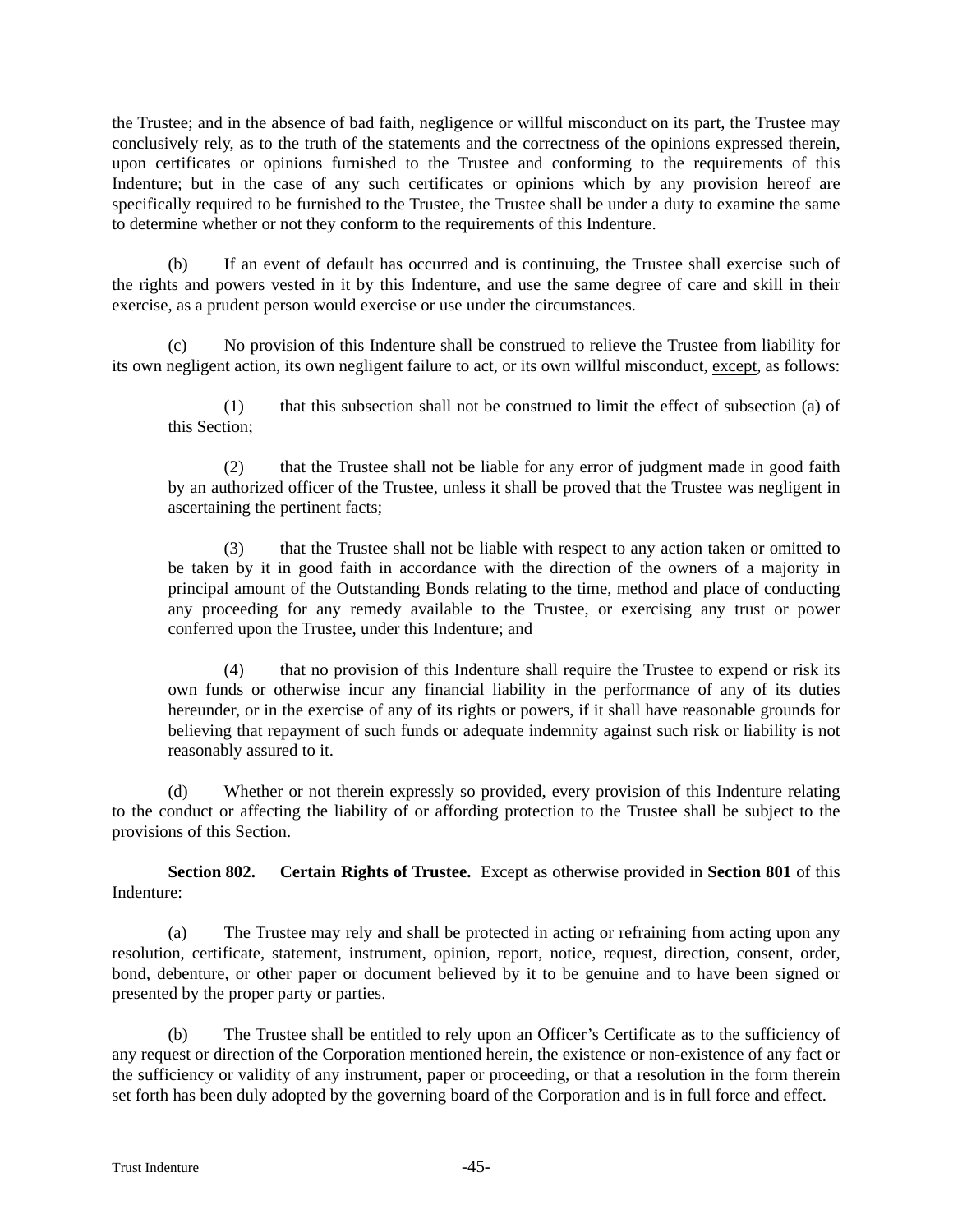(c) Whenever in the administration of this Indenture the Trustee shall deem it desirable that a matter be proved or established prior to taking, suffering or omitting any action hereunder, the Trustee (unless other evidence be herein specifically prescribed) may, in the absence of bad faith on its part, rely upon an Officer's Certificate.

(d) The Trustee may consult with counsel, and the written advice of such counsel or any Opinion of Counsel shall be full and complete authorization and protection in respect of any action taken, suffered or omitted by the Trustee hereunder in good faith and in reliance thereon.

(e) The Trustee shall be under no obligation to exercise any of the rights or powers vested in it by this Indenture at the request or direction of any of the Owners pursuant to this Indenture, unless such Owners shall have offered to the Trustee reasonable security or indemnity against the costs, expenses and liabilities (except as may result from the Trustee's own negligence or willful misconduct) which might be incurred by it in compliance with such request or direction; *provided that* the Trustee may not require indemnity as a condition to declaring the principal of or interest on the Bonds to be due and payable under **Section 802**, or to making any payment of principal, purchase price, premium or interest on the Bonds.

(f) The Trustee shall not be bound to make any investigation into the facts or matters stated in any resolution, certificate, statement, instrument, opinion, report, notice, request, direction, consent, order, bond, debenture, or other paper or document, but the Trustee, in its discretion, may make such further inquiry or investigation into such facts or matters as it may see fit, and, if the Trustee shall determine to make such further inquiry or investigation, it shall be entitled to examine the books, records and premises of the Issuer, personally or by agent or attorney.

(g) The Trustee assumes no responsibility for the correctness of the recitals contained in this Indenture and in the Bonds, except the certificate of authentication on the Bonds. The Trustee makes no representations as to the value or condition of the Trust Estate or any part thereof, or as to the title thereto or as to the security afforded thereby or hereby, or as to the validity or sufficiency of this Indenture or of the Bonds. The Trustee shall not be accountable for the use or application by the Issuer or the Corporation of any of the Bonds or the proceeds thereof or of any money paid to or upon the order of the Issuer or the Corporation under any provision of this Indenture.

(h) The Trustee, in its individual or any other capacity, may become the owner or pledgee of Bonds and may otherwise deal with the Issuer or the Corporation with the same rights it would have if it were not Trustee.

(i) All money received by the Trustee shall, until used or applied or invested as herein provided, be held in trust for the purposes for which they were received. Money held by the Trustee in trust hereunder need not be segregated from other funds except to the extent required by law or by this Indenture. The Trustee shall be under no liability for interest on any money received by it hereunder except as otherwise provided in this Indenture.

(j) The Trustee may execute any of the trusts or powers hereunder or perform any duties hereunder either directly or by or through agents or attorneys and the Trustee shall not be responsible for any misconduct or negligence on the part of any agent or attorney appointed with due care by it hereunder.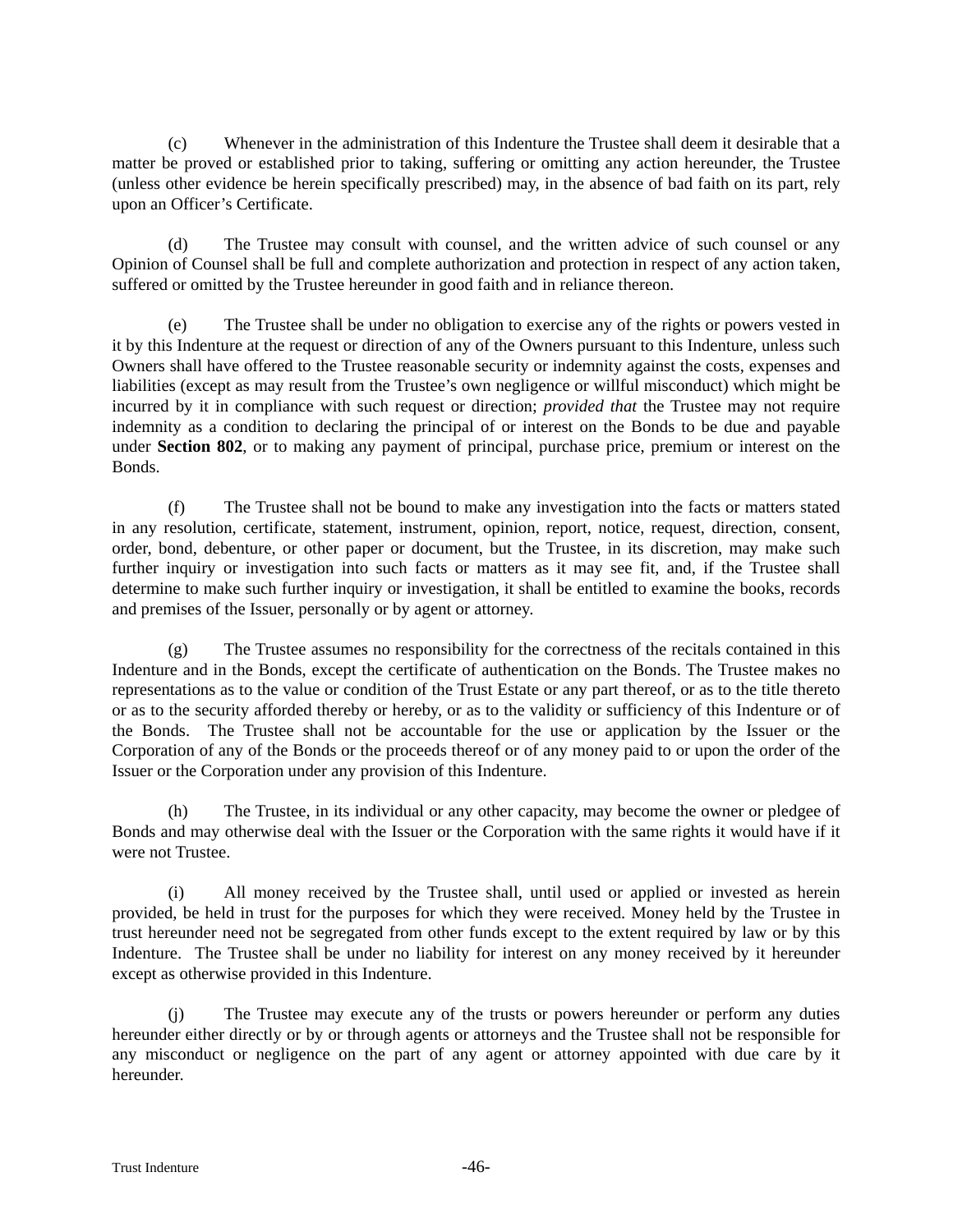**Section 803. Notice of Defaults.** The Trustee shall not be required to take notice or be deemed to have notice of any default hereunder except a default in any of the payments to the Trustee required to be made by **Article IV** of this Indenture or **Article IV** of the Loan Agreement, unless the Trustee shall be specifically notified in writing of such default by the Issuer, the Corporation, or the owners of at least 10% in principal amount of all Bonds Outstanding, and in the absence of such notice so delivered, the Trustee may conclusively assume there is no default except as aforesaid. Within 30 days after the occurrence of any default hereunder of which the Trustee is required to take notice or has received notice as provided in this Section, the Trustee shall give written notice of such default to the Issuer, the Corporation and all owners of Bonds as shown on the bond register maintained by the Trustee, unless such default shall have been cured or waived. For the purpose of this Section, the term "default" means any event which is, or after notice or lapse of time or both would become, an event of default.

**Section 804.** Compensation and Reimbursement. The Trustee shall be entitled to payment or reimbursement, as follows:

(a) from time to time for reasonable compensation for all services rendered by it hereunder (which compensation shall not be limited by any provision of law in regard to the compensation of a trustee of an express trust);

(b) except as otherwise expressly provided herein, upon its request, for all reasonable expenses, disbursements and advances incurred or made by the Trustee in accordance with any provision of this Indenture (including the reasonable compensation and the expenses and disbursements of its agents and counsel), except any such expense, disbursement or advance as may be attributable to the Trustee's negligence, willful misconduct or bad faith; and

(c) to indemnify the Trustee for, and to hold it harmless against, any loss, liability or expense incurred without negligence, willful misconduct or bad faith on its part, arising out of or in connection with the acceptance or administration of this trust, including the costs and expenses of defending itself against any claim or liability in connection with the exercise or performance of any of its powers or duties hereunder.

 All such payments and reimbursements shall be made by the Corporation with interest at the rate of interest per annum equal to the Prime Rate announced from time to time by the Trustee.

 The Trustee shall promptly notify the Corporation in writing of any claim or action brought against the Trustee in respect of which indemnity may be sought against the Corporation, setting forth the particulars of such claim or action, and the Corporation will assume the defense thereof, including the employment of counsel satisfactory to the Trustee and the payment of all expenses. The Trustee may employ separate counsel in any such action and participate in the defense thereof, but the fees and expenses of such counsel shall not be payable by the Corporation unless such employment has been specifically authorized by the Corporation, or in the opinion of the Trustee the Corporation has failed to actively pursue the defense of such claim or action or the Corporation's counsel is precluded, by the rules governing conflicts of interest, from representing the Trustee.

 Pursuant to the provisions of the Loan Agreement, the Corporation has agreed to pay to the Trustee all reasonable fees, charges, advances and expenses of the Trustee, and the Trustee agrees to look only to the Corporation for the payment of all reasonable fees, charges, advances and expenses of the Trustee as provided in the Loan Agreement. The Trustee agrees that the Issuer shall have no liability for any fees, charges and expenses of the Trustee.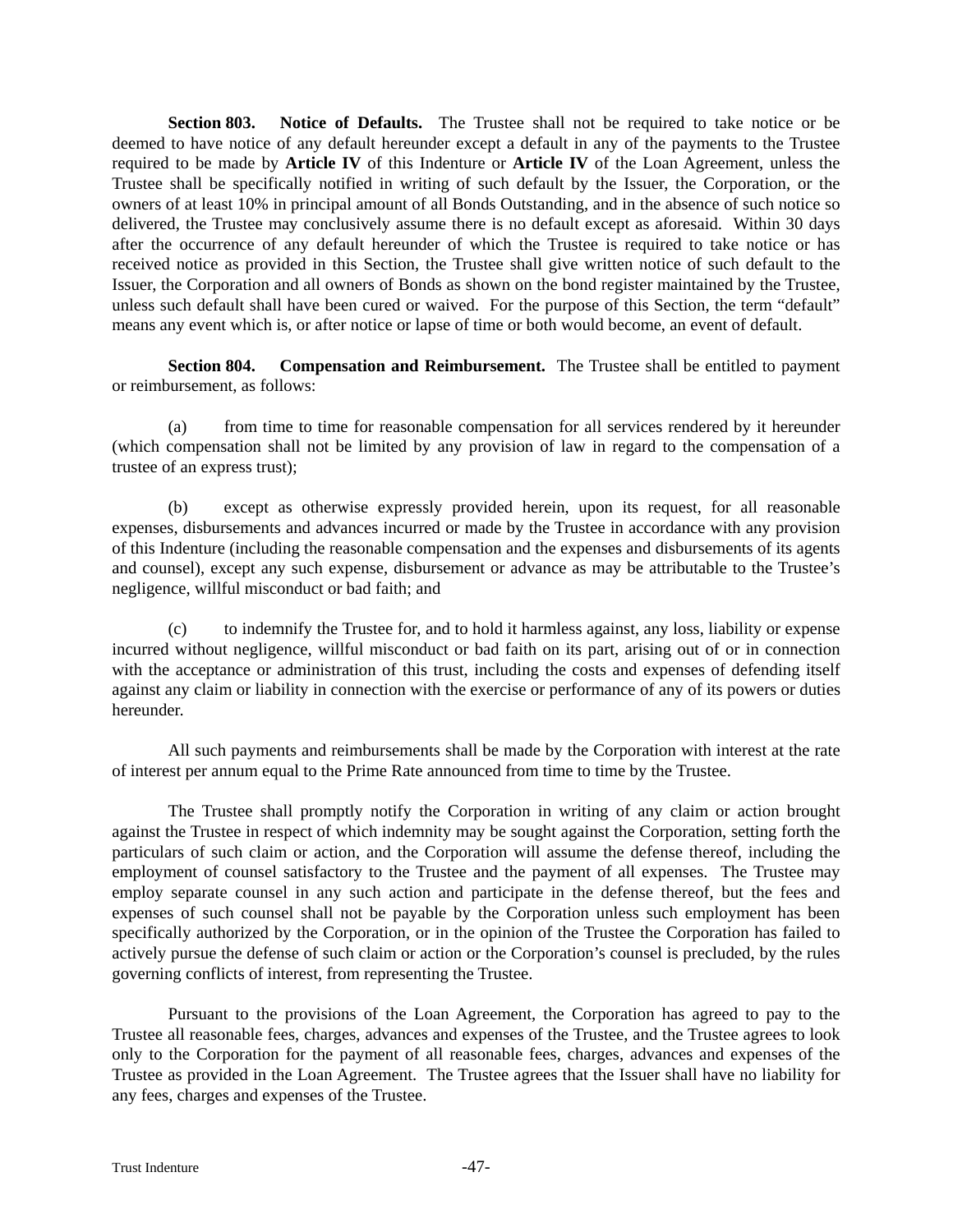**Section 805. Corporate Trustee Required; Eligibility.** There shall at all times be a Trustee hereunder which shall be a commercial bank or trust company organized and doing business under the laws of the United States of America or of any state thereof, authorized under such laws to exercise corporate trust powers, subject to supervision or examination by federal or state authority, having a principal corporate trust office located in the State of Nebraska. The Trustee must have a combined capital and surplus of at least \$25,000,000, or must provide a guaranty of the full and prompt performance by the Trustee of its obligations under this Indenture and any other agreements made in connection with the Bonds, on terms satisfactory to the Issuer, by a guarantor with such combined capital and surplus. If such corporation publishes reports of condition at least annually, pursuant to law or to the requirements of such supervising or examining authority, then for the purposes of this Section, the combined capital and surplus of such corporation shall be deemed to be its combined capital and surplus as set forth in its most recent report of condition so published. If at any time the Trustee shall cease to be eligible in accordance with the provisions of this Section, it shall resign immediately in the manner and with the effect specified in this Article.

## **Section 806. Resignation and Removal of Trustee.**

(a) The Trustee may resign at any time by giving written notice thereof to the Issuer, the Corporation and each owner of Bonds Outstanding as shown by the bond register required by this Indenture to be kept by the Trustee. If an instrument of acceptance by a successor Trustee shall not have been delivered to the Trustee within 30 days after the giving of such notice of resignation, the resigning Trustee may petition any court of competent jurisdiction for the appointment of a successor Trustee.

(b) The Trustee may be removed at any time by an instrument or concurrent instruments in writing delivered to the Issuer and the Trustee signed by the owners of a majority in principal amount of the Outstanding Bonds, or, so long as the Corporation is not in default under the Loan Agreement, by the Corporation. The Issuer, the Corporation or any Owner may at any time petition any court of competent jurisdiction for the removal for cause of the Trustee.

(c) If at any time (1) the Trustee shall cease to be eligible under **Section 805** and shall fail to resign after written request therefor by the Issuer or by any such Owner, or (2) the Trustee shall become incapable of acting or shall be adjudged a bankrupt or insolvent or a receiver of the Trustee or of its property shall be appointed or any public officer shall take charge or control of the Trustee or of its property or affairs for the purpose of rehabilitation, conservation or liquidation; then, in any such case, the Issuer may remove the Trustee, or the Corporation or any Owner may petition any court of competent jurisdiction for the removal of the Trustee and the appointment of a successor Trustee.

 The Trustee shall give notice of each resignation and each removal of the Trustee and each appointment of a successor Trustee to the registered owners of Bonds as their names and addresses appear in the bond register maintained by the Trustee. Each notice shall include the name of the successor Trustee and the address of its principal corporate trust office or other designated payment office.

 No resignation or removal of the Trustee and no appointment of a successor Trustee pursuant to this Article shall become effective until the acceptance of appointment by the successor Trustee under **Section 807**.

**Section 807.** Appointment of Successor Trustee. If the Trustee shall resign, be removed or become incapable of acting, or if a vacancy shall occur in the office of Trustee for any cause, the Issuer,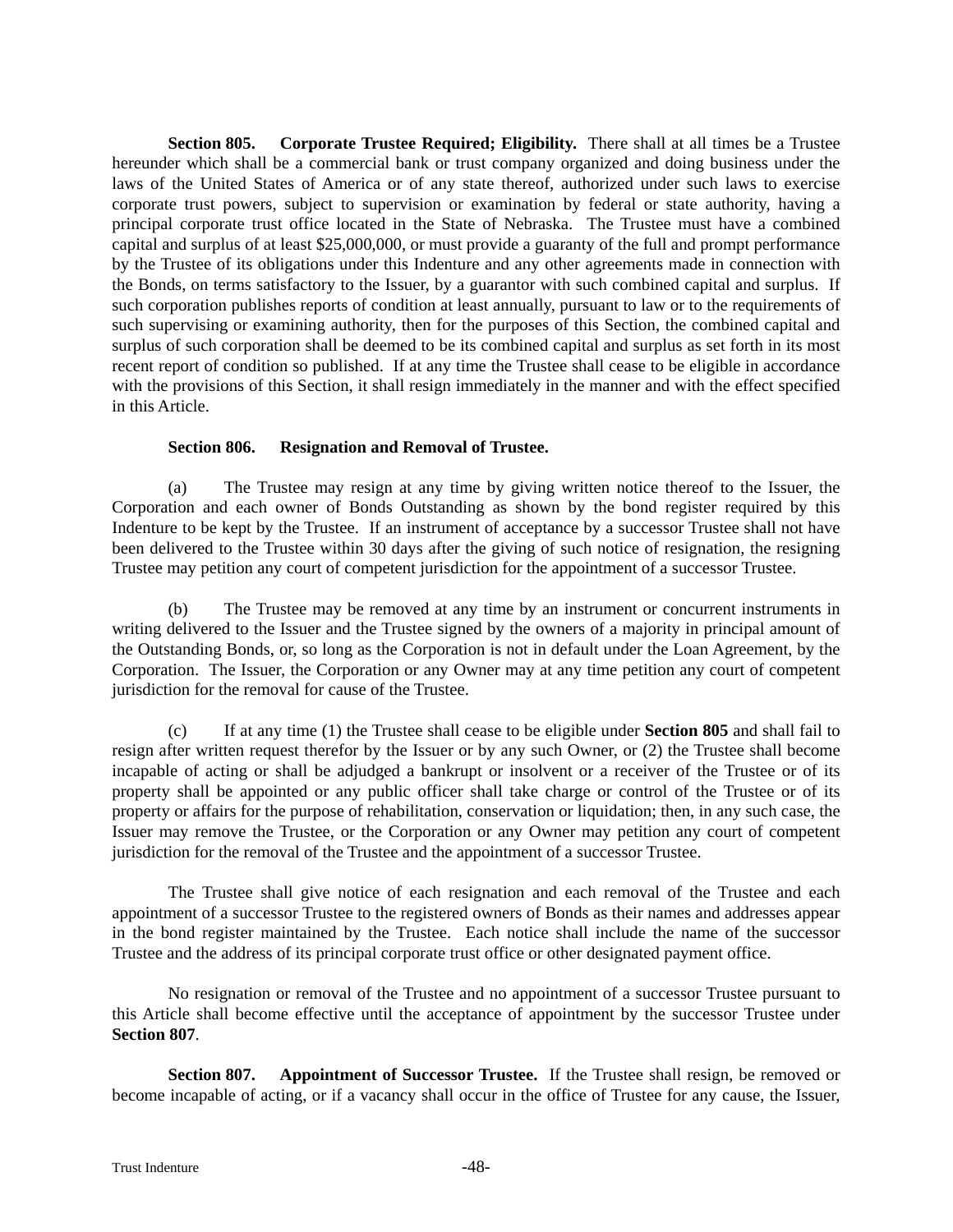with the written consent of the Corporation (which consent shall not be unreasonably withheld) (so long as no event of default hereunder or under the Loan Agreement has occurred and is continuing), or the owners of a majority in principal amount of Bonds Outstanding (if an event of default hereunder or under the Loan Agreement has occurred and is continuing), by an instrument or concurrent instruments in writing delivered to the Issuer and the retiring Trustee, shall promptly appoint a successor Trustee. In case all or substantially all of the Trust Estate shall be in the possession of a receiver or trustee lawfully appointed, such receiver or trustee, by written instrument, may similarly appoint a temporary successor to fill such vacancy until a new Trustee shall be so appointed by the Issuer or the Owners. If, within **30** days after such resignation, removal or incapability or the occurrence of such vacancy, a successor Trustee shall be appointed in the manner herein provided, the successor Trustee so appointed shall, forthwith upon its acceptance of such appointment, become the successor Trustee and supersede the retiring Trustee and any temporary successor Trustee appointed by such receiver or trustee. If no successor Trustee shall have been so appointed and accepted appointment in the manner herein provided, the Trustee or any Owner may petition any court of competent jurisdiction for the appointment of a successor Trustee, until a successor shall have been appointed as above provided. The successor so appointed by such court shall immediately and without further act be superseded by any successor appointed as above provided. Every such successor Trustee appointed pursuant to the provisions of this Section shall be a bank with trust powers or trust company in good standing under the law of the jurisdiction in which it was created and by which it exists, meeting the eligibility requirements of this Article.

**Section 808.** Acceptance of Appointment by Successor. Every successor Trustee appointed hereunder shall execute, acknowledge and deliver to the Issuer and to the retiring Trustee an instrument accepting such appointment, and thereupon the resignation or removal of the retiring Trustee shall become effective and such successor Trustee, without any further act, deed or conveyance, shall become vested with all the estates, properties, rights, powers, trusts and duties of the retiring Trustee; but, on request of the Issuer or the successor Trustee, such retiring Trustee shall, upon payment of its charges, execute and deliver an instrument conveying and transferring to such successor Trustee upon the trusts herein expressed all the estates, properties, rights, powers and trusts of the retiring Trustee, and shall duly assign, transfer and deliver to such successor Trustee all property and money held by such retiring Trustee hereunder. Upon request of any such successor Trustee, the Issuer shall execute any and all instruments for more fully and certainly vesting in and confirming to such successor Trustee all such estates, properties, rights, powers and trusts.

 No successor Trustee shall accept its appointment unless at the time of such acceptance such successor Trustee shall be qualified and eligible under this Article.

 **Section 809. Merger, Consolidation and Succession to Business.** Any corporation or association into which the Trustee may be merged or with which it may be consolidated, or any corporation or association resulting from any merger or consolidation to which the Trustee shall be a party, or any corporation or association succeeding to all or substantially all of the corporate trust business of the Trustee, shall be the successor of the Trustee hereunder, provided such corporation or association shall be otherwise qualified and eligible under this Article, and shall be vested with all of the title to the whole property or Trust Estate and all the trusts, powers, discretions, immunities, privileges and all other matters as was its predecessor, without the execution or filing of any paper or any further act on the part of any of the parties hereto. In case any Bonds shall have been authenticated, but not delivered, by the Trustee then in office, any successor by merger or consolidation to such authenticating Trustee may adopt such authentication and deliver the Bonds so authenticated with the same effect as if such successor Trustee had itself authenticated such Bonds.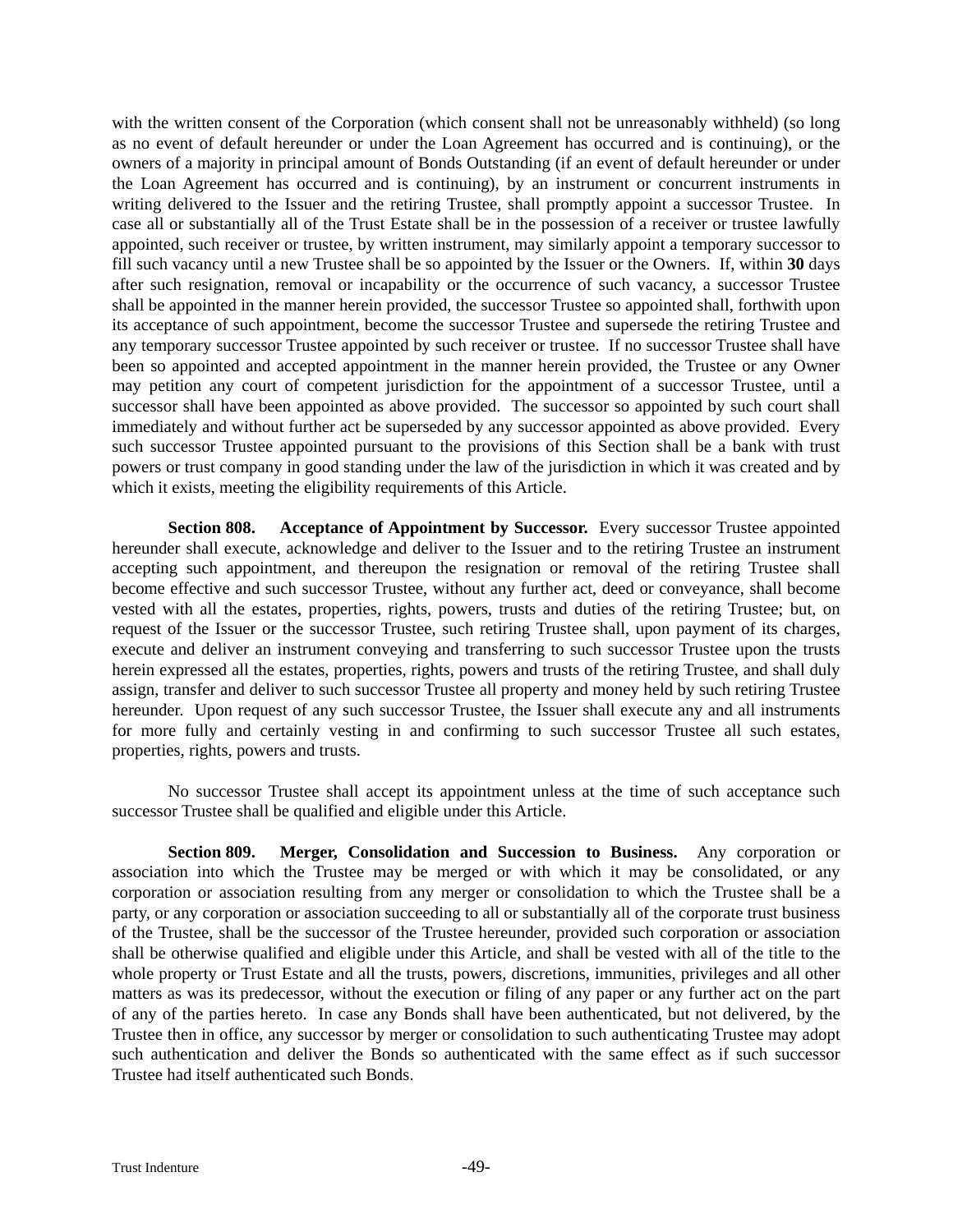**Section 810. Co-Trustees and Separate Trustees.** At any time or times, for the purpose of meeting the legal requirements of any jurisdiction in which any of the Trust Estate may at the time be located, or in the enforcement of any default or the exercise any of the powers, rights or remedies herein granted to the Trustee, or any other action which may be desirable or necessary in connection therewith, the Trustee shall have power to appoint, and, upon the written request of the Trustee or of the owners of at least 25% in principal amount of the Bonds Outstanding, the Issuer shall for such purpose join with the Trustee in the execution, delivery and performance of all instruments and agreements necessary or proper to appoint, one or more Persons approved by the Trustee either to act as co-trustee, jointly with the Trustee, of all or any part of the Trust Estate, or to act as separate trustee of any such property, in either case with such powers as may be provided in the instrument of appointment, and to vest in such person or persons in the capacity aforesaid, any property, title, right or power deemed necessary or desirable, subject to the other provisions of this Section. If the Issuer does not join in such appointment within 15 days after the receipt by it of a request so to do, or in case an event of default has occurred and is continuing, the Trustee alone shall have power to make such appointment.

 Should any written instrument from the Issuer be required by any co-trustee or separate trustee so appointed for more fully confirming to such co-trustee or separate trustee such property, title, right or power, any and all such instruments shall, on request, be executed, acknowledged and delivered by the Issuer.

 Every co-trustee or separate trustee shall, to the extent permitted by law, but to such extent only, be appointed subject to the following terms, namely:

 (a) The Bonds shall be authenticated and delivered, and all rights, powers, duties and obligations hereunder in respect of the custody of securities, cash and other personal property held by, or required to be deposited or pledged with, the Trustee hereunder, shall be exercised solely, by the Trustee.

 (b) The rights, powers, duties and obligations hereby conferred or imposed upon the Trustee in respect of any property covered by such appointment shall be conferred or imposed upon and exercised or performed by the Trustee or by the Trustee and such co-trustee or separate trustee jointly, as shall be provided in the instrument appointing such co-trustee or separate trustee, except to the extent that under any law of any jurisdiction in which any particular act is to be performed, the Trustee shall be incompetent or unqualified to perform such act, in which event such rights, powers, duties and obligations shall be exercised and performed by such co-trustee or separate trustee.

 (c) The Trustee at any time, by an instrument in writing executed by it, with the concurrence of the Issuer evidenced by a resolution, may accept the resignation of or remove any co-trustee or separate trustee appointed under this Section, and, in case an event of default has occurred and is continuing, the Trustee shall have power to accept the resignation of, or remove, any such co-trustee or separate trustee without the concurrence of the Issuer. Upon the written request of the Trustee, the Issuer shall join with the Trustee in the execution, delivery and performance of all instruments and agreements necessary or proper to effectuate such resignation or removal. A successor to any co-trustee or separate trustee so resigned or removed may be appointed in the manner provided in this Section.

 (d) No co-trustee or separate trustee hereunder shall be personally liable by reason of any act or omission of the Trustee, or any other such trustee hereunder.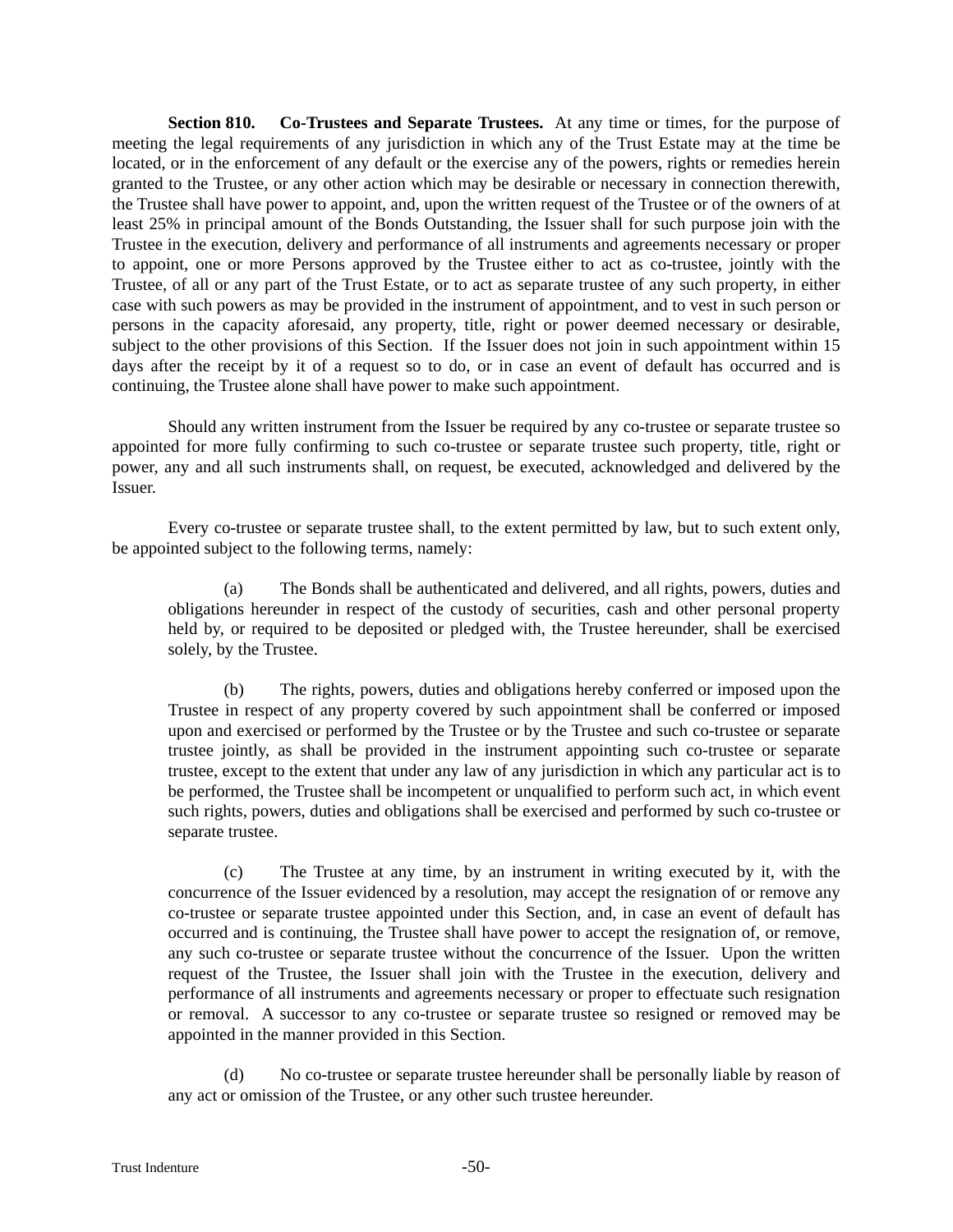(e) Any request, demand, authorization, direction, notice, consent, waiver or other act of Owners delivered to the Trustee shall be deemed to have been delivered to each such cotrustee and separate trustee.

**Section 811.** Designation of Paying Agents. The Trustee is hereby designated and agrees to act as principal paying agent for and in respect to the Bonds. The Issuer may, in its discretion, cause the necessary arrangements to be made through the Trustee for the designation of alternate paying agents, if any, and for the making available of funds hereunder for the payment of the principal of, premium, if any, and interest on the Bonds, or at the principal corporate trust office or other designated payment office of said alternate paying agents. In the event of a change in the office of Trustee, the predecessor Trustee which has resigned or been removed shall cease to be trustee of any funds provided hereunder and paying agent for principal of, premium, if any, and interest on the Bonds, and the successor Trustee shall become such Trustee and paying agent unless a separate paying agent or agents are appointed by the Issuer in connection with the appointment of any successor Trustee.

## **ARTICLE IX**

#### **SUPPLEMENTAL INDENTURES**

 **Section 901. Supplemental Indentures without Consent of Owners.** Without the consent of the owners of any Bonds, and with the consent of the Corporation, the Issuer and the Trustee may from time to time enter into one or more Supplemental Indentures for any of the following purposes:

(a) to more precisely identify the facilities financed or refinanced with proceeds of the Bonds, or to substitute or add additional property thereto as permitted by the Loan Agreement, or to correct or amplify the description of any property at any time subject to the lien of this Indenture, or better to assure, convey and confirm unto the Trustee any property subject or required to be subjected to the lien of this Indenture, or to subject to the lien of this Indenture additional property;

(b) to add to the conditions, limitations and restrictions on the authorized amount, terms or purposes of issue, authentication and delivery of Bonds, as herein set forth, additional conditions, limitations and restrictions thereafter to be observed;

(c) to modify or eliminate any of the terms of this Indenture; provided, however, that: (1) such Supplemental Indenture shall expressly provide that any such modifications or eliminations shall become effective only when there is no Bond Outstanding of any series issued prior to the execution of such Supplemental Indenture, and (2) the Trustee may, in its discretion, decline to enter into any such Supplemental Indenture which, in its opinion, may not afford adequate protection to the Trustee when the same becomes operative;

(d) to evidence the appointment of a separate trustee or the succession of a new trustee under this Indenture;

(e) to add to the covenants of the Issuer or to the rights, powers and remedies of the Trustee for the benefit of the owners of all of the Bonds or to surrender any right or power herein conferred upon the Issuer;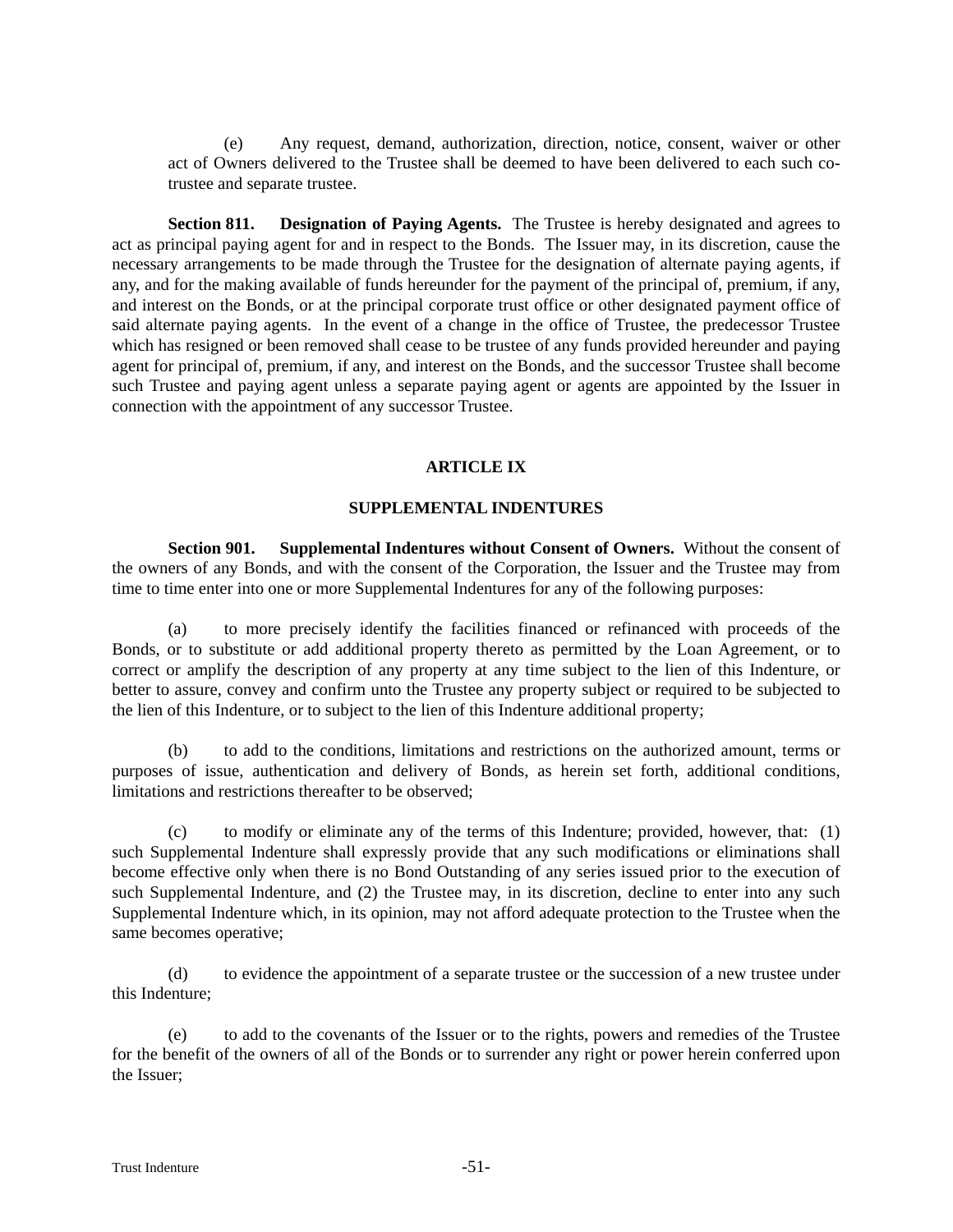(f) to cure any ambiguity, to correct or supplement any provision in this Indenture which may be inconsistent with any other provision herein or to make any other change, with respect to matters or questions arising under this Indenture, which shall not be inconsistent with the provisions of this Indenture, provided such action shall not materially adversely affect the interests of the owners of the Bonds; or

(g) to modify, eliminate or add to the provisions of this Indenture to such extent as shall be necessary to effect the qualification of this Indenture under the Trust Indenture Act of 1939, as amended, or under any similar federal statute hereafter enacted, or to permit the qualification of the Bonds for sale under the securities laws of the United States or any state of the United States.

 **Section 902. Supplemental Indentures with Consent of Owners.** With the consent of the owners of not less than a majority in principal amount of the Bonds then Outstanding affected by such Supplemental Indenture, and with the consent of the Corporation, the Issuer and the Trustee may enter into one or more Supplemental Indentures for the purpose of adding any provisions to or changing in any manner or eliminating any of the provisions of this Indenture or of modifying in any manner the rights of the owners of the Bonds under this Indenture; provided, however, that no such Supplemental Indenture shall, without the consent of the owner of each Outstanding Bond affected thereby, carry out any of the following:

 (a) change the stated maturity of the principal of, or any installment of interest on, any Bond, or reduce the principal amount thereof or the interest thereon or any premium payable upon the redemption thereof, or change any place of payment where, or the coin or currency in which, any Bond, or the interest thereon is payable, or impair the right to institute suit for the enforcement of any such payment on or after the stated maturity thereof (or, in the case of redemption, on or after the redemption date);

 (b) reduce the percentage in principal amount of the Outstanding Bonds, the consent of whose owners is required for any such Supplemental Indenture, or the consent of whose owners is required for any waiver provided for in this Indenture of compliance with certain provisions of this Indenture or certain defaults hereunder and their consequences;

 (c) modify the obligation of the Issuer to make payment on or provide funds for the payment of any Bond;

 (d) modify or alter the provisions of the proviso to the definition of the term "Outstanding";

 (e) modify any of the provisions of this Section or **Section 709**, except to increase any percentage provided thereby or to provide that certain other provisions of this Indenture cannot be modified or waived without the consent of the owner of each Bond affected thereby; or

 (f) permit the creation of any lien ranking prior to the lien of this Indenture with respect to any of the Trust Estate or terminate the lien of this Indenture on any property at any time subject hereto or deprive the owner of any Bond of the security afforded by the lien of this Indenture.

 The Trustee may in its discretion determine whether or not any Bonds would be affected by any Supplemental Indenture and any such determination shall be conclusive upon the owners of all Bonds,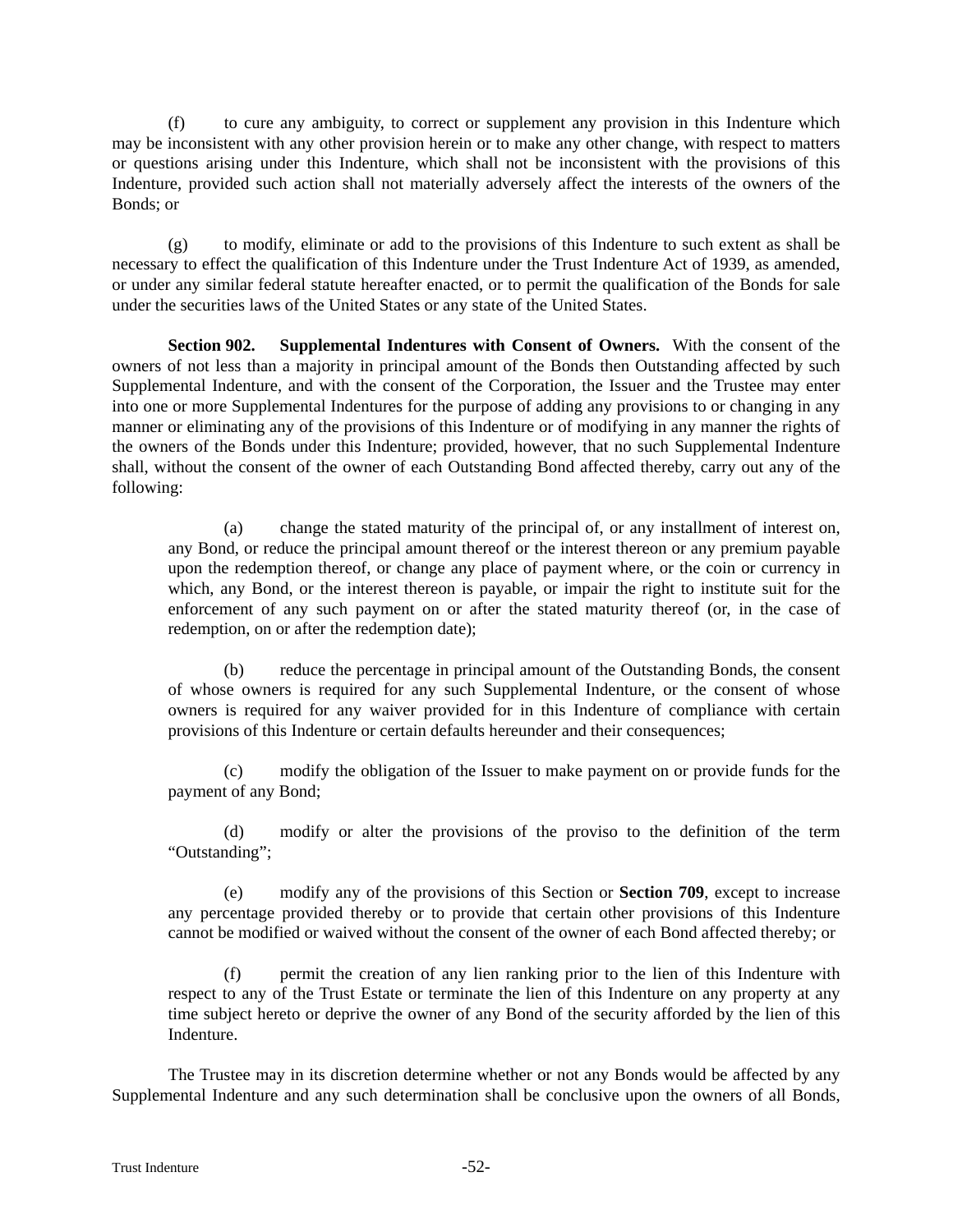whether theretofore or thereafter authenticated and delivered hereunder. The Trustee shall not be liable for any such determination made in good faith.

 **Section 903. Execution of Supplemental Indentures.** In executing, or accepting the additional trusts created by, any Supplemental Indenture permitted by this Article or the modification thereby of the trusts created by this Indenture, the Trustee and the Issuer shall receive and, subject to **Section 801**, shall be fully protected in relying upon, an Opinion of Bond Counsel addressed and delivered to the Trustee and the Issuer stating that the execution of such Supplemental Indenture is permitted by and in compliance with this Indenture, and that the execution and delivery thereof will not adversely affect the exclusion from federal gross income of interest on any tax-exempt Bonds. The Trustee may, but shall not, be obligated to, enter into any Supplemental Indenture which affects the Trustee's own rights, duties or immunities under this Indenture or otherwise.

 **Section 904. Effect of Supplemental Indentures.** Upon the execution of any Supplemental Indenture under this Article, this Indenture shall be modified in accordance therewith and such Supplemental Indenture shall form a part of this Indenture for all purposes; and every owner of Bonds theretofore or thereafter authenticated and delivered hereunder shall be bound thereby.

 **Section 905. Reference in Bonds to Supplemental Indentures.** Bonds authenticated and delivered after the execution of any Supplemental Indenture pursuant to this Article may, and if required by the Trustee shall, bear a notation in form approved by the Trustee as to any matter provided for in such Supplemental Indenture. If the Issuer shall so determine, new Bonds so modified as to conform, in the opinion of the Trustee and the Issuer, to any such Supplemental Indenture may be prepared and executed by the Issuer and authenticated and delivered by the Trustee in exchange for Outstanding Bonds.

 **Section 906. Corporation's Consent to Supplemental Indentures.** So long as no event of default has occurred and is continuing under the Loan Agreement, a Supplemental Indenture under this Article will not become effective unless and until the Corporation consents in writing to the execution and delivery of such Supplemental Indenture.

## **ARTICLE X**

## **SATISFACTION AND DISCHARGE**

 **Section 1001. Payment, Discharge and Defeasance of Bonds.** Bonds will be deemed to be paid and discharged and no longer Outstanding under this Indenture and will cease to be entitled to any lien, benefit or security of this Indenture if the Issuer shall pay or provide for the payment of such Bonds in any one or more of the following ways:

 (a) by paying or causing to be paid the principal of (including redemption premium, if any) and interest on such Bonds, as and when the same become due and payable;

(b) by delivering such Bonds to the Trustee for cancellation; or

 (c) by depositing in trust with the Trustee moneys and Defeasance Obligations in an amount, together with the income or increment to accrue thereon, without consideration of any reinvestment thereof, sufficient to pay or redeem (when redeemable) and discharge the indebtedness on such Bonds at or before their respective maturity or redemption dates (including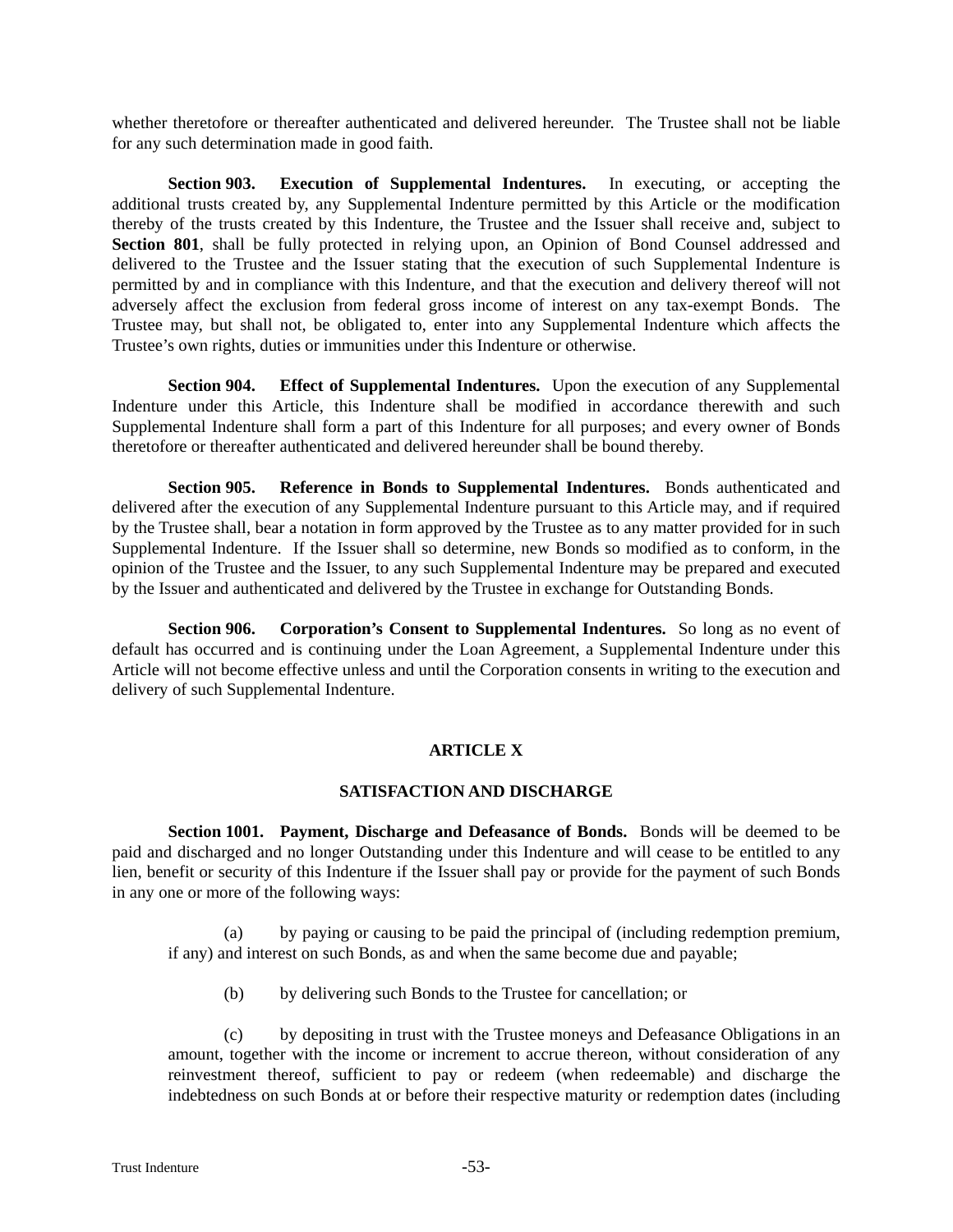the payment of the principal of, premium, if any, and interest payable on such Bonds to the maturity or redemption date thereof); provided that, if any such Bonds are to be redeemed prior to the maturity thereof, notice of such redemption is given in accordance with the requirements of this Indenture or provision satisfactory to the Trustee is made for the giving of such notice.

 The Bonds may be defeased in advance of their maturity or redemption dates only with cash or Defeasance Obligations pursuant to subsection (c) above, subject to receipt by the Trustee and the Issuer of (1) a verification report prepared by independent certified public accountants, or other verification agent, satisfactory to the Trustee and the Issuer, and (2) an Opinion of Bond Counsel addressed and delivered to the Trustee and the Issuer to the effect that the payment of the principal of and redemption premium, if any, and interest on all of the Bonds then Outstanding and any and all other amounts required to be paid under the provisions of this Indenture has been provided for in the manner set forth in this Indenture and to the effect that so providing for the payment of any Bonds will not cause the interest on any tax-exempt Bonds to be included in gross income for federal income tax purposes, notwithstanding the satisfaction and discharge of this Indenture.

 The foregoing notwithstanding, the liability of the Issuer in respect of such Bonds shall continue, but the owners thereof shall thereafter be entitled to payment only out of the moneys and Defeasance Obligations deposited with the Trustee as aforesaid.

 Moneys and Defeasance Obligations so deposited with the Trustee pursuant to this Section shall not be a part of the Trust Estate but shall constitute a separate trust fund for the benefit of the Persons entitled thereto. Such moneys and Defeasance Obligations shall be applied by the Trustee to the payment to the Persons entitled thereto, of the principal (and premium, if any) and interest for whose payment such moneys and Defeasance Obligations have been deposited with the Trustee.

 **Section 1002. Satisfaction and Discharge of Indenture.** This Indenture and the lien, rights and interests created by this Indenture shall cease, determine and become null and void (except as to any surviving rights under **Section 1003** hereof) if the following conditions are met:

(a) the principal of, premium, if any, and interest on all Bonds has been paid or is deemed to be paid and discharged by meeting the conditions of **Section 1001**;

 (b) all other sums payable under this Indenture with respect to the Bonds are paid or provision satisfactory to the Trustee is made for such payment;

 (c) the Trustee receives an Opinion of Bond Counsel (which may be based upon a ruling or rulings of the Internal Revenue Service) addressed to the Trustee and the Issuer to the effect that so providing for the payment of any Bonds will not adversely affect the exclusion of the interest on the Bonds from gross income for federal income tax purposes, notwithstanding the satisfaction and discharge of this Indenture;

 (d) the Trustee receives an Opinion of Counsel addressed and delivered to the Trustee and the Issuer to the effect that all conditions precedent in this Section to the satisfaction and discharge of this Indenture have been complied with.

 Thereupon, the Trustee shall execute and deliver to the Issuer a termination statement and such instruments of satisfaction and discharge of this Indenture as may be necessary and shall pay, assign, transfer and deliver to the Issuer, or other Persons entitled thereto, all moneys, securities and other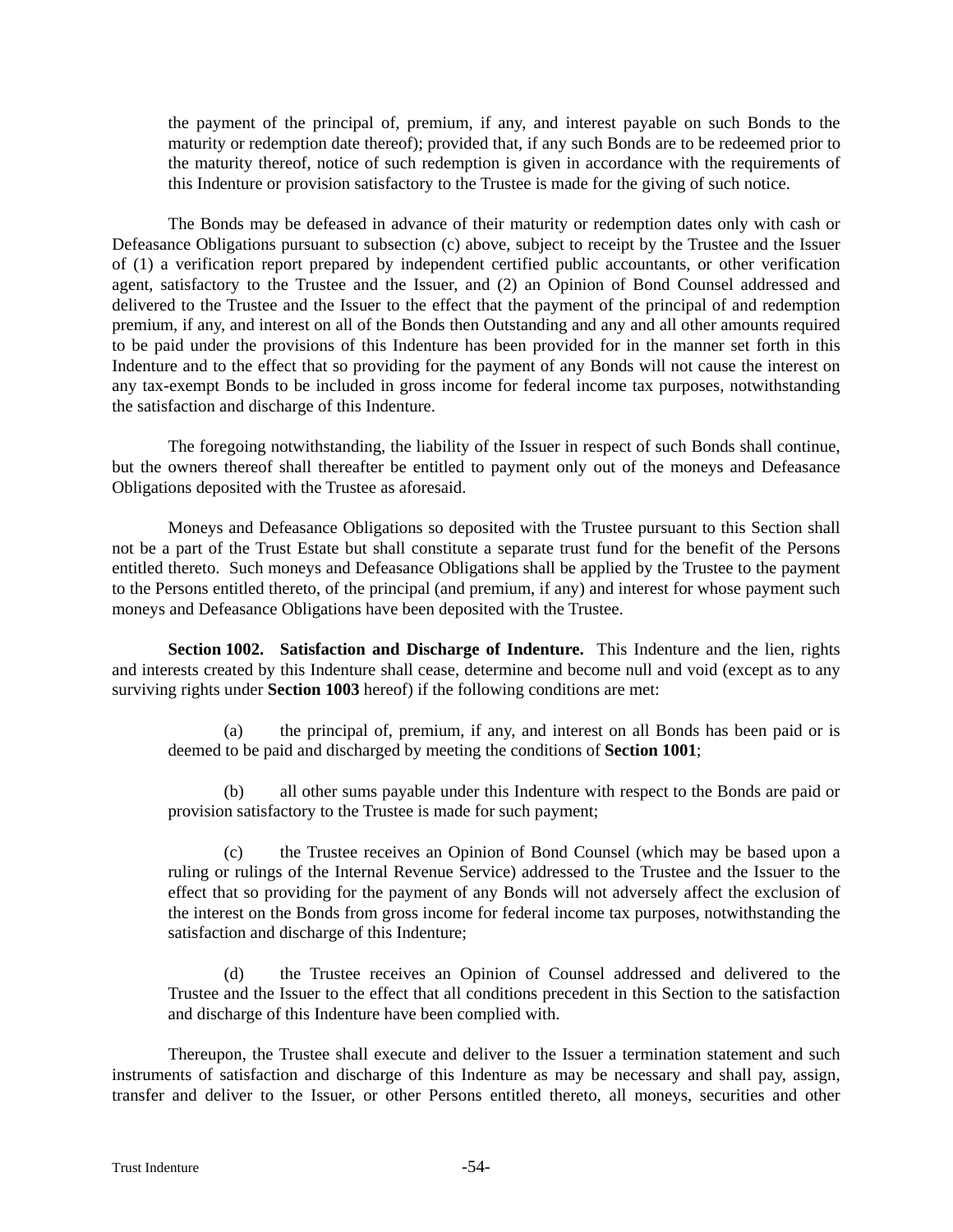property then held by it under this Indenture as a part of the Trust Estate, other than moneys or Defeasance Obligations held in trust by the Trustee as herein provided for the payment of the principal of, premium, if any, and interest on the Bonds.

 **Section 1003. Rights Retained After Discharge.** Notwithstanding the satisfaction and discharge of this Indenture, the Trustee shall retain such rights, powers and duties under this Indenture as may be necessary and convenient for the payment of amounts due or to become due on the Bonds and the registration, transfer and exchange of Bonds as provided herein. Nevertheless, any moneys held by the Trustee for the payment of the principal of, redemption premium, if any, or interest on any Bond remaining unclaimed for 4 years after the principal of all Bonds has become due and payable, whether at maturity or upon proceedings for redemption or by declaration as provided herein, shall then be paid to the Corporation, and the owners of any Bonds not theretofore presented for payment shall thereafter be entitled to look only to the Corporation for payment thereof and all liability of the Trustee or the Issuer with respect to such moneys shall thereupon cease.

## **ARTICLE XI**

## **MISCELLANEOUS PROVISIONS**

**Section 1101.** Notices. Except as otherwise provided herein, it shall be sufficient service of any notice, request, demand, authorization, direction, consent, waiver or other paper required or permitted by this Indenture to be made, given or furnished to or filed with the following Persons, if the same shall be delivered by prepaid overnight delivery service, or mailed by first class mail, postage prepaid, or transmitted by confirmed telecopy, at the following addresses or telecopy numbers (provided, however, that notice to the Trustee shall be deemed given only upon receipt):

- (a) To the Issuer at: The County of Lancaster, Nebraska c/o Gilmore & Bell, P.C. 450 Regency Parkway, Suite 320 Omaha, Nebraska 68114 Telephone: (402) 991-9450 Fax: (402) 991-9455
- (b) To the Trustee at: BOKF, National Association Corporate Trust Group 1248 "O" Street, Suite 732 Lincoln, Nebraska 68508 Telephone: (402) 467-1160 Fax: (402) 467-1158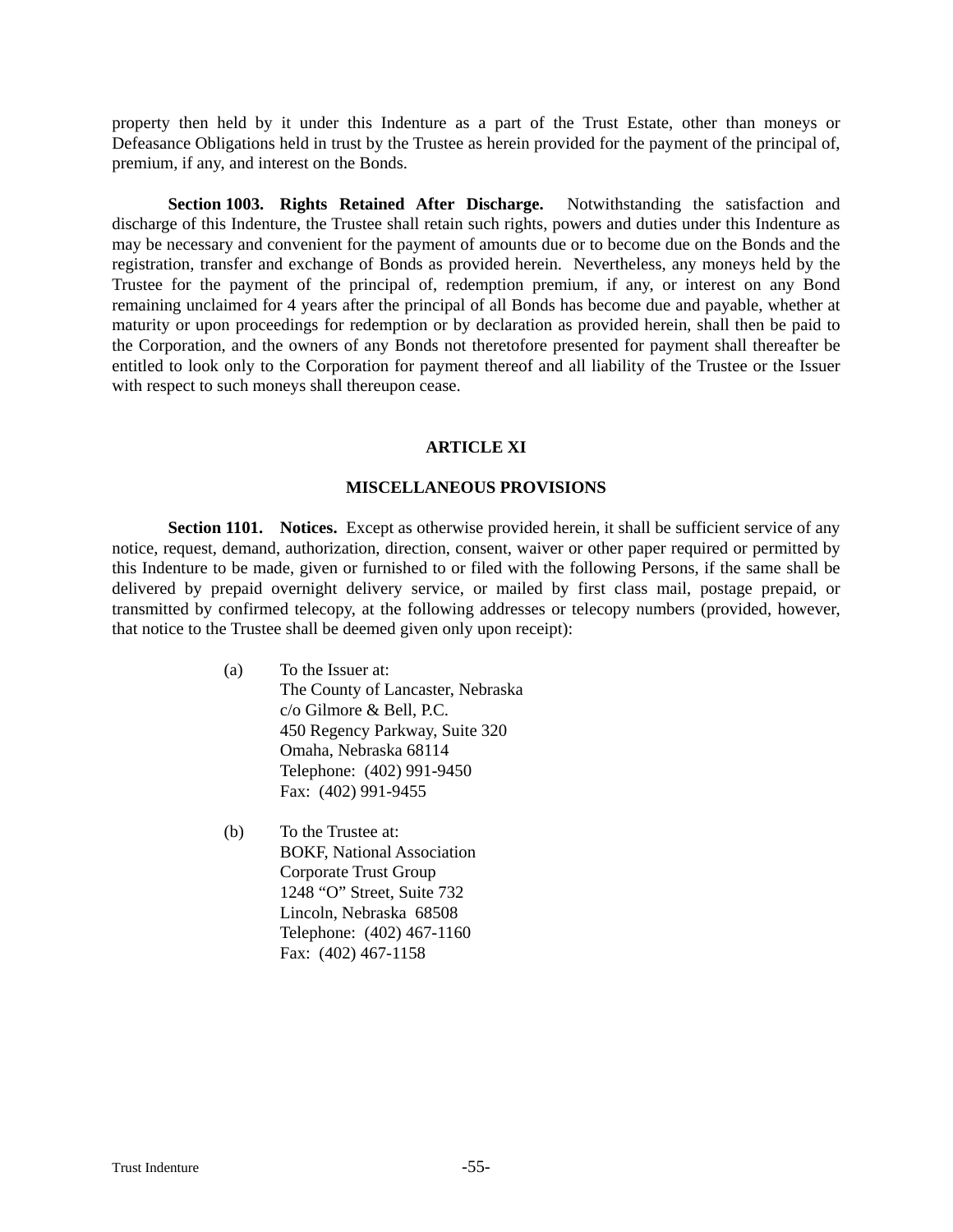- (c) To the Corporation at: Tabitha, Inc. 4720 Randolph Street Lincoln, Nebraska 68510 Attention: Chief Executive Officer Telephone: (402) 486-8509 Fax: (402) 486-8515
- (d) To the Owners:

 At the addresses of the Owners as shown on the bond register maintained by the Trustee under this Indenture.

 (e) To the Securities Depository at: The Depository Trust Company 55 Water Street  $50<sup>th</sup>$  Floor New York, New York 10041-0099 Attention: Supervisor, Redemption/Notification Department Telecopy: (212) 855-7232 or (212) 855-7233

 If, because of the temporary or permanent suspension of mail service or for any other reason, it is impossible or impractical to mail any notice in the manner herein provided, then such delivery of notice in lieu thereof as shall be made with the approval of the Trustee shall constitute a sufficient notice.

 If notice to Owners is given by mail, neither the failure to mail such notice, nor any defect in any notice so mailed, to any particular Owner shall affect the sufficiency of such notice with respect to other Owners. Where this Indenture provides for notice in any manner, such notice may be waived in writing by the Person entitled to receive such notice, either before or after the event, and such waiver shall be the equivalent of such notice. Waivers of notice by Owners shall be filed with the Trustee, but such filing shall not be a condition precedent to the validity of any action taken in reliance upon such waiver.

## **Section 1102. [Reserved].**

**Section 1103.** Acts of Owners. Any notice, request, demand, authorization, direction, consent, waiver or other action provided by this Indenture to be given or taken by Owners may be embodied in and evidenced by one or more substantially concurrent instruments of similar tenor signed by such Owners in person or by an agent duly appointed in writing. Except as herein otherwise expressly provided, such action shall become effective when such instrument or instruments are delivered to the Trustee, and, where it is hereby expressly required, to the Issuer or the Corporation. Proof of execution of any such instrument or of a writing appointing any such agent, or of the ownership of Bonds, shall be sufficient for any purpose of this Indenture and conclusive in favor of the Issuer and the Trustee, if made in the following manner:

 (a) The fact and date of the execution by any Person of any such instrument or writing may be proved by the certificate of any notary public or other officer authorized by law to take acknowledgments of deeds, certifying that the individual signing such instrument or writing acknowledged to him the execution thereof, or by the affidavit of a witness of such execution. Whenever such execution is by an officer of a corporation or a member of a partnership on behalf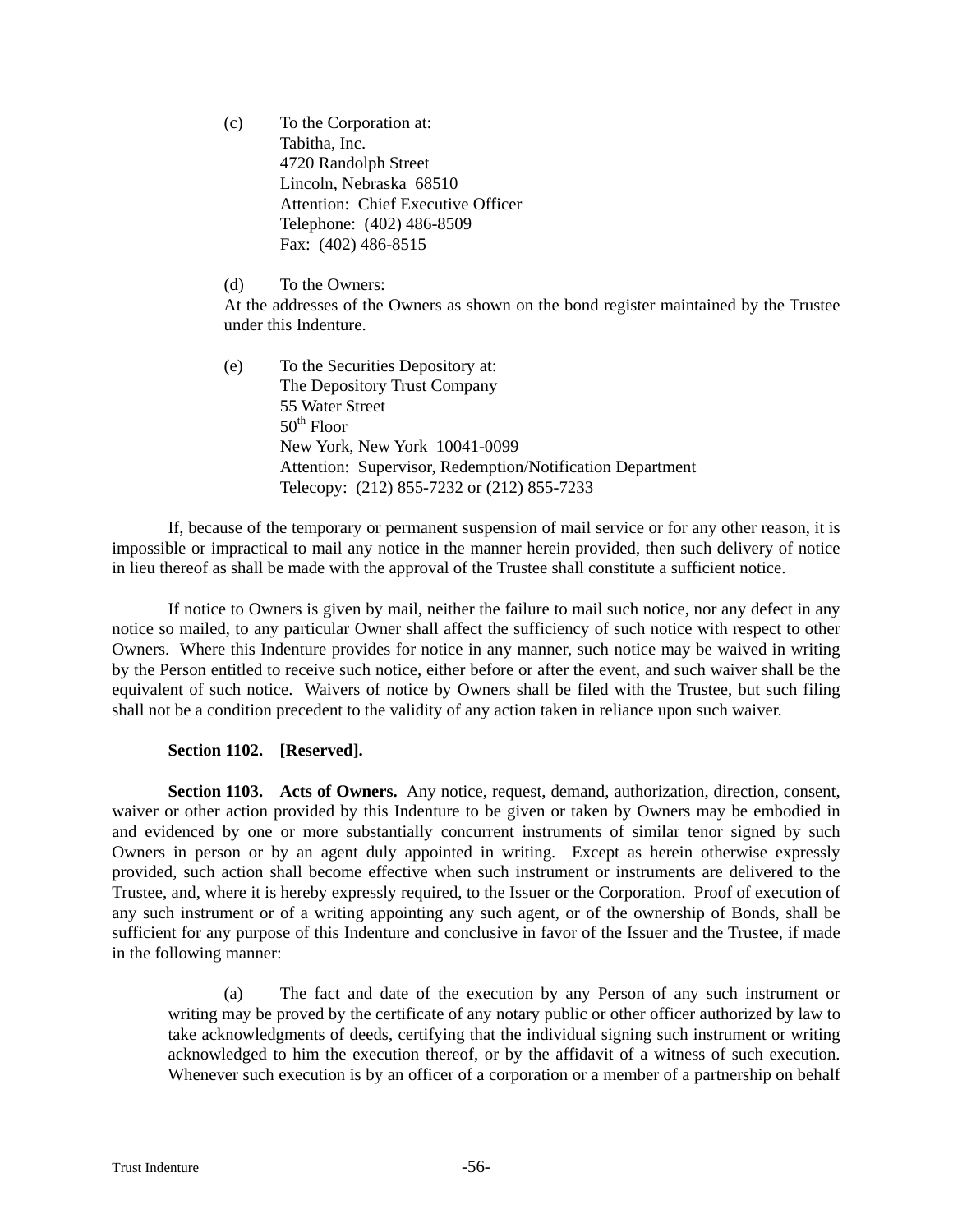of such corporation or partnership, such certificate or affidavit shall also constitute sufficient proof of his authority.

 (b) The fact and date of execution of any such instrument or writing and the authority of any Person executing the same may also be proved in any other manner which the Trustee deems sufficient; and the Trustee may in any instance require further proof with respect to any of the matters referred to in this Section.

 (c) The ownership of Bonds and the amount or amounts, numbers and other identification of such Bonds, and the date of holding the same, shall be proved by the bond register maintained by the Trustee.

 In determining whether the owners of the requisite principal amount of Bonds Outstanding have given any request, demand, authorization, direction, notice, consent or waiver hereunder, Bonds registered in the name of the Issuer or the Corporation shall be disregarded and deemed not to be Outstanding, except that, in determining whether the Trustee shall be protected in relying upon any such request, demand, authorization, direction, notice, consent or waiver, only Bonds which the Trustee knows to be so owned shall be so disregarded.

 Any notice, request, demand, authorization, direction, consent, waiver or other action by the owner of any Bond shall bind every future owner of the same Bond and the owner of every Bond issued upon the transfer thereof or in exchange therefor or in lieu thereof, in respect of anything done or suffered to be done by the Trustee or the Issuer in reliance thereon, whether or not notation of such action is made upon such Bond.

 **Section 1104. Further Assurances.** The Issuer shall do, execute, acknowledge and deliver such Supplemental Indentures and such further acts, instruments, financing statements and assurances as the Trustee may reasonably require for accomplishing the purposes of this Indenture.

 **Section 1105. Immunity of Officers, Employees and Members of Issuer.** No recourse shall be had for the payment of the principal of or redemption premium, if any, or interest on any of the Bonds or for any claim based thereon or upon any obligation, covenant or agreement contained in this Indenture against any past, present or future officer, director, member, employee or agent of the Issuer, or of any successor public corporation, either directly or through the Issuer or any successor public corporation, under any rule of law or equity, statute or constitution, or by the enforcement of any assessment or penalty or otherwise, and all such liability of any such officers, directors, members, employees or agents as such is hereby expressly waived and released as a condition of and consideration for the execution of this Indenture and the issuance of Bonds.

 **Section 1106. Limitation on Issuer Obligations.** Any other term or provision in this Indenture or in any other Financing Documents or elsewhere to the contrary notwithstanding:

(a) Any and all obligations (including without limitation, fees, claims, demands, payments, damages, liabilities, penalties, assessments and the like) of or imposed upon the Issuer or its members, officers, agents, employees, representatives, advisors or assigns, whether under this Indenture or any of the other Financing Documents or elsewhere and whether arising out of or based upon a claim or claims of tort, contract, misrepresentation, or any other or additional legal theory or theories whatsoever (collectively, the **"Obligations"**), shall in all events be absolutely limited obligations and liabilities, payable solely out of the following, if any, available at the time the Obligation in question is asserted (1)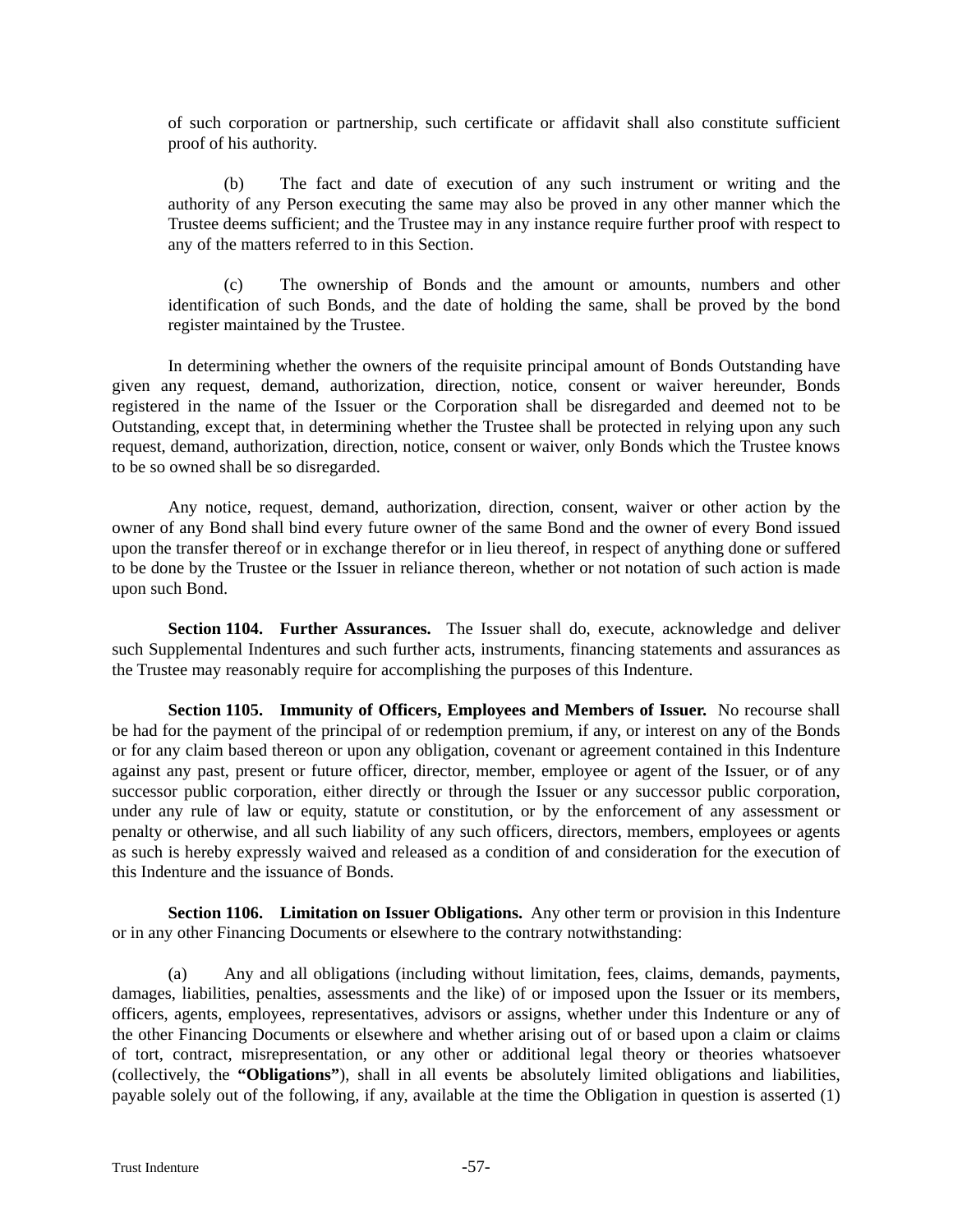Bond proceeds and investments therefrom, and (2) payments derived from the Bonds, this Indenture (including the Trust Estate to the extent provided in this Indenture) and the Loan Agreement (except for the fees and expenses of the Issuer and the Issuer's right to indemnification under the Loan Agreement under certain circumstances and as otherwise expressly set forth therein); (the above provisions (1) and (2) being collectively referred to as the "exclusive sources of the Obligations").

(b) The Obligations shall not be deemed to constitute a debt or liability of the State of Nebraska or of any political subdivision thereof within the meaning of any state constitutional provision or statutory limitation and shall not constitute a pledge of the full faith and credit of the State of Nebraska or of any political subdivision thereof, but shall be payable solely from and out of the exclusive sources of the Obligations and shall otherwise impose no liability whatsoever, primary or otherwise, upon the State of Nebraska or any political subdivision thereof or any charge upon their general credit or taxing power.

(c) In no event shall any member, officer, agent, employee, representative or advisor of the Issuer, or any successor or assign of any such person or entity, be liable, personally or otherwise, for any Obligation.

(d) In no event shall this Indenture be construed as (1) depriving the Issuer of any right or privilege, or (2) requiring the Issuer or any member, officer, agent, employee, representative or advisor of the Issuer to take or omit to take, or to permit or suffer the taking of, any action by itself or by anyone else; which deprivation or requirement would violate or result in the Issuer's being in violation of the Act or any other applicable state or federal law.

 **Section 1107. Benefit of Indenture.** This Indenture shall inure to the benefit of and shall be binding upon the Issuer and the Trustee and their respective successors and assigns, subject, however, to the limitations contained herein. With the exception of rights expressly conferred in this Indenture, nothing in this Indenture or in the Bonds, express or implied, shall give to any Person, other than the parties hereto and their successors and assigns hereunder, any separate trustee or co-trustee appointed under **Section 810** and the owners of Outstanding Bonds, any benefit or any legal or equitable right, remedy or claim under this Indenture.

 **Section 1108. Severability.** If any provision in this Indenture or in the Bonds shall be invalid, illegal or unenforceable, the validity, legality and enforceability of the remaining provisions shall not in any way be affected or impaired thereby.

 **Section 1109. Electronic Transactions.** The transaction described herein may be conducted and related documents may be stored by electronic means. Copies, telecopies, facsimiles, electronic files and other reproductions of original executed documents shall be deemed to be authentic and valid counterparts of such original documents for all purposes, including the filing of any claim, action or suit in the appropriate court of law.

 **Section 1110. Execution in Counterparts.** This Indenture may be executed in any number of counterparts, each of which so executed shall be deemed to be an original, but all such counterparts shall together constitute but one and the same instrument.

 **Section 1111. Governing Law.** This Indenture shall be governed by and construed in accordance with the laws of the State of Nebraska.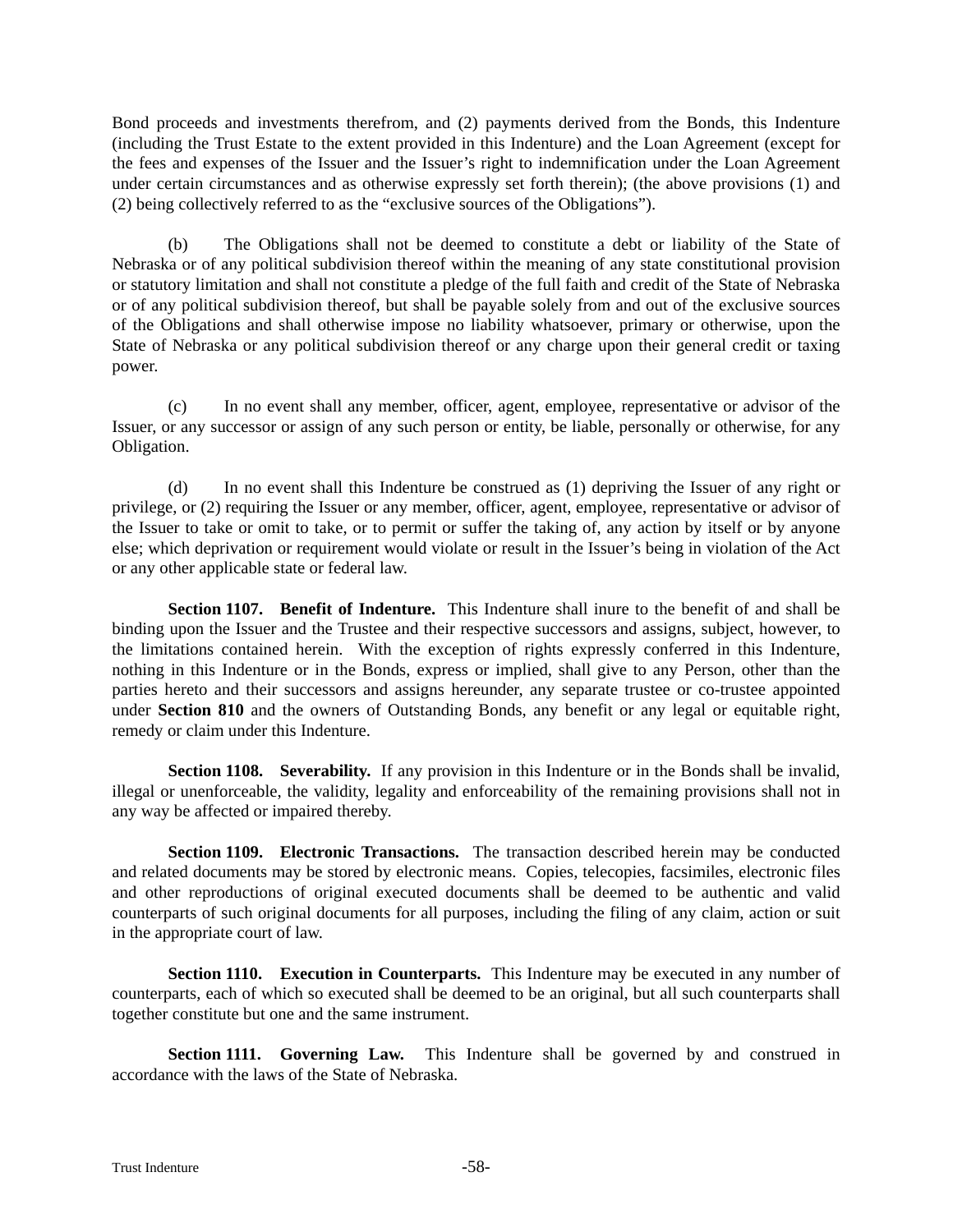*[The remainder of this page intentionally left blank.]*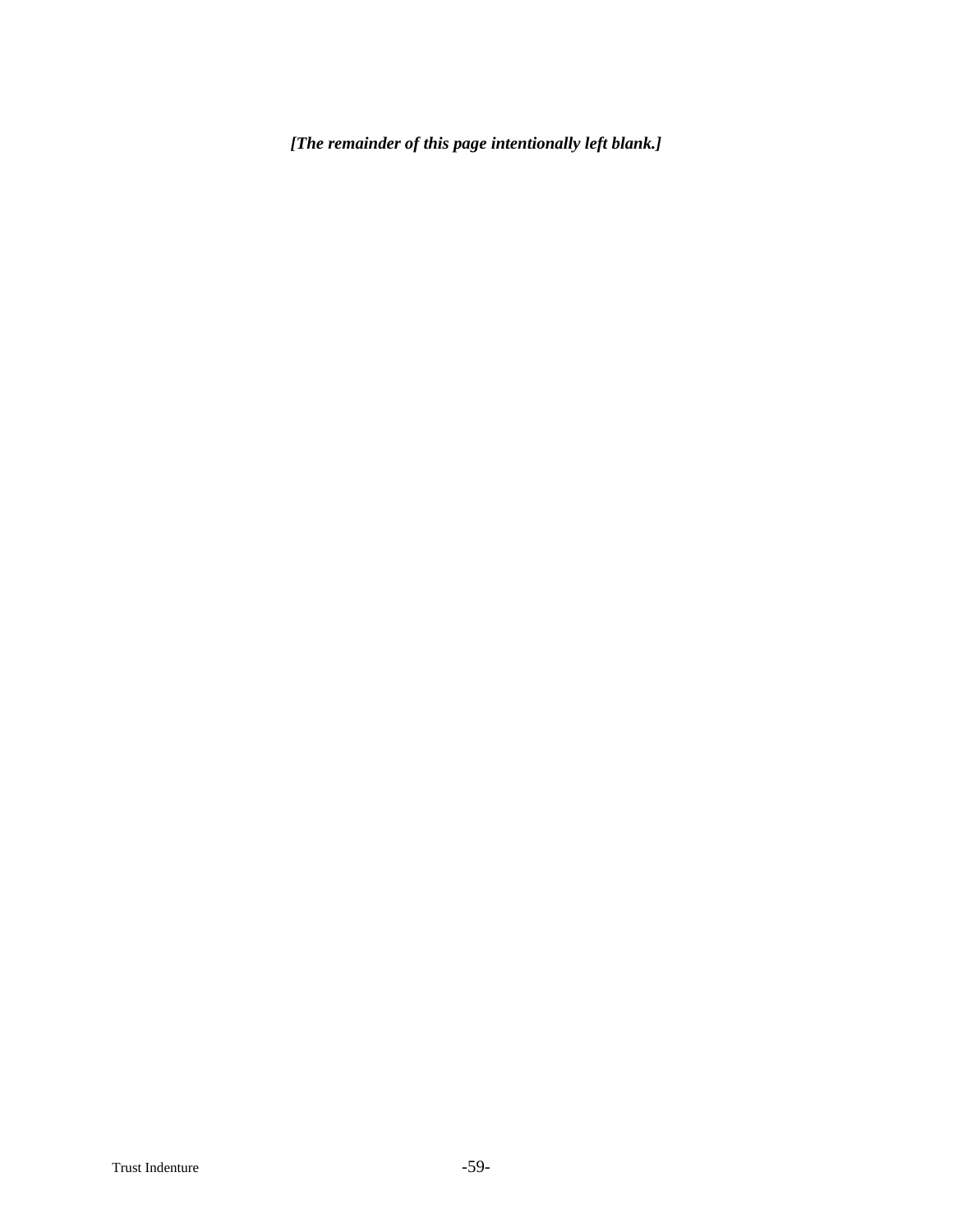**IN WITNESS WHEREOF,** the Issuer and the Trustee have caused this Trust Indenture to be duly executed by their duly authorized officers, the day and year first above written.

# **THE COUNTY OF LANCASTER, NEBRASKA**

 By: \_\_\_\_\_\_\_\_\_\_\_\_\_\_\_\_\_\_\_\_\_\_\_\_\_\_\_\_\_\_\_\_\_\_\_ **Chair** 

# **BOKF, NATIONAL ASSOCIATION**, Trustee

 $By: \_\_$ 

Vice President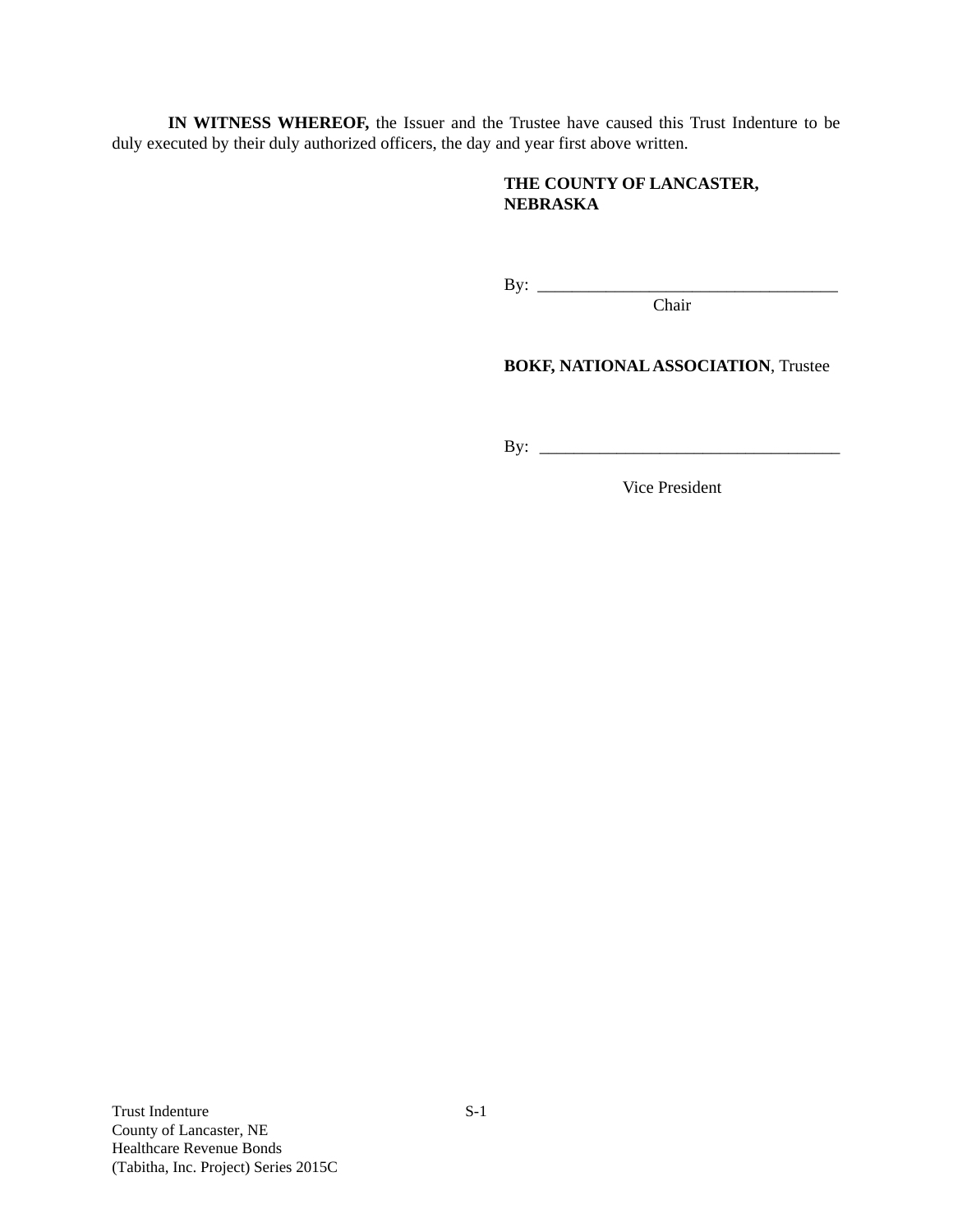## **EXHIBIT A TO TRUST INDENTURE**

#### **The Project**

The Project means the acquisition, construction, equipping and furnishing of two new 17-bed skilled nursing facilities to be located at the northeast corner of 13th Street and Iris Avenue in Crete, Nebraska and moving existing operations at the 44-bed Tabitha Nursing Center in Crete, Nebraska "ToC" facility to such new facilities, the costs of which will be paid, or for which the Corporation will be reimbursed or which will be refinanced, in whole or in part, from the proceeds of the sale of the Bonds or from the proceeds of loans refinanced, in whole or in part, from the proceeds of the sale of the Bonds; provided, however, that the Corporation may make changes and amendments to the Project as provided in the Loan Agreement.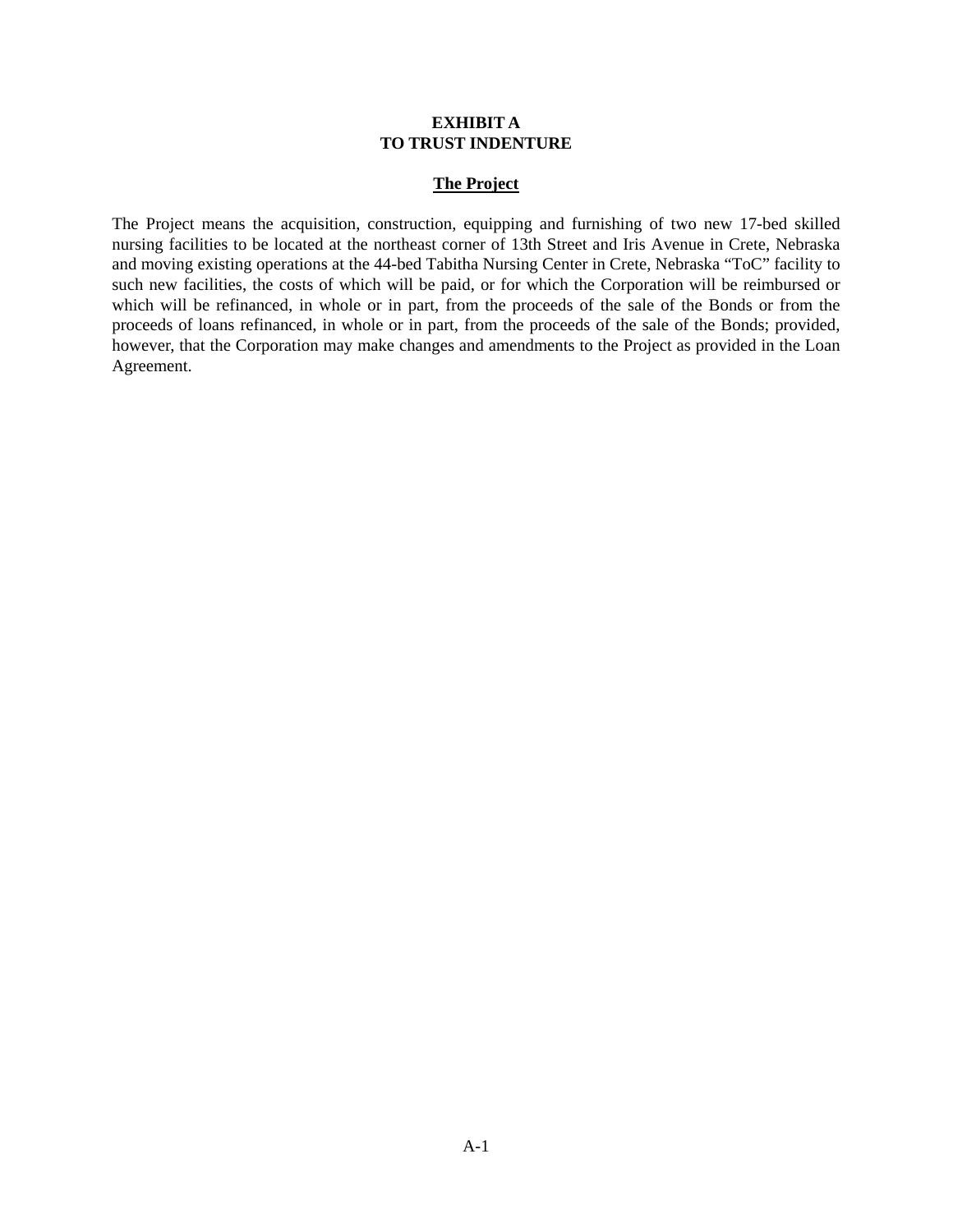#### **EXHIBIT B TO TRUST INDENTURE (FORM OF BONDS)**

**THIS BOND, INCLUDING THE PRINCIPAL OF AND INTEREST THEREON, SHALL NOT**  CONSTITUTE NOR GIVE RISE TO A PECUNIARY LIABILITY OF THE COUNTY OF **LANCASTER, NEBRASKA, OR A CHARGE AGAINST ITS GENERAL CREDIT OR TAXING POWERS.**

| <b>Registered</b> | <b>Registered</b> |
|-------------------|-------------------|
| <b>No. R-</b>     |                   |

## **UNITED STATES OF AMERICA STATE OF NEBRASKA THE COUNTY OF LANCASTER, NEBRASKA HEALTHCARE REVENUE BOND (TABITHA, INC. PROJECT)**, **SERIES 2015C**

| <b>Interest Rate</b><br>$\frac{0}{0}$ | <b>Maturity Date</b> | Date of Bonds<br>April __, 2015 | :USIP   |
|---------------------------------------|----------------------|---------------------------------|---------|
| <b>REGISTERED OWNER:</b>              |                      | CEDE & CO.                      |         |
| PRINCIPAL AMOUNT:                     |                      |                                 | DOLLARS |

## **REFERENCE IS HEREBY MADE TO THE FURTHER PROVISIONS OF THE BOND SET FORTH ON THE FOLLOWING PAGES, WHICH FURTHER PROVISIONS SHALL FOR ALL PURPOSES HAVE THE SAME EFFECT AS IF SET FORTH AT THIS PLACE.**

 **IN WITNESS WHEREOF**, the **COUNTY OF LANCASTER, NEBRASKA** has caused this Bond to be executed in its name by the manual or facsimile signature of its chair or vice chair and attested by the manual or facsimile signature of its county clerk, all as of the Date of Bonds specified above.

**COUNTY OF LANCASTER, NEBRASKA**

ATTEST:

By:  $\qquad \qquad$ 

Chair

By:

Clerk

## **CERTIFICATE OF AUTHENTICATION**

This Bond is one of the Bonds described in the within mentioned Indenture.

Date of Authentication: April \_\_, 2015 **BOKF, NATIONAL ASSOCIATION,** Trustee

 $\rm\,By:\,$ 

Vice President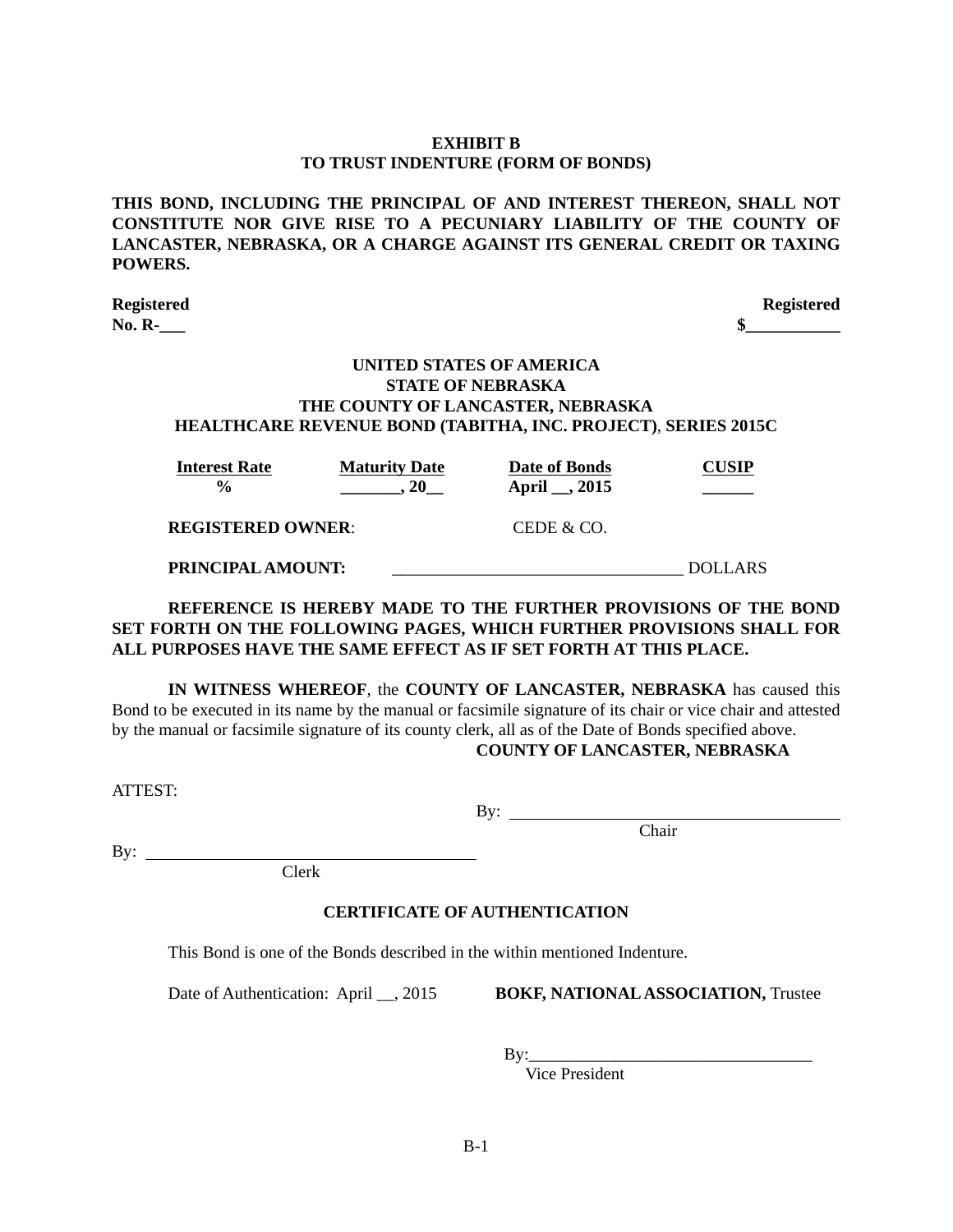*Capitalized terms used herein and not otherwise defined herein shall have the meanings assigned to such terms in the Indenture described herein.*

 **THE COUNTY OF LANCASTER, NEBRASKA**, a county, public corporation and body politic duly organized and existing under the laws of the State of Nebraska (the **"Issuer"**), for value received, promises to pay, but solely from the sources herein specified to the Registered Owner named above, or registered assigns, the Principal Amount stated above on the Maturity Date stated above, except as the provisions herein set forth with respect to redemption prior to maturity may become applicable hereto, and in like manner to pay interest on the Principal Amount at the Interest Rate per annum stated above (computed on the basis of a 360-day year of twelve 30-day months) from the Date of Bonds stated above or from the most recent interest payment date to which interest has been paid or duly provided for, payable semiannually on January 15 and July 15 in each year, beginning July 15, 20\_\_, until such Principal Amount is paid.

 **Method and Place of Payment.** The principal of and interest on this Bond shall be payable in any coin or currency of the United States of America which on the respective dates of payment thereof is legal tender for the payment of public and private debts. The principal of and redemption premium, if any, on this Bond shall be payable by check or draft to the registered owner at the maturity or redemption date upon presentation and surrender of this Bond at the principal corporate trust office or other designated payment office of **BOKF, NATIONAL ASSOCIATION**, in Lincoln, Nebraska (the **"Trustee"**). The interest payable on this Bond on any interest payment date shall be paid by the Trustee to the Registered Owner of this Bond appearing on the bond register maintained by the Trustee at the close of business on the Record Date for such interest, which shall be the fifteenth day (whether or not a Business Day) of the calendar month next preceding the month in which such interest payment date occurs and shall be paid by (1) check or draft mailed to such registered owner at his address as it appears on such bond register or at such other address furnished in writing by such registered owner to the Trustee, or (2) at the written request addressed to the Trustee by any registered owner of Bonds in the aggregate principal amount of at least \$500,000, by electronic transfer to such owner upon written notice to the Trustee from such owner containing the electronic transfer instructions (which shall be in the continental United States) to which such owner wishes to have such transfer directed and such written notice is given by such owner to the Trustee not less than 15 days prior to the Record Date. Any such written notice for electronic transfer shall be signed by such owner and shall include the name of the bank, its address, its ABA routing number and the name, number and contact name related to such owner's account at such bank to which the payment is to be credited.

 **Authorization.** This Bond is one of a duly authorized series of bonds of the Issuer designated "Healthcare Revenue Bonds (Tabitha, Inc. Project), Series 2015C" in the aggregate principal amount of \_\_\_\_\_\_\_\_\_\_\_\_\_\_\_\_\_\_\_\_\_\_\_\_\_\_ Thousand Dollars (**\$\_\_\_\_\_\_\_\_\_\_**) (the **"Bonds"**), issued pursuant to the authority of and in full compliance with the Constitution and statutes of the State of Nebraska, including particularly 13-1101 to 13-1110, inclusive, Reissue Revised Statutes of Nebraska, as amended, and pursuant to proceedings duly had by the Issuer.

 **Security.** The Bonds are issued under and are equally and ratably secured and entitled to the protection given by a Trust Indenture, dated April \_\_\_, 2015 (such Trust Indenture, as amended and supplemented from time to time in accordance with the provisions thereof, herein called the **"Indenture"**), between the Issuer and the Trustee, for the purpose of making a loan to Tabitha, Inc., a Nebraska nonprofit corporation (the **"Corporation"**), to provide funds for the purposes described in the Indenture. The loan will be made pursuant to a Loan Agreement, dated April \_\_\_, 2015 (such Loan Agreement, as amended and supplemented from time to time in accordance with the provisions thereof,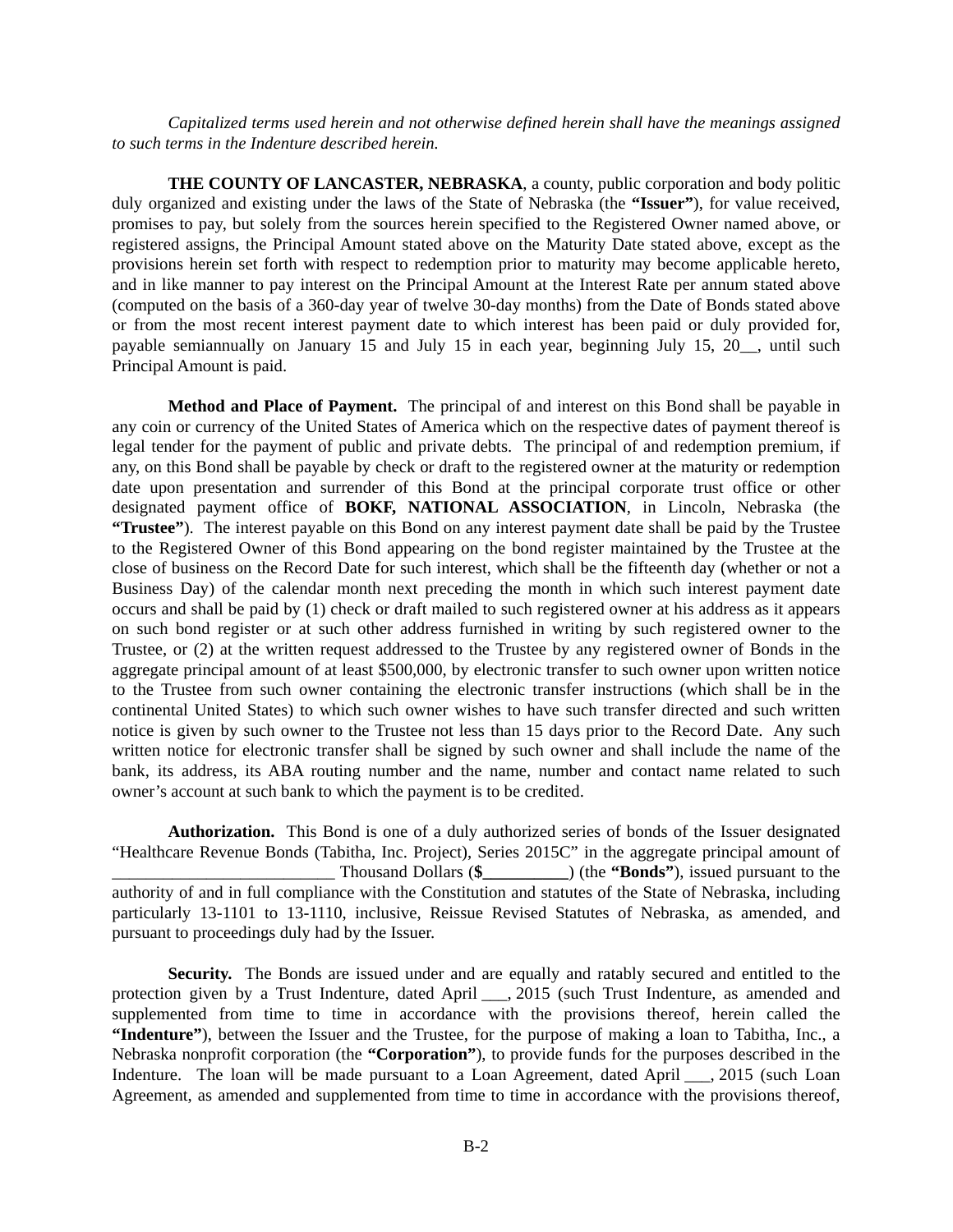herein called the **"Loan Agreement"**), between the Issuer and the Corporation, and will be evidenced by a Promissory Note of the Corporation in the principal amount of \$\_\_\_\_\_\_\_\_\_ (the **"Note"**) to be issued under the Loan Agreement.

 The loan is secured by a Fourth Amended and Restated Deed of Trust, Security Agreement and Fixture Financing Statement, dated April . 2015 (such Fourth Amended and Restated Deed of Trust, Security Agreement and Fixture Financing Statement, as amended and supplemented from time to time in accordance with the provisions thereof, herein called the **"Deed of Trust"**), under which the Corporation grants a lien on certain real and personal property, as more fully described therein. The loan is further secured by payments, if necessary, to be made by The Tabitha Foundation (the "**Guarantor**") pursuant to a Guaranty Agreement dated April \_\_\_, 2015 between the Guarantor and the Trustee (herein called the "**Guaranty Agreement**"). Under the Indenture, the Issuer has pledged and assigned certain of its rights under the Loan Agreement, including the right to receive all Loan Payments thereunder, the Note, the Deed of Trust and the Guaranty Agreement, to the Trustee as security for the Bonds. The Indenture, the Loan Agreement and the Deed of Trust also permit the Corporation to issue Additional Obligations (as defined therein) in certain circumstances which will be equally and ratably secured on a parity with the Note under the Deed of Trust. Reference is hereby made to the Indenture, which may be inspected at the principal corporate trust office of the Trustee, for a description of the property pledged and assigned thereunder, and the provisions, among others, with respect to the nature and extent of the security for the Bonds, and the rights, duties and obligations of the Issuer, the Trustee and the registered owners of the Bonds, and a description of the terms upon which the Bonds are issued and secured, upon which provision for payment of the Bonds or portions thereof and defeasance of the lien of the Indenture with respect thereto may be made and upon which the Indenture may be deemed satisfied and discharged prior to payment of the Bonds.

 **Redemption Prior to Maturity.** The Bonds are subject to redemption prior to maturity as follows:

*Optional Redemption.* The Bonds maturing January 15, 20<sub>\_</sub> and thereafter are subject to redemption and payment prior to maturity, at the option of the Issuer, which shall be exercised upon written direction from the Corporation, on \_\_\_\_\_\_\_, 20\_\_ and any date thereafter. Bonds may be redeemed in whole or in part at a redemption price equal to 100% of the principal amount thereof plus accrued interest thereon to the redemption date.

*Sinking Fund Redemption of Term Bonds*. Bonds maturing on January 15, 20\_\_ are subject to redemption prior to maturity in part by lot by operation of a mandatory sinking fund on January 15 in the years and in the principal amounts set forth in the Indenture, upon payment of such principal amount thereof plus accrued interest to such date of redemption, but without premium. Selection of any Bonds maturing January 15, 20 or portions thereof to be redeemed shall be in the sole discretion of the Trustee.

*Extraordinary Optional Redemption*. The Bonds are subject to extraordinary redemption and payment prior to the stated maturity thereof in whole or in part from the maturity or maturities selected by the Corporation (Bonds of less than a full maturity to be selected by the Trustee in such equitable manner as it may determine), at the option of the Issuer, which shall be exercised upon instructions from the Corporation, on any date upon the occurrence of certain extraordinary events or circumstances as specified in the Indenture, at the redemption prices specified in the Indenture, plus accrued interest thereon to the redemption date.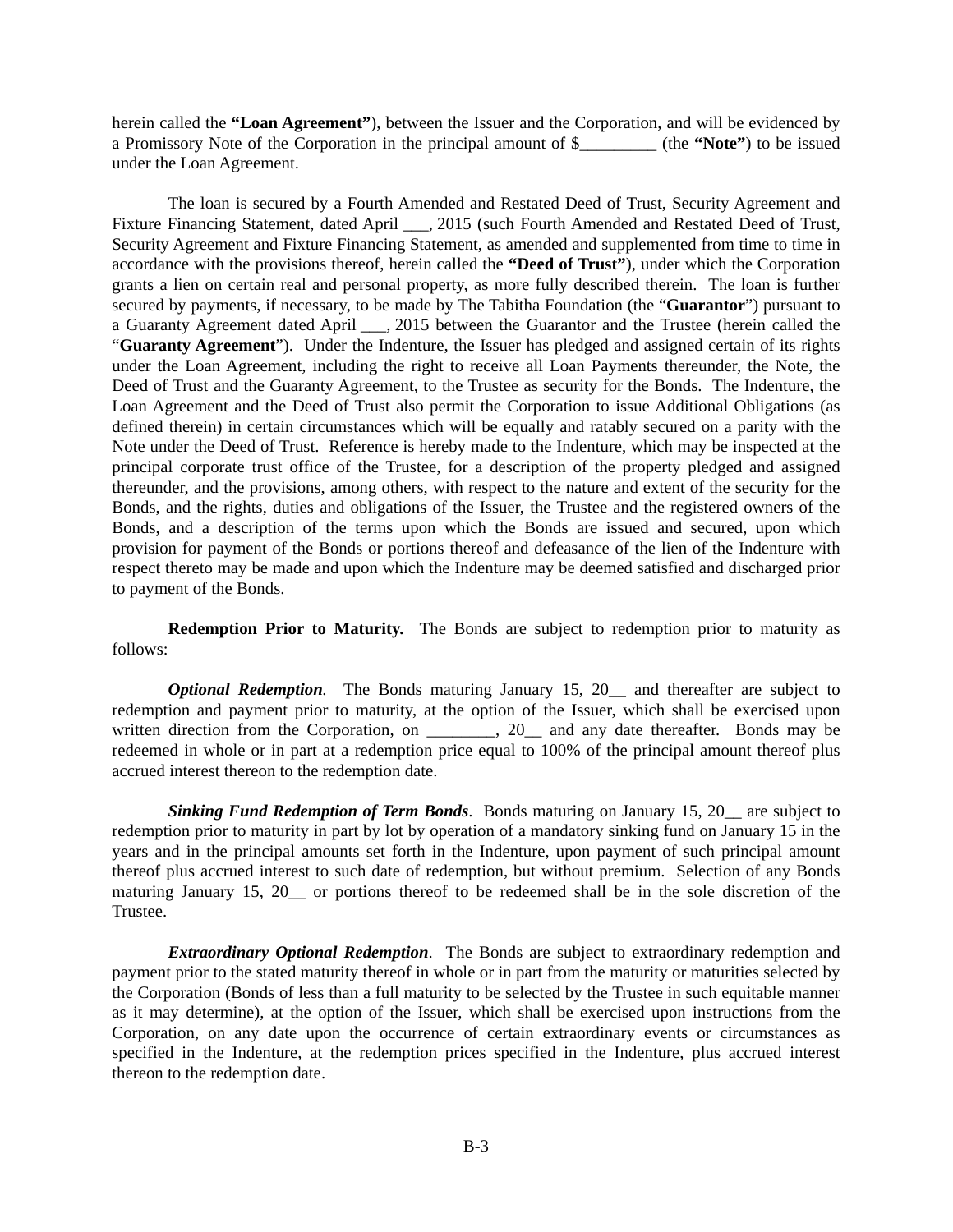*Mandatory Redemption in Event of Taxability*. The Bonds are subject to mandatory redemption if an Event of Taxability occurs with respect to any of the Bonds. All of the Bonds then Outstanding shall be called for redemption and payment on a redemption date to be established by the Trustee as soon as practicable after the Trustee receives written notice of such Event of Taxability, at a redemption price equal to 100% of the principal amount thereof, plus accrued interest to the redemption date.

*Notice of Redemption.* Notice of redemption, unless waived, is to be given by the Trustee by mailing an official redemption notice by first class mail at least 30 days prior to the date fixed for redemption to the registered owner of the Bond or Bonds to be redeemed at the address shown on the bond register maintained by the Trustee. Notice of redemption having been given as aforesaid, the Bonds or portions of Bonds to be redeemed shall, on the redemption date, become due and payable at the redemption price therein specified and from and after such date (unless the Issuer shall default in the payment of the redemption price) such Bonds or portions of Bonds shall cease to bear interest.

 **Book-Entry System.** The Bonds are being issued by means of a book-entry system with no physical distribution of bond certificates to be made except as provided in the Indenture. One Bond certificate with respect to each date on which the Bonds are stated to mature or with respect to each form of Bonds, registered in the nominee name of the Securities Depository, is being issued and required to be deposited with the Securities Depository and immobilized in its custody. The book-entry system will evidence positions held in the Bonds by the Securities Depository's participants, beneficial ownership of the Bonds in authorized denominations being evidenced in the records of such participants. Transfers of ownership shall be effected on the records of the Securities Depository and its participants pursuant to rules and procedures established by the Securities Depository and its participants. The Issuer and the Trustee will recognize the Securities Depository nominee, while the Registered Owner of this Bond, as the owner of this Bond for all purposes, including (a) payments of principal of, and redemption premium, if any, and interest on, this Bond, (b) notices, and (c) voting. Transfer of principal, interest and any redemption premium payments to participants of the Securities Depository, and transfer of principal, interest and any redemption premium payments to beneficial owners of the Bonds by participants of the Securities Depository will be the responsibility of such participants and other nominees of such beneficial owners. The Issuer and the Trustee will not be responsible or liable for such transfers of payments or for maintaining, supervising or reviewing the records maintained by the Securities Depository, the Securities Depository nominee, its participants or persons acting through such participants. While the Securities Depository nominee is the owner of this Bond, notwithstanding the provisions hereinabove contained, payments of principal of, redemption premium, if any, and interest on this Bond shall be made in accordance with existing arrangements among the Issuer, the Trustee and the Securities Depository.

 **Transfer and Exchange. EXCEPT AS OTHERWISE PROVIDED IN THE INDENTURE, THIS GLOBAL BOND MAY BE TRANSFERRED, IN WHOLE BUT NOT IN PART, ONLY TO ANOTHER NOMINEE OF THE SECURITIES DEPOSITORY OR TO A SUCCESSOR SECURITIES DEPOSITORY OR TO A NOMINEE OF A SUCCESSOR SECURITIES DEPOSITORY.** This Bond may be transferred or exchanged, as provided in the Indenture, only upon the bond register maintained by the Trustee at the above-mentioned office of the Trustee by the Registered Owner hereof in person or by his duly authorized attorney, upon surrender of this Bond together with a written instrument of transfer satisfactory to the Trustee duly executed by the Registered Owner or his duly authorized attorney, and thereupon a new Bond or Bonds of the same series and maturity and in the same aggregate principal amount, shall be issued to the transferee in exchange therefor as provided in the Indenture, and upon payment of the charges therein prescribed. Except as otherwise specifically provided herein and in the Indenture with respect to rights of Participants and Beneficial Owners when a Book-Entry System is in effect, the Issuer and the Trustee may deem and treat the person in whose name this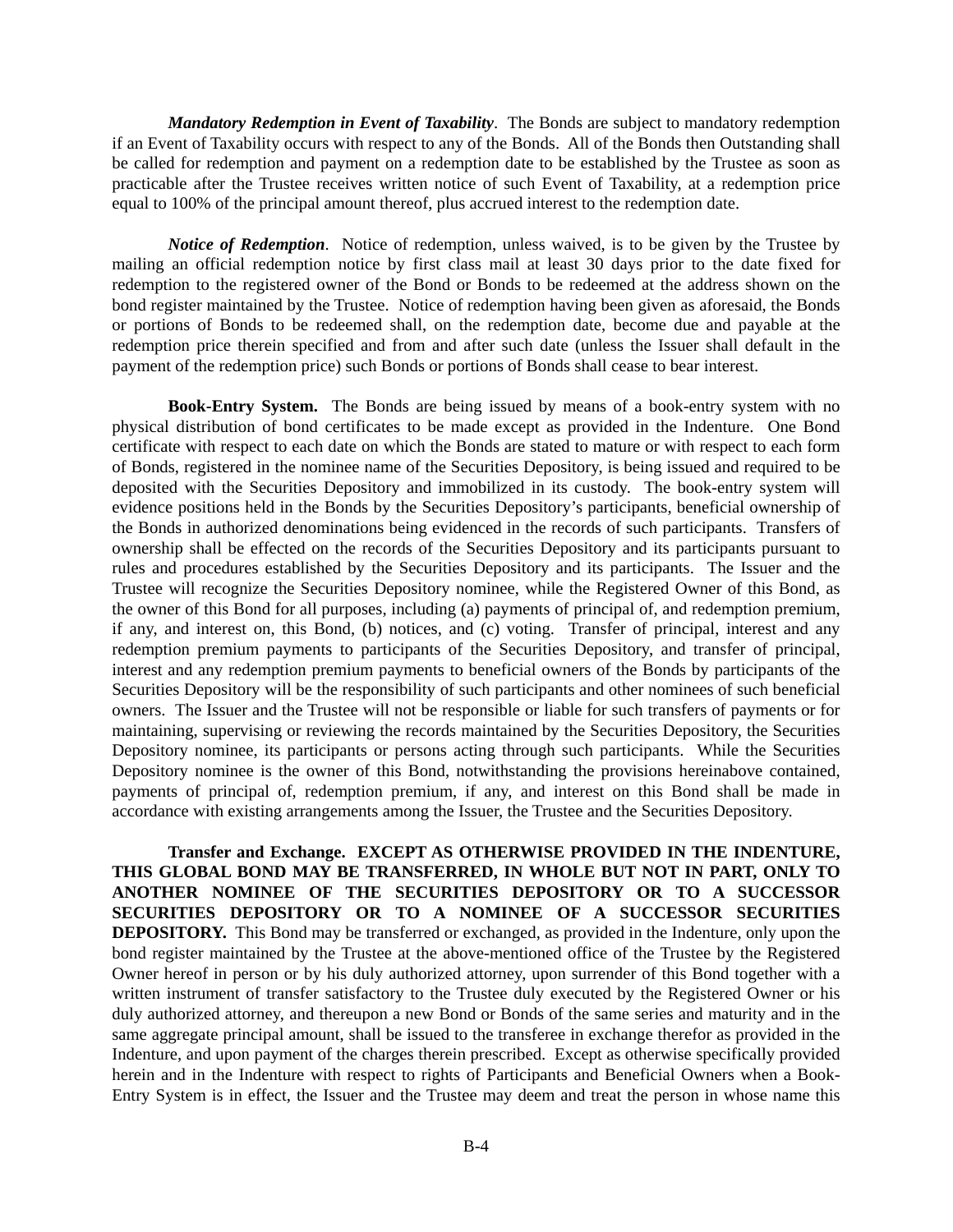Bond is registered on the bond register as the absolute owner hereof for the purpose of receiving payment of, or on account of, the principal or redemption price hereof and interest due hereon and for all other purposes.

 The Bonds are issuable in the form of fully registered Bonds without coupons in the denominations of \$5,000 or any integral multiple thereof.

 **Limitation on Rights.** The registered owner of this Bond shall have no right to enforce the provisions of the Indenture or to institute action to enforce the covenants therein, or to take any action with respect to any event of default under the Indenture, or to institute, appear in or defend any suit or other proceeding with respect thereto, except as provided in the Indenture. In certain events, on the conditions, in the manner and with the effect set forth in the Indenture, the principal of all the Bonds issued under the Indenture and then outstanding may become or may be declared due and payable before the stated maturity thereof, together with interest accrued thereon. The Bonds or the Indenture may be modified, amended or supplemented only to the extent and in the circumstances permitted by the Indenture.

 **Limited Obligations.** The Bonds and the interest thereon are special, limited obligations of the Issuer payable solely out of Loan Payments derived by the Issuer under the Loan Agreement and are secured by a pledge and assignment of such Loan Payments and other funds as provided in the Indenture. The Bonds shall not be deemed to constitute a debt or liability of The County of Lancaster, Nebraska, the State of Nebraska or of any political subdivision thereof within the meaning of any state constitutional provision or statutory limitation and shall not constitute a pledge of the full faith and credit of The County of Lancaster, Nebraska, the State of Nebraska or of any political subdivision thereof, but shall be payable solely from the funds provided for in the Loan Agreement and in the Indenture. The Bonds shall not constitute an indebtedness within the meaning of any constitutional or statutory debt limitation under the Constitution and the laws of the State of Nebraska. The issuance of the Bonds shall not, directly, indirectly or contingently, obligate The County of Lancaster, Nebraska, the State of Nebraska or any political subdivision thereof to levy any form of taxation therefor or to make any appropriation for their payment. None of The County of Lancaster, Nebraska, the State of Nebraska, or any political subdivision thereof shall in any event be liable for the payment of the principal of, premium, if any, or interest on the Bonds or for the performance of any pledge, mortgage, obligation or agreement of any kind whatsoever which may be undertaken by the Issuer. No breach by the Issuer of any such pledge, mortgage, obligation or agreement may impose any liability, pecuniary or otherwise, upon The County of Lancaster, Nebraska, or the State of Nebraska or any charge upon their general credit or their taxing power.

 **Authentication.** This Bond shall not be valid or become obligatory for any purpose or be entitled to any security or benefit under the Indenture until the Certificate of Authentication hereon shall have been executed by the Trustee.

 **AS PROVIDED IN THE INDENTURE REFERRED TO HEREIN, UNTIL THE TERMINATION OF THE SYSTEM OF BOOK-ENTRY-ONLY TRANSFERS THROUGH THE DEPOSITORY TRUST COMPANY, NEW YORK, NEW YORK (TOGETHER WITH ANY SUCCESSOR SECURITIES DEPOSITORY APPOINTED PURSUANT TO THE INDENTURE, "DTC"), AND NOTWITHSTANDING ANY OTHER PROVISIONS OF THE INDENTURE TO THE CONTRARY, A PORTION OF THE PRINCIPAL AMOUNT OF THIS BOND MAY BE PAID OR REDEEMED WITHOUT SURRENDER HEREOF TO THE REGISTRAR. DTC OR A NOMINEE, TRANSFEREE OR ASSIGNEE OF DTC OF THIS BOND MAY NOT RELY UPON THE PRINCIPAL AMOUNT INDICATED HEREON AS THE PRINCIPAL AMOUNT HEREOF**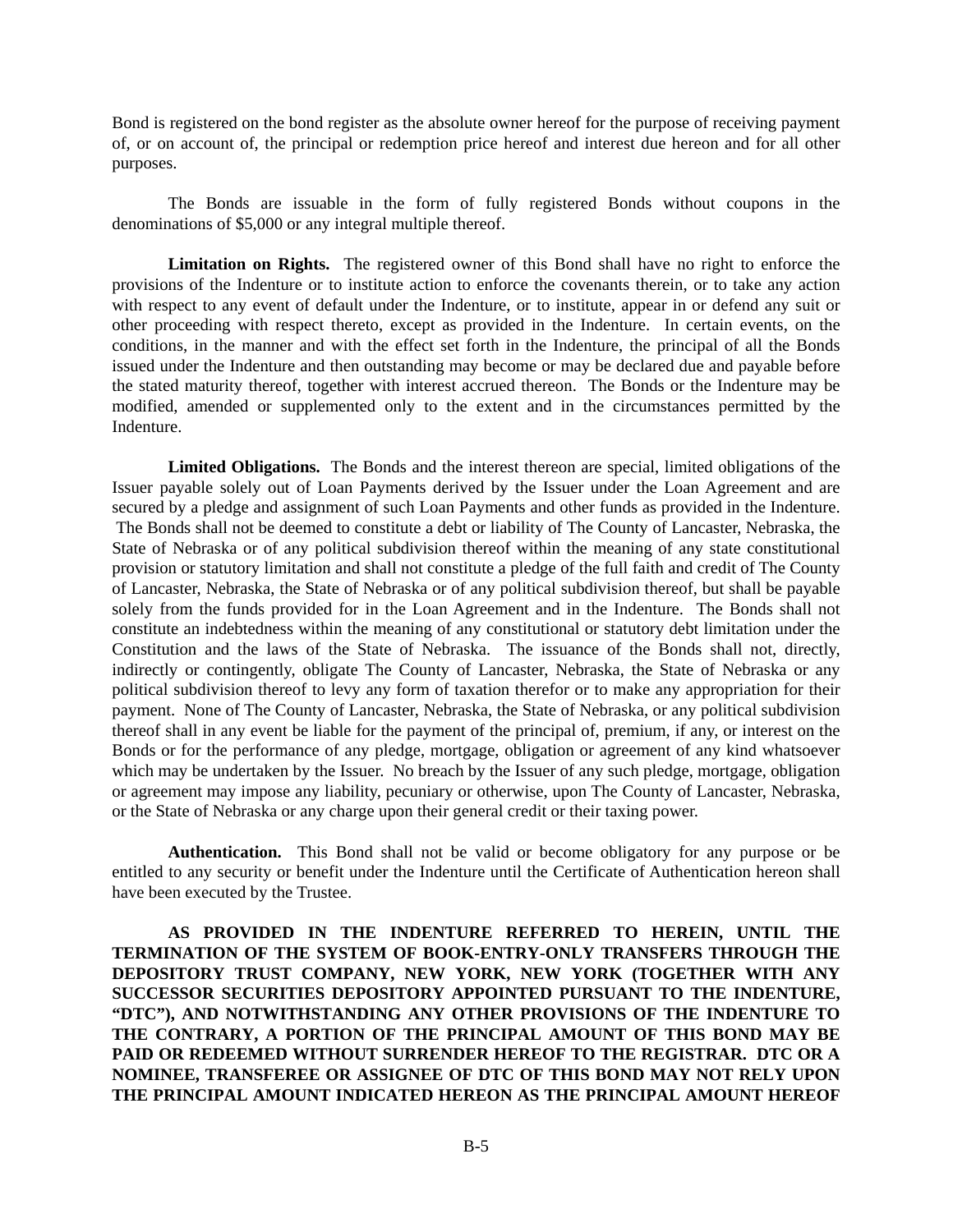**OUTSTANDING AND UNPAID. THE PRINCIPAL AMOUNT HEREOF OUTSTANDING AND UNPAID SHALL FOR ALL PURPOSES BE THE AMOUNT DETERMINED IN THE MANNER PROVIDED IN THE INDENTURE.** 

 **UNLESS THIS BOND IS PRESENTED BY AN AUTHORIZED OFFICER OF DTC TO THE REGISTRAR (A) FOR REGISTRATION OF TRANSFER OR EXCHANGE OR (B) FOR PAYMENT OF PRINCIPAL, AND ANY BOND ISSUED IN REPLACEMENT HEREOF OR SUBSTITUTION HEREOF IS REGISTERED IN THE NAME OF DTC AND ANY PAYMENT IS MADE TO DTC OR ITS NOMINEE, ANY TRANSFER, PLEDGE OR OTHER USE HEREOF FOR VALUE OR OTHERWISE BY OR TO ANY PERSONS IS WRONGFUL BECAUSE ONLY THE REGISTERED OWNER HEREOF, DTC OR ITS NOMINEE, HAS AN INTEREST HEREIN.** 

 **IT IS HEREBY CERTIFIED AND DECLARED** that all acts, conditions and things required to exist, happen and be performed precedent to and in the execution and delivery of the Indenture and the issuance of this Bond do exist, have happened and have been performed in due time, form and manner as required by law.

*[The remainder of this page intentionally left blank.]*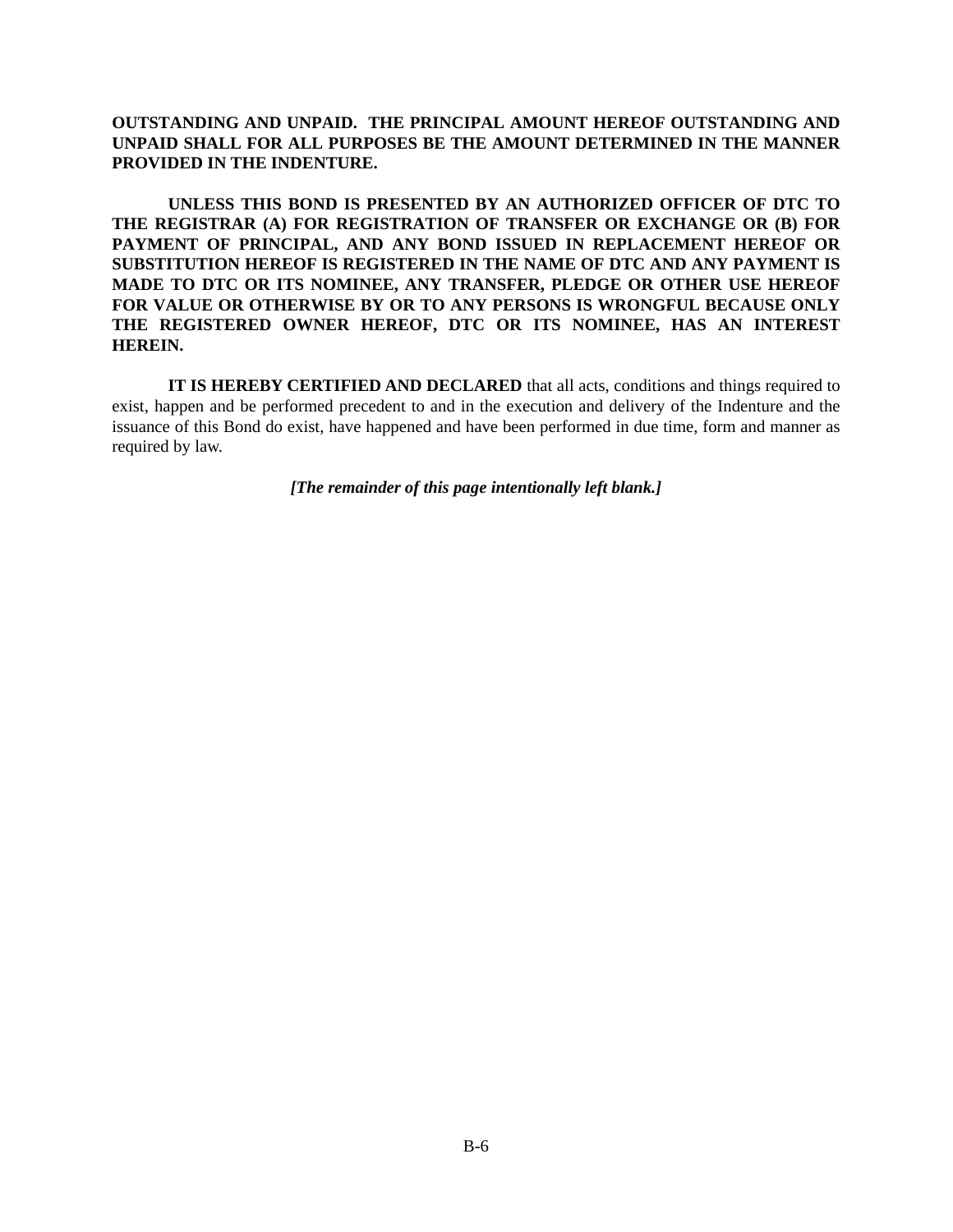## **ASSIGNMENT**

 **FOR VALUE RECEIVED** the undersigned hereby sells, assigns and transfers unto

\_\_\_\_\_\_\_\_\_\_\_\_\_\_\_\_\_\_\_\_\_\_\_\_\_\_\_\_\_\_\_\_\_\_\_\_\_\_\_\_\_\_\_\_\_\_\_\_\_\_\_\_\_\_\_\_\_\_\_\_\_\_\_\_\_\_\_\_\_\_\_\_\_\_\_\_ (Please Print or Typewrite Name, Address and Social Security Number or Taxpayer Identification Number of Transferee)

the within Bond and all rights thereunder, and hereby irrevocably constitutes and appoints

\_\_\_\_\_\_\_\_\_\_\_\_\_\_\_\_\_\_\_\_\_\_\_\_\_\_\_\_\_\_\_\_\_\_\_\_\_\_\_\_\_\_\_\_\_\_\_\_\_\_\_\_\_\_\_\_\_\_\_\_\_\_\_\_\_\_\_\_\_\_\_\_\_\_\_\_ Attorney

to transfer the within Bond on the books kept for registration thereof, with full power of substitution in the premises.

 $\overline{\phantom{a}}$  , which is a constant of the constant of the constant of the constant of the constant of the constant of the constant of the constant of the constant of the constant of the constant of the constant of the cons

Dated: \_\_\_\_\_\_\_\_\_\_ \_\_\_\_\_, \_\_\_\_\_ \_\_\_\_\_\_\_\_\_\_\_\_\_\_\_\_\_\_\_\_\_\_\_\_\_\_\_\_\_\_\_\_\_\_\_\_\_\_

 **NOTICE:** The signature to this Assignment must correspond with the name as it appears upon the face of the within Bond in every particular, without alteration or enlargement or any change whatever.

Signature Guaranteed By:

 (Name of Eligible Guarantor Corporation as defined by SEC Rule 17 Ad-15 (17 CFR 240.17 Ad-15))

 By: \_\_\_\_\_\_\_\_\_\_\_\_\_\_\_\_\_\_\_\_\_\_\_\_\_\_\_\_\_\_\_\_\_\_\_ Title: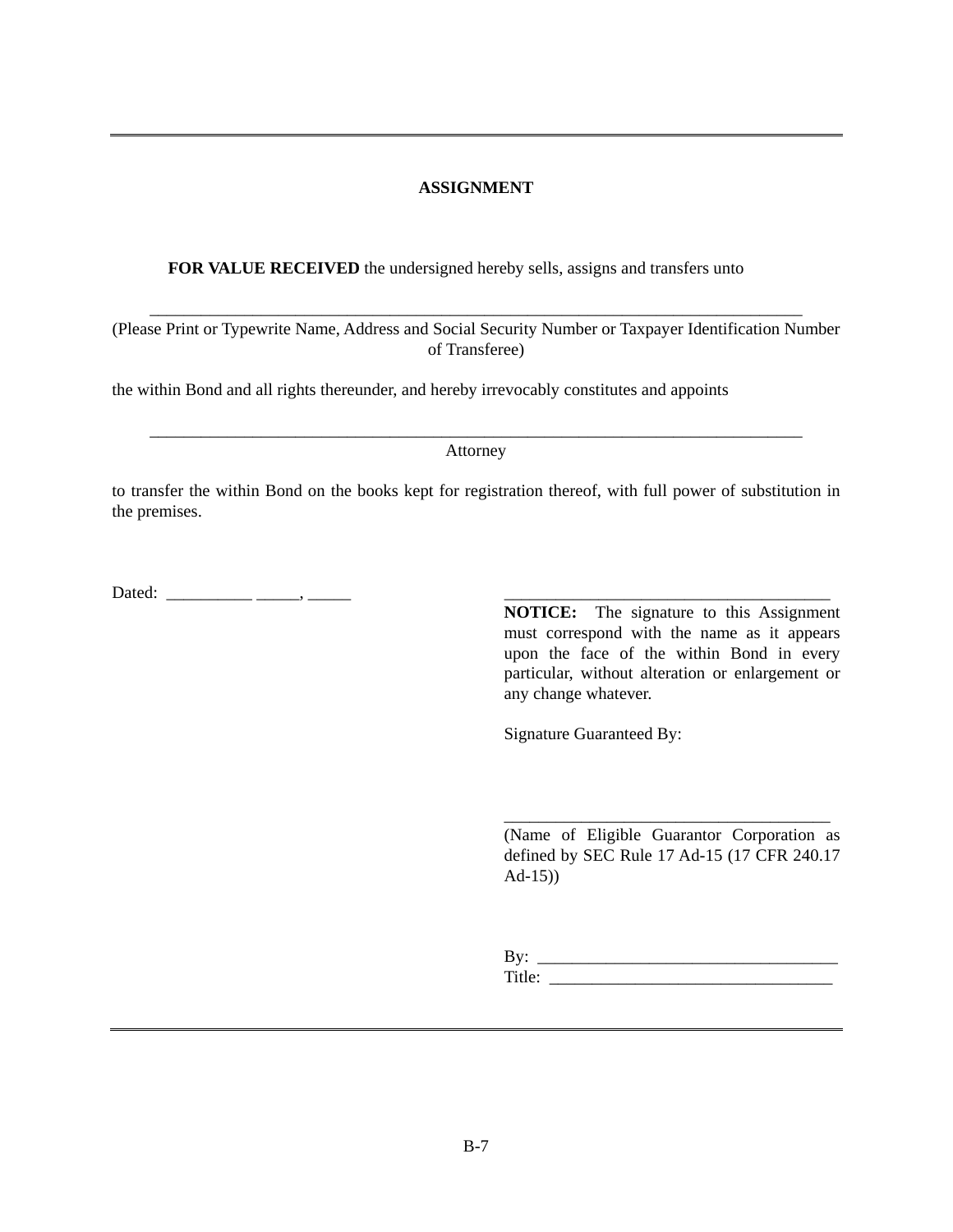## **EXHIBIT C TO TRUST INDENTURE**

 Request No: \_\_\_\_\_\_\_\_\_\_ Date:

# **DISBURSEMENT REQUEST**

(§ 403 – COSTS OF ISSUANCE FUND)

- To: BOKF, National Association Corporate Trust Group Lincoln, Nebraska as Trustee
	- Re: \$\_\_\_\_\_\_\_\_\_\_\_ The County of Lancaster, Nebraska, Healthcare Revenue Bonds (Tabitha, Inc. Project), Series 2015C

 You are hereby requested and directed as Trustee under the Trust Indenture dated as of April \_\_\_, 2015 (the **"Indenture"**), between The County of Lancaster, Nebraska and you, as Trustee, to pay from moneys in the Costs of Issuance Fund, pursuant to **Section 403** of the Indenture, to the following payees the following amounts in payment or reimbursement for the following amounts for the following Costs of Issuance (as defined in the Indenture):

Payee **Amount** Description of Costs of Issuance

 The undersigned Corporation Representative hereby states and certifies that each item listed above is a proper Costs of Issuance (as defined in the Indenture) that was incurred in connection with the issuance of the above-referenced Bonds, the amount of this request is justly due and owing and has not been the subject of another requisition which was paid, and the amount of this request together with the amounts disbursed from the Costs of Issuance Fund in accordance with requests previously filed with the Trustee and including any underwriting discount incurred in connection with the sale of the Bonds does not exceed **2%** of the sale proceeds of the Bonds as described in Section 147(g) of the Internal Revenue Code.

# **TABITHA, INC.**

| By:                |  |  |  |
|--------------------|--|--|--|
| Title <sup>.</sup> |  |  |  |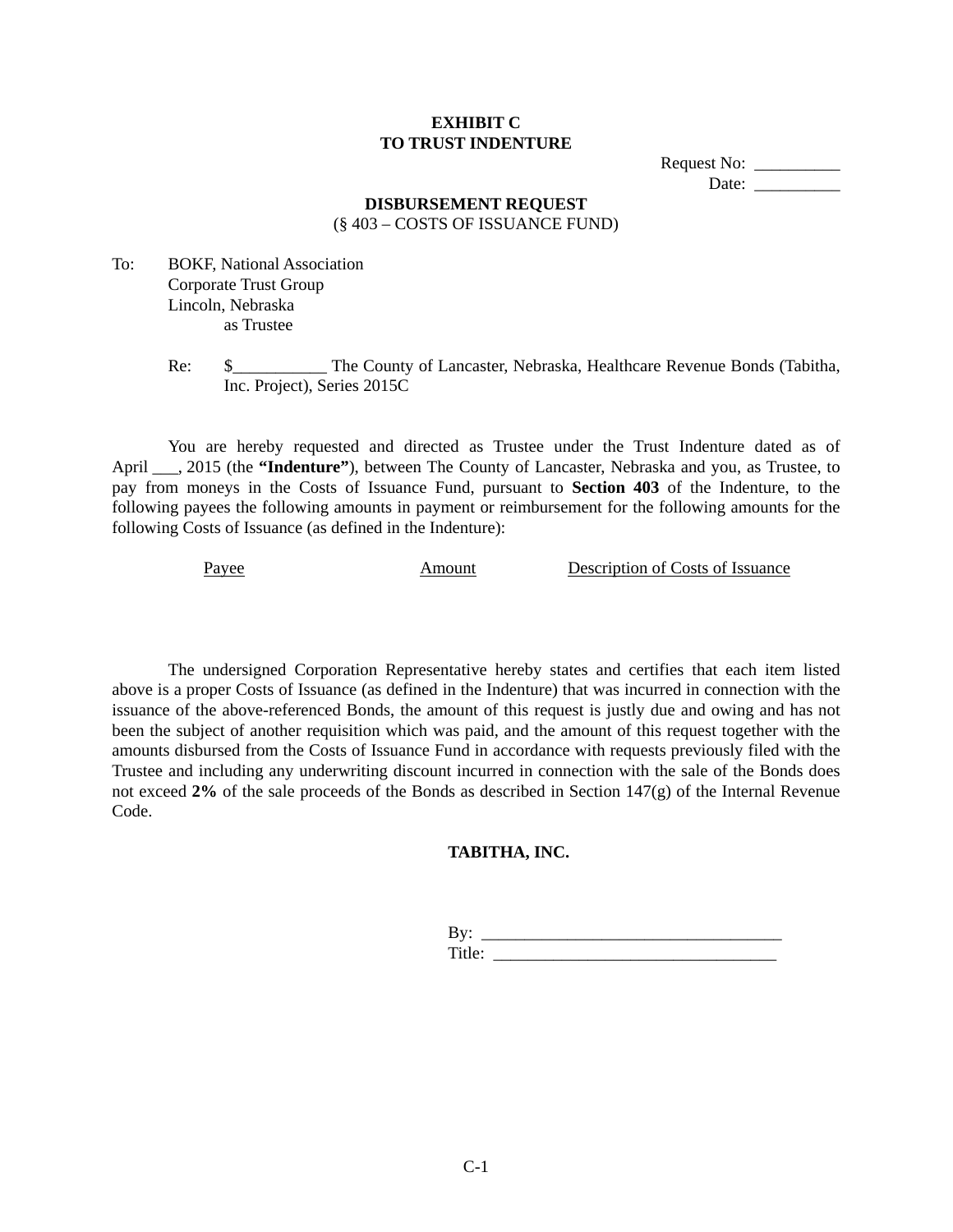## **EXHIBIT D TO TRUST INDENTURE**

 Request No: \_\_\_\_\_\_\_\_\_\_ Date:

#### **DISBURSEMENT REQUEST**

(§ 404 - PROJECT FUND)

To: BOKF, National Association Corporate Trust Group Lincoln, Nebraska as Trustee

> Re: \$\_\_\_\_\_\_\_ The County of Lancaster, Nebraska, Nebraska, Healthcare Revenue Bonds (Tabitha, Inc. Project), Series 2015C

You are hereby requested and directed as Trustee under the Trust Indenture dated as of \_\_\_\_\_\_\_, 2014 (the **"Indenture"**), between the Hospital Authority No. 1 of Lancaster County, Nebraska and you, as Trustee, to pay from moneys in the Project Fund, pursuant to **Section 404** of the Indenture, to the following payees the following amounts in payment or reimbursement for the following Costs of the Project (as defined in the Indenture):

Payee Amount Description of Costs of the Project

The undersigned Corporation Representative hereby states and certifies that:

 1. Each item listed above is a valid cost of facilities as authorized under the Act and is a proper Cost of the Project (as defined in the Indenture) that was incurred in the acquisition, construction, renovation, remodeling, expansion, completion or equipping of portions of the Project in accordance with the construction contracts and plans and specifications therefor.

 2. These costs have been incurred by the Corporation and are presently due and payable or have been paid by the Corporation and are reasonable costs that are payable or reimbursable under the Indenture and each item thereof is a proper charge against the Project Fund.

 3. Each item listed above has not previously been paid or reimbursed from moneys in the Project Fund and no part thereof has been included in any other Disbursement Request previously filed with the Trustee under the provisions of the Indenture or reimbursed to the Corporation from Bond proceeds.

 4. There has not been filed with or served upon the Corporation any notice of any lien, right to a lien or attachment upon or claim affecting the right of any person, firm or corporation to receive payment of the amounts stated in this request, except to the extent any such lien is being contested in accordance with the provisions of the Loan Agreement.